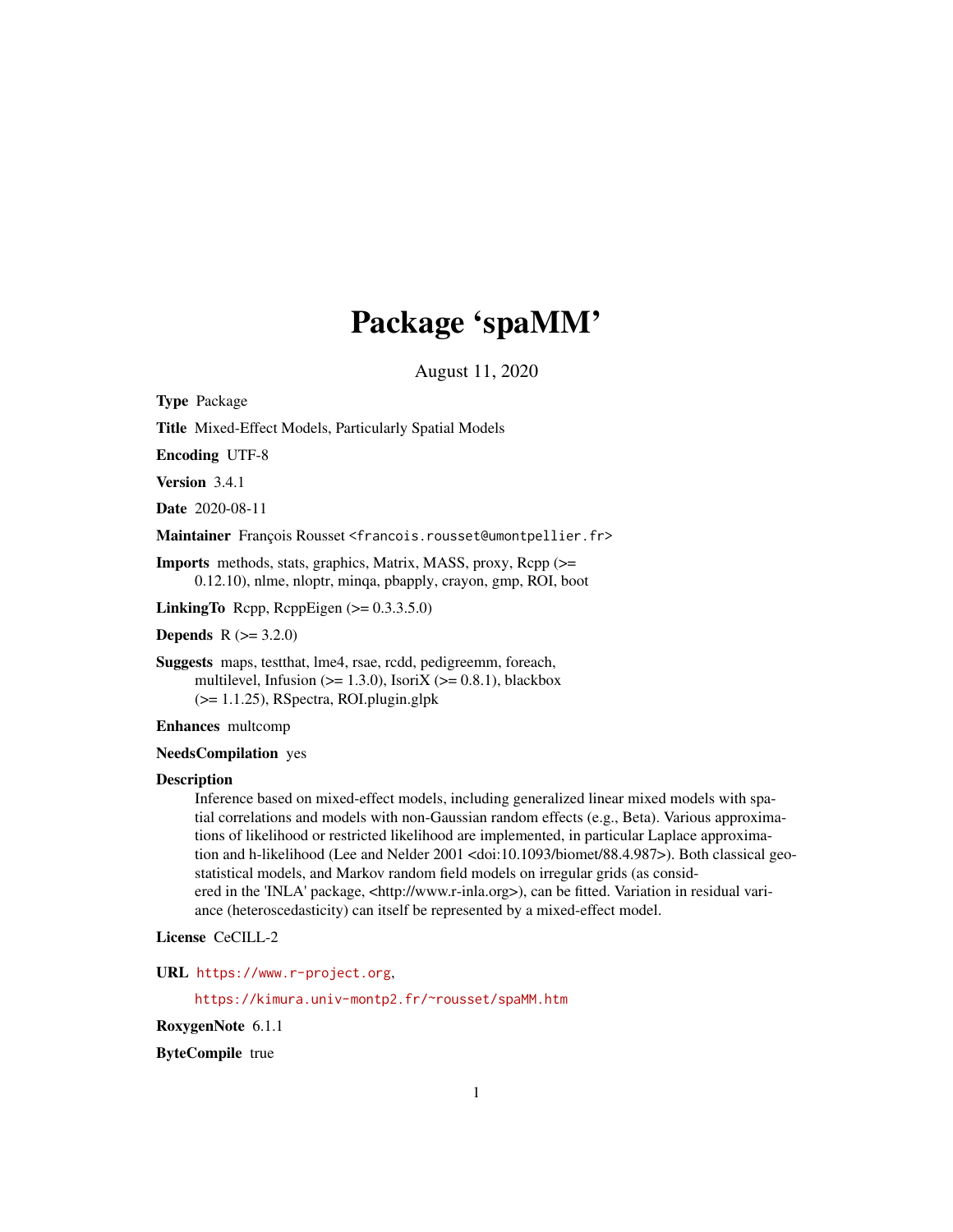**Author** François Rousset [aut, cre, cph] (<https://orcid.org/0000-0003-4670-0371>), Jean-Baptiste Ferdy [aut, cph], Alexandre Courtiol [aut] (<https://orcid.org/0000-0003-0637-2959>), GSL authors [ctb] (src/gsl\_bessel.\*)

Repository CRAN

Date/Publication 2020-08-11 19:20:02 UTC

# R topics documented:

|       | $\overline{4}$ |
|-------|----------------|
|       | 5              |
|       | $\overline{7}$ |
|       | 8              |
|       | 10             |
|       | 11             |
|       | 12             |
|       | 14             |
|       | 15             |
|       | 16             |
|       | 18             |
|       | 21             |
|       | 22             |
|       | 22             |
|       | 24             |
| dopar | 25             |
|       | 26             |
|       | 28             |
|       | 28             |
|       | 31             |
|       | 33             |
|       | 35             |
|       | 37             |
|       | 39             |
|       | 40             |
|       | 42.            |
|       | 43             |
|       | 44             |
|       | 46             |
|       | 47             |
|       | 48             |
|       | 51             |
| how   | 56             |
|       | 56             |
|       | 57             |
|       | 59             |
|       | 61             |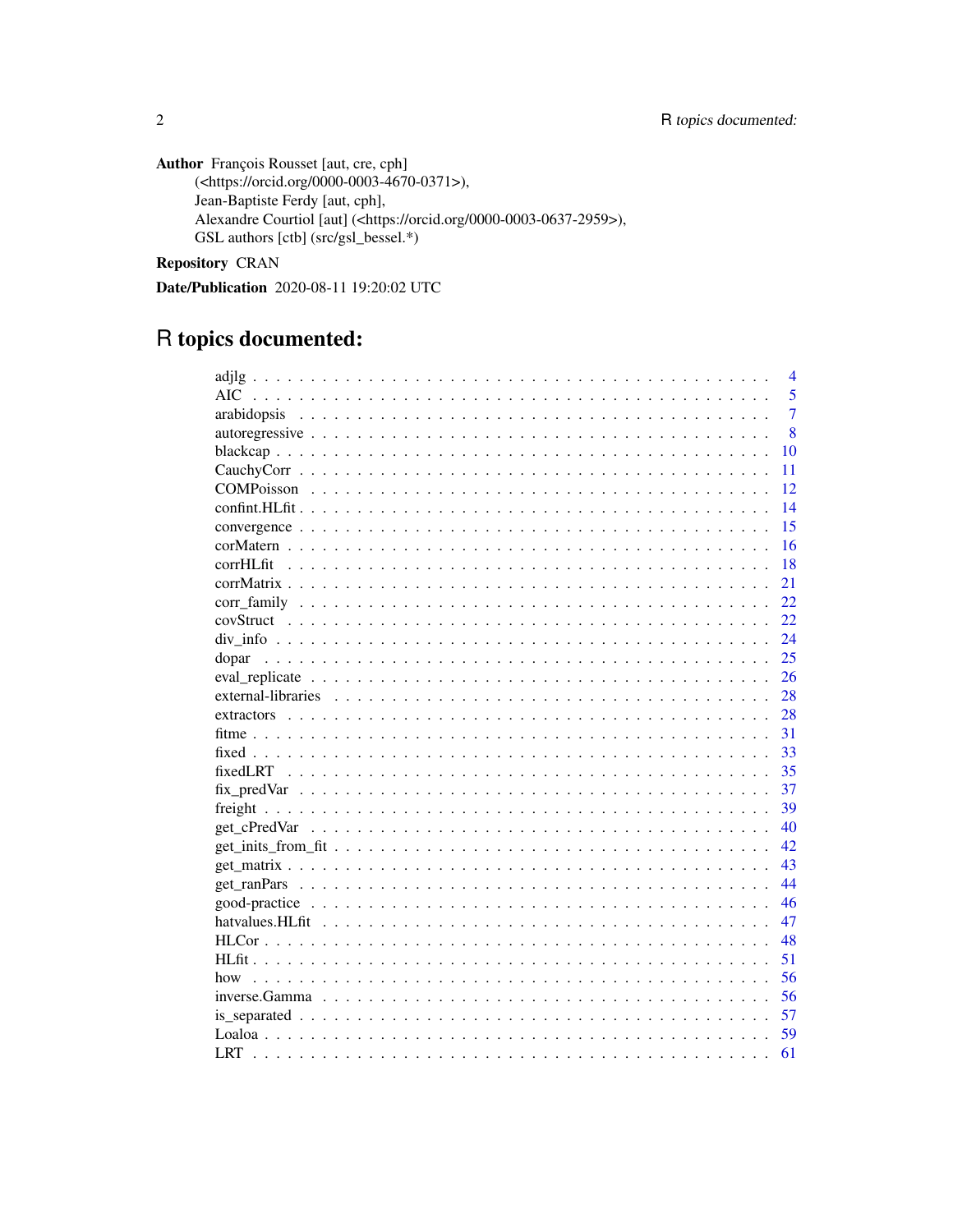| 63 |
|----|
|    |
| 69 |
| 70 |
| 71 |
| 72 |
| 73 |
| 76 |
| 79 |
| 80 |
| 83 |
| 84 |
| 85 |
| 87 |
| 89 |
| 90 |
| 91 |
| 96 |
| 97 |
|    |
|    |
|    |
|    |
|    |
|    |
|    |
|    |
|    |
|    |
|    |
|    |
|    |
|    |
|    |
|    |
|    |
|    |
|    |

**Index**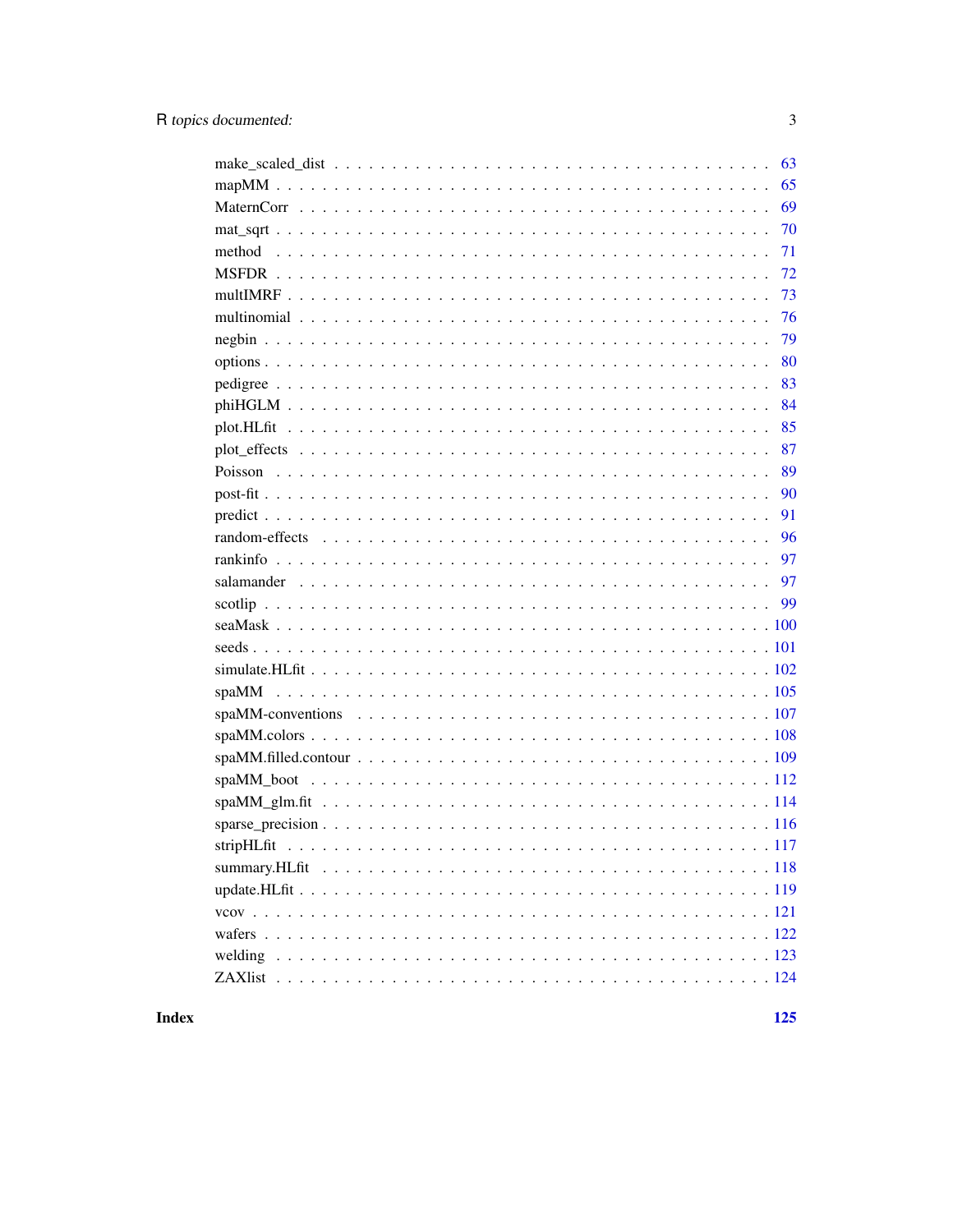<span id="page-3-0"></span>

### **Description**

This is used in tests/test-adjacency-long.R

#### Usage

data("adjlg")

# Format

Includes an adjacency matrix adjlgMat. and a data frame adjlg with 5474 observations on the following 8 variables.

ID a factor with levels 1 to 1000

months a numeric vector

GENDER a character vector

AGE a numeric vector

X1 a numeric vector

X2 a numeric vector

month a numeric vector

BUY a numeric vector

# Source

The simulation code show in Example was suggested by Jeroen van den Ochtend.

```
data(adjlg)
## See further usage in tests/test-adjacency-long.R
## Not run:
# as produced by:
 library(data.table) ## Included data produced using version 1.10.4.3
 library(igraph) ## Included data produced using version 1.2.1
 rsample <- function(N=100, ## size of implied adjacency matrix
                      month_max=10,seed) {
    if (is.integer(seed)) set.seed(seed)
   dt <- data.table(ID=factor(1:N))
   dt$months <- sample(1:month_max, N, replace=T) ## # of liens for each level of ID
   dt$GENDER <- sample(c("MALE","FEMALE"),N,replace=TRUE)
   dt$AGE <- sample(18:99,N,replace=T)
   dt$X1 <- sample(1000:9900,N,replace=T)
   dt$X2 <- runif(N)
```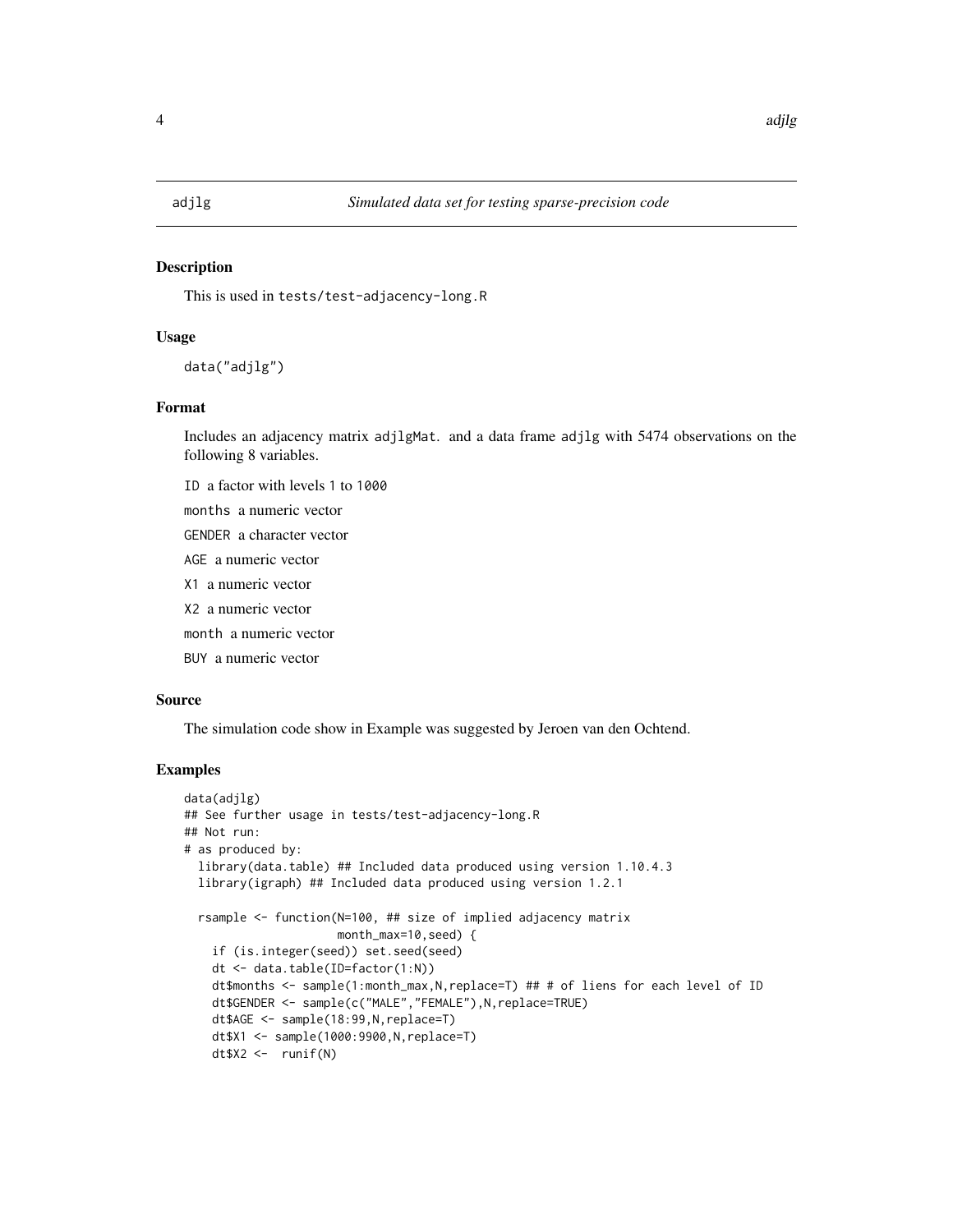```
dt \leq dt[, c(.SD, month=data.table(seq(from=1, to=months, by = 1))), by = ID]
   dt[,BUY := 0]
   dt[month.V1=months,BUY := sample(c(0,1),1),by=ID]setnames(dt,"month.V1","month")
   #### create adjacency matrix
   Network <- data.table(OUT=sample(dt$ID,N*month_max*4/10))
   Network$IN <- sample(dt$ID,N*month_max*4/10)
   Network <- Network[IN != OUT]
   Network <- unique(Network)
   g <- graph.data.frame(Network,directed=F)
  g <- add_vertices(g,sum(!unique(dt$ID) %in% V(g)),name=unique(dt[!dt$ID %in% V(g),list(ID)]))
   Network \leq as_adjacency_matrix(g, sparse = TRUE, type="both")
   return(list(data=dt,adjMatrix=Network))
 }
 set.seed(123)
 adjlg_sam <- rsample(N=1000,seed=NULL)
 adjlg <- as.data.frame(adjlg_sam$data)
 adjlgMat <- adjlg_sam$adjMatrix
## End(Not run)
```
AIC *Extractors for information criteria such as AIC*

#### **Description**

get\_any\_IC computes model selection/information criteria such as AIC. See Details for more information about these criteria. The other extractors AIC and extractAIC are methods for HLfit objects of generic functions defined in other packages; AIC is equivalent to get\_any\_IC, and extractAIC additionally returns a number of degrees of freedom.

#### Usage

```
get_any_IC(object, ..., verbose=interactive() ,also_cAIC=TRUE)
## S3 method for class 'HLfit'
AIC(object, ..., k, verbose=interactive() ,also_cAIC=TRUE)
## S3 method for class 'HLfit'
extractAIC(fit, scale, k, ..., verbose=FALSE)
```

| object, fit | A object of class HL fit, as returned by the fitting functions in spaMM.                    |
|-------------|---------------------------------------------------------------------------------------------|
| scale.k     | Currently ignored, but are required in the definitions for consistency with the<br>generic. |
| verbose     | Whether to print the model selection criteria or not.                                       |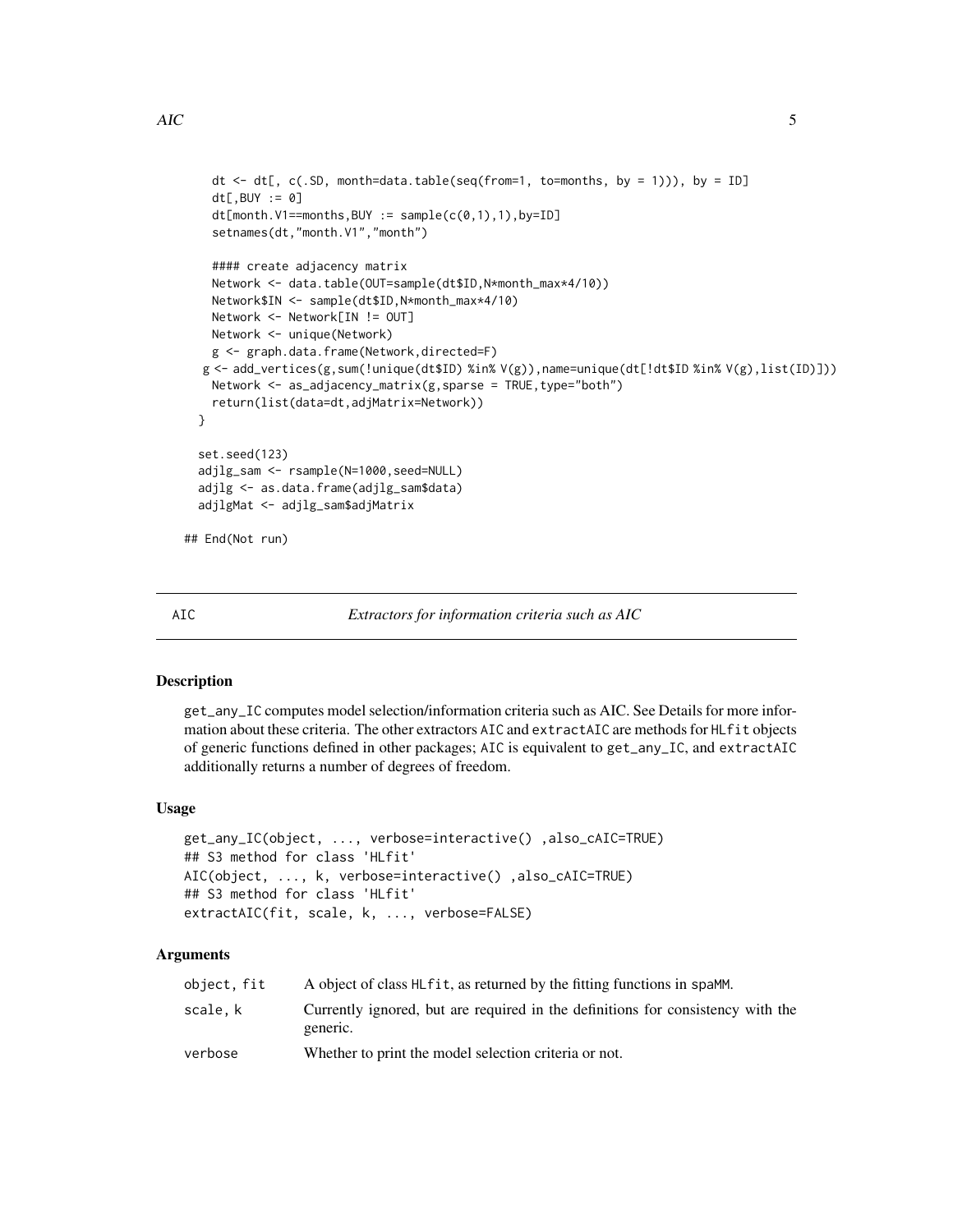| also cAIC               | Whether to include the conditional AIC in the result (its computation may be |
|-------------------------|------------------------------------------------------------------------------|
|                         | slow).                                                                       |
| $\cdot$ $\cdot$ $\cdot$ | Other arguments that may be needed by some method.                           |

# Details

get\_any\_IC computes, optionally prints, and returns invisibly the following quantities. The conditional AIC (Vaida and Blanchard 2005) is a relative measure of quality of prediction of new realizations of a mixed model, conditional on the realized values of the random effects. It involves the conditional likelihood, and degrees of freedom for (i) estimated residual error parameters and (ii) the overall linear predictor characterized by the **Effective degrees of freedom** already discussed by previous authors including Lee and Nelder (2001), which gave a general formula for it in HGLMs. Both a plug-in "asymptotic" estimate of the conditional AIC and of this effective df are returned by get\_any\_IC. Note that these may be biased estimates of conditional AIC and effective df, and that more refined formulas are discussed in the literature (e.g. Overholser and Xu 2014), some of which may be implemented in future versions of get\_any\_IC. Lee et al. (2006) and Ha et al (2007) defined a corrected AIC [i.e.,  $AIC(D*)$  in their eq. 7] which is here interpreted as the conditional AIC. Also returned are the marginal AIC (Akaike's classical AIC), and a focussed AIC for dispersion parameters (dispersion AIC) discussed by Ha et al (2007; eq.10). This diversity of criteria should encourage users to think twice before applying model selection automatically, which is no better although more fashionable than misuses of simple null hypothesis testing. Also, alternative procedures for model choice can be considered (e.g. Cox and Donnelly, 2011, p. 130-131).

#### Value

For AIC and get\_any\_IC, a numeric vector whose elements are described in the Details. For extractAIC, a numeric vector of length 2, with first and second elements giving

| edf | the degree of freedom of the fixed-effect terms of the model for the fitted model<br>fit. |
|-----|-------------------------------------------------------------------------------------------|
| AIC | the (marginal) Akaike Information Criterion for fit.                                      |

#### References

Cox, D. R. and Donnelly C. A. (2011) Principles of Applied Statistics. Cambridge Univ. Press.

Ha, I. D., Lee, Y. and MacKenzie, G. (2007) Model selection for multi-component frailty models. Statistics in Medicine 26: 4790-4807.

Overholser R., and Xu R. (2104) Effective degrees of freedom and its application to conditional AIC for linear mixed-effects models with correlated error structures. J. Multivariate Anal. 132: 160-170.

Vaida, F., and Blanchard, S. (2005) Conditional Akaike information for mixed-effects models. Biometrika 92, 351-370.

```
data("wafers")
m1 \leq H_L Hilfit(y \sim X1+X2+(1|batch), resid.model = \sim 1, data=wafers, method="ML")
get_any_IC(m1)
extractAIC(m1)
```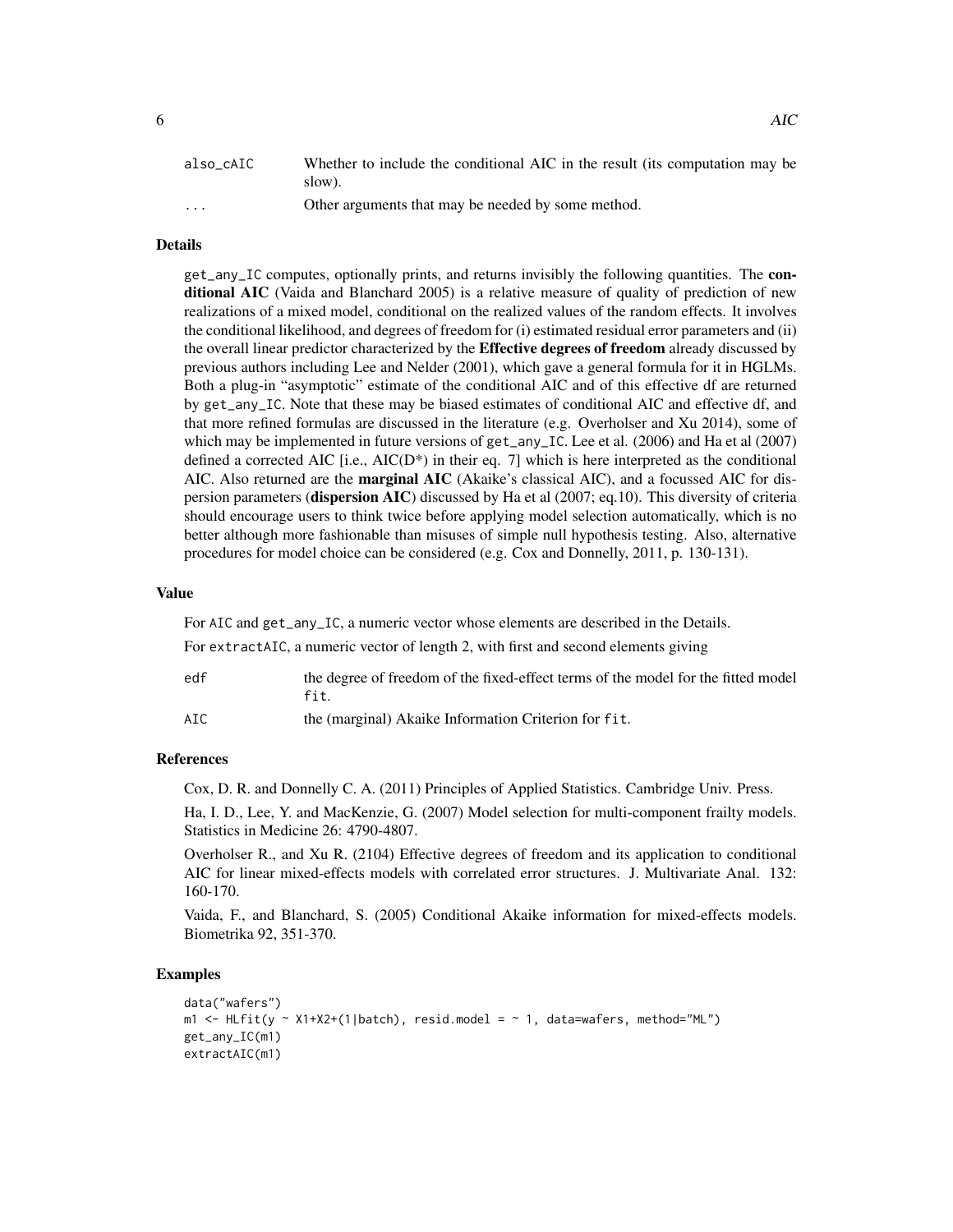<span id="page-6-0"></span>

#### **Description**

For 948 "accessions" from European Arabidopsis thaliana populations, this data set merges the genotypic information at four single nucleotide polmorphisms (SNP) putatively involved in adaptation to climate (Fournier-Level et al, 2011, Table 1), with 13 climatic variables from Hancock et al. (2011).

#### Usage

data("arabidopsis")

#### Format

The data frame includes 948 observations on the following variables:

#### pos1046738, pos5510910, pos6235221, pos8132698 Genotypes at four SNP loci

LAT latitude

LONG longitude

#### seasonal, tempWarmest, tempColdest, preciWettest, preciDriest, preciCV, PAR\_SPRING,

growingL, conseqCold, conseqFrFree, RelHumidSp, dayLSp, aridity Thirteen climatic variables. See Hancock et al. (2011) for details about these variables.

# Details

The response is binary so method="PQL/L" seems warranted (see Rousset and Ferdy, 2014).

#### Source

The data were retrieved from http://bergelson.uchicago.edu/regmap-data/climate-genome-scan on 22 February 2013 (they may no longer be available from there).

#### References

Fournier-Level A, Korte A., Cooper M. D., Nordborg M., Schmitt J., Wilczek AM (2011). A map of local adaptation in Arabidopsis thaliana. Science 334: 86-89.

Hancock, A. M., Brachi, B., Faure, N., Horton, M. W., Jarymowycz, L. B., Sperone, F. G., Toomajian, C., Roux, F., and Bergelson, J. 2011. Adaptation to climate across the Arabidopsis thaliana genome, Science 334: 83-86.

Rousset F., Ferdy, J.-B. (2014) Testing environmental and genetic effects in the presence of spatial autocorrelation. Ecography, 37: 781-790. <http://dx.doi.org/10.1111/ecog.00566>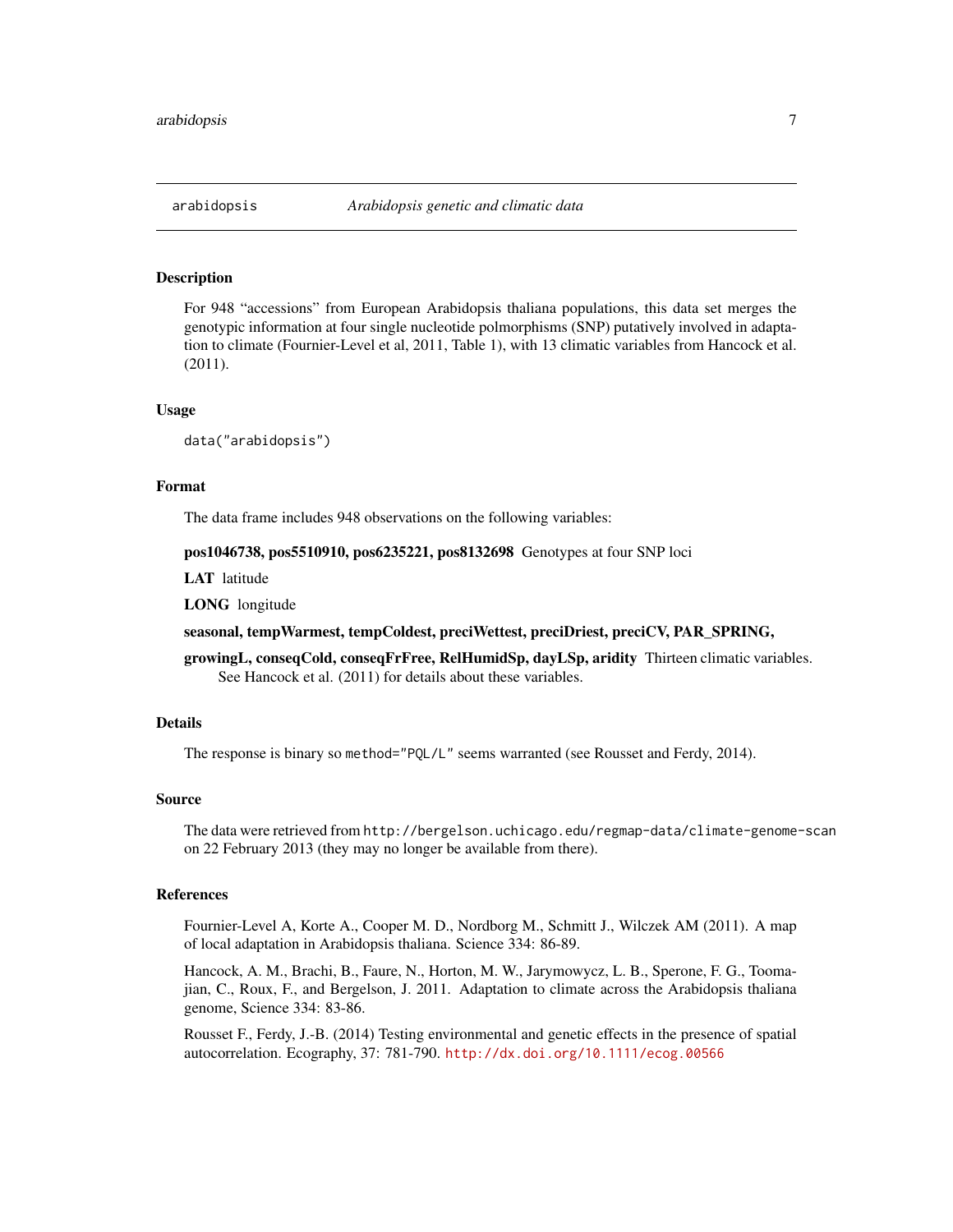### Examples

```
data("arabidopsis")
if (spaMM.getOption("example_maxtime")>3) {
  fitme(cbind(pos1046738,1-pos1046738)~seasonal+Matern(1|LAT+LONG),
        fixed=list(rho=0.119278,nu=0.236990,lambda=8.599),
        family=binomial(),method="PQL/L",data=arabidopsis)
}
## The above 'fixed' values are deduced from the following fit:
if (spaMM.getOption("example_maxtime")>46) {
  SNPfit <- fitme(cbind(pos1046738,1-pos1046738)~seasonal+Matern(1|LAT+LONG),
              verbose=c(TRACE=TRUE),
              family=binomial(),method="PQL/L",data=arabidopsis)
 summary(SNPfit) # p_v=-125.0392
}
```
autoregressive *Fitting autoregressive models*

#### <span id="page-7-1"></span>**Description**

Two autoregressive(AR) models are currently implemented: the adjacency model (a conditional AR, i.e., CAR), and the AR1 model for time series.

An AR1 random effect is specified as AR1(1| <grouping factor>). It describes correlations between realizations of the random effect for (typically) successive time-steps by a correlation  $\phi$ , denoted ARphi in function calls. Nested AR1 effects can be specified by a nested grouping factor, as in AR1(1|<time index> %in% <nesting factor>).

A CAR random effect is specified as adjacency(1|<grouping factor>). The correlations among levels of the random effect form a matrix (I— $\rho$  adjMatrix) $^{-1}$ , in terms of an adjMatrix matrix which must be provided, and of the scalar  $\rho$ , denoted rho in function calls. The rows and columns of adjMatrix must have names matching those of levels of the random effect or else be ordered as increasing values of the levels of the geographic location index specifying the spatial random effect. For example, if the model formula is

 $y \sim$  adjacency(1|geo.loc) and <data>\$geo.loc is 2,4,3,1,... the first row/column of the matrix refers to geo.loc=1, i.e. to the fourth row of the data.

# Details

Efficient algorithms for CAR models have been widely discussed in particular in the econometric literature (e.g., LeSage and Pace 2009), but these models are not necessarily recommended for irregular lattices (see Wall, 2004 and Martellosio, 2012 for some insights on the implications of autoregressive models).

In CAR models, the covariance matrix of random effects **u** can be described as  $\lambda(I-\rho W)^{-1}$  where W is the (symmetric) adjacency matrix. HLCor uses the spectral decomposition of the adjacency matrix, written as boldW=VDV' where **D** is a diagonal matrix of eigenvalues  $d_i$ . The covariance of **V'u** is  $\lambda(I-\rho D)^{-1}$ , which is a diagonal matrix with elements  $\lambda_i = \lambda/(1-\rho d_i)$ . Hence  $1/\lambda_i$  is in the linear predictor form  $\alpha+\beta d_i$ . This can be used to fit  $\lambda$  and  $\rho$  efficiently. A call to corrHLfit with

<span id="page-7-0"></span>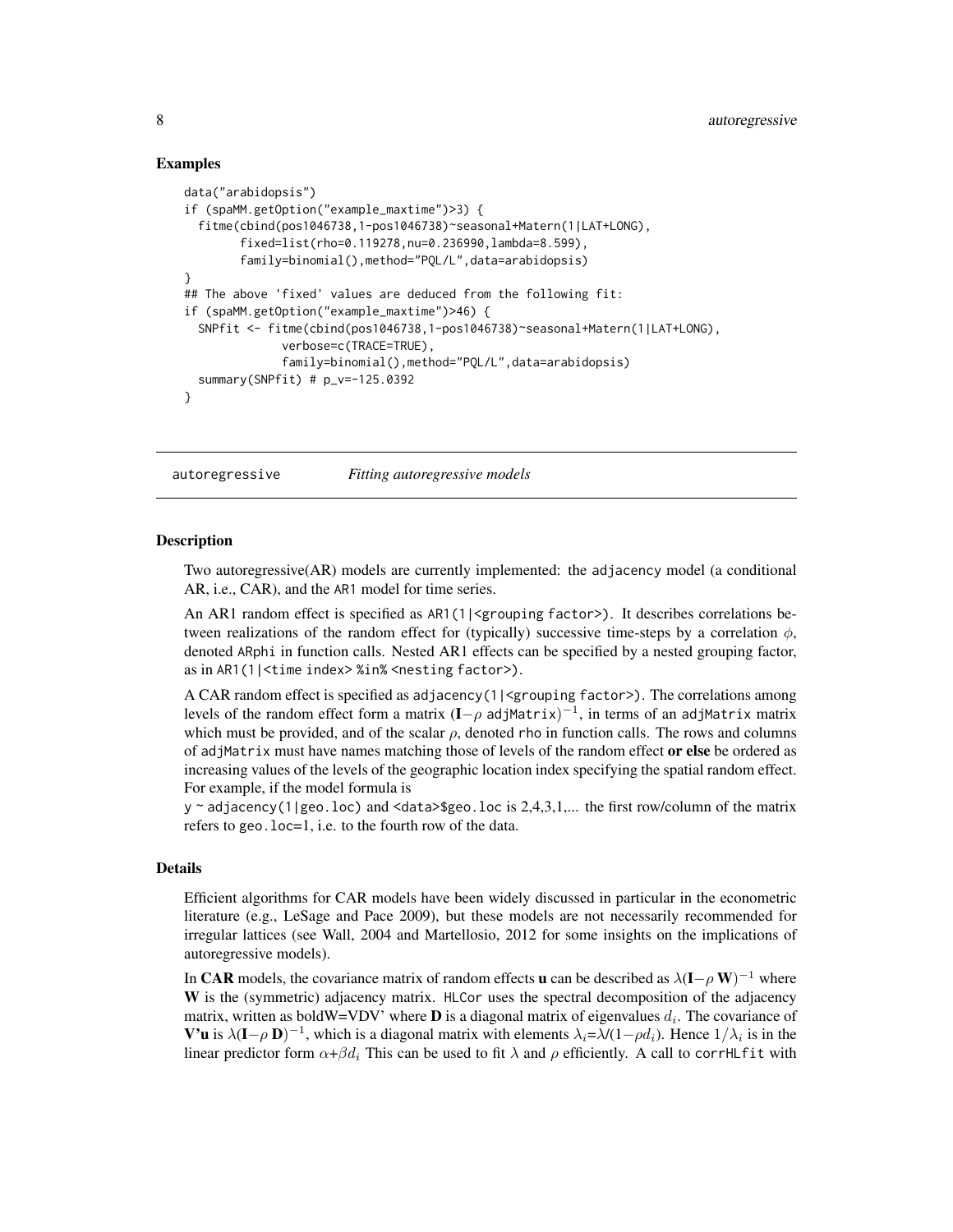# autoregressive 9

the additional argument init.  $HLFit=list(rho=0)$  should be equivalent in speed and result to the HLCor call.

This is fast for small datasets (as in the example below) but more generic maximization algorithms may be preferable for large ones. It is suggested to use fitme generally unless one has a large number of small data sets to analyze. A call to fitme or corrHLfit without that initial value does not use the spectral decomposition. It performs numerical maximization of the likelihood (or restricted likelihood) as function of the correlation parameter  $\rho$ . The choice of fitting function may slightly impact the results. The ML fits by corrHLfit and HLCor should be practically equivalent. The REML fits should slightly differ from each other, due to the fact that the REML approximation for GLMMs does not maximize a single likelihood function.

If HLCor is used, the results are reported as the coefficients  $\alpha$  ((Intercept)) and  $\beta$  (adjd) of the predictor for  $1/\lambda_i$ , in addition to the resulting values of  $\rho$  and of the common  $\lambda$  factor.

Different fits may also differ in using or not algorithms that exploit the sparsity of the precision matrix of the autoregressive random effect. By default, spaMM tends to select sparse-precision algorithms for large datasets and large (i.e. many-level) random effects (details are complex). However, for **AR1** models, the dimension of the implied precision matrix is determined by the extreme values of grouping factor (typically interpreted as a time index), as all intermediate values must be considered. Then, the correlation-based algorithms may be more efficient if only a few levels are present in the data, as only a small correlation matrix is required in that case.

### References

LeSage, J., Pace, R.K. (2009) Introduction to Spatial Econometrics. Chapman & Hall/CRC.

Martellosio, F. (2012) The correlation structure of spatial autoregressions, Econometric Theory 28, 1373-1391.

Wall M.M. (2004) A close look at the spatial structure implied by the CAR and SAR models: Journal of Statistical Planning and Inference 121: 311-324.

```
##### AR1 random effect:
ts <- data.frame(lh=lh,time=seq(48)) ## using 'lh' data from stats package
fitme(lh ~ 1 +AR1(1|time), data=ts, method="REML")
# With fixed parameters:
# HLCor(lh ~ 1 +AR1(1|time), data=ts, ranPars=list(ARphi=0.5,lambda=0.25,phi=0.001))
##### CAR random effect:
data("scotlip")
# CAR by Laplace with 'outer' estimation of rho
if (spaMM.getOption("example_maxtime")>0.8) {
 fitme(cases ~ I(prop.ag/10)+adjacency(1|gridcode)+offset(log(expec)),
          adjMatrix=Nmatrix, family=poisson(), data=scotlip)
}
# CAR by Laplace with 'inner' estimation of rho
HLCor(cases ~ I(prop.ag/10)+adjacency(1|gridcode)+offset(log(expec)),
```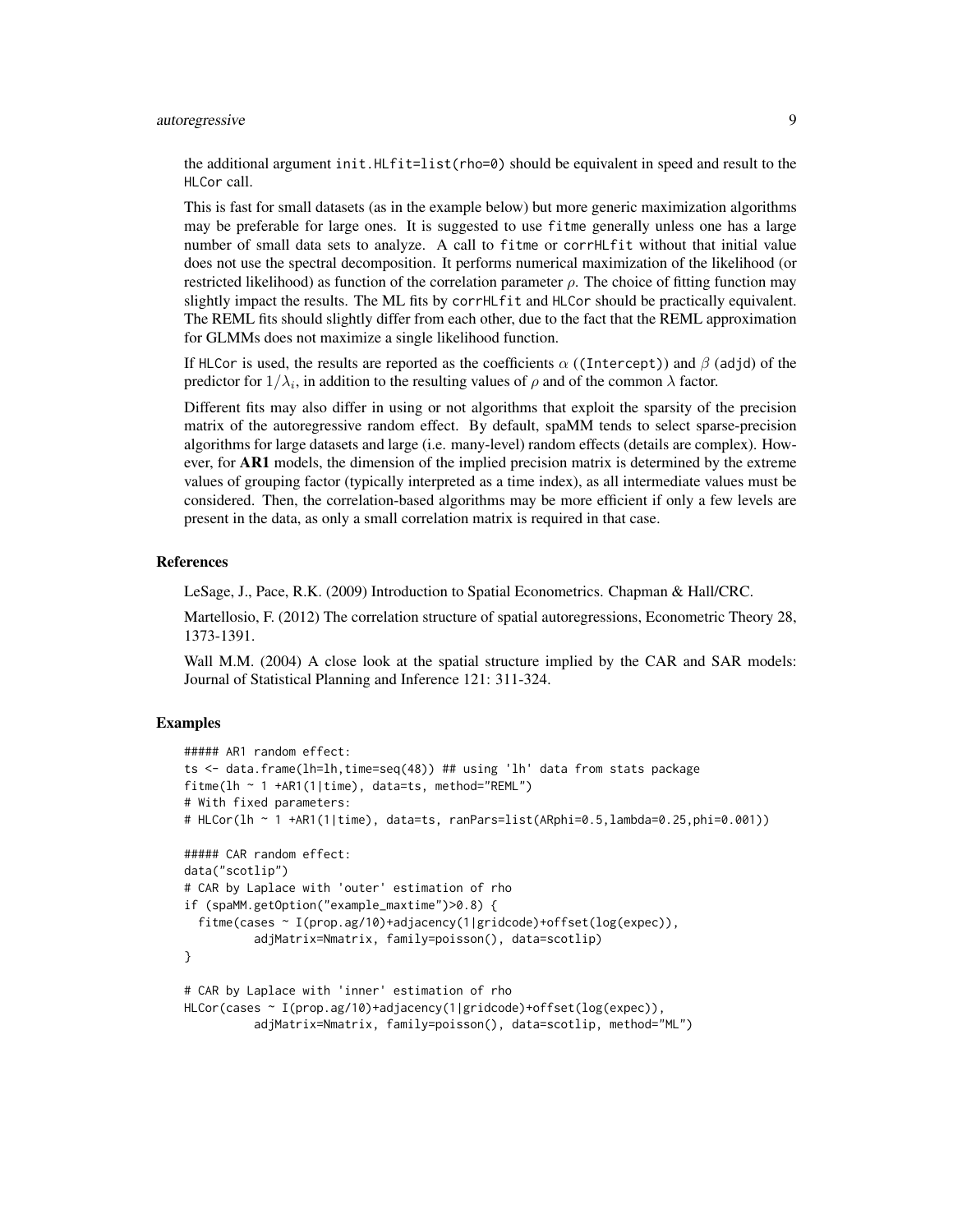#### <span id="page-9-0"></span>**Description**

This data set is extracted from a study of genetic polymorphisms potentially associated to migration behaviour in the blackcap (Sylvia atricapilla). Across different populations in Europe and Africa, the average migration behaviour was found to correlate with average allele size (dependent on the number of repeats of a small DNA motif) at the locus ADCYAP1, encoding a neuropeptide. This data set is quite small and ill-suited for separating random-effect variance from residual variance. The likelihood surface for the Matérn model actually has local maxima.

#### Usage

data("blackcap")

#### Format

The data frame includes 14 observations on the following variables:

latitude latitude, indeed.

longitude longitude, indeed.

migStatus migration status as determined by Mueller et al, from 0 (resident populations) to 2.5 (long-distance migratory populations)

means Mean allele sizes in each population

pos Numerical index for the populations

#### Details

Migration status was coded as : pure resident populations as '0', resident populations with some migratory restlessness as '0.5', partial migratory populations as '1', completely migratory populations migrating short-distances as '1.5', intermediate-distance migratory populations as '2' and distinct long-distance migratory populations as '2.5'.

#### Source

Data from Mueller et al. (2011), including supplementary material now available from [https:](https://doi.org/10.1098/rspb.2010.2567) [//doi.org/10.1098/rspb.2010.2567](https://doi.org/10.1098/rspb.2010.2567).

#### References

Mueller, J. C., Pulido, F., and Kempenaers, B. 2011. Identification of a gene associated with avian migratory behaviour, Proc. Roy. Soc. (Lond.) B 278, 2848-2856.

```
## see 'corrHLfit' and 'fixedLRT' for examples involving these data
```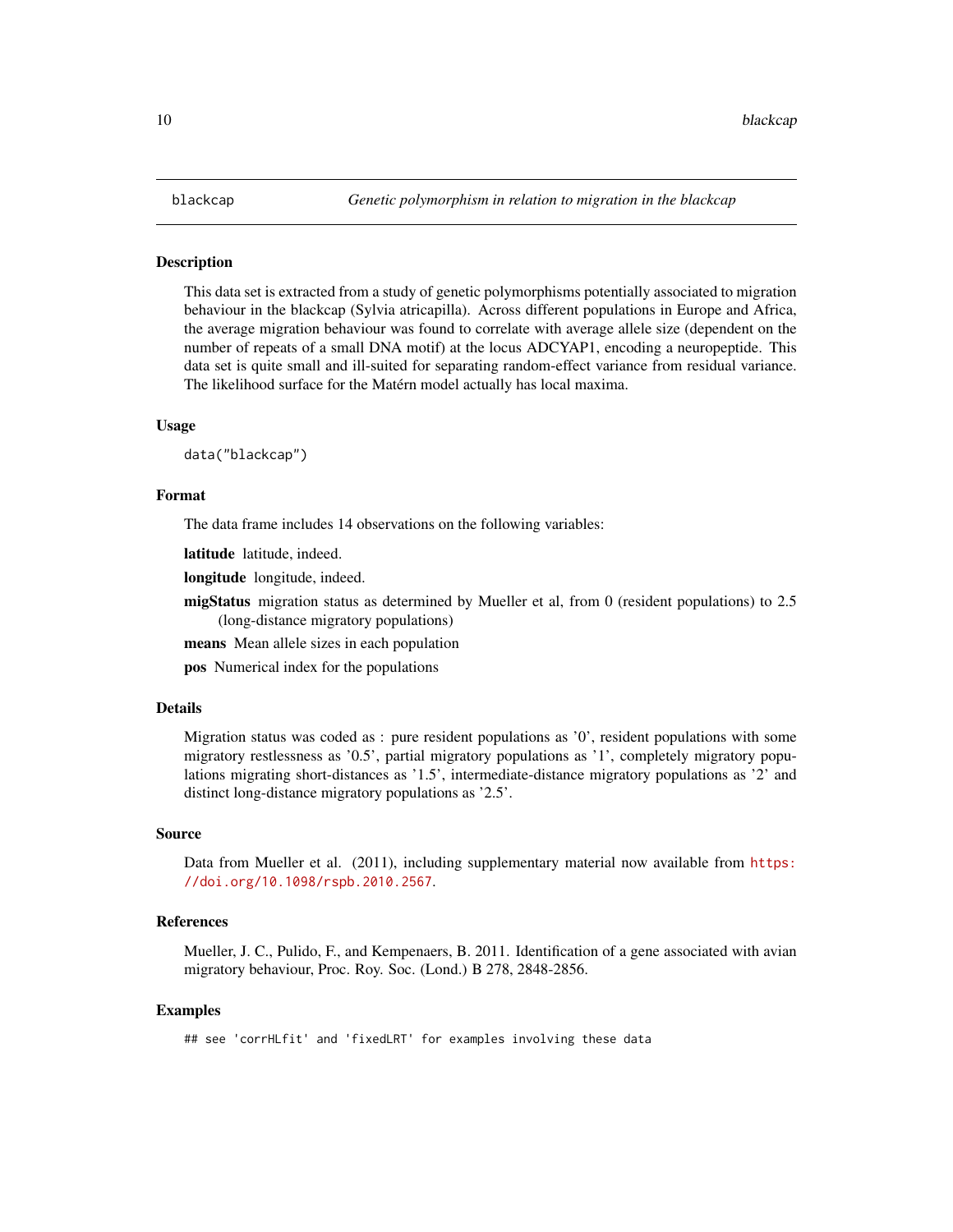<span id="page-10-0"></span>

# <span id="page-10-1"></span>Description

The Cauchy family of correlation functions is useful to describe spatial processes with powerlaw decrease of correlation at long distance. It is valid for Euclidean distances in spaces of any dimension, and for great-circle distances on spheres of any dimension. It has a scale parameter (rho, as in the Matérn correlation function), a shape (or "smoothness", Gneiting 2013) parameter, and a long-memory dependence (or, more abstractly, "shape"; Gneiting 2013) parameter (Gneiting and Schlater 2004). The present implementation also accepts a Nugget parameter. The family can be invoked in two ways. First, the CauchyCorr function evaluates correlations, using distances as input. Second, a term of the form Cauchy(1|*<...>*) in a formula specifies a random effect with Cauchy correlation function, using coordinates found in a data frame as input. In the latter case, the correlations between realizations of the random effect for any two observations in the data will be the value of the Cauchy function at the scaled distance between coordinates specified in *<...>*, using "+" as separator (e.g., Cauchy(1|latitude + longitude)).

#### Usage

CauchyCorr(d, rho=1, shape, longdep, Nugget=NULL) # Cauchy $(1|...)$ 

#### Arguments

| d       | Euclidean or great-circle distance                                                                                                                                                                                                                                                                 |
|---------|----------------------------------------------------------------------------------------------------------------------------------------------------------------------------------------------------------------------------------------------------------------------------------------------------|
| rho     | The scaling factor for distance, a real $>0$ .                                                                                                                                                                                                                                                     |
| shape   | The shape (smoothness) parameter, a real $0 < \le 2$ for Euclidean distances and<br>$0 < -1$ for great-circle distances. Smoothness increases, and fractal dimension<br>decreases, with increasing shape (the fractal dimension of realizations in spaces<br>of dimension d being $d+1$ -shape/2). |
| longdep | The long-memory dependence parameter, a real $>0$ . It gives the exponent of the<br>asymptotic decrease of correlation with distance: the smaller longdep is, the<br>longer the dependence.                                                                                                        |
| Nugget  | (Following the jargon of Kriging) a parameter describing a discontinuous de-<br>crease in correlation at zero distance. Correlation will always be 1 at $d = 0$ , and<br>from which it immediately drops to (1-Nugget). Defaults to zero.                                                          |
|         | Names of coordinates, using "+" as separator (e.g., Matern(1 latitude + longitude)                                                                                                                                                                                                                 |
|         |                                                                                                                                                                                                                                                                                                    |

#### Details

The correlation at distance  $d > 0$  is

 $(1 - \text{Nugget})(1 + (\rho d)^t extrm shape) (-textrm along dep/shape)$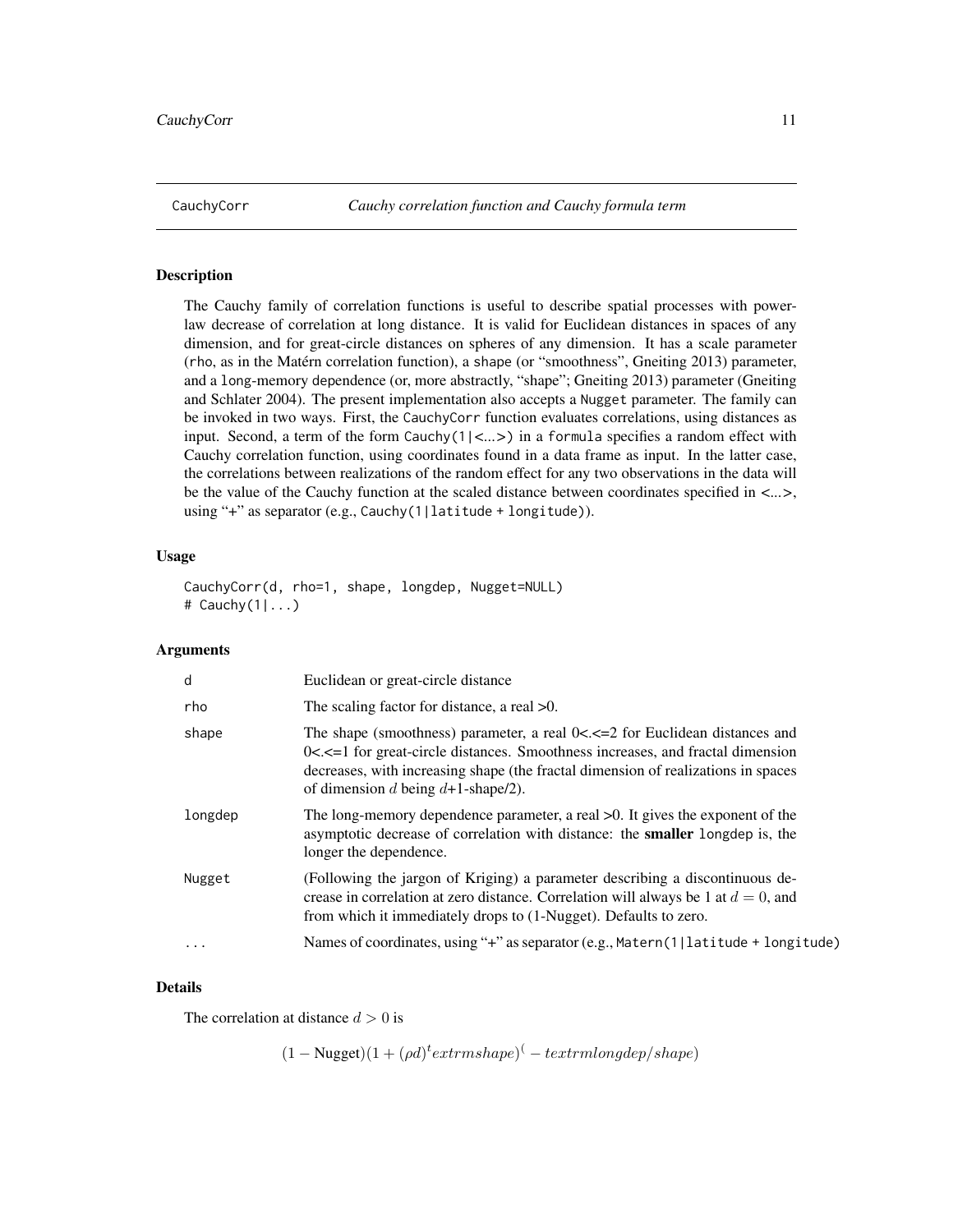<span id="page-11-0"></span>Scalar/vector/matrix depending on input.

#### References

Gneiting, T. and Schlater M. (2004) Stochastic models that separate fractal dimension and the Hurst effect. SIAM Rev. 46: 269–282.

Gneiting T. (2013) Strictly and non-strictly positive definite functions on spheres. Bernoulli 19: 1327-1349.

#### Examples

```
data("blackcap")
fitme(migStatus ~ means+ Cauchy(1|latitude+longitude),data=blackcap,
     fixed=list(longdep=0.5,shape=0.5,rho=0.05))
## The Cauchy family can be used in Euclidean spaces of any dimension:
set.seed(123)
randpts <- matrix(rnorm(20),nrow=5)
distMatrix <- as.matrix(proxy::dist(randpts))
CauchyCorr(distMatrix,rho=0.1,shape=1,longdep=10)
```
COMPoisson *Conway-Maxwell-Poisson (COM-Poisson) GLM family*

#### Description

The COM-Poisson family is a generalization of the Poisson family which can describe over-dispersed as well as under-dispersed count data. It is indexed by a parameter nu that quantifies such dispersion. It includes the Poisson, geometric and Bernoulli as special (or limit) cases (see Details). The COM-Poisson [family](#page-27-1) is here implemented as a family object, so that it can be fitted by  $g1m$ , and further used to model conditional responses in mixed models fitted by this package's functions (see Examples). nu is distinct from the dispersion parameter  $\nu = 1/\phi$  considered elsewhere in this package and in the GLM literature, as  $\nu$  affects in a more specific way the log-likelihood. The "canonical link"  $\theta(\mu)$  between the canonical GLM parameter  $\theta$  and the expectation  $\mu$  of the response does not have a known expression in terms of elementary functions. The link inverse is  $\mu(\theta) = \sum_i i = 0)^\infty \lambda^i / (i!)^\nu$  for  $\lambda = e^\theta$  (hence the link is here nicknamed "loglambda").

### Usage

COMPoisson(nu = stop("COMPoisson's 'nu' must be specified"), link = "loglambda")

| link | GLM link function. Cannot be modified.                                                                                                                   |
|------|----------------------------------------------------------------------------------------------------------------------------------------------------------|
| nu   | Under-dispersion parameter. The fitme and corrHLfit functions called with<br>$family$ =COMPoisson() (no given nu value) will estimate this parameter. In |
|      | other usage of this family, nu must be specified. COMPoisson (nu=1) is the Pois-<br>son family.                                                          |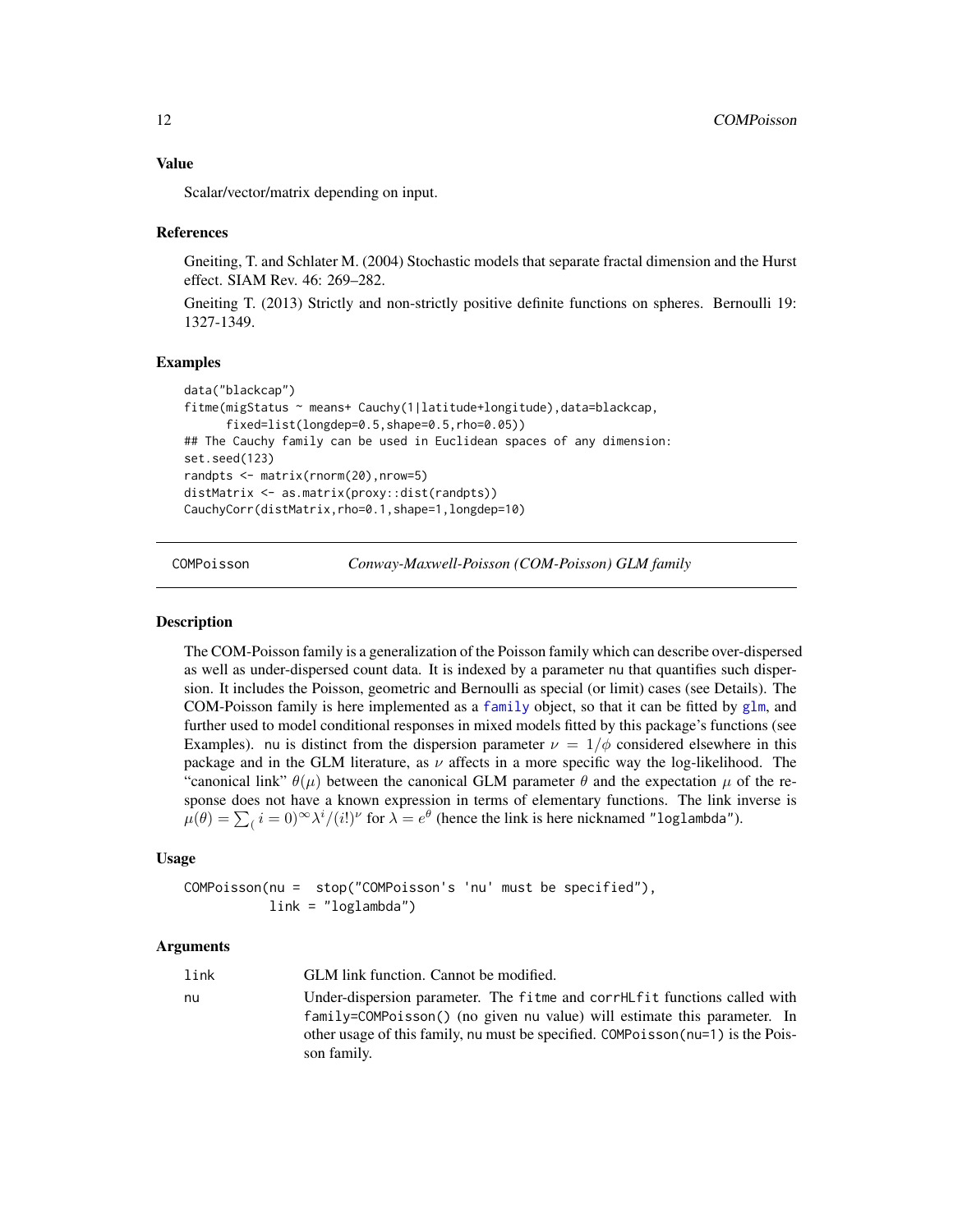#### COMPoisson 13

#### Details

For nu>1, the distribution is under-dispersed. The limit as  $nu \rightarrow \infty$  is the Bernoulli distribution with expectation  $\lambda/(1 + \lambda)$ .

The link inverse function, as shown in Description, involves an infinite summation. In this summation and related computations for the COMPoisson model, the sum can be easily approximated by a finite sum for large nu but not when nu approaches zero. For this reason, the code may fail to fit distributions with nu approaching  $0$  (strong residual over-dispersion). The case nu= $0$  itself is the geometric distribution with parameter  $\lambda$  and is fitted by an ad hoc algorithm devoid of such problems. Otherwise, spaMM truncates the sum, and uses numerical integrals to approximate missing terms (which slows down the fitting operation). In addition, it applies an ad hoc continuity correction to ensure continuity of the result in nu=1 (Poisson case). These corrections affect numerical results for the case of residual overdispersion but are negligible for the case of residual underdispersion. Alternatively, spaMM uses Gaunt et al.'s approximations when the condition defined in spaMM.getOption("CMP\_asympto\_cond") is satisfied. All approximations reduces the accuracy of computations, in a way that can impede the extended Levenberg-Marquardt algorithm sometimes needed by spaMM.

The name COMP\_nu should be used to set initial values or bounds on nu in control arguments of the fitting functions (e.g., fitme(.,init=list(COMP\_nu=1))). Fixed values should be set by the family argument (COMPoisson(nu=.)).

#### Value

A family object.

#### References

Gaunt, Robert E. and Iyengar, Satish and Olde Daalhuis, Adri B. and Simsek, Burcin. An asymptotic expansion for the normalizing constant of the Conway–Maxwell–Poisson distribution. Ann Inst Stat Math (2017) doi: [10.1007/s1046301706296.](https://doi.org/10.1007/s10463-017-0629-6)

G. Shmueli, T. P. Minka, J. B. Kadane, S. Borle and P. Boatwright (2005) A useful distribution for fitting discrete data: revival of the Conway-Maxwell-Poisson distribution. Appl. Statist. 54: 127-142.

Sellers KF, Shmueli G (2010) A Flexible Regression Model for Count Data. Ann. Appl. Stat. 4: 943–961

```
if (spaMM.getOption("example_maxtime")>0.9) {
 # Fitting COMPoisson model with estimated nu parameter:
  #
 data("freight") ## example from Sellers & Shmueli, Ann. Appl. Stat. 4: 943961 (2010)
 fitme(broken ~ transfers, data=freight, family = COMPoisson())
 # glm(), HLCor() and HLfit() handle spaMM::COMPoisson() with fixed overdispersion:
  #
 glm(broken ~ transfers, data=freight, family = COMPoisson(nu=10))
 HLfit(broken ~ transfers+(1|id), data=freight, family = COMPoisson(nu=10),method="ML")
```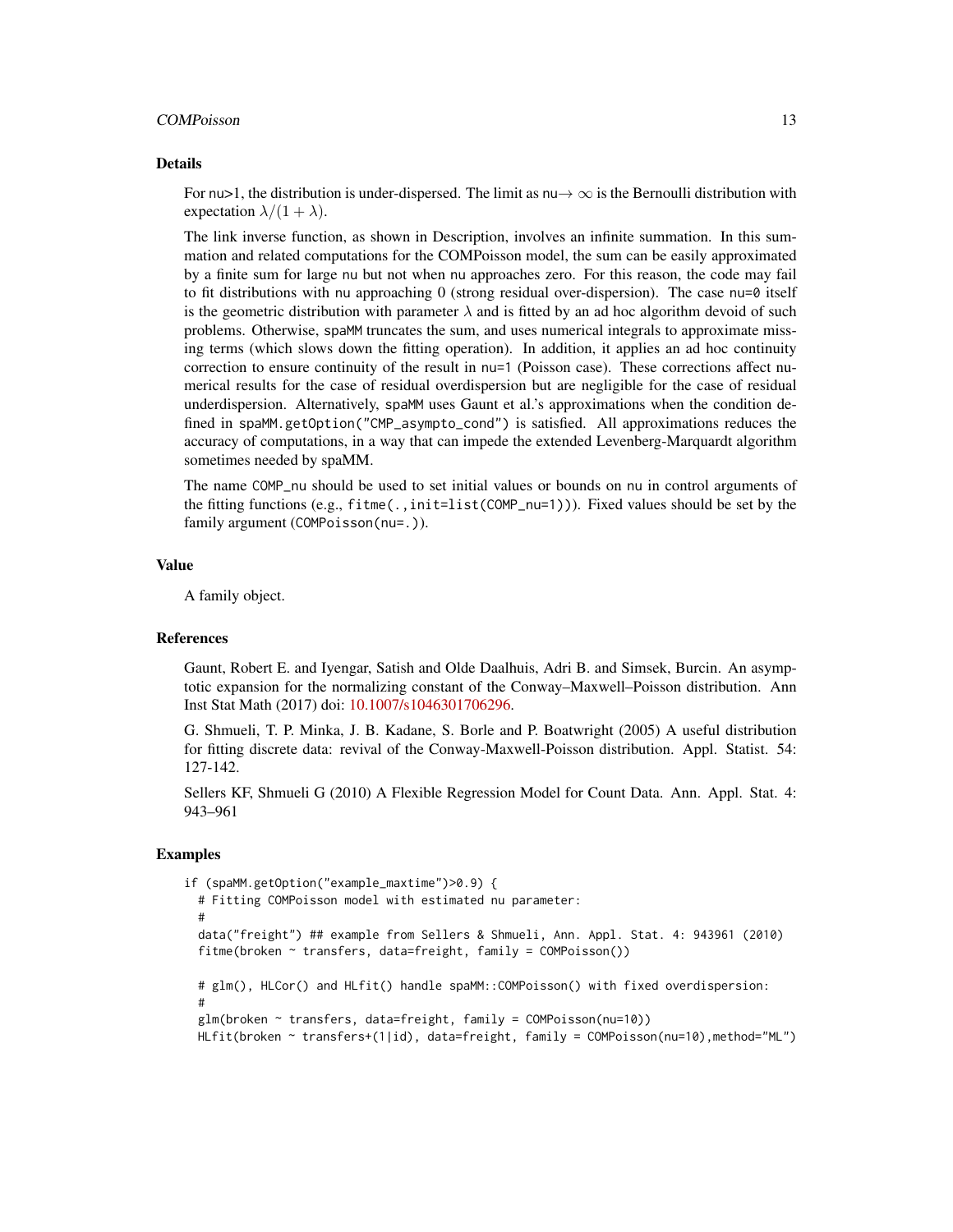```
# Equivalence of poisson() and COMPoisson(nu=1):
#
COMPglm <- glm(broken ~ transfers, data=freight, family = poisson())
coef(COMPglm)
logLik(COMPglm)
COMPglm <- glm(broken ~ transfers, data=freight, family = COMPoisson(nu=1))
coef(COMPglm)
logLik(COMPglm)
HLfit(broken ~ transfers, data=freight, family = COMPoisson(nu=1))
```
confint.HLfit *Confidence intervals*

# Description

}

This computes confidence intervals for a given parameter, based either on parametric bootstrap or, for fixed-effect parameters, on the p\_v-based approximation of the profile likelihood ratio for this parameter. The profiling is over all other fitted parameters, including fixed effects, as well as variances of random effects and spatial correlations if these were fitted. The bootstrap is performed if the parm argument is a function or a quoted expression or if the boot\_args argument is a list. The profile confidence interval is computed if neither of these conditions is true; in that case parm must be the name of a fixed-effect coefficient.

#### Usage

## S3 method for class 'HLfit' confint(object, parm, level=0.95, verbose=TRUE, boot\_args=NULL, ...)

| object    | An object of class HL fit, as returned by the fitting functions in spaMM.                                                                                                                                                                                                                                                                                                                                                                                                                                                              |
|-----------|----------------------------------------------------------------------------------------------------------------------------------------------------------------------------------------------------------------------------------------------------------------------------------------------------------------------------------------------------------------------------------------------------------------------------------------------------------------------------------------------------------------------------------------|
| parm      | character vector, integer vector, or function, or a quoted expression. If char-<br>acter, the name(s) of parameter(s) to be fitted; if <b>integer</b> , their position in the<br>fixef(object) vector. Valid names are those of this vector. If a <b>function</b> , it<br>must return a (vector of) parameter estimate(s) from a fit object. If a <b>quoted</b><br><b>expression</b> , it must likewise extract parameter estimate(s) from a fit object; this<br>expression must refer to the fitted object as 'hlfit' (see Examples). |
| level     | The coverage of the interval.                                                                                                                                                                                                                                                                                                                                                                                                                                                                                                          |
| verbose   | whether to print the interval or not. As the function returns its more extensive<br>results invisibly, this printing is the only visible output.                                                                                                                                                                                                                                                                                                                                                                                       |
| boot_args | NULL or a list of arguments passed to functions spaMM_boot and boot.ci. It<br>must contain element nsim (for spaMM_boot). The type argument of boot.ci<br>can only be given as element ci_type, to avoid conflict with the type argument<br>of spaMM_boot.                                                                                                                                                                                                                                                                             |

<span id="page-13-0"></span>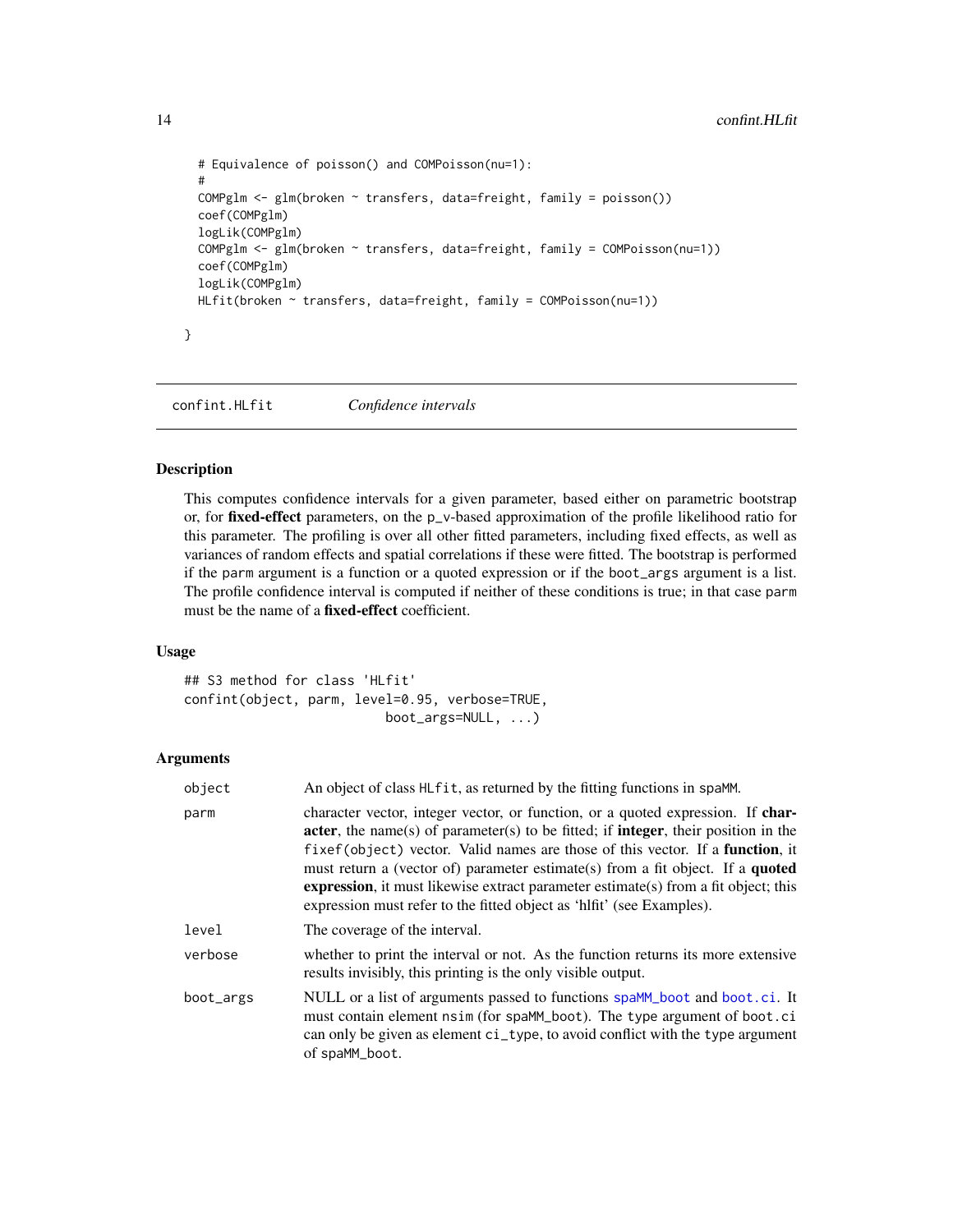#### <span id="page-14-0"></span>convergence 15

... Additional arguments (maybe not used, but conforming to the generic definition of confint).

# Value

For each parameter, if a bootstrap was performed, the result of the boot.ci call is returned. Otherwise, a list is returned including the confidence interval for the target parameter, and the fits lowerfit and upperfit giving the profile fits at the confidence bounds.

If intervals are returned for several parameters, a list of such structures is returned.

These results are returned invisibly.

The boot.ci return value includes the call to boot.ci. This call includes the t vector that makes a bulky display. Some versions of spaMM hacked the object to hide this, but spaMM now only hacks the printing, not the object.

#### Examples

```
data("wafers")
wfit <- HLfit(y ~X1+(1|batch),family=Gamma(log),data=wafers,method="ML")
confint(wfit,"X1") # profile CI
if (spaMM.getOption("example_maxtime")>30) {
   # bootstrap CI induced by 'boot_args':
   confint(wfit,names(fixef(wfit)), boot_args=list(nsim=99))
   # bootstrap CI induced by 'parm' being a function:
   confint(wfit,parm=function(v) fixef(v),
           boot_args=list(nb_cores=10, nsim=199))
   # Same effect if 'parm' is a quoted expression in terms of 'hlfit':
   confint(wfit,parm=quote(fixef(hlfit)),
          boot_args=list(nb_cores=10, nsim=199))
}
```
convergence *Assessing convergence for fitted models*

# **Description**

spaMM fits may produce convergence warnings coming from .check\_conv\_glm\_reinit(). These can generally be ignored (particularly when they show a small criterion, <1e-5).

spaMM fits may also produce messages pointing to slow convergence and drawing users here. These do not necessarily mean the fit is incorrect. Rather, they suggest that another fitting strategy could be tried. Keep in mind that several parameters (notably the dispersion parameters: the variance of random effects and the residual variance parameter, if any) can be estimated either by the iterative algorithms implemented in HLfit, or by generic optimization methods. In my experience, slow convergence happens in certain cases where a large random-effect variance is considered by the algorithm used. The development of the fitme function aims to provide full control of the selection of algorithms. For example, if two random meffects are fitted, then init=list(lambda=c(NA,NaN)) enforces generic optimization for the first variance and iterative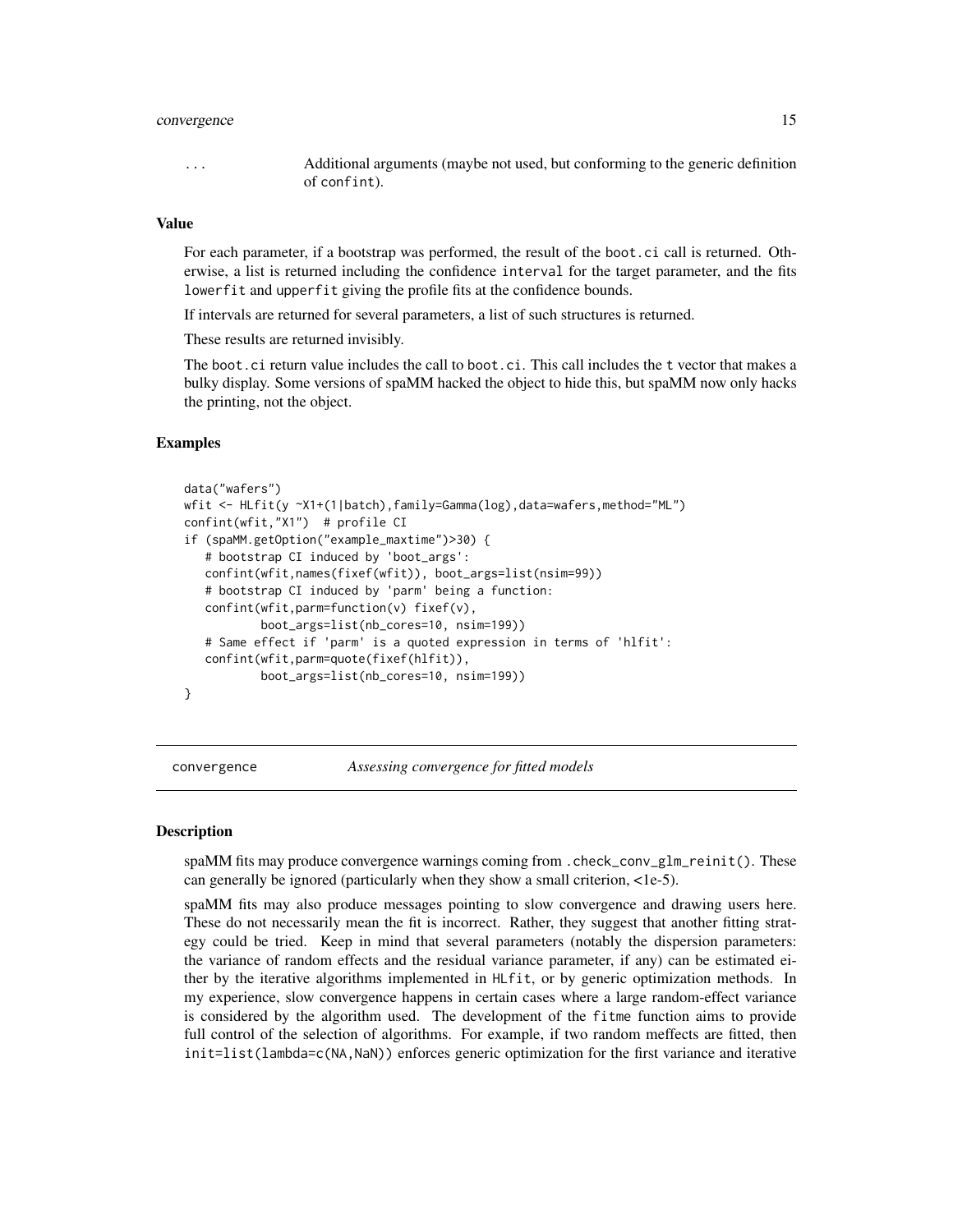<span id="page-15-0"></span>algorithms for the second.  $init = list(lambda = c(0.1, \text{NaN}))$  has the same effect and additionnally provides control of the initial value for optimization (whereas init.HLfit=list(lambda=c(NA,0.1)) will provide control of the initial value for iterations).

If the iterative algorithm is being used, then it is worth trying to use the generic optimization methods. In particular, if you used HLfit, try using fitme; if you already use fitme, try to enforce optimization of the random-effect variance(s). Conversely, if generic optimization is being used, the maximum lambda value could be controlled (say, upper=list(lambda=c(10,NA))), or the iterative algorithm can be called.

How to know which algorithm has been selected for each parameter? fitme(., verbose=c(verbose=TRUE)) shows sucessive values of the variables estimated by optimization (See Examples; if no value appears, then all are estimated by iterative methods).

#### Examples

```
## Not run:
air <- data.frame(passengers = as.numeric(AirPassengers),
                  year_z = scale(rep(1949:1960, each = 12)),
                  month = factor(rep(1:12, 12)))air$time <- 1:nrow(air)
# Use verbose to find that lambda is estimated by optimization
fitme(passengers \sim month * year_z + AR1(1|time), data = air,
      verbose=c(TRACE=TRUE))
# Use init to enforce iterative algorithm for lambda estimation:
fitme(passengers \sim month * year_z + AR1(1|time), data = air,
      verbose=c(TRACE=TRUE), init=list(lambda=NaN))
# Use init to enforce generic optimization for lambda estimation,
   and control initial value:
fitme(passengers \sim month * year_z + AR1(1|time), data = air,
     verbose=c(TRACE=TRUE), init=list(lambda=0.1))
```

```
## End(Not run)
```
corMatern *Matern Correlation Structure as a corSpatial object*

#### **Description**

This implements the Matérn correlation structure (see [Matern](#page-68-1)) for use with lme or glmmPQL. Usage is as for others corSpatial objects such as corGaus or corExp, except that the Matérn family has an additional parameter. This function was defined for comparing results obtained with corrHLfit to those produced by lme and glmmmPQL. There are problems in fitting (G)LMMs in the latter way, so it is not a recommended practice.

#### Usage

```
corMatern(value = c(1, 0.5), form = \sim 1, nugget = FALSE, nuScaled = FALSE,
          metric = c("euclidean", "maximum", "manhattan"), fixed = FALSE)
```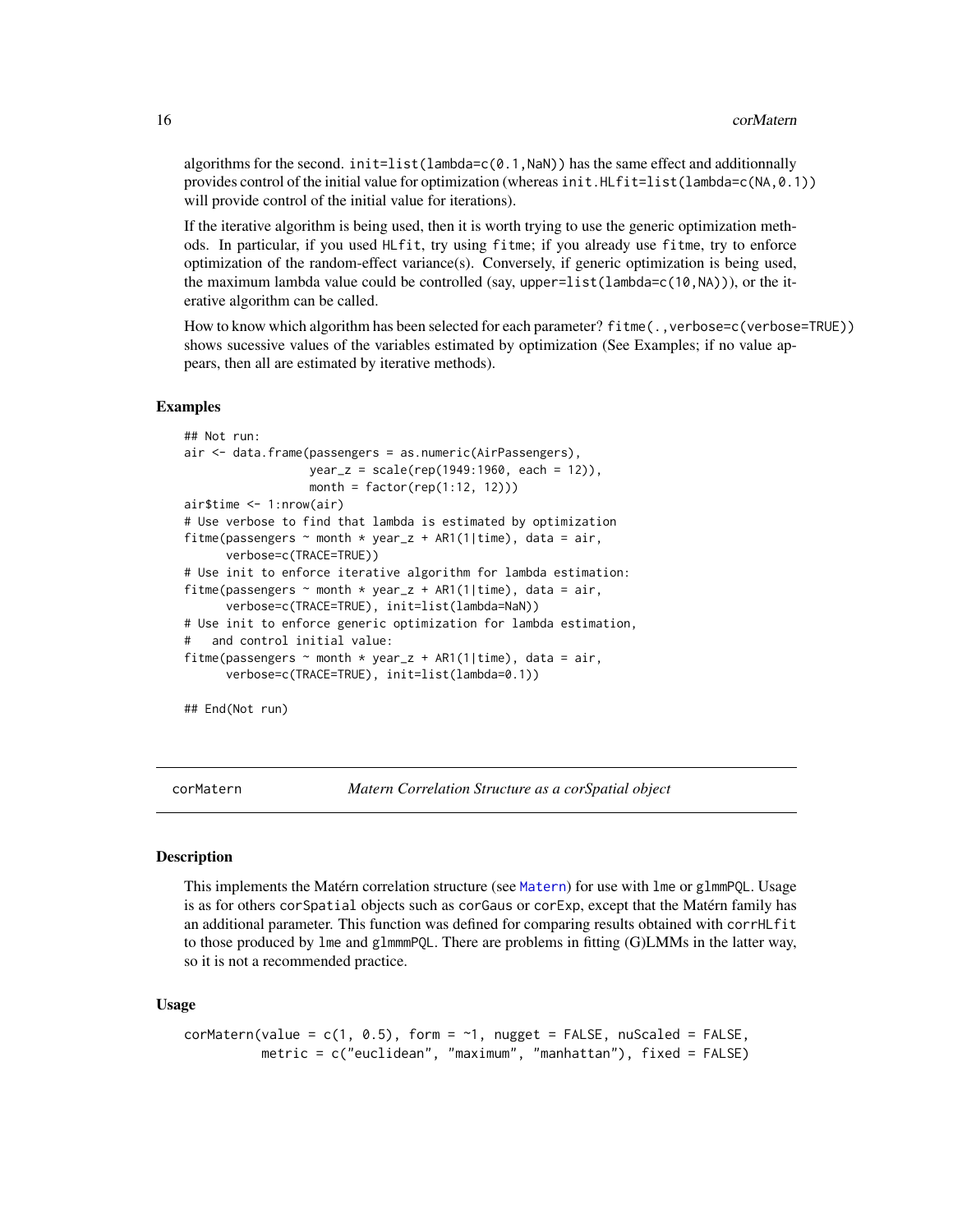#### corMatern 17

# Arguments

| value    | An optional vector of parameter values, with serves as initial values or as fixed<br>values depending on the fixed argument. It has either two or three elements,<br>depending on the nugget argument.                                                                                                                                                                                                                                                                                                                                                  |
|----------|---------------------------------------------------------------------------------------------------------------------------------------------------------------------------------------------------------------------------------------------------------------------------------------------------------------------------------------------------------------------------------------------------------------------------------------------------------------------------------------------------------------------------------------------------------|
|          | If nugget is FALSE, value should have two elements, corresponding to the<br>"range" and the "smoothness" $\nu$ of the Matérn correlation structure. If value<br>has zero length, the default is a range of 90% of the minimum distance and<br>a smoothness of 0.5 (exponential correlation). Warning: the range parame-<br>ter used in corspatial objects is the inverse of the scale parameter used in<br>MaternCorr and thus they have opposite meaning despite both being denoted $\rho$<br>elsewhere in this package or in n1me literature.         |
|          | If nugget is TRUE, meaning that a nugget effect is present, value can contain two<br>or three elements, the first two as above, the third being the "nugget effect" (one<br>minus the correlation between two observations taken arbitrarily close together).<br>If value has length zero or two, the nugget defaults to 0.1. The range and<br>smoothness must be greater than zero and the nugget must be between zero and<br>one.                                                                                                                     |
| form     | (Pasted from corSpatial) a one sided formula of the form $\sim$ S1++Sp, or $\sim$<br>S1++Sp   g, specifying spatial covariates S1 through Sp and, optionally, a<br>grouping factor g. When a grouping factor is present in form, the correlation<br>structure is assumed to apply only to observations within the same grouping<br>level; observations with different grouping levels are assumed to be uncorre-<br>lated. Defaults to $\sim$ 1, which corresponds to using the order of the observations<br>in the data as a covariate, and no groups. |
| nugget   | an optional logical value indicating whether a nugget effect is present. Defaults<br>to FALSE.                                                                                                                                                                                                                                                                                                                                                                                                                                                          |
| nuScaled | If nuScaled is set to TRUE the "range" parameter $\rho$ is divided by $2\sqrt{\nu}$ . With<br>this option and for large values of $\nu$ , corMatern reproduces the calculation of<br>corGaus. Defaults to FALSE, in which case the function compares to corGaus<br>with range parameter $2(\sqrt{\nu})\rho$ when $\nu$ is large.                                                                                                                                                                                                                        |
| metric   | (Pasted from corSpatial) an optional character string specifying the distance<br>metric to be used. The currently available options are "euclidean" for the<br>root sum-of-squares of distances; "maximum" for the maximum difference; and<br>"manhattan" for the sum of the absolute differences. Partial matching of argu-<br>ments is used, so only the first three characters need to be provided. Defaults to<br>"euclidean".                                                                                                                      |
| fixed    | an optional logical value indicating whether the coefficients should be allowed<br>to vary in the optimization, or kept fixed at their initial value. Defaults to FALSE,<br>in which case the coefficients are allowed to vary.                                                                                                                                                                                                                                                                                                                         |

# Details

This function is a constructor for the corMatern class, representing a Matérn spatial correlation structure. See [MaternCorr](#page-68-2) for details on the Matérn family.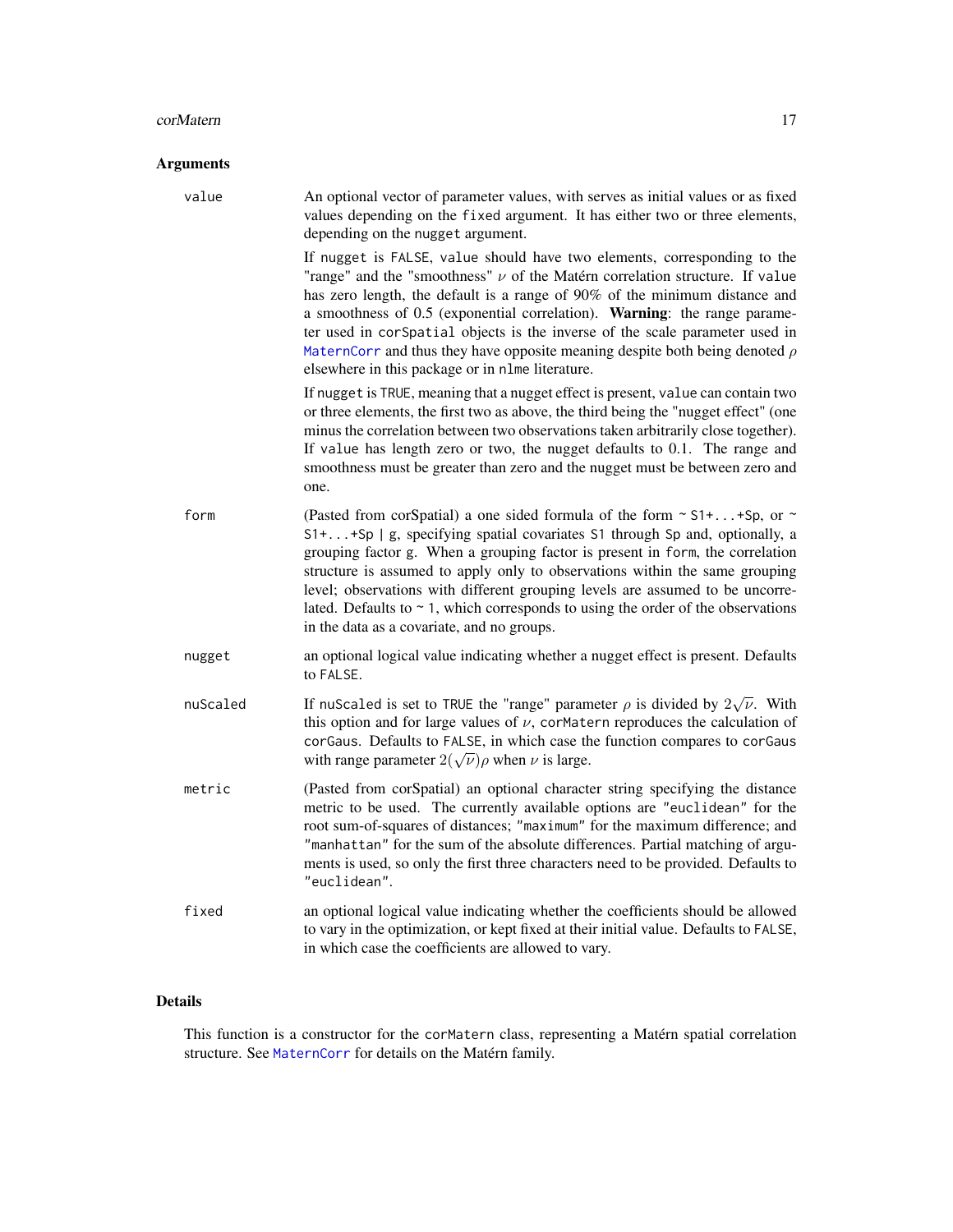#### <span id="page-17-0"></span>Value

an object of class corMatern, also inheriting from class corSpatial, representing a Matérn spatial correlation structure.

#### Note

The R and C code for the methods for corMatern objects builds on code for corSpatial objects, by D.M. Bates, J.C. Pinheiro and S. DebRoy, in a circa-2012 version of nlme.

# References

Mixed-Effects Models in S and S-PLUS, José C. Pinheiro and Douglas M. Bates, Statistics and Computing Series, Springer-Verlag, New York, NY, 2000.

#### See Also

[glmmPQL](#page-0-0), [lme](#page-0-0)

#### Examples

```
## LMM
data("blackcap")
blackcapD <- cbind(blackcap,dummy=1) ## obscure, isn't it?
## With method= 'ML' in lme, The correlated random effect is described
## as a correlated residual error and no extra residual variance is fitted:
nlme::lme(fixed = migStatus \sim means, data = blackcapD, random = \sim 1 | dummy,
   correlation = corMatern(form = \sim longitude+latitude | dummy),
   method = "ML", control=nlme::lmeControl(sing.tol=1e-20))
## Binomial GLMM
if (spaMM.getOption("example_maxtime")>32) {
data("Loaloa")
LoaloaD <- cbind(Loaloa,dummy=1)
MASS::glmmPQL(fixed =cbind(npos,ntot-npos)~elev1+elev2+elev3+elev4+maxNDVI1+seNDVI,
        data = LoaloaD, random = \sim 1 | dummy, family=binomial,
        correlation = corMatern(form = \sim longitude+latitude | dummy))
}
```
corrHLfit *Fits a mixed model, typically a spatial GLMM.*

#### Description

This was the first function for fitting all spatial models in spaMM, and is still fully functional, but it is recommended to use [fitme](#page-30-1) which has different defaults and generally selects more efficient fitting methods, and will handle all classes of models that spaMM can fit, including non-spatial ones. corrHLfit performs the joint estimation of correlation parameters, fixed effect and dispersion parameters.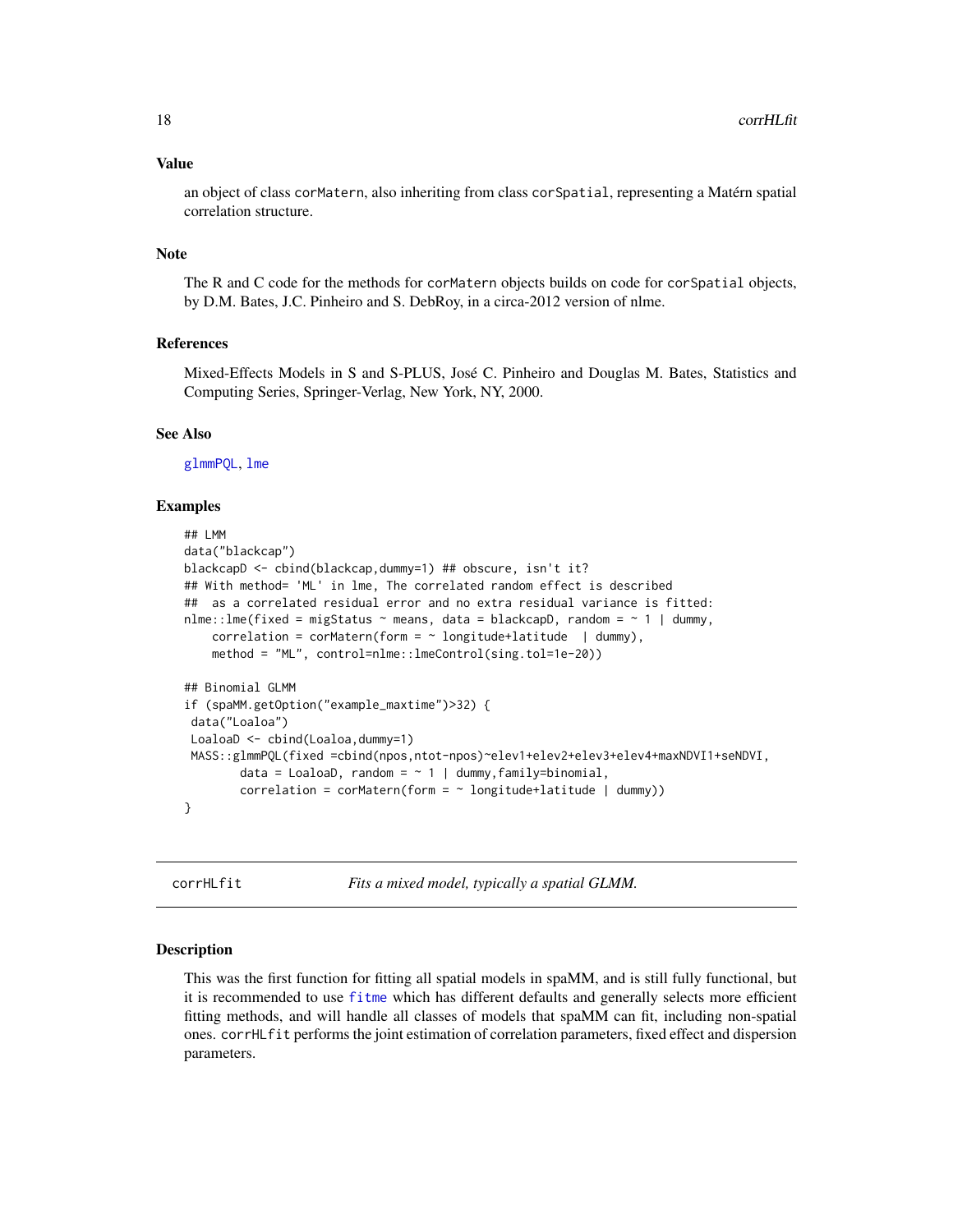#### corrHLfit 19

# Usage

```
corrHLfit(formula, data, init.corrHLfit = list(),
          init.HLfit = list(), rankix = list(), lower = list(),upper = list(),objective = NULL, resid.model = \sim1,
          control.dist = list(), control.corrHLfit = list(),
          processed = NULL, family = gaussian(), method="REML",
          nb\_cores = NULL, ...)
```

| formula                           | Either a linear model formula (as handled by various fitting functions) or a<br>predictor, i.e. a formula with attributes (see Predictor and examples below).<br>See Details in spaMM for allowed terms in the formula.                                                                                                                                                                                                                                                                                                                                                                                                         |
|-----------------------------------|---------------------------------------------------------------------------------------------------------------------------------------------------------------------------------------------------------------------------------------------------------------------------------------------------------------------------------------------------------------------------------------------------------------------------------------------------------------------------------------------------------------------------------------------------------------------------------------------------------------------------------|
| data                              | A data frame containing the variables in the response and the model formula.                                                                                                                                                                                                                                                                                                                                                                                                                                                                                                                                                    |
| init.corrHLfit                    | An optional list of initial values for correlation and/or dispersion parameters,<br>e.g. list(rho=1, nu=1, lambda=1, phi=1) where rho and nu are parameters of<br>the Matérn family (see Matern), and lambda and phi are dispersion parameters<br>(see Details in spaMM for the meaning of these parameters). All are optional, but<br>giving values for a dispersion parameter changes the ways it is estimated (see<br>Details). rho may be a vector (see make_scaled_dist) and, in that case, it is<br>possible that some or all of its elements are NA, for which corrHLfit substitutes<br>automatically determined values. |
| init.HLfit                        | See identically named HLfit argument.                                                                                                                                                                                                                                                                                                                                                                                                                                                                                                                                                                                           |
| ranFix                            | A list similar to init.corrHLfit, but specifying fixed values of the parameters<br>not estimated. See ranFix for further information.                                                                                                                                                                                                                                                                                                                                                                                                                                                                                           |
| lower                             | An optional (sub)list of values of the parameters specified through init.corrHLfit,<br>in the same format as init.corrHLfit, used as lower values in calls to optim.<br>See Details for default values.                                                                                                                                                                                                                                                                                                                                                                                                                         |
| upper                             | Same as lower, but for upper values.                                                                                                                                                                                                                                                                                                                                                                                                                                                                                                                                                                                            |
| objective                         | For development purpose, not documented (this had a distinct use in the first<br>version of spaMM, but has been deprecated as such).                                                                                                                                                                                                                                                                                                                                                                                                                                                                                            |
| resid.model                       | See identically named HLfit argument.                                                                                                                                                                                                                                                                                                                                                                                                                                                                                                                                                                                           |
| control.dist<br>control.corrHLfit | See control.dist in HLCor                                                                                                                                                                                                                                                                                                                                                                                                                                                                                                                                                                                                       |
|                                   | This may be used control the optimizer. See spaMM. options for default values.                                                                                                                                                                                                                                                                                                                                                                                                                                                                                                                                                  |
| processed                         | For programming purposes, not documented.                                                                                                                                                                                                                                                                                                                                                                                                                                                                                                                                                                                       |
| family                            | Either a family or a multi value.                                                                                                                                                                                                                                                                                                                                                                                                                                                                                                                                                                                               |
| method                            | Character: the fitting method to be used, such as "ML", "REML" or "PQL/L".<br>"REML" is the default. Other possible values of HLfit's method argument are<br>handled.                                                                                                                                                                                                                                                                                                                                                                                                                                                           |
| nb_cores                          | Not yet operative, only for development purposes. Number of cores to use for<br>parallel computations.                                                                                                                                                                                                                                                                                                                                                                                                                                                                                                                          |
| $\cdots$                          | Optional arguments passed to HLCor, HLfit or mat_sqrt, for example the distMatrix<br>argument of HLCor. Arguments that do not fit within these functions are detected<br>and a warning is issued.                                                                                                                                                                                                                                                                                                                                                                                                                               |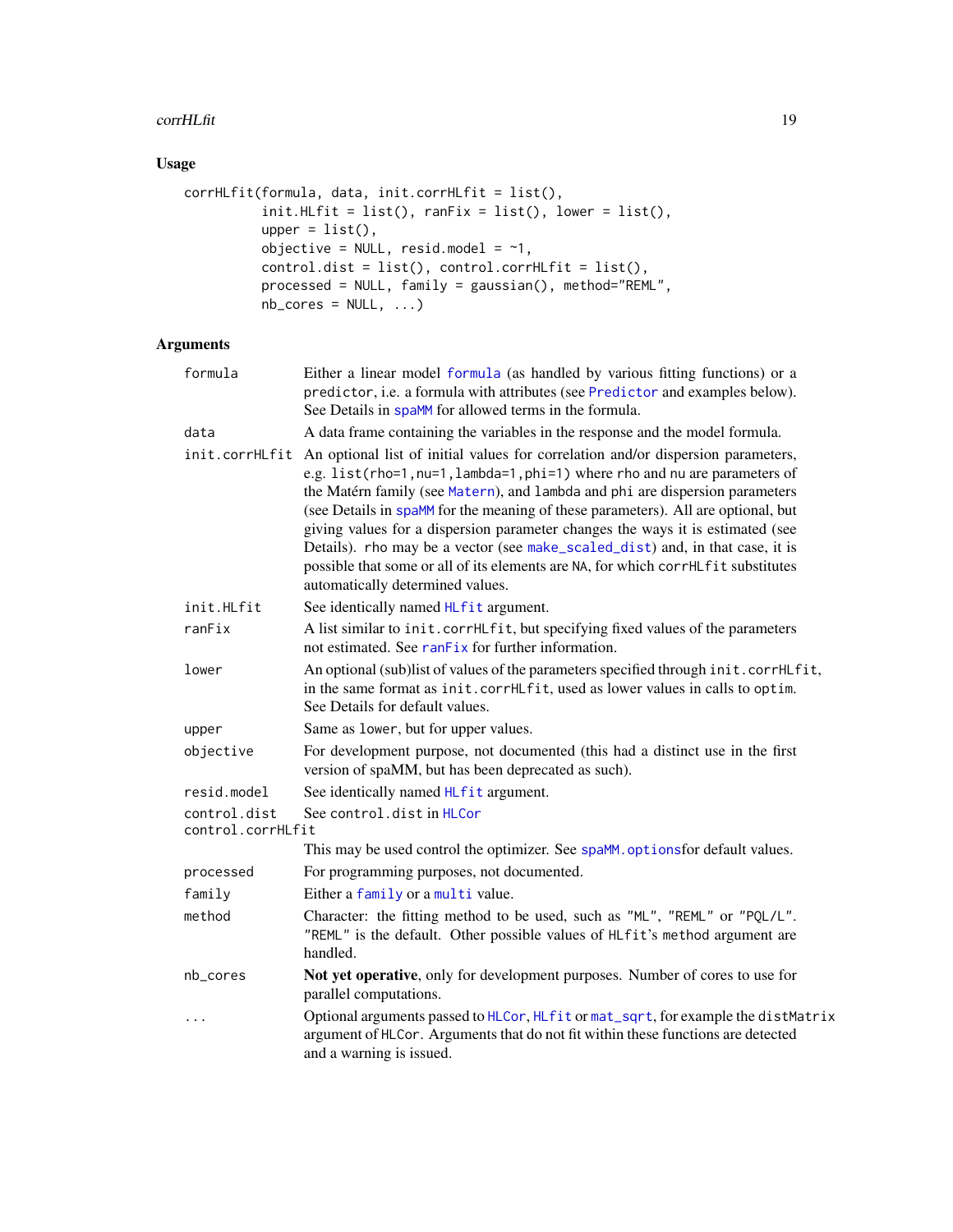#### Details

For approximations of likelihood, see [method](#page-70-1). For the possible structures of random effects, see [random-effects](#page-95-1),

By default corrHLfit will estimate correlation parameters by maximizing the objective value returned by HLCor calls wherein the dispersion parameters are estimated jointly with fixed effects for given correlation parameters. If dispersion parameters are specified in init.corrHLfit, they will also be estimated by maximizing the objective value, and HLCor calls will not estimate them jointly with fixed effects. This means that in general the fixed effect estimates may vary depending on init.corrHLfit when any form of REML correction is applied.

Correctly using corrHLfit for likelihood ratio tests of fixed effects may then be tricky. It is safe to perform full ML fits of all parameters (using method="ML") for such tests (see Examples). The higher level function [fixedLRT](#page-34-1) is a safe interface for likelihood ratio tests using some form of REML estimation in corrHLfit.

attr(<fitted object>,"optimInfo")\$lower and ...\$upper gives the lower and upper bounds for optimization of correlation parameters. These are the default values if the user did not provide explicit values. For the adjacency model, the default values are the inverse of the maximum and minimum eigenvalues of the adjMatrix. For the Matérn model, the default values are not so easily summarized: they are intended to cover the range of values for which there is statistical information to distinguish among them.

#### Value

The return value of an HLCor call, with additional attributes. The HLCor call is evaluated at the estimated correlation parameter values. These values are included in the return object as its \$corrPars member. The attributes added by corrHLfit include the original call of the function (which can be retrived by getCall(<fitted object>), and information about the optimization call within corrHLfit.

#### See Also

See more examples on data set [Loaloa](#page-58-1), to compare fit times by corrHLfit and fitme. See [fixedLRT](#page-34-1) for likelihood ratio tests.

```
# Example with an adjacency matrix (autoregressive model):
if (spaMM.getOption("example_maxtime")>0.7) {
 corrHLfit(cases~I(prop.ag/10) +adjacency(1|gridcode)+offset(log(expec)),
         adjMatrix=Nmatrix,family=poisson(),data=scotlip,method="ML")
}
#### Examples with Matern correlations
## A likelihood ratio test based on the ML fits of a full and of a null model.
if (spaMM.getOption("example_maxtime")>1.4) {
data("blackcap")
(fullfit <- corrHLfit(migStatus ~ means+ Matern(1|latitude+longitude),data=blackcap,
                   method="ML") )
 (nullfit <- corrHLfit(migStatus ~ 1 + Matern(1|latitude+longitude),data=blackcap,
                   method="ML",init.corrHLfit=list(phi=1e-6)))
```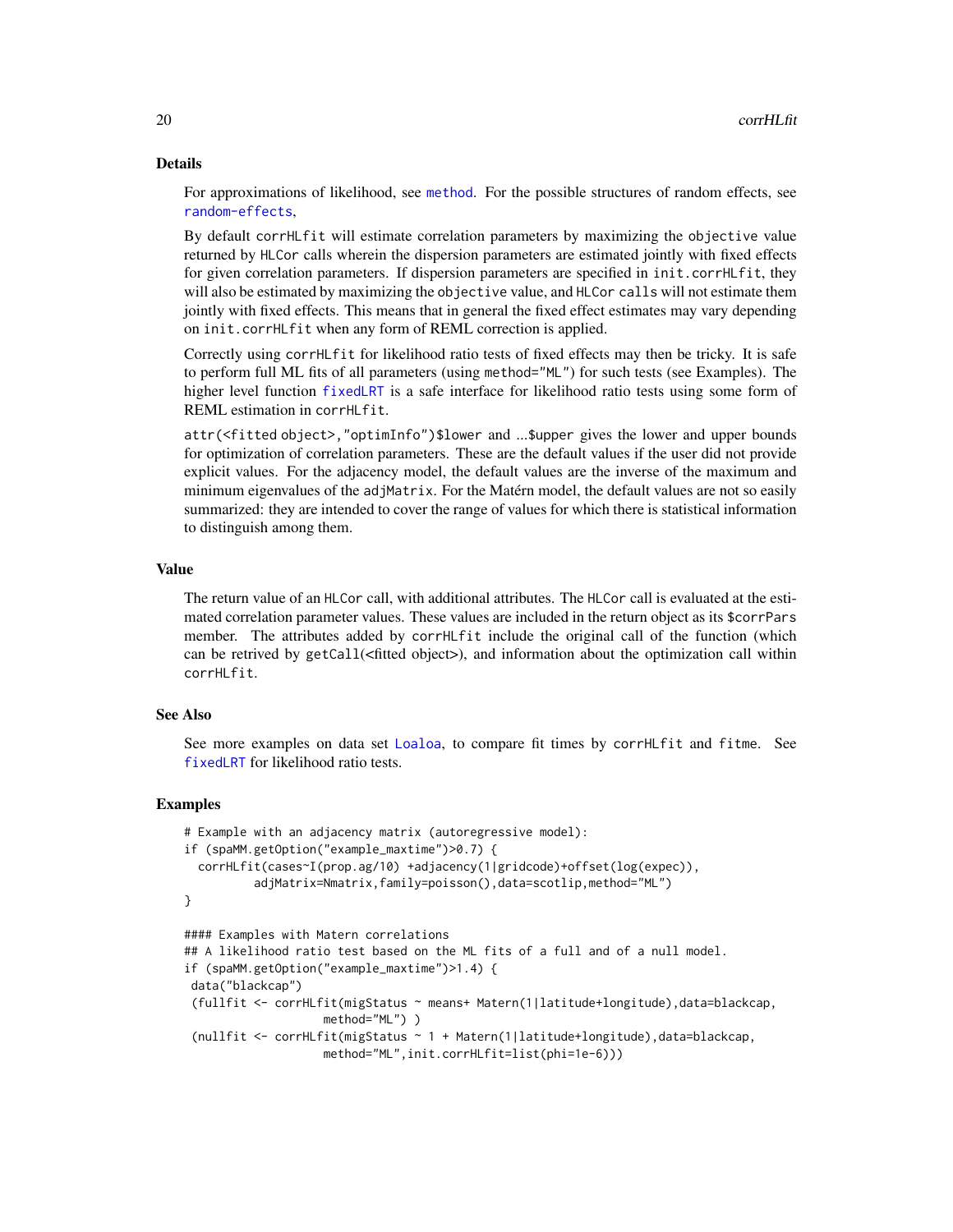#### <span id="page-20-0"></span>corrMatrix 21

```
## p-value:
1-pchisq(2*(logLik(fullfit)-logLik(nullfit)),df=1)
}
```
corrMatrix *Using a corrMatrix argument*

#### Description

corrMatrix is an argument of HLCor, of calls dist or matrix, with is used if the model formula contains a term of the form corrMatrix( $1\leq$ ...>). It describes a correlation matrix, possibly as a dist object. A covariance matrix can actually be passed through this argument, but then it must be a full matrix, not a dist object. The way the rows and columns of the matrix are matched to the rows of the data depends on the nature of the grouping term <...>.

## Details

The simplest case is illustrated in the first two examples below: the grouping term is identical to a single variable which is present in the data, whose levels match the rownames of the corrMatrix. As illustrated by the second example, the order of the data does not matter in that case, because the factor levels are used to match the data rows to the appropriate row and columns of the corrMatrix. The corrMatrix may even contain rows (and columns) in excess of the levels of the grouping term, in which case these rows are ignored.

These convenient properties no longer hold when the grouping term is not a single variable from the data (third example below), or when its levels do not correspond to row names of the matrix. In these cases, (1) no attempt is made to match the data rows to the row and column names of the corrMatrix. Such attempt could succeed only if the user had given names to the matrix matching those that the called function could create from the information in the data, in which case the user should find easier to specify a single variable that can be matched; (2) the order of data and corrMatrix matter; Internally, a single factor variable is constructed from all levels of the variables in the grouping term (i.e., from all levels of latitude and longitude, in the third example), with levels 1,2,3... that are matched to rows 1,2,3... of the corrMatrix. Thus the first row of the data is always associated to the first row of the matrix; (3) further, the dimension of the matrix must match the number of levels implied by the grouping term. For example, one might consider the case of 14 response values but of correlations between only 7 levels of a random effect, with two responses for each level. Then the matrix must be of dimension 7x7.

```
data("blackcap")
## Here we manually reconstruct the correlation matrix
## of the ML fit produced by corrHLfit:
MLcorMat <- MaternCorr(proxy::dist(blackcap[,c("latitude","longitude")]),
                        nu=0.6285603,rho=0.0544659)
blackcap$name <- as.factor(rownames(blackcap))
## (1) Single variable present in the data
HLCor(migStatus ~ means+ corrMatrix(1|name),data=blackcap,
     corrMatrix=MLcorMat,method="ML")
```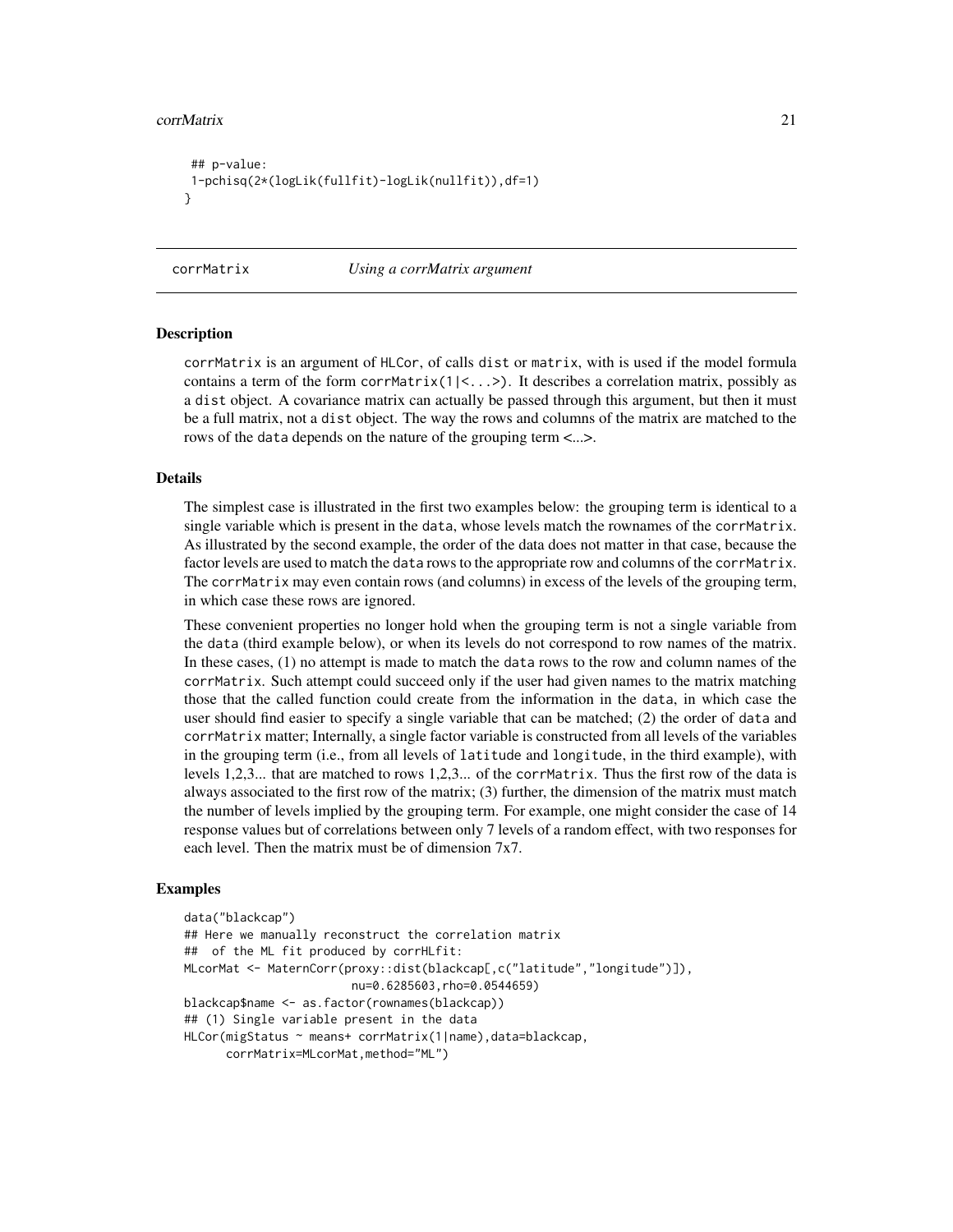```
## (2) Same, permuted: still gives correct result
perm <- sample(14)
# Permuted matrix (with permuted names)
pmat <- as.matrix(MLcorMat)[perm,perm]
HLCor(migStatus ~ means+ corrMatrix(1|name),data=blackcap,
      corrMatrix=as.dist(pmat),method="ML")
## (3) Other grouping terms (note the messages):
HLCor(migStatus ~ means+ corrMatrix(1|latitude+longitude),data=blackcap,
      corrMatrix=MLcorMat,method="ML")
```
# corr\_family corr\_family *objects*

# Description

corr\_family objects provide a convenient way to implement correlation models handled by spaMM, analogous to family objects. These objects are undocumented (but there are documentation pages for each of the models implemented).

#### Usage

```
# Matern(...) # see help(Matern)
# Cauchy(...) # see help(Cauchy)
# corrMatrix(...) # see help(corrMatrix)
# AR1(...) # see help(AR1)
# adjacency(...) # see help(adjacency)
#IMRF(...) # see help(IMRF)## S3 method for class 'corr_family'
print(x, \ldots)
```
#### Arguments

|         | corr_family object.                                                              |
|---------|----------------------------------------------------------------------------------|
| $\cdot$ | arguments that may be needed by some corr_family object or some print<br>method. |

<span id="page-21-1"></span>

covStruct *Specifying correlation structures*

<span id="page-21-0"></span>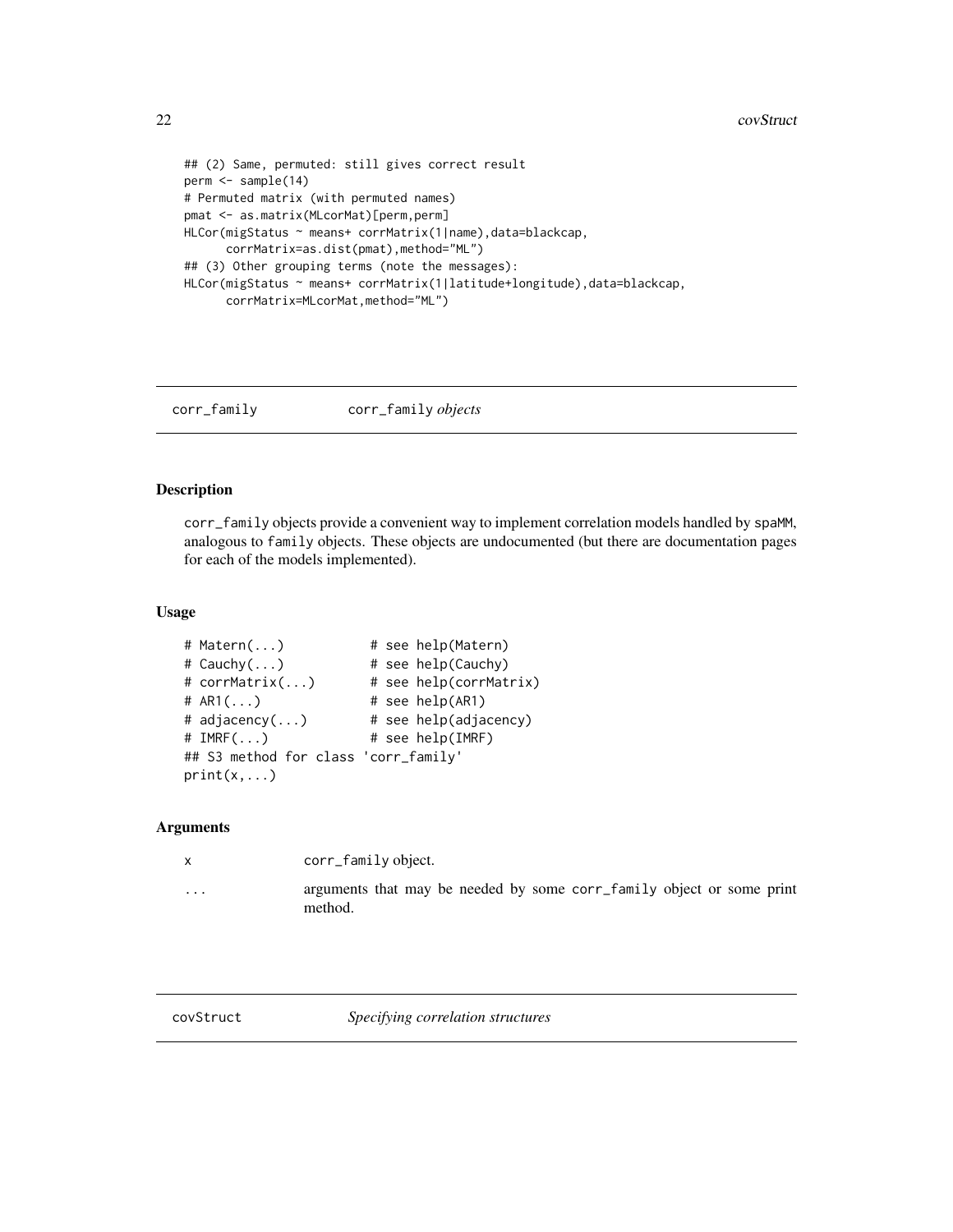#### covStruct 23

#### Description

covStruct is a formal argument of HLCor, also handled by fitme and corrHLfit, that allows one to specify the correlation structure for different types of random effects, It is an alternative to other ad hoc formal arguments such as corrMatrix or adjMatrix. It replaces the deprecated function Predictor( $\ldots$ ) which has served as an interface for specifying the design matrices for random effects in early versions of spaMM.

The main use of covStruct is to specify the correlation matrix of levels of a given random effect term, or its inverse (a precision matrix). Assuming that the design matrix of each random effect term follows the structure **ZAL** described in [random-effects](#page-95-1), it is thus an indirect way of specifying the "square root" L of the correlation matrix. The optional A factor can also be given by the optional "AMatrices" attribute of covStruct.

covStruct is a list of matrices with names specifying the type of matrix considered: covStruct=list(corrMatrix=<some matrix>) or covStruct=list(adjMatrix=<some matrix>), where the "corrMatrix" or "adjMatrix" labels are used to specify the type of information provided (accordingly, the names can be repeated: covStruct=list(corrMatrix=<.>,corrMatrix=<.>)).

The covariance structure of a corrMatrix(1|<grouping factor>) formula term can be specified in two ways (see Examples): either by a correlation matrix factor (covStruct=list(corrMatrix=<some matrix>)), or by a precision matrix factor  ${\bf Q}$  such that the covariance factor is  $\lambda {\bf Q}^{-1}$ , using the type name "precision": covStruct=list(precision=<some matrix>). The function as\_precision can be used to perform the conversion from correlation information to precision factor (using a crude solve() that may not always be efficient), but fitting functions may also perform such conversions automatically.

NULL list members may be necessary, e.g. covStruct=list(corrMatrix=<.>,"2"=NULL,corrMatrix=<.>)) when correlations matrices are required only for the first and third random effect.

"AMatrices" is a list of matrices. The names of elements of the list does not matter, but the *i*th A matrix, and its row names, should match the *i*th Z matrix, and its column names. This implies that NULL list members may be necessary, as for the covStruct list.

#### Usage

```
as_precision(corrMatrix)
```
#### Arguments

corrMatrix Correlation matrix, specified as matrix or as dist object

#### Details

```
covStruct can also be specified as a list with an optional "types" attribute, e.g.
structure(list(<some matrix>,types="corrMatrix")).
```
#### Value

as\_precision returns a list with addition class precision and with single element a symmetric matrix of class dsCMatrix.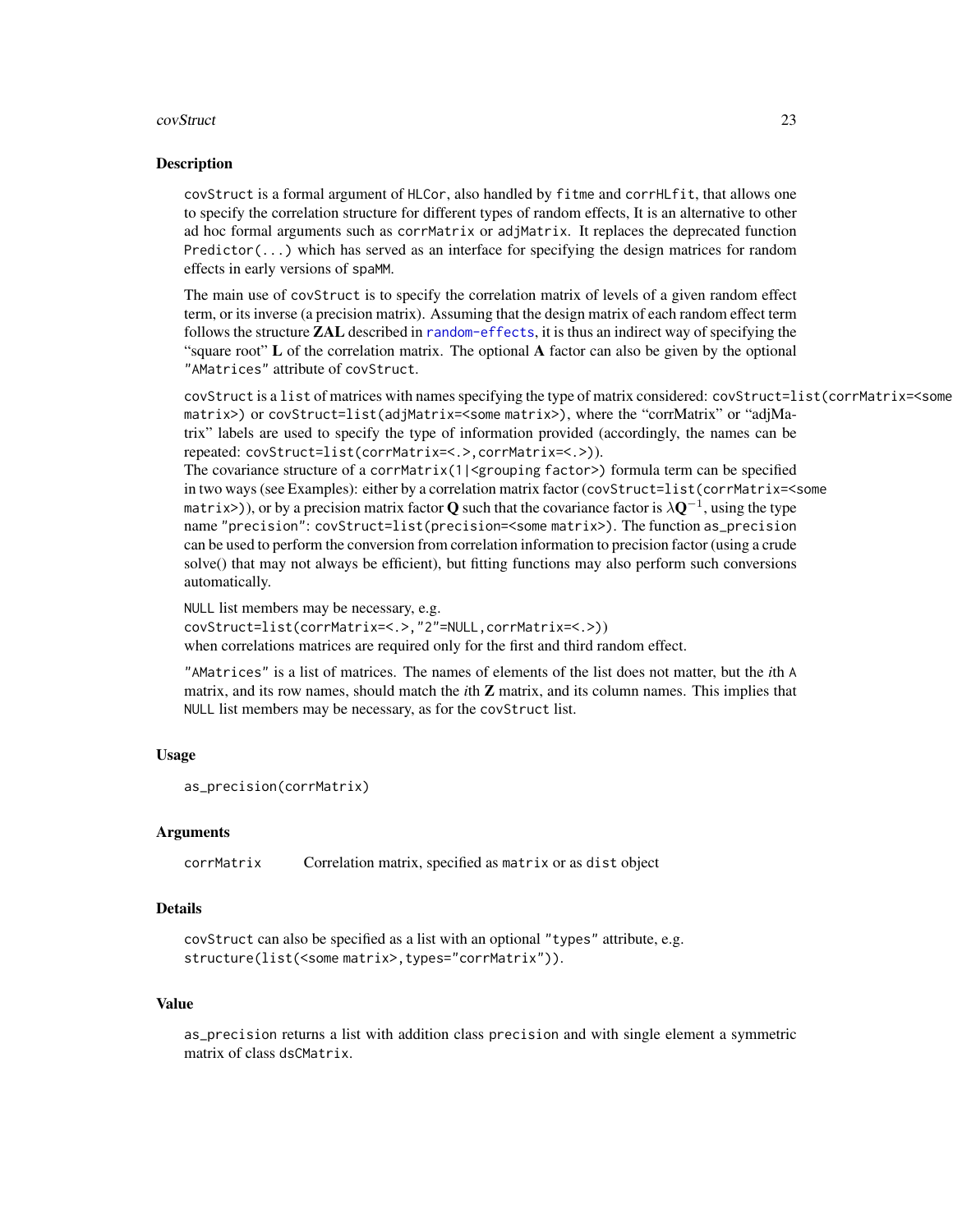### See Also

[pedigree](#page-82-1) for a type of applications where declaring a precision matrix is useful.

# Examples

```
## Not run:
data("blackcap")
# a 'dist' object can be used to specify a corrMatrix:
MLdistMat <- MaternCorr(proxy::dist(blackcap[,c("latitude","longitude")]),
                        nu=0.6285603,rho=0.0544659) # a 'dist' object!
blackcap$name <- as.factor(rownames(blackcap))
fitme(migStatus ~ means + corrMatrix(1|name), data=blackcap,
      corrMatrix=MLdistMat)
#### Same result by different input and algorithm:
fitme(migStatus ~ means + corrMatrix(1|name), data=blackcap,
      covStruct=list(precision=as_precision(MLdistMat)))
# Manual version of the same:
as_mat <- proxy::as.matrix(MLdistMat, diag=1)
prec_mat <- solve(as_mat) ## precision factor matrix
fitme(migStatus ~ means + corrMatrix(1|name), data=blackcap,
      covStruct=list(precision=prec_mat))
# Since no correlation parameter is estimated,
# HLcor(., method="ML") is here equivalent to fitme()
## End(Not run)
```
div\_info *Information about numerical problems*

## Description

This function displays information about parameter values for which some numerical problems have occurred. It is prelimnary, has yet no good example of application, but some warnings might suggest its use.

### Usage

div\_info(object, ...)

| object               | An object of class HL fit, as returned by the fitting functions in spaMM. |
|----------------------|---------------------------------------------------------------------------|
| $\ddot{\phantom{0}}$ | Currently not used                                                        |

<span id="page-23-0"></span>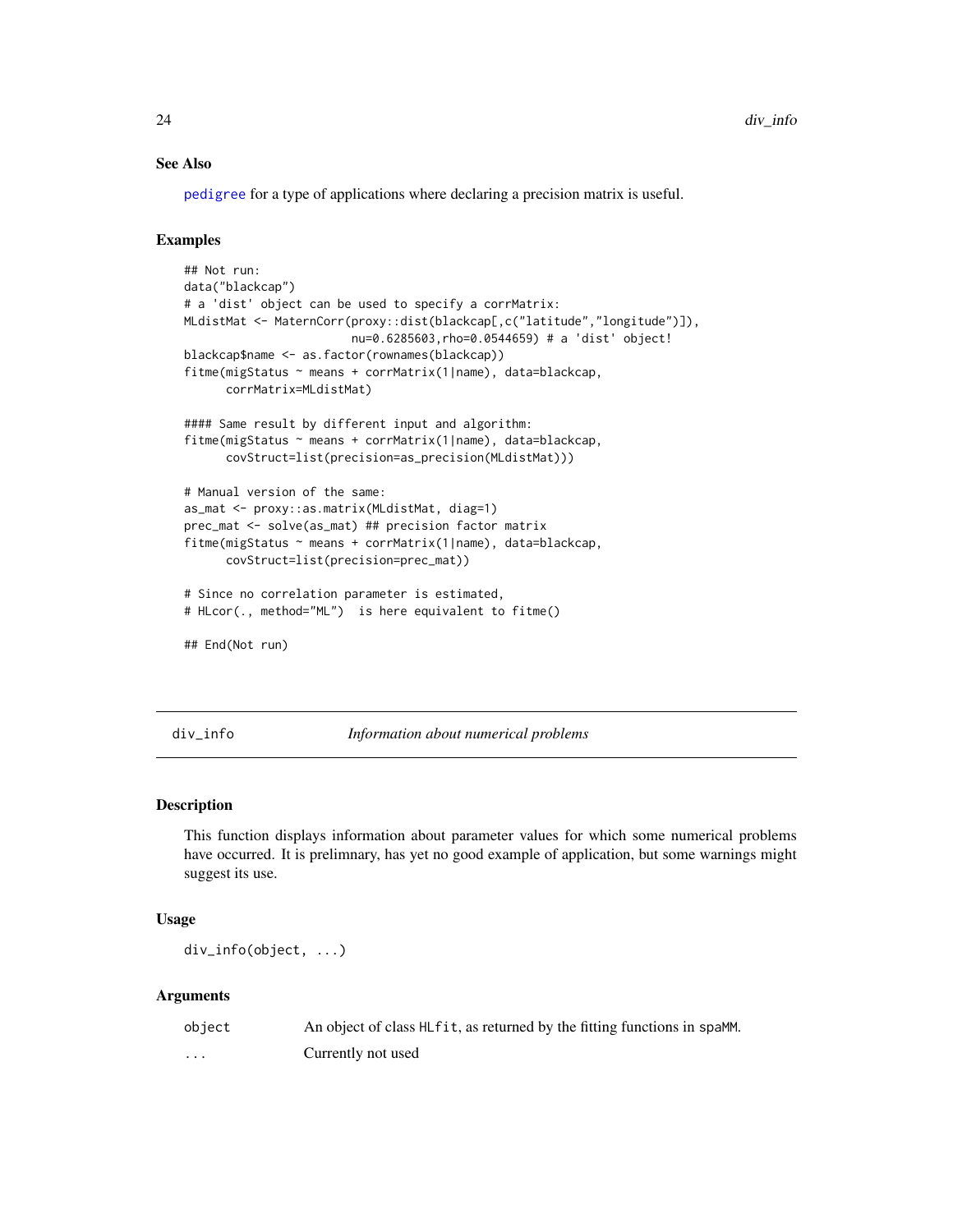<span id="page-24-0"></span>dopar 25 and 25 and 26 and 26 and 26 and 26 and 26 and 26 and 26 and 26 and 26 and 26 and 26 and 26 and 26 and

#### Value

Used mainly for the side effects (printed output) but returns invisibly either a single parameter vector (if a single numerical problem occurred) or a matrix of parameter ranges.

### Examples

```
if (spaMM.getOption("example_maxtime")>25) {
 set.seed(1L)
 d \le - data.frame(y = rbinom(100, 1, 0.5), time = 1:100)
  (logLik(numpb <- fitme(y \sim 1 + AR1(1|time), data = d,
                         family = binomial(link=cauchit), method = "PQL")))
 div_info(numpb) # High lambda is often part of the problem,
                  # here only for negative AR parameter:
 fitme(y \sim 1 + AR1(1|time), data = d, family = binomial(link=cauchit),
        method = "PQL", lower=list(ARphi=0))
 # Less successful fix (or cover-up):
 fitme(y \sim 1 + AR1(1|time), data = d, family = binomial(link=cauchit),
        method = "PQL", upper=list(lambda=20))
}
```
dopar *Interface for parallel computations*

#### Description

An interface to apply some function fn in parallel on columns of a matrix. Depending on the nb\_cores argument, parallel or serial computation is performed, and depending whether the doSNOW package is attached, foreach or pbapply is called (doSNOW allows more efficient load balancing than pbapply). It wraps these calls, handling all cluster management. It is used internally in spaMM, but is not logically restricted to mixed-effect applications, hence it can be used more widely.

#### Usage

```
dopar(newresp, fn, nb_cores = NULL, fit_env, control = list(),
     cluster_args = NULL, debug. = FALSE, iseed = NULL,
     showpbar = eval(spaMM.getOption("barstyle")),
     pretest_cores =NULL, ...)
```

| newresp  | A matrix on whose columns fn will be applied (e.g., as used internally in spaMM,<br>the return value of a simulate. HLfit() call).                            |
|----------|---------------------------------------------------------------------------------------------------------------------------------------------------------------|
| fn       | Function, whose first argument is named y, to be applied to each column of<br>newresp.                                                                        |
| nb cores | Integer. Number of cores to use for parallel computations. If $>1$ , a cluster of<br>nb_cores nodes is used. Otherwise, no parallel computation is performed. |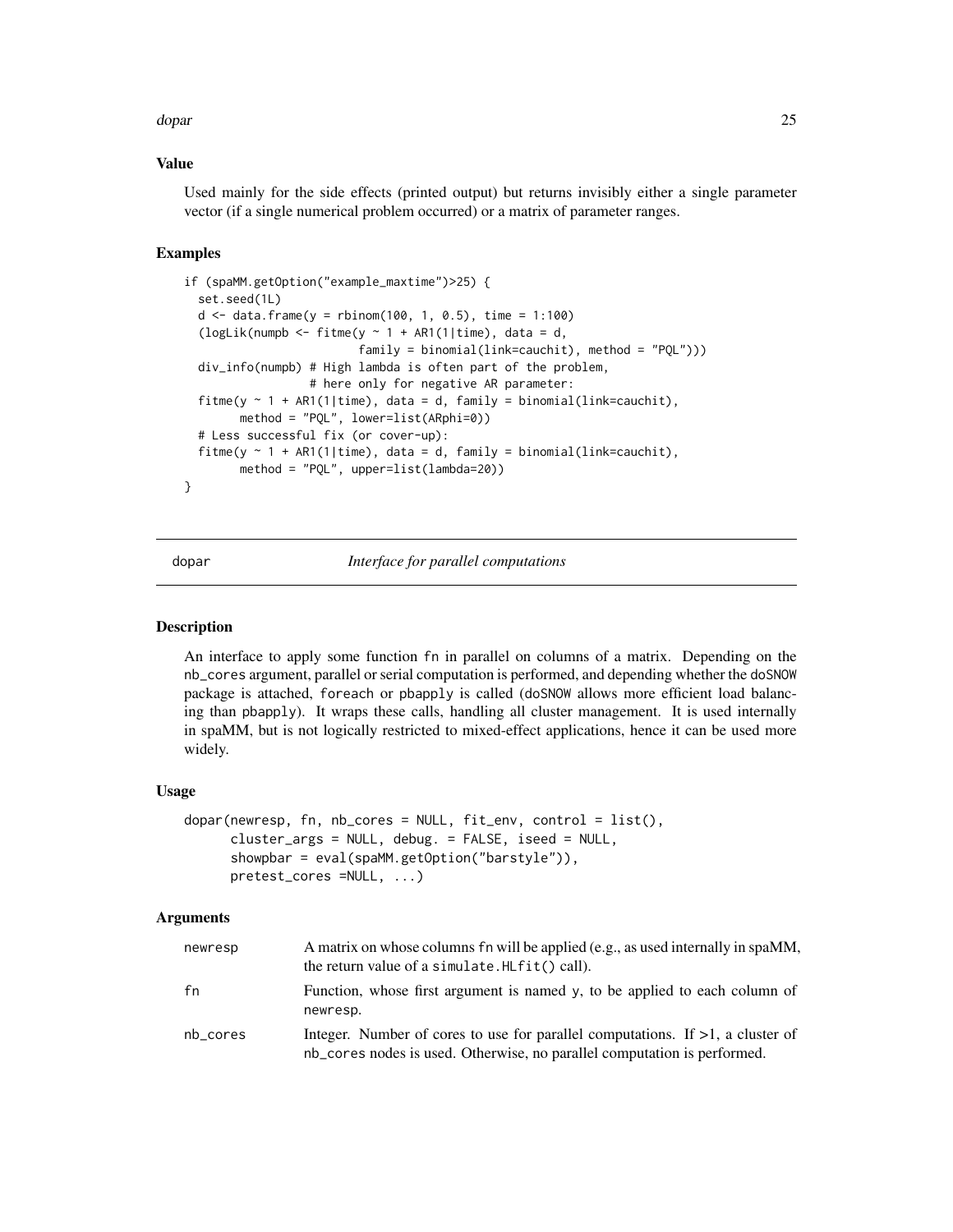<span id="page-25-0"></span>

| fit_env       | A environment, or a list, containing variables to be exported on the nodes of the<br>cluster (by parallel:: clusterExport).                                                                                                                                                                                                                                                                                                                                                                                                                                        |
|---------------|--------------------------------------------------------------------------------------------------------------------------------------------------------------------------------------------------------------------------------------------------------------------------------------------------------------------------------------------------------------------------------------------------------------------------------------------------------------------------------------------------------------------------------------------------------------------|
| control       | A list. In particular if the doSNOW package is attached, for each is called with de-<br>fault arguments including $i = 1$ : ncol(newresp), .combine = "cbind", .inorder<br>= TRUE, .errorhandling = "remove", .packages = "spaMM". control may be<br>used to provide non-default values of these arguments. For example, errorhandling<br>= "pass" is useful to get error messages from the nodes. If doSNOW is not at-<br>tached, the result is still in the format returned by foreach with default.combine="cbind"<br>or possible non-default .combine="rbind". |
| cluster_args  | A list of arguments passed to parallel: : makeCluster. E.g., outfile="log.txt"<br>may be useful to collect output from the nodes.                                                                                                                                                                                                                                                                                                                                                                                                                                  |
| debug.        | For debugging purposes. Effect, if any, is to be defined by the fn as provided by<br>the user.                                                                                                                                                                                                                                                                                                                                                                                                                                                                     |
| iseed         | Integer, or NULL. If an integer, $parallel$ : $clusterSetRNGStream(cl = cl, iseed)$<br>is called, setting and initializing "L'Ecuyer-CMRG" random-number generator<br>on the nodes. This is useful if random numbers are used on the nodes (see<br>clusterSetRNGStream). If iseed is NULL, the default generator is selected on<br>each node, where its seed is not controlled.                                                                                                                                                                                    |
| showpbar      | Controls display of progress bar. See barstyle option for details.                                                                                                                                                                                                                                                                                                                                                                                                                                                                                                 |
| pretest_cores | A function to run on the cores before running fn. It may be used to check that<br>all arguments of the fn can be evaluated in the cores' environments (the internal<br>function .pretest_fn_on_cores provides an example).                                                                                                                                                                                                                                                                                                                                         |
| $\cdots$      | Further arguments to be passed (unevaluated) to fn.                                                                                                                                                                                                                                                                                                                                                                                                                                                                                                                |

# Value

The result of calling foreach or pbapply, as dependent on the control argument. A side-effect of dopar is to show a progress bar that informs about the type of parallelisation performed: "P" for parallel computation via foreach and doSNOW, "p" for parallel computation via pbapply, "s" for serial computation via pbapply.

#### Examples

## See source code of spaMM\_boot()

| eval_replicate | Evaluating bootstrap replicates |  |
|----------------|---------------------------------|--|
|----------------|---------------------------------|--|

#### Description

eval\_replicate is the default simuland function applied to simulated bootstrap samples by likelihoodratio testing functions (fixedLRT, LRT, anove. HLfit). This documentation presents the requirements and possible features of this function and of possible user-defined alternatives.

An alternative function spaMM:::.eval\_replicate2 is also provided. It is slower, as it refits the models compared with different initial values for random-effect parameters, which is useful in some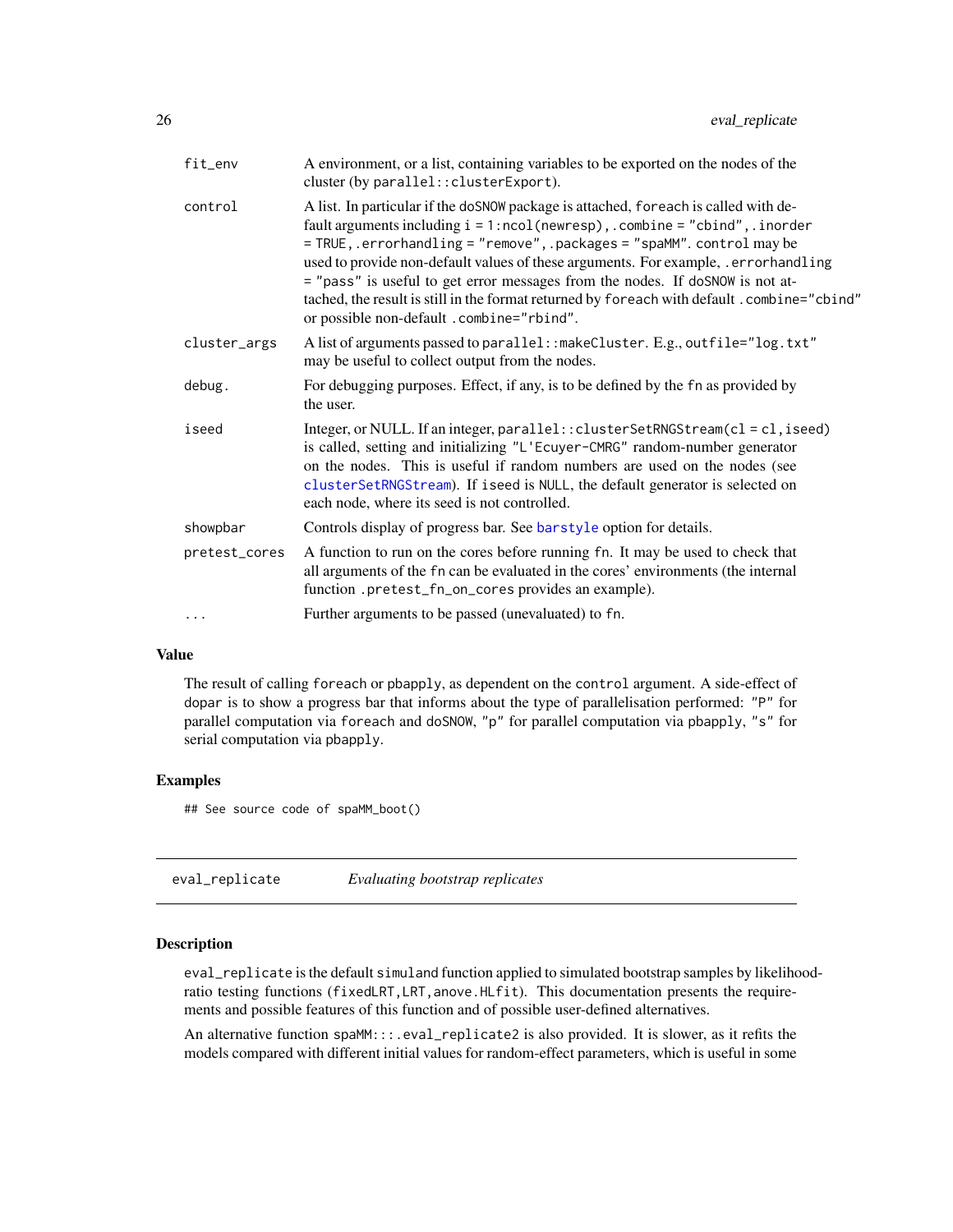#### eval\_replicate 27

difficult cases where initial values matter. The eval\_replicate function may also refit the "full" models with different initial values when the logLik of the refitted full model is subtstantially lower than that of the refitted null model. "Substantially" means that a tolerance of 1e-04 is applied to account for inaccuracies of numerical maximization.

#### Usage

```
eval_replicate(y)
```
#### Arguments

y a response vector on which a previously fitted model may be refitted.

#### Details

likelihood-ratio testing functions have a debug. argument whose effect depends on the simuland function. The default behaviour is thus defined by eval\_replicate, as: if debug.=TRUE, upon error in the fitting procedures, dump. frames will be called, in which case **a dump file will be** written on disk; and a list with debugging information will be returned (so that, say, pbapply will not return a matrix). This behaviour may change in later versions, so non-default debug. values should not be used in reproducible code. In serial computation, debug.=2 may induce a stop; this should not happen in parallel computation because the calling functions check debug. values to prevent it.

Essential information such as the originally fitted models is passed to the function not as arguments but through its environment, which is controlled by the calling functions (see the eval\_replicate source code to know which are these arguments). Users should thus not assume that they can control their own simuland function's environment as this environment will be altered.

Advanced users can define their own simuland function. The eval\_replicate source code provides a template showing how to use the function's environment. The Example below illustrates another approach augmenting eval\_replicate. A further example is provided in the file tests/testthat/test-LRT-boot.R, using . . . to pass additional arguments beyond response values.

#### Value

A vector of the form c(full=logLik(<refitted full model>),  $null = logList$ (<refitted null model>); or possibly in debugging contexts, a list with the same elements each with some additional information provided as attribute.

#### See Also

Calling functions [fixedLRT,](#page-34-1)[LRT](#page-60-1).

```
## Not run:
# Simple wrapper enhancing the default 'simuland'
# with a call to some obscure option, and dealing with
# the need to pass the environment assigned to 'simuland'
eval_with_opt <- function(y) {
 spaMM.options(some_obscure_option="some_obscure_value")
```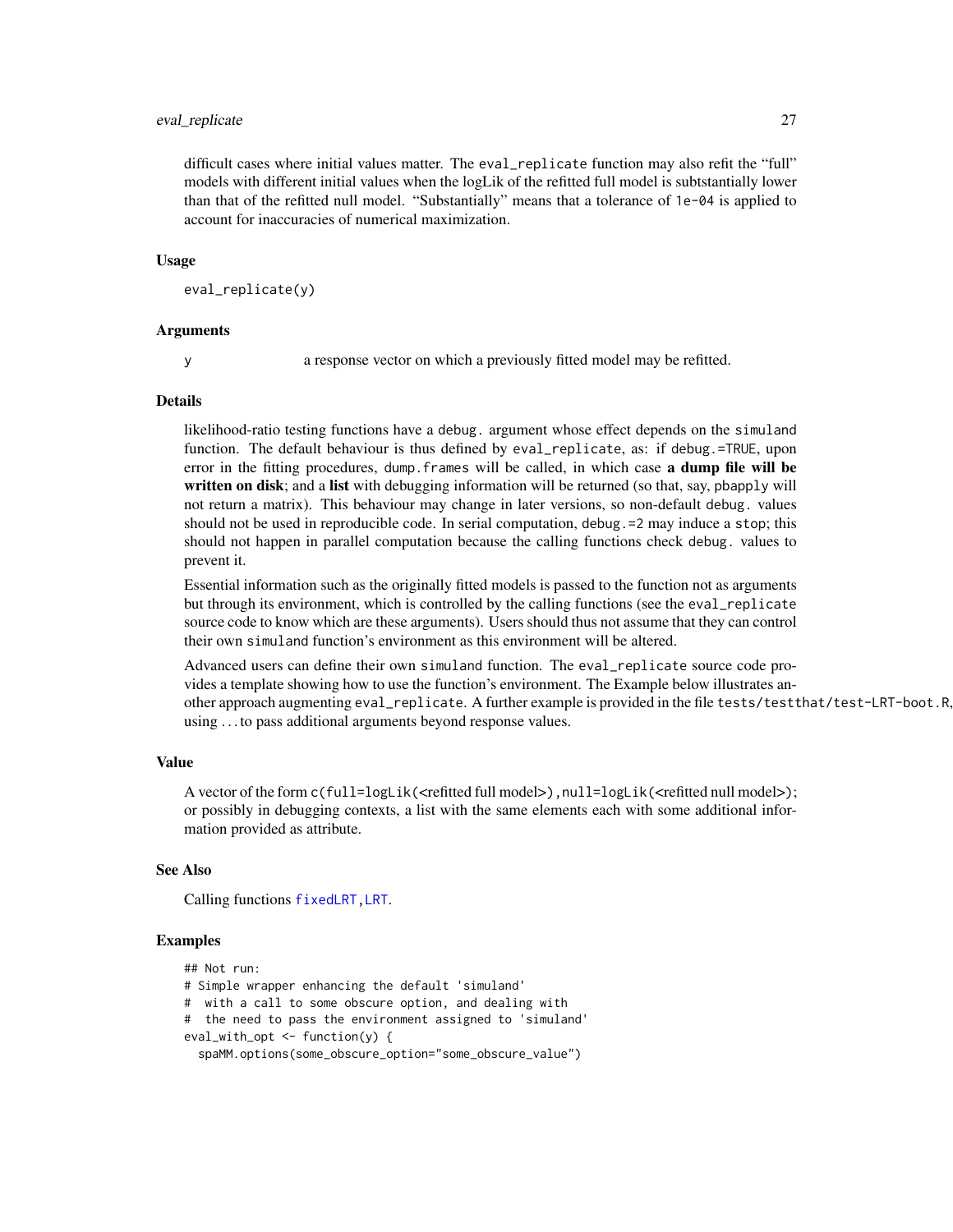```
eval_rep <- spaMM:::.eval_replicate
 environment(eval_rep) <- parent.env(environment()) # passing the environment
 eval_rep(y)
}
## End(Not run)
```
external-libraries *Installing external libraries*

#### Description

spaMM is conceived to minimize installation issues but it nevertheless suggests using some external libraries. These are all accessed through R packages so their installation should be easy when installing binary packages. The Details below give hints for installing packages from source. For all cases not considered below, help yourself.

#### Details

The ROI.plugin.glpk package requires the Rglpk package, which itself requires the external glpk library. For the latter, Debian-ists and alikes should sudo apt-get install libglpk-dev. MacOSX users should brew install glpk if using brew; Windows users may need to install glpk from <https://sourceforge.net/projects/winglpk/>.

The nloptr package requires the external NLopt library. If you need to install it from source on Windows and depending on the version of  $g++$  included in your installed version of the Rtools, you may need to be a geek, as available precompiled static libraries may not link.

extractors *Functions to extract various components of a fit*

#### <span id="page-27-1"></span>Description

formula extracts the model formula. family extracts the response family. terms extracts the fixedeffect terms. nobs returns the length of the response vector. logLik extracts the log-likelihood (exact or approximated). dev\_resids returns a vector of squared (unscaled) deviance residuals (the summands in McCullagh and Nelder 1989, p. 34). deviance returns the sum of squares of these (unscaled) deviance residuals, that is (consistently with stats::deviance) the unscaled deviance. fitted extracts fitted values (see [fitted.values](#page-0-0)). residuals extracts residuals of the fit. response extracts the response (as a vector). fixef extracts the fixed effects coefficients,  $\beta$ . ranef extracts the predicted random effects, Ly (default since version 1.12.0), or  $\bf{u}$  (see Details in [HLfit](#page-50-1) for definitions), print.ranef controls their printing. getDistMat returns a distance matrix for a Matérn correlation model. get\_RLRTSim\_args returns a list of arguments suitable for calls to RLRsim::RLRTSim()

<span id="page-27-0"></span>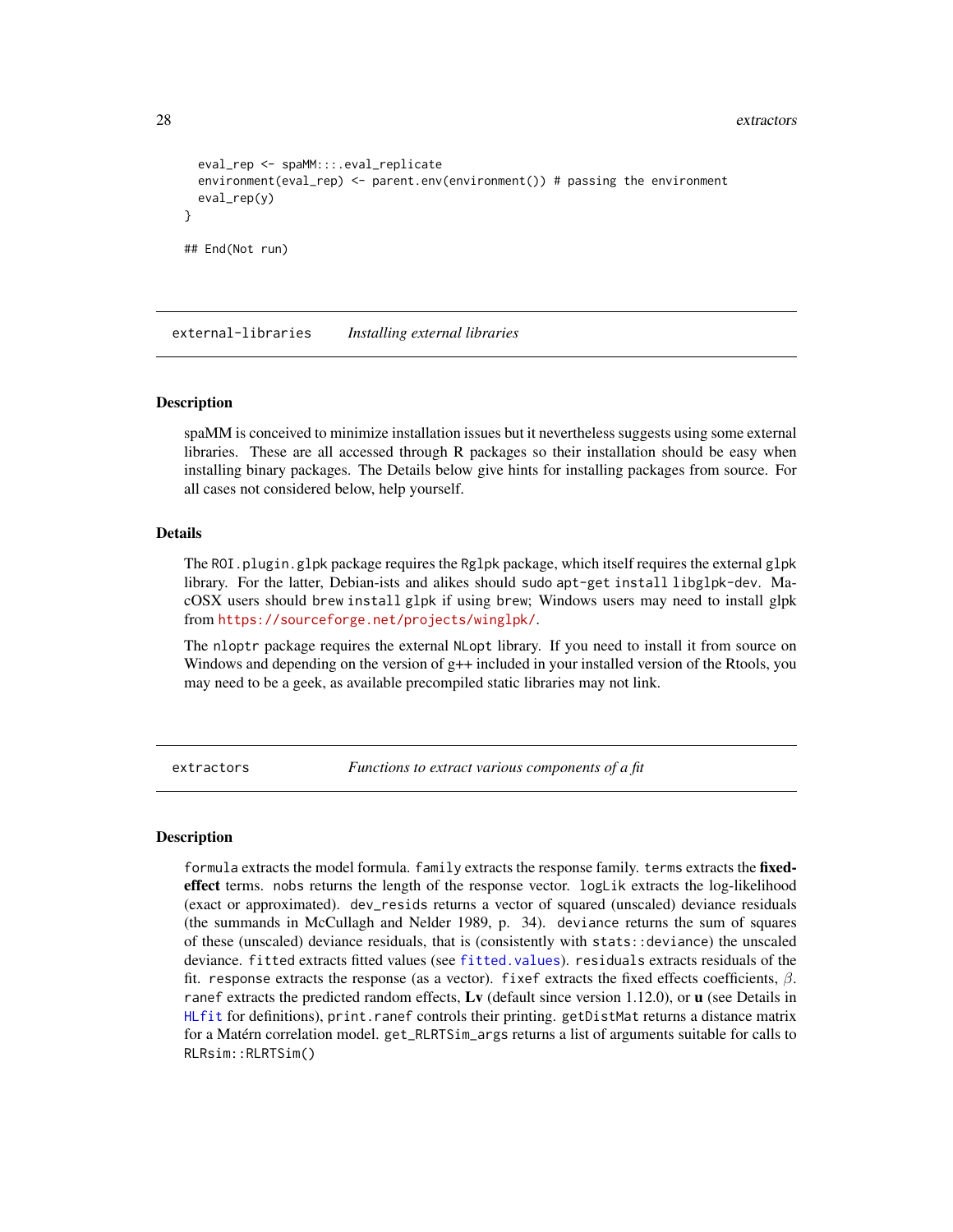#### extractors 29

#### Usage

```
## S3 method for class 'HLfit'
formula(x, which="hyper", ...)
## S3 method for class 'HLfit'
family(object, ...)
## S3 method for class 'HLfit'
terms(x, \ldots)## S3 method for class 'HLfit'
nobs(object, ...)
## S3 method for class 'HLfit'
logLik(object, which, ...)
## S3 method for class 'HLfit'
fitted(object, ...)
## S3 method for class 'HLfit'
fixef(object, ...)
## S3 method for class 'HLfit'
ranef(object, type = "correlated", ...)
## S3 method for class 'ranef'
print(x, max.print = 40L, ...)## S3 method for class 'HLfit'
deviance(object, ...)
## S3 method for class 'HLfit'
residuals(object, type = c("deviance", "pearson", "response"), ...)
getDistMat(object, scaled=FALSE, which = 1L)
response(object,...)
dev_resids(object,...)
get_RLRTSim_args(object,...)
```

| object | An object of class HLfit, as returned by the fitting functions in spaMM.                                                                                                                                                                                                                                                                                                                                                                                                                                                                                                                                                    |
|--------|-----------------------------------------------------------------------------------------------------------------------------------------------------------------------------------------------------------------------------------------------------------------------------------------------------------------------------------------------------------------------------------------------------------------------------------------------------------------------------------------------------------------------------------------------------------------------------------------------------------------------------|
| type   | For ranef, use type="correlated" (default) to display the correlated ran-<br>dom effects $(Lv)$ , whether in a spatial model, or a random-coefficient model.<br>Use type="uncorrelated" to pretty-print the elements of the <object>\$ranef<br/>vector (u). For residuals, the type of residuals which should be returned. The<br/>alternatives are: "deviance" (default), "pearson", and "response".</object>                                                                                                                                                                                                              |
| which  | For logLik, the name of the element of the APHLs list to return (see Details for<br>any further possibility). The default depends on the fitting method. In particular,<br>if it was REML or one of its variants, the function returns the log restricted<br>likelihood (exact or approximated). For getDistMat, an integer, to select a<br>random effect from several for which a distance matrix may be constructed. For<br>formula, by default the model formula with non-expanded multIMRF random-<br>effect terms is returned, while for which="" a formula with multIMRF terms<br>expanded as IMRF terms is returned. |
| scaled | If FALSE, the function ignores the scale parameter $rho$ and returns unscaled<br>distance.                                                                                                                                                                                                                                                                                                                                                                                                                                                                                                                                  |
| x      | For print.ranef: the return value of ranef.HLfit.                                                                                                                                                                                                                                                                                                                                                                                                                                                                                                                                                                           |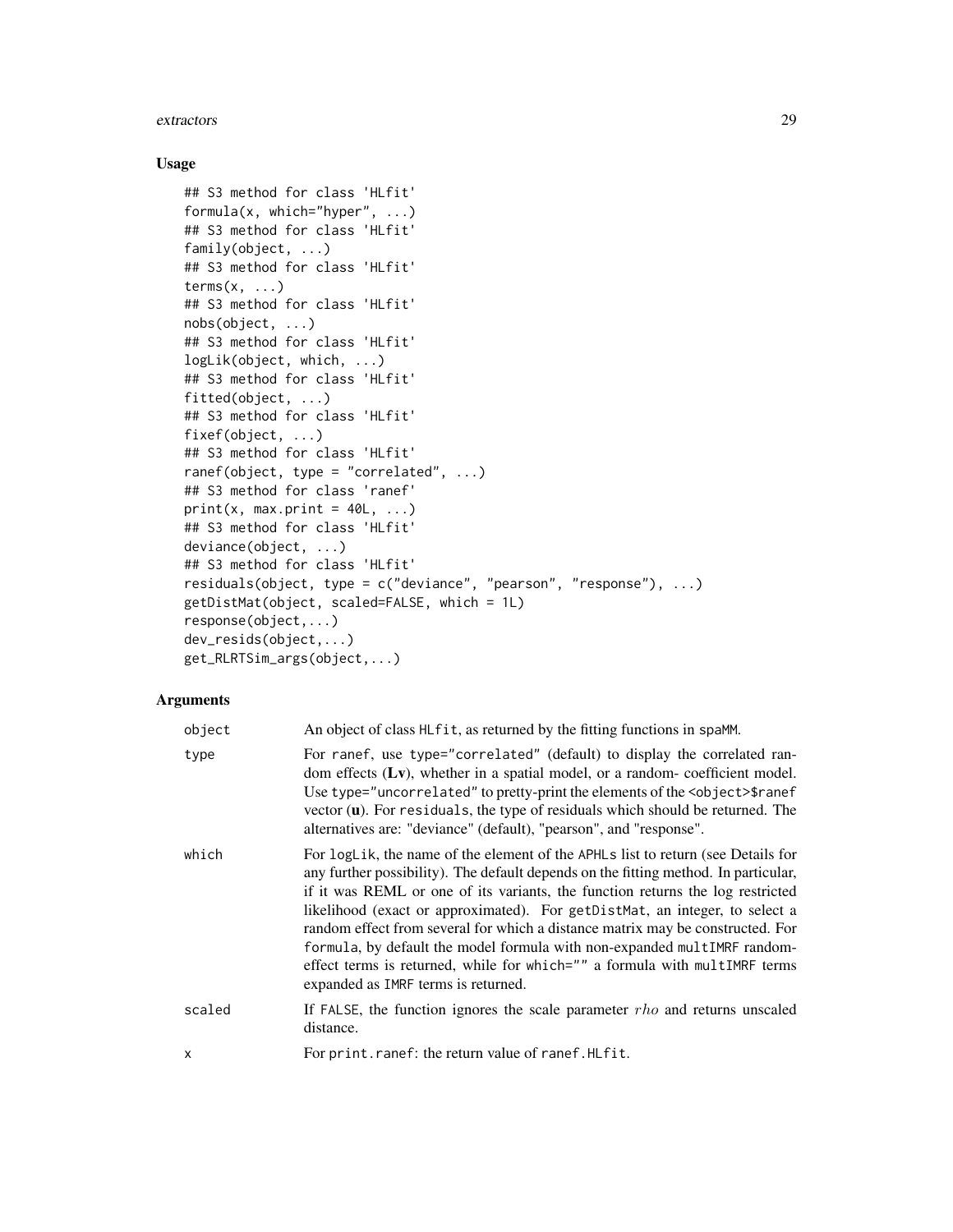30 extractors

| max.print | Controls options ("max.print") locally.            |
|-----------|----------------------------------------------------|
| .         | Other arguments that may be needed by some method. |

# Details

See [residuals.glm](#page-0-0) for more information about the types of residuals.

With which="LogL\_Lap", logLik() returns a Laplace approximation of log-likelihood based on the observed Hessian, rather than the expected Hessian. This is implemented only for the case family=Gamma(log), for demonstration purposes.

#### Value

Return values are numeric (for logLik), vectors (most cases), matrices or dist objects (for getDistMat), or a family object (for family). ranef returns a list of vectors or matrices (the latter for randomcoefficient terms). terms returns an object of class c("terms","formula") which contains the *terms* representation of a symbolic model. See [terms.object](#page-0-0) for its structure.

get\_RLRTSim\_args extracts a list of arguments suitable for a call to RLRsim::RLRTSim() for a small-sample test of the presence of a random effect by an efficient simulation procedure. The test can be run by

do.call("RLRTSim",<get\_RLRTSim\_args return value>).

#### References

McCullagh, P. and Nelder J. A. (1989) Generalized linear models. Second ed. Chapman & Hall: London.

Lee, Y., Nelder, J. A. (2001) Hierarchical generalised linear models: A synthesis of generalised linear models, random-effect models and structured dispersions. Biometrika 88, 987-1006.

Lee, Y., Nelder, J. A. and Pawitan, Y. (2006) Generalized linear models with random effects: unified analysis via h-likelihood. Chapman & Hall: London.

#### See Also

See [hatvalues](#page-46-1) to extract leverages, [get\\_matrix](#page-42-1) to extract the model matrix and derived matrices, and [vcov.HLfit](#page-120-1) to extract covariances matrices from a fit.

```
data("wafers")
m1 <- HLfit(y \sim X1+X2+(1|batch), resid.model = \sim 1,
            data=wafers, method="ML")
fixef(m1)
ranef(m1)
```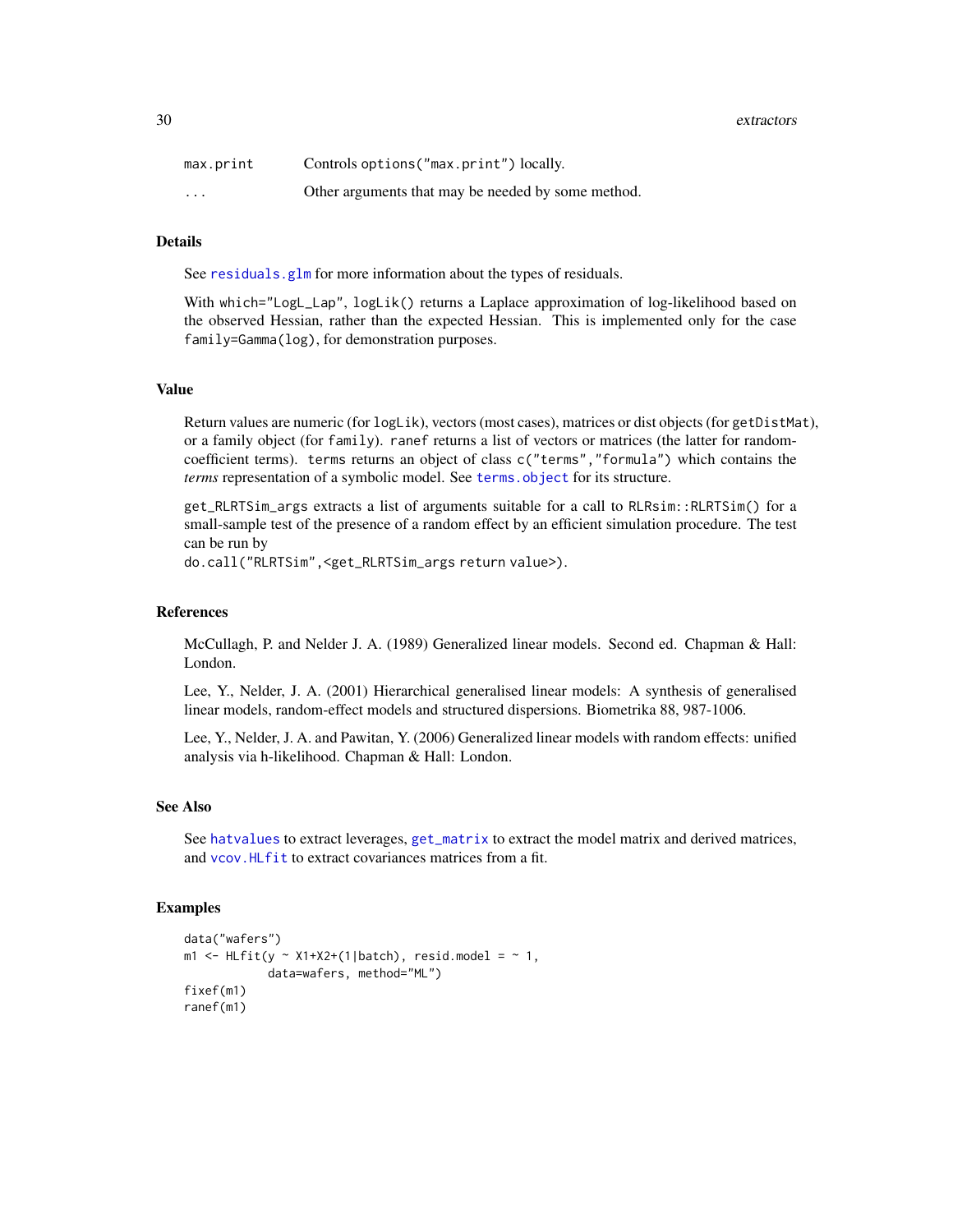<span id="page-30-1"></span><span id="page-30-0"></span>fitme *Fitting function for fixed- and mixed-effect models with GLM response.*

#### Description

This is a common interface for fitting most models that spaMM can fit, from linear models to mixed models with non-gaussian random effects, therefore substituting to corrHLfit, HLCor and HLfit. By default, it uses ML rather than REML (differing in this respect from the other fitting functions). It may use "outer optimization", i.e., generic optimization methods for estimating all dispersion parameters, rather than the iterative methods implemented in HLfit. The results of REML fits of non-gaussian mixed models by these different methods may (generally slightly) differ. Outer optimization should generally be faster than the alternative algorithms for large data sets when the residual variance model is a single constant term (no structured dispersion). For mixed models, fitme by default tries to select the fastest method when both can be applied, but precise decision criteria are subject to change in the future. corrHLfit (with non-default arguments to control the optimization method most suitable to a particular problem) may be used to ensure better consistency over successive versions of spaMM.

#### Usage

```
fitme(formula, data, family = gaussian(), init = list(), fixed = list(),
     lower = list(), upper = list(), resid.model = \neg1, init.HLfit = list(),
     control = list(), control.dist = list(), method = "ML",HLmethod = method, processed = NULL, nb_cores = NULL, objective = NULL,
      ...)
```

| formula | Either a linear model formula (as handled by various fitting functions) or a<br>predictor, i.e. a formula with attributes (see Predictor and examples below).<br>See Details in spaMM for allowed terms in the formula.                                                                                                                                                                                                                                                                                                                                                                                                                                                    |
|---------|----------------------------------------------------------------------------------------------------------------------------------------------------------------------------------------------------------------------------------------------------------------------------------------------------------------------------------------------------------------------------------------------------------------------------------------------------------------------------------------------------------------------------------------------------------------------------------------------------------------------------------------------------------------------------|
| data    | A data frame containing the variables in the response and the model formula.                                                                                                                                                                                                                                                                                                                                                                                                                                                                                                                                                                                               |
| family  | Either a family or a multi value.                                                                                                                                                                                                                                                                                                                                                                                                                                                                                                                                                                                                                                          |
| init    | An optional list of initial values for correlation and/or dispersion parameters<br>and/or response family parameters, e.g. list(rho=1,nu=1,lambda=1,phi=1)<br>where rho and nu are parameters of the Matérn family (see Matern), and lambda<br>and phi are dispersion parameters (see Details in spaMM for the meaning of<br>these parameters). All are optional, but giving values for a dispersion parameter<br>changes the ways it is estimated (see Details and Examples). The may be a<br>vector (see make_scaled_dist) and, in that case, it is possible that some or<br>all of its elements are NA, for which fitme substitutes automatically determined<br>values. |
| fixed   | A list similar to init, but specifying fixed values of the parameters not esti-<br>mated. See fixed for further information; and keep in mind that fixed fixed-<br>effect coefficients can be passed as the etaFix argument as part of the $\dots$ .                                                                                                                                                                                                                                                                                                                                                                                                                       |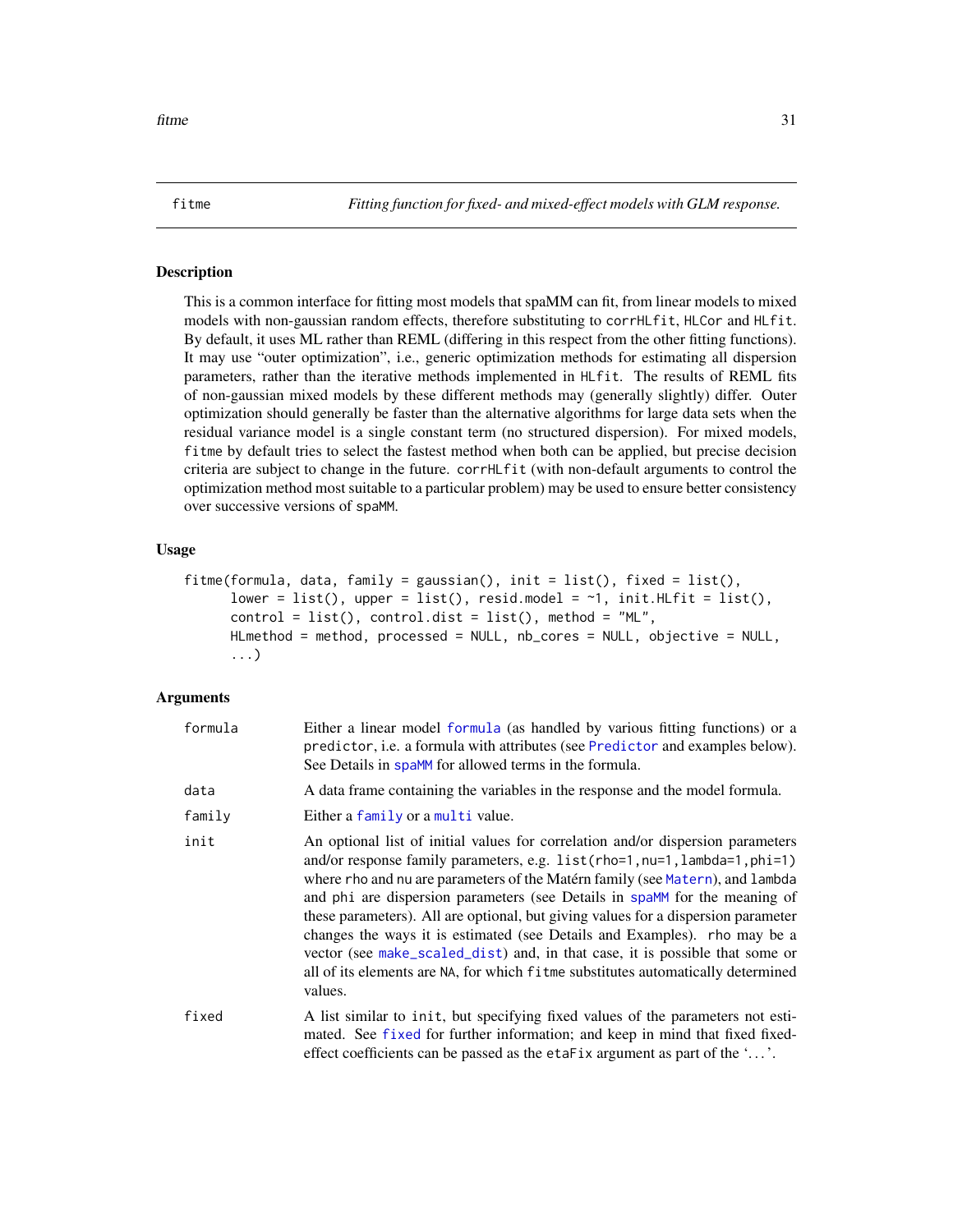| lower                            | An optional (sub)list of values of the parameters specified through init, in the<br>same format as init, used as lower values in calls to optim. See Details for<br>default values.                                                                                                               |
|----------------------------------|---------------------------------------------------------------------------------------------------------------------------------------------------------------------------------------------------------------------------------------------------------------------------------------------------|
| upper                            | Same as lower, but for upper values.                                                                                                                                                                                                                                                              |
| resid.model                      | See identically named HLfit argument.                                                                                                                                                                                                                                                             |
| init.HLfit                       | See identically named HLfit argument.                                                                                                                                                                                                                                                             |
| control                          | A list of control parameters, with two possible elements:                                                                                                                                                                                                                                         |
|                                  | • nloptr, itself a list of control parameters to be copied in the opts argument<br>of nloptr. Default controls are given by spaMM.getOption('nloptr')<br>• refit, a boolean, or a list of booleans with possible elements \$phi, \$lambda                                                         |
|                                  | and \$ranCoefs. If either element is set to TRUE, then the correspond-<br>ing parameters are refitted by the internal HLfit methods (see Details). If<br>\$refit is a single boolean, it affects of parameters. By default only lambda<br>is refitted, but this default may change in the future. |
| control.dist<br>method, HLmethod | See control.dist in HLCor                                                                                                                                                                                                                                                                         |
|                                  | Character: the fitting method to be used, such as "ML", "REML" or "PQL/L".<br>"ML" is the default, in contrast to "REML" for the other fitting functions. Other<br>possible values of HLfit's method argument are handled.                                                                        |
| nb_cores                         | Not yet operative, only for development purposes. Number of cores to use for<br>parallel computations.                                                                                                                                                                                            |
| processed                        | For programming purposes, not documented.                                                                                                                                                                                                                                                         |
| objective                        | For development purpose, not documented.                                                                                                                                                                                                                                                          |
| .                                | Optional arguments passed to (or operating as if passed to) HLCor, HLfit or<br>mat_sqrt, for example control.HLfit or the distMatrix argument of HLCor<br>(so that estimation of Matern or Cauchy parameters can be combined with use<br>of an ad hoc distance matrix).                           |

### Details

For approximations of likelihood, see [method](#page-70-1). For the possible structures of random effects, see [random-effects](#page-95-1),

For phi, lambda, and ranCoefs, fitme may or may not use the internal fitting methods of HLfit. The latter methods are well suited for structured dispersion models, but require computations which can be slow for large datasets. Therefore, fitme tends to outer-optimize by default for large datasets, unless there is a non-trivial resid.model. The precise criteria for selection of default method by fitme are liable to future changes.

Further, the internal fitting methods of HLfit also provide some more information such as the "cond. SE" (about which see warning in Details of [HLfit](#page-50-1)). To force the evaluation of such information after an outer-optimization by a fitme call, use the control\$refit argument (see Example). Alternatively (and possibly of limited use), one can force inner-optimization of lambda for a given random effect, or of phi, by setting it to NaN in init (see Example using 'blackcap' data). The same syntax may be tried for phi.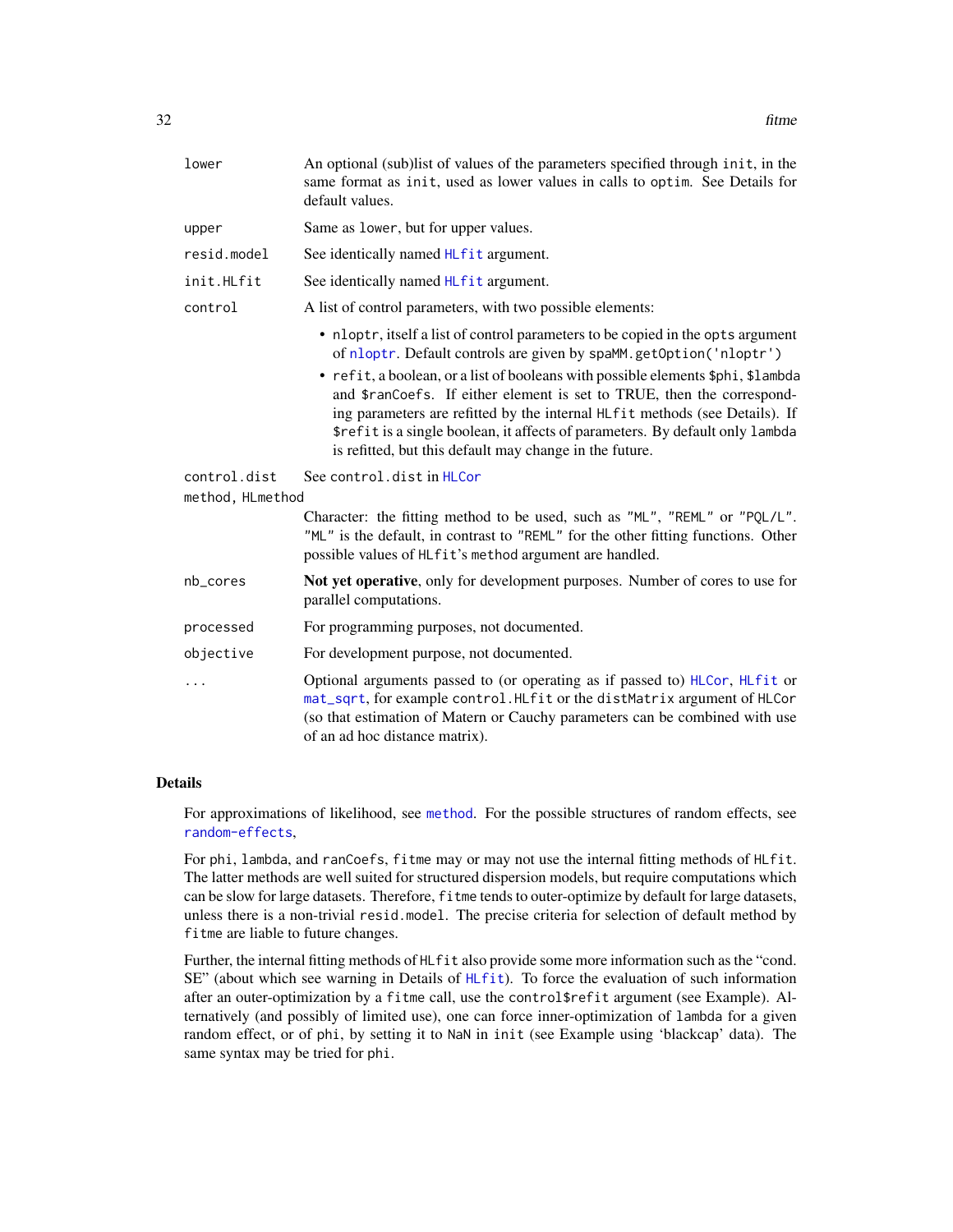<span id="page-32-0"></span>fixed 33

#### Value

The return value of an HLCor or an HLfit call, with additional attributes. The HLCor call is evaluated at the estimated correlation parameter values. These values are included in the return object as its \$corrPars member. The attributes added by fitme include the original call of the function (which can be retrived by getCall(<fitted object>), and information about the optimization call within fitme.

# Examples

## See many examples in help("spaMM")

```
## Contrasting different optimization methods:
# We simulate Gamma deviates with mean mu=3 and variance=2,
# ie. phi= var/mu^2= 2/9 in the (mu, phi) parametrization of a Gamma
# GLM; and shape=9/2, scale=2/3 in the parametrisation of rgamma().
# Note that phi is not equivalent to scale:
# shape = 1/phi and scale = mu*phi.
set.seed(123)
gr <- data.frame(y=rgamma(100,shape=9/2,scale=2/3))
# Here fitme uses HLfit methods which provide cond. SE for phi by default:
fitme(y~1,data=gr,family=Gamma(log))
# To force outer optimization of phi, use the init argument:
fitme(y~1,data=gr,family=Gamma(log),init=list(phi=1))
# To obtain cond. SE for phi after outer optimization, use the 'refit' control:
fitme(y~1,data=gr,family=Gamma(log),,init=list(phi=1),
     control=list(refit=list(phi=TRUE))) ## or ...refit=TRUE...
## Outer-optimization is not necessarily the best way to find a global maximum,
# particularly when there is little statistical information in the data:
if (spaMM.getOption("example_maxtime")>1.6) {
 data("blackcap")
 fitme(migStatus ~ means+ Matern(1|latitude+longitude),data=blackcap) # poor
 # Compare with the following two ways of avoiding outer-optimization of lambda:
 corrHLfit(migStatus ~ means+ Matern(1|latitude+longitude),data=blackcap,
            method="ML")
 fitme(migStatus ~ means+ Matern(1|latitude+longitude),data=blackcap,
        init=list(lambda=NaN))
}
## see help("COMPoisson"), help("negbin"), help("Loaloa"), etc., for further examples.
```
<span id="page-32-2"></span>fixed *Fixing some parameters*

#### <span id="page-32-1"></span>**Description**

The fitting functions allow some parameters to be fixed rather than estimated. Fixed-effect coefficients can be set by by way of the etaFix argument (linear predictor coefficents) for all fitting functions. Random-effect parameters can be set by an argument with a different name for the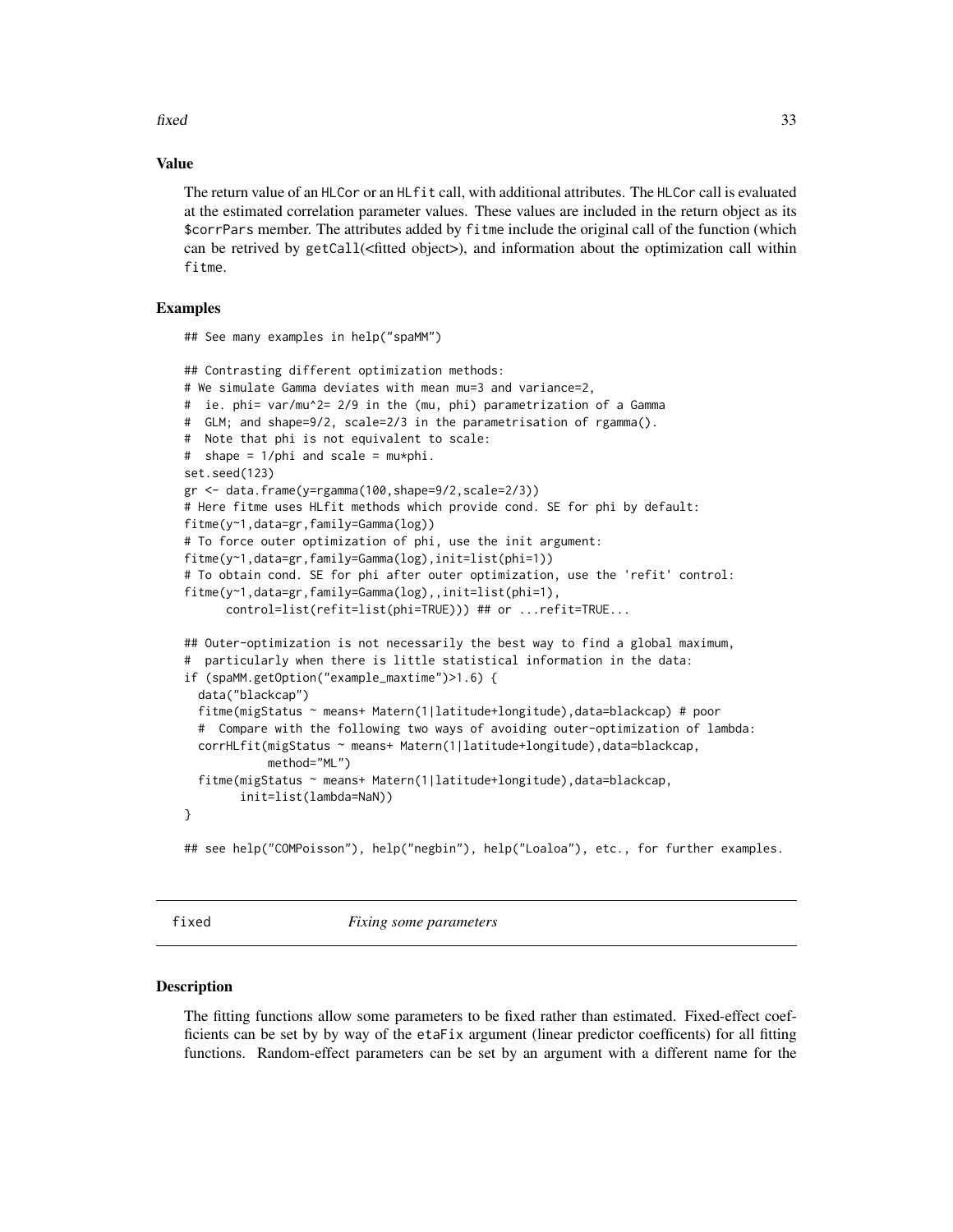different fitting functions: fixed for fitme, ranFix for HLfit and corrHLfit, and ranPars for HLCor. This diversity of names may be confusing, but keep in mind that ranFix allows one to fix parameters that HLfit and corrHLfit would otherwise estimate, while ranPars can be used to set correlation parameters that HLCor does not estimate but nevertheless requires (e.g., Matérn parameters).

#### Details

etaFix is a list with principal element beta, which should be a vector of (a subset of) the coefficients  $(\beta)$  of the fixed effects, with names as shown in a fit without such given values. If REML is used to fit random effect parameters, then etaFix affects by default the REML correction for estimation of dispersion parameters, which depends only on which  $\beta$  coefficients are estimated rather than given. This default behaviour will be overridden whenever a non-null REMLformula is provided to the fitting functions (see Example). REMLformula is the preferred way to control non-standard REML fits. Alternatively, with a non-NULL etaFix\$beta, REML can also be performed as if all  $\beta$  coefficients were estimated, by adding attribute keepInREML=TRUE to etaFix\$beta. Using an REMLformula will override such a specification.

Despite its different name for different fitting functions, the argument for fixing random-effect parameters has a common syntax for all functions. It is a list, with the following possible elements, whose nature is further detailed below: **phi** (variance of residual error, for gaussian and Gamma HGLMs), lambda (random-effect variances, except for random-coefficient terms), ran-Coefs (random-coefficient parameters), and corrPars (correlation parameters, when handled by the fitting function). Individual correlation parameters such as rho, nu, Nugget, ARphi... are also possible When there is no ambiguity as to which random effect these correlation parameters apply. This was the original syntax, conceived when spaMM handled a single spatial random effect, and it is still convenient when applicable, but it should not be mixed with corrPars usage.

phi may be a single value or a vector of the same length as the response vector (the number of rows in the data, once non-informative rows are removed).

**lambda** may be a single value (if there is a single random effect, or a vector allowing to specify unambiguously variance values for some random effect(s). It can thus take the form lambda=c(NA,1) or lambda=c("2"=1) (note the name) to assign a value only to the variance of the second of two random effects.

ranCoefs is a list of numeric vectors, each numeric vector specifying the variance and correlation parameters for a random-coefficient term. As for lambda, it may be incomplete, using names to specify the random effect to which the parameters apply. For example, to assign variances values 3 and 7, and correlation value -0.05, to a second random effect, one can use ranCoefs=list(" $2" = c(3, -0.05, 7)$ ) (note the name). The elements of each vector are variances and correlations, matching those of the printed summary of a fit. The order of these elements must be the order of the lower. tri of a covariance matrix, as shown e.g. by m2 <-matrix(NA,ncol=2,nrow=2); m2[lower.tri(m2,diag=TRUE)] <-seq(3); m2.

corrPars is a list, and it may also be incomplete, using names to specify the affected random effect as shown for lambda and ranCoefs. For example, ranFix=list(corrPars=list("1"=list(nu=0.5))) makes explicit that nu=0.5 applies to the first ("1") random effect in the model formula. Its elements may be the correlation parameters of the given random effect. For the Matérn model, these are the correlation parameters rho (scale parameter(s)), nu (smoothness parameter), and (optionally)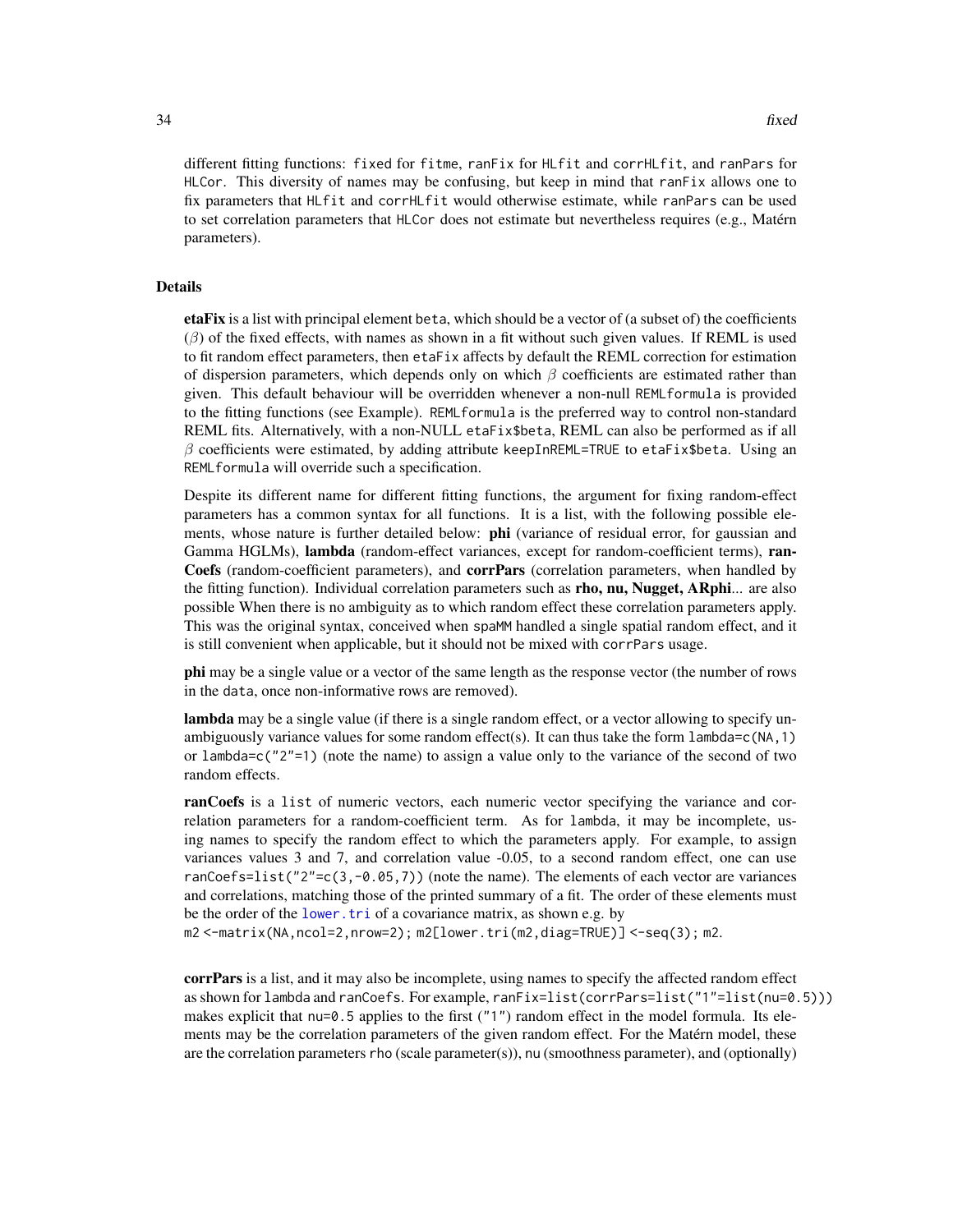#### <span id="page-34-0"></span>fixedLRT 35

Nugget (see [Matern](#page-68-1)). The rho parameter can itself be a vector with different values for different geographic coordinates. For the adjacency model, the only correlation parameter is a scalar rho (see [adjacency](#page-7-1)). For the AR1 model, the only correlation parameter is a scalar ARphi (see [AR1](#page-7-1)). Consult the documentation for other types of random effects, such as [Cauchy](#page-10-1) or [IMRF](#page-72-1), for any information missing here.

# Examples

```
## Not run:
data("wafers")
# Fixing random-coefficient parameters:
HLfit(y~X1+(X2|batch), data=wafers, ranFix=list(ranCoefs=list("1"=c(2760, -0.1, 1844))))
# fixing coefficients of the linear predictor, but with REML as if they were not fixed:
HLfit(y ~X1+X2+X1*X3+X2*X3+I(X2^2)+(1|batch), data=wafers, family=Gamma(log),
      etaFix=list(beta=c("(Intercept)"=5.61208, X1=0.08818, X2=-0.21163, X3=-0.13948,
                         "I(X2^2)"=-0.10378, "X1:X3"=-0.08987, "X2:X3"=-0.08779)),
      REMLformula=y ~X1+X2+X1*X3+X2*X3+I(X2^2)+(1|batch))
data("Loaloa")
# Fixing some Matern correlation parameters, in corrHLfit:
corrHLfit(cbind(npos,ntot-npos)~elev1+elev2+elev3+elev4+maxNDVI1+seNDVI
           +Matern(1|longitude+latitude),
             data=Loaloa,family=binomial(),ranFix=list(nu=0.5,Nugget=2/7))
# Fixing all mandatory Matern correlation parameters, in HLCor:
HLCor(cbind(npos,ntot-npos)~elev1+elev2+elev3+elev4+maxNDVI1+seNDVI
           +Matern(1|longitude+latitude),
             data=Loaloa,family=binomial(),ranPars=list(nu=0.5,rho=0.7))
## End(Not run)
```
<span id="page-34-1"></span>fixedLRT *Likelihood ratio test of fixed effects.*

### Description

fixedLRT performs a likelihood ratio (LR) test between two models, the "full" and the "null" models, currently differing only in their fixed effects. Parametric bootstrap p-values can be computed, either using the raw bootstrap distribution of the likelihood ratio, or a bootstrap estimate of the Bartlett correction of the LR statistic. This function differs from LRT in its arguments (model fits for LRT, versus all arguments required to fit the models for fixedLRT), and in the format of its return value.

#### Usage

```
fixedLRT(null.formula, formula, data, method, HLmethod = method,
         REMLformula = NULL, boot.repl=0, control="DEPRECATED",
         control.boot="DEPRECATED", fittingFunction, seed=NULL,
         resp\_testfn = NULL, ...)
```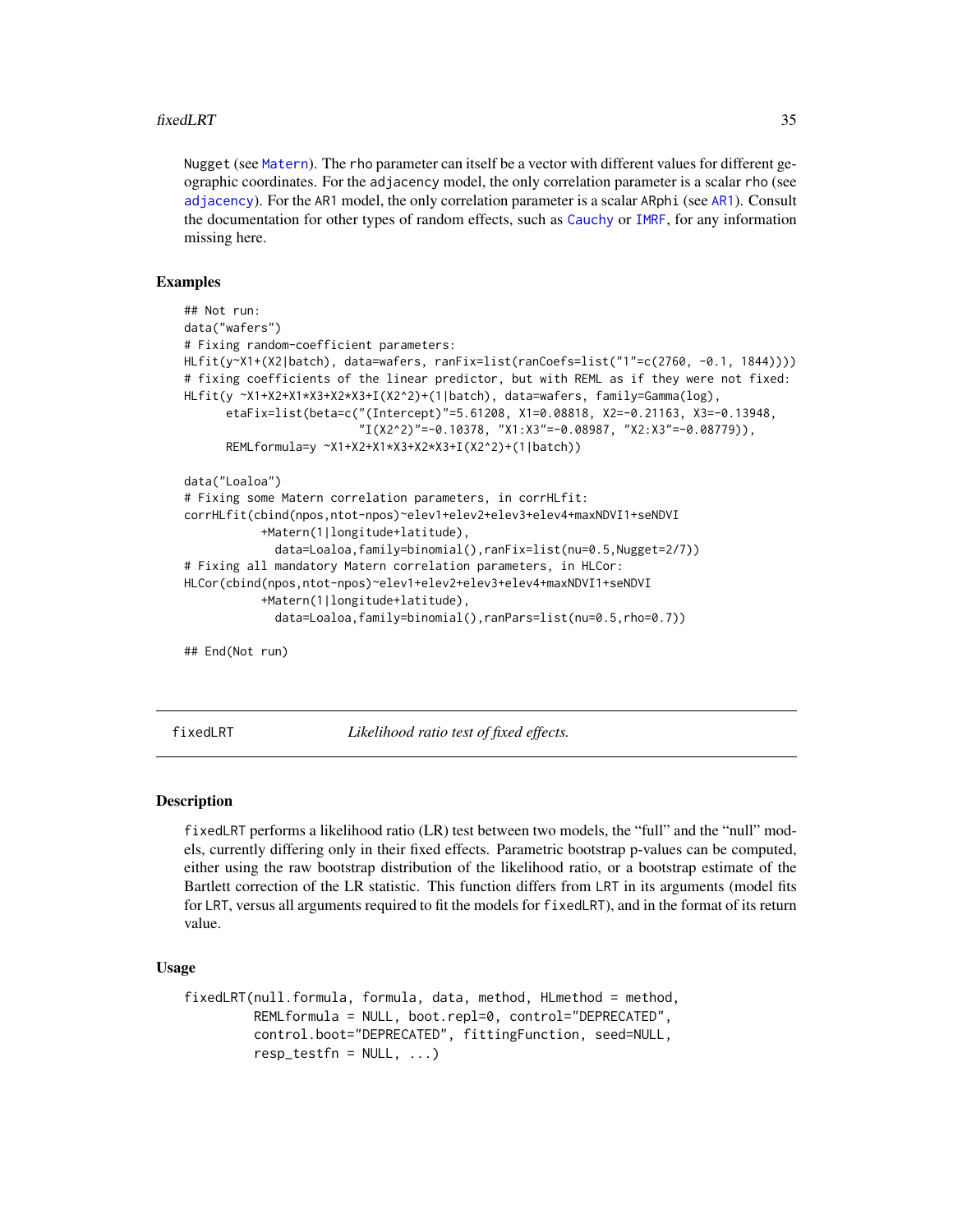# Arguments

| null.formula    | Either a formula (as in glm) or a predictor (see Predictor) for the null model.                                                                                                                                                                                                                                                                                                                                                                                                                                                                                                                                                                                                                                                                                                                                  |
|-----------------|------------------------------------------------------------------------------------------------------------------------------------------------------------------------------------------------------------------------------------------------------------------------------------------------------------------------------------------------------------------------------------------------------------------------------------------------------------------------------------------------------------------------------------------------------------------------------------------------------------------------------------------------------------------------------------------------------------------------------------------------------------------------------------------------------------------|
| formula         | Either a formula or a predictor for the full model.                                                                                                                                                                                                                                                                                                                                                                                                                                                                                                                                                                                                                                                                                                                                                              |
| data            | A data frame containing the variables in the model.                                                                                                                                                                                                                                                                                                                                                                                                                                                                                                                                                                                                                                                                                                                                                              |
| method          | A method to fit the full and null models. See method information about such<br>methods. The two most meaningful values of method in fixedLRT calls are:<br>'ML' for an LRT based on ML fits (generally recommended); and 'PQL/L' for<br>an LRT based on PQL/L fits (recommended for spatial binary data).<br>Also feasible, but more tricky, and not really recommended (see Rousset and<br>Ferdy, 2014), is 'REML'. This will perform an LRT based on two REML fits of<br>the data, *both* of which use the same conditional (or "restricted") likelihood<br>of residuals for estimating dispersion parameters $\lambda$ and $\phi$ (see REMLformula<br>argument). Further, REML will not be effective on a given dispersion parameter<br>if a non-trivial init.corrHLfit value is provided for this parameter. |
| HLmethod        | Kept for back-compatibility. Same as method, but may work only for fittingFunction=corrHLfit.                                                                                                                                                                                                                                                                                                                                                                                                                                                                                                                                                                                                                                                                                                                    |
| REMLformula     | a formula specifying the fixed effects which design matrix is used in the REML<br>correction for the estimation of dispersion parameters, if these are estimated by<br>REML. This formula is by default that for the *full* model.                                                                                                                                                                                                                                                                                                                                                                                                                                                                                                                                                                               |
| boot.repl       | the number of bootstrap replicates.                                                                                                                                                                                                                                                                                                                                                                                                                                                                                                                                                                                                                                                                                                                                                                              |
| control         | Deprecated.                                                                                                                                                                                                                                                                                                                                                                                                                                                                                                                                                                                                                                                                                                                                                                                                      |
| control.boot    | Deprecated.                                                                                                                                                                                                                                                                                                                                                                                                                                                                                                                                                                                                                                                                                                                                                                                                      |
| fittingFunction |                                                                                                                                                                                                                                                                                                                                                                                                                                                                                                                                                                                                                                                                                                                                                                                                                  |
|                 | Character string giving the function used to fit each model: either "corrHLfit"<br>or "fitme". Default is "corrHLfit" for small data sets (fewer than 300 obser-<br>vations), and "fitme" otherwise, but this may change in future versions.                                                                                                                                                                                                                                                                                                                                                                                                                                                                                                                                                                     |
| seed            | Passed to simulate. HLfit                                                                                                                                                                                                                                                                                                                                                                                                                                                                                                                                                                                                                                                                                                                                                                                        |
| resp_testfn     | See argument resp_testfn of spaMM_boot                                                                                                                                                                                                                                                                                                                                                                                                                                                                                                                                                                                                                                                                                                                                                                           |
|                 | Further arguments passed to or from other methods; presently, additional argu-<br>ments passed to fitting functions.                                                                                                                                                                                                                                                                                                                                                                                                                                                                                                                                                                                                                                                                                             |
|                 |                                                                                                                                                                                                                                                                                                                                                                                                                                                                                                                                                                                                                                                                                                                                                                                                                  |

# Details

Comparison of REML fits is a priori not suitable for performing likelihood ratio tests. Nevertheless, it is possible to contrive them for testing purposes (Wehlam & Thompson 1997). This function generalizes some of Wehlam & Thompson's methods to GLMMs.

See Details in [LRT](#page-60-1) for details of the bootstrap procedures.

# Value

An object of class fixedLRT, actually a list with as-yet unstable format, but here with typical elements (depending on the options)

| fullfit | the HLfit object for the full model; |
|---------|--------------------------------------|
| nullfit | the HLfit object for the null model; |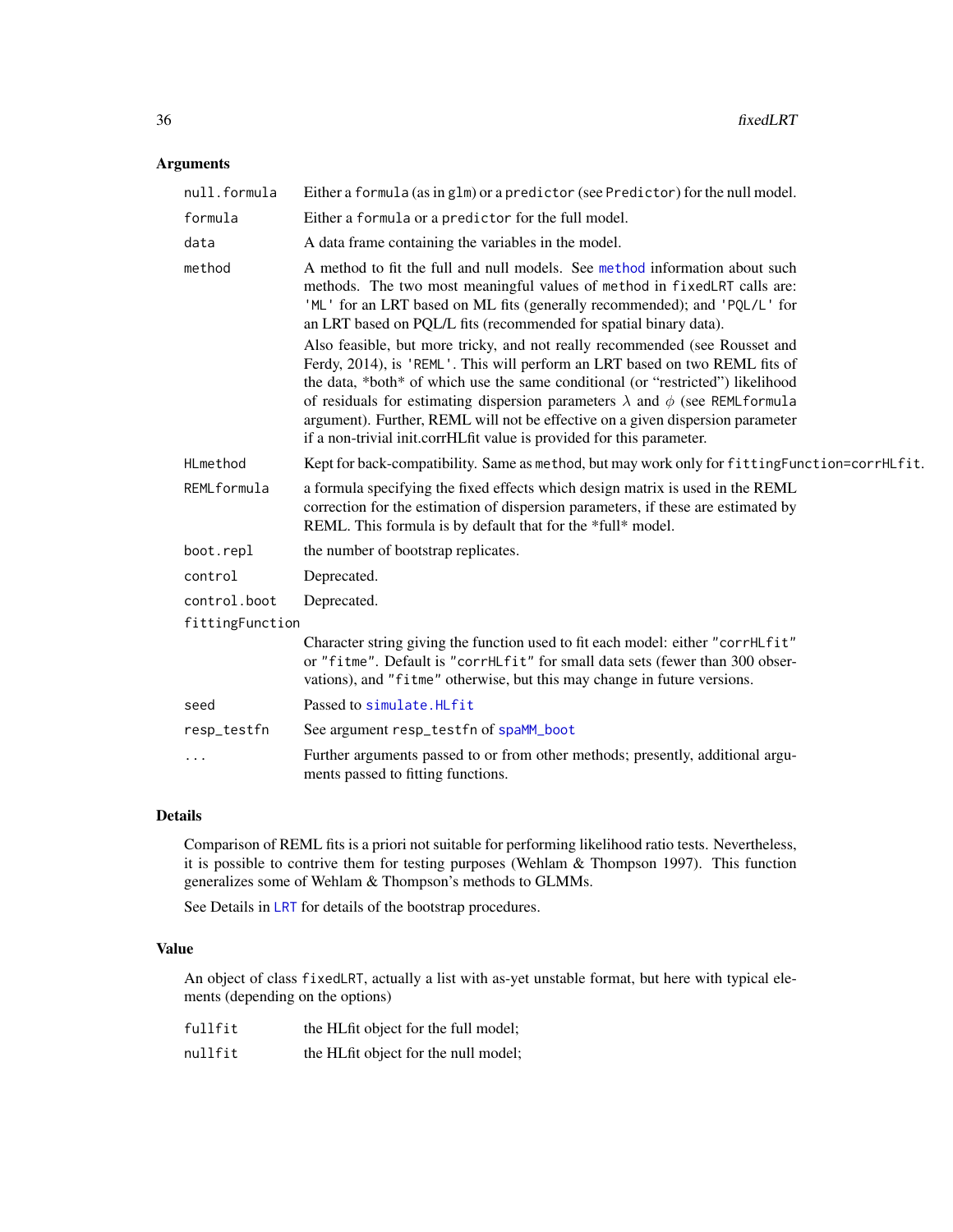## fix\_predVar 37

| LRTori     | A likelihood ratio chi-square statistic                                        |
|------------|--------------------------------------------------------------------------------|
| LRTprof    | Another likelihood ratio chi-square statistic, after a profiling step, if any. |
| df         | the number of degrees of freedom of the test.                                  |
| trace.info | Information on various steps of the computation.                               |
|            |                                                                                |

and, if a bootstrap was performed, the additional elements described in [LRT](#page-60-0).

### References

Rousset F., Ferdy, J.-B. (2014) Testing environmental and genetic effects in the presence of spatial autocorrelation. Ecography, 37: 781-790. <http://dx.doi.org/10.1111/ecog.00566>

Welham, S. J., and Thompson, R. (1997) Likelihood ratio tests for fixed model terms using residual maximum likelihood, J. R. Stat. Soc. B 59, 701-714.

# See Also

See also [corrHLfit](#page-17-0) and [LRT](#page-60-0).

### Examples

```
if (spaMM.getOption("example_maxtime")>1.9) {
data("blackcap")
## result comparable to the corrHLfit examples based on blackcap
fixedLRT(null.formula=migStatus ~ 1 + Matern(1|latitude+longitude),
      formula=migStatus ~ means + Matern(1|latitude+longitude),
      method='ML',data=blackcap)
}
if (spaMM.getOption("example_maxtime")>156) {
## longer version with bootstrap
fixedLRT(null.formula=migStatus ~ 1 + Matern(1|latitude+longitude),
      formula=migStatus ~ means + Matern(1|latitude+longitude),
      method='ML',data=blackcap, boot.repl=100, seed=123)
}
```
fix\_predVar *Prediction from models with nearly-singular covariance matrices*

### Description

This explains how to handle a warning occur in computation of prediction variance, where the user is directed here.

For **Matern or Cauchy** correlation models with vanishing scale factor for distances, a warning may be produced when predict.HLfit (or get\_predVar, etc.) is called with non-NULL newdata, because a nearly-singular correlation matrix of the random effect is met. To decide what to do in that case, users should compare the values of get\_predVar(.) and get\_predVar(.,newdata=myfit\$data)(see Example below). In the absence of numerical inacuracies, The two values should be identical, and in the presence of such inaccuracies, the more reliable value is the first one. In really poor cases,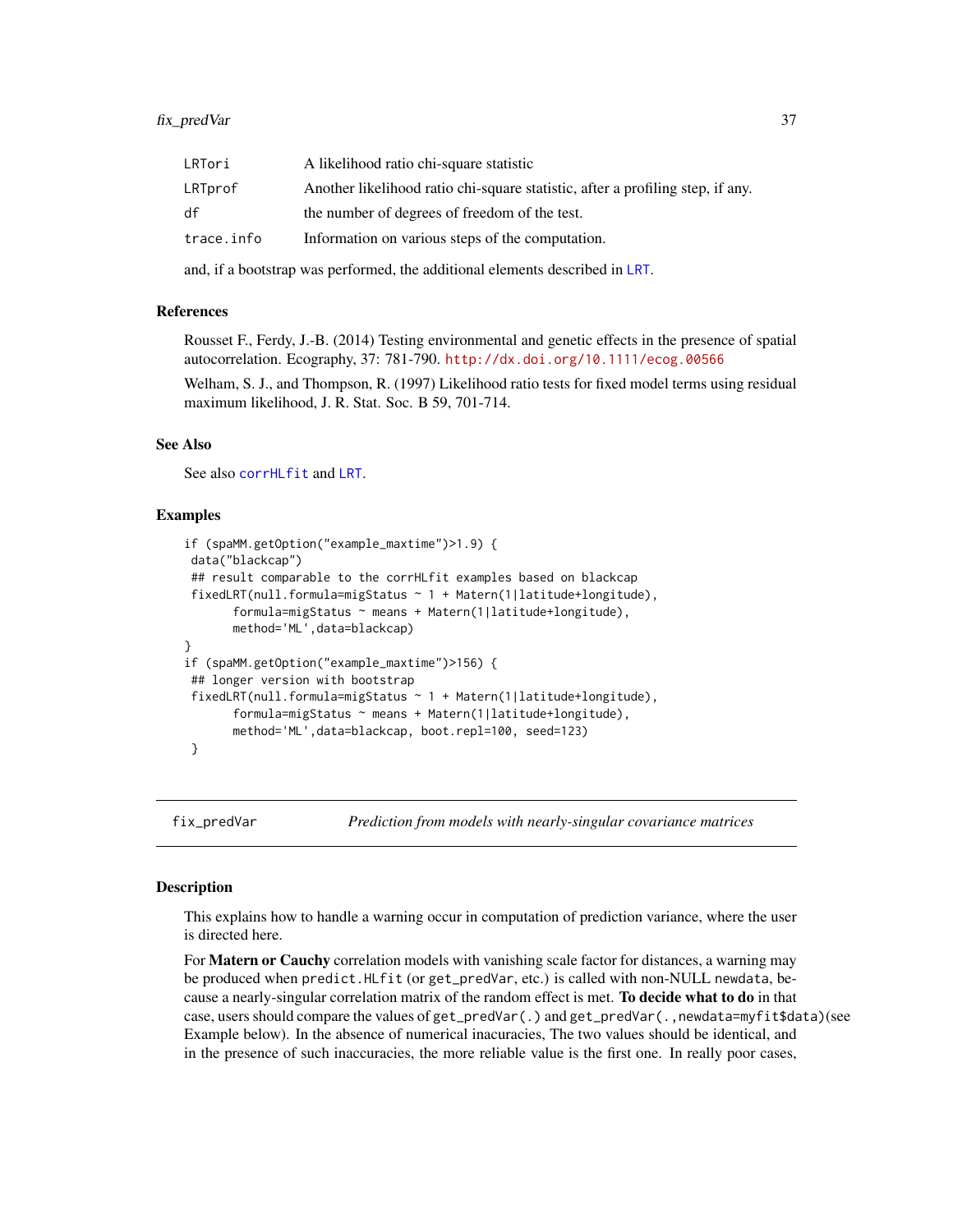the second syntax may yield negative prediction variances. If users deem the inaccuracies too large, they should use control=list(fix\_predVar=TRUE) in the next call to predict.HLfit (or get\_predVar, etc.) as shown in the Example. The drawback of this control is that the computation may be slower, and might even exceed memory capacity for large problems (some matrix operations being performed with exact rational arithmetic, which is memory-consuming for large matrices). it is also still experimental, in the sense that I fear that bugs (stop) may occur. If the user instead chooses control=list(fix\_predVar=FALSE), the default standard floating-point arithmetic is used, but no warning is issued.

For fix\_predVar left NULL (the default), standard floating-point arithmetic is also used. But in addition (with exceptions: see Details), the warning keeps being issued, and the (possibly costly) computation of the inverse of the correlation matrix is not stored in the fitted model object, hence is repeated for each new prediction variance computation. This is useful to remind users that something needs to be done, but for programming purposes where repeated warnings may be a nuisance, one can use control=list(fix\_predVar=NA) which will issue a warning then perform as control=list(fix\_predVar=FALSE), i.e. store an approximate inverse so the warning is not issued again. Finally, control=list(fix\_predVar=NaN) will remove the inverse of the correlation matrix from the fitted model object, and start afresh as if the control was NULL.

### Details

Nearly-singular correlation matrices of random effects occur in several contexts. For random-slope models, it commonly occurs that the fitted correlation between the random effects for Intercept and slope is 1 or -1, in which case the correlation matrix between these random effects is singular. This led to quite inaccurate computations of prediction variances in spaMM prior to version 3.1.0, but this problem has been fixed.

control=list(fix\_predVar=NaN) may be more appropriate than control=list(fix\_predVar=NULL) when predict. HLfit is called through code that one cannot control. For this reason, spaMM provides another mode of control of the default. It will convert control=list(fix\_predVar=NULL) to other values when the call stack has call names matching the patterns given by spaMM.getOption("fix\_predVar") (as understood by [grep](#page-0-0)). Thus if spaMM.getOption("fix\_predVar")\$"NA"=="MSL|bboptim", the default behaviour is that defined by control=list(fix\_predVar=NA) when predict.HLfit is called through Infusion:: MSL or blackbox:: bboptim. FALSE or TRUE are handled in a similar way.

```
data("blackcap")
fitobject <- corrHLfit(migStatus ~ 1 + Matern(1|latitude+longitude),data=blackcap,
                      ranFix=list(nu=10,rho=0.001)) ## numerically singular C
get_predVar(fitobject,newdata=blackcap[6,])
## => warning => let us apply the recommended procedure:
get_predVar(fitobject)
get_predVar(fitobject,newdata=fitobject$data)
# Negative values again in the second case => easy decision:
get_predVar(fitobject,newdata=blackcap[1:6,],
           control=list(fix_predVar=TRUE)) # now it's accurate
           # and the accuracy control is stored in the object:
get_predVar(fitobject,newdata=blackcap[1:6,])
# Clean and start afresh:
```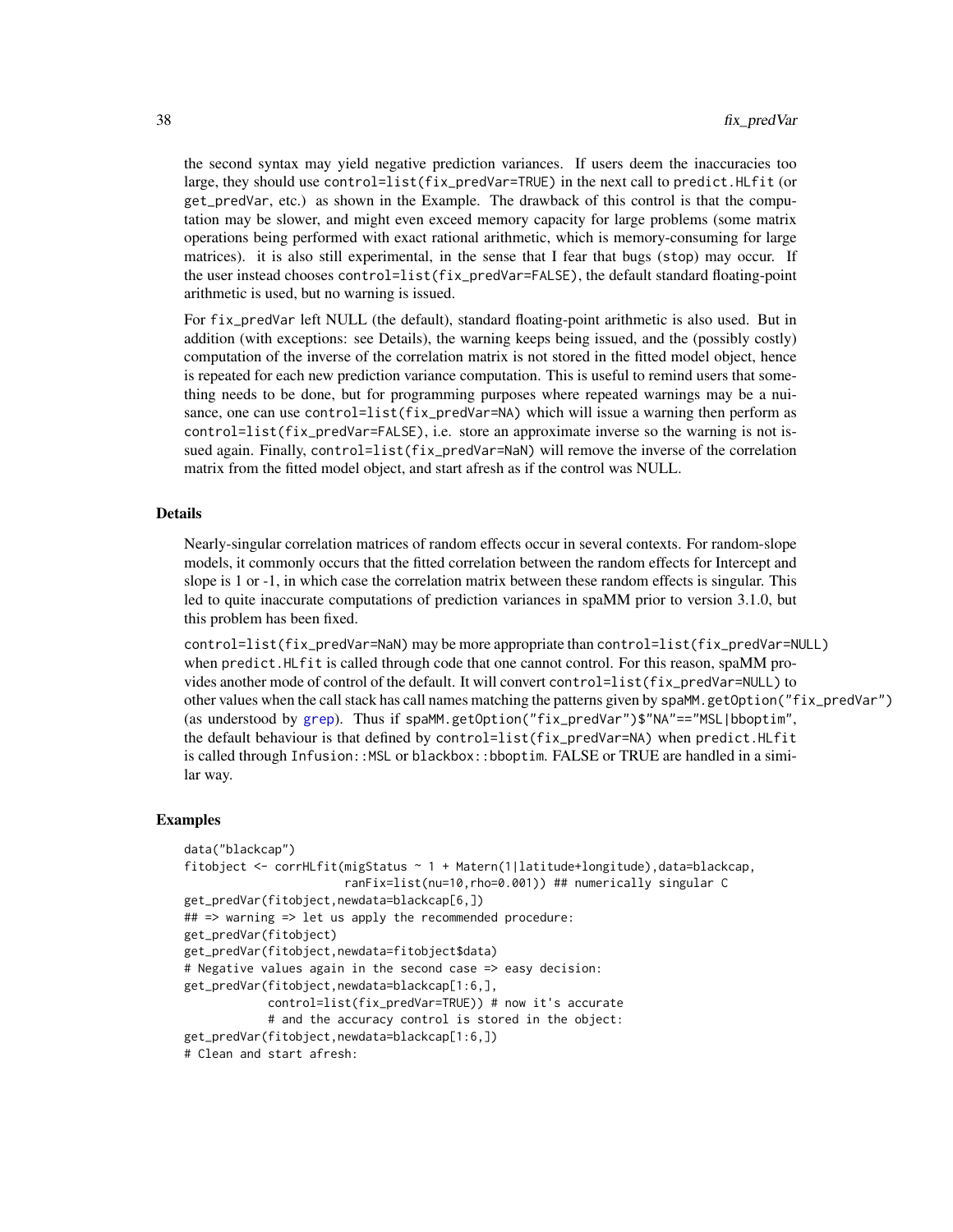### freight 39

## get\_predVar(fitobject,newdata=blackcap[1:6,], control=list(fix\_predVar=NaN))

freight *Freight dataset*

## Description

A set of data on airfreight breakage. Data are given on 10 air shipments, each carrying 1000 ampules of some substance. For each shipment, the number of ampules found broken upon arrival, and the number of times the shipments were transferred from one aircraft to another, are recorded.

### Usage

data("freight")

# Format

The data frame includes 10 observations on the following variables:

broken number of ampules found broken upon arrival.

transfers number of times the shipments were transferred from one aircraft to another.

id Shipment identifier.

## Source

The data set is reported by Kutner et al. (2003) and used by Sellers and Shmueli (2010) to illustrate COMPoisson analyses.

## References

Kutner MH, Nachtsheim CJ, Neter J, Li W (2005, p. 35). Applied Linear Regression Models, Fourth Edition. McGraw-Hill.

Sellers KF, Shmueli G (2010) A Flexible Regression Model for Count Data. Ann. Appl. Stat. 4: 943–961

## Examples

## see ?COMPoisson for examples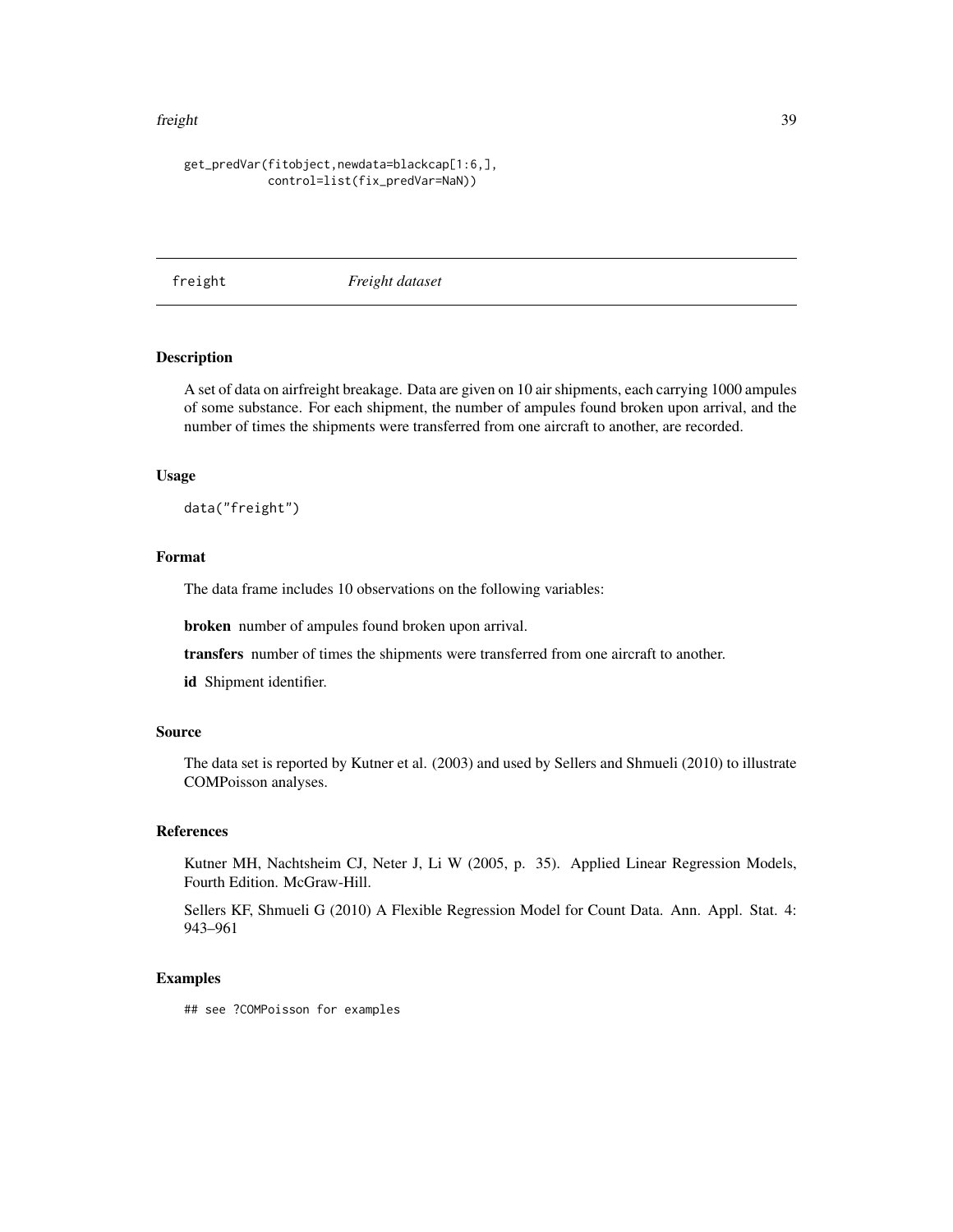### Description

This function is similar to [get\\_predVar](#page-90-0) except that is uses a bootstrap procedure to correct for bias in the evaluation of the prediction variance.

### Usage

```
get_cPredVar(pred_object, newdata, nsim, seed, type = "residual",
             variances=NULL, nb_cores = NULL, fit_env = NULL,
             sim_object=pred_object)
```
# Arguments

| pred_object | an object of class HL fit, as returned by the fitting functions in spaMM.                                                                                                                                                                                                           |
|-------------|-------------------------------------------------------------------------------------------------------------------------------------------------------------------------------------------------------------------------------------------------------------------------------------|
| newdata     | passed to predict. HLfit (it thus represents a prediction design, not to be con-<br>fused with the bootstrap samples)                                                                                                                                                               |
| nsim        | passed to simulate. HLfit                                                                                                                                                                                                                                                           |
| seed        | passed to simulate. HLfit                                                                                                                                                                                                                                                           |
| type        | passed to simulate. HLfit                                                                                                                                                                                                                                                           |
| variances   | NULL or list; variances["cov"] will be passed to predict. HLfit to control<br>whether a covariance matrix is computed or not. Other elements are currently<br>ignored.                                                                                                              |
| nb_cores    | integer: number of cores to use for parallel computation of bootstrap. The de-<br>fault is spaMM.getOption("nb_cores"), and 1 if the latter is NULL. nb_cores=1<br>prevents the use of parallelisation procedures.                                                                  |
| fit_env     | For parallel computations: an environment containing objects to be passed to<br>the cores. They should have the same name in fit_env as in the environment<br>they are passed from.                                                                                                 |
| sim_object  | an object of class HLfit, passed to simulate. HLfit as its object argument.<br>Simulating from this object must produce response values that can be used as<br>replacement to those of the original fitted pred_object. In standard usage,<br>sim_object=pred_object (the default). |

### Details

The result provided by get\_cPredVar is similar to the CMSEP (Conditional Mean Standard Error of Prediction) introduced by Booth and Hobert (1998; "B&H"). This paper is known for pointing the importance of using conditional variances when they differ from unconditional ones. This is hard to miss in spatial models, where the relevant prediction variance typically depends on the variance of random effects conditional on the data. Thus, the alternative function get\_predVar already accounts for this and returns a prediction variance that depends on a joint covariance of fixed-effect estimates and of random effects given the data.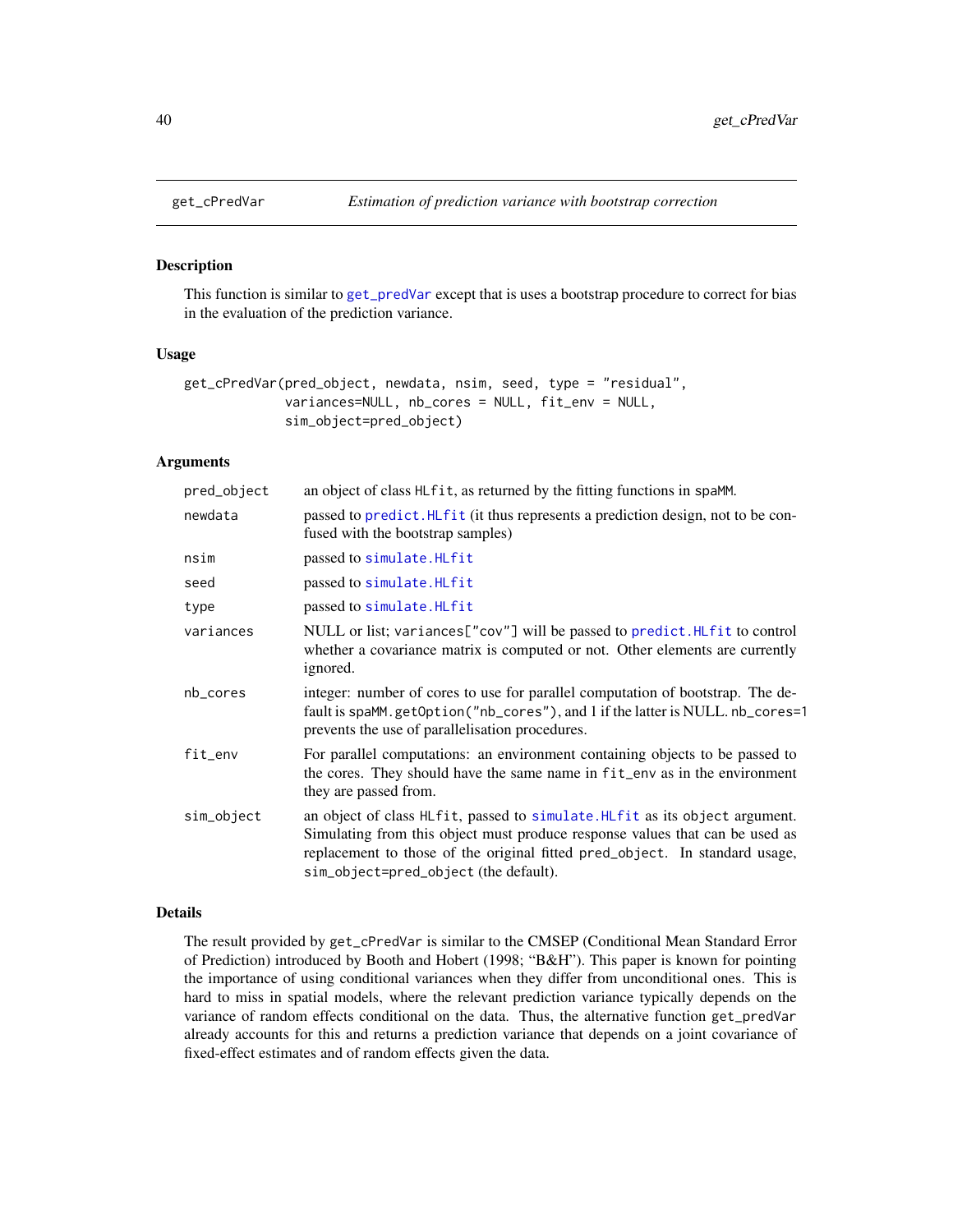### get\_cPredVar 41

B&H also used a conditional bootstrap procedure to correct for some bias. get\_cPredVar implements a similar procedure, in contrast to get\_predVar. Their conditional bootstrap procedure is not applicable for autocorrelated random effects, and parametric bootstrapping of the residuals of the fitted model (as implied by the default value of argument type) is used instead here. Apart from this difference, the returned value includes exactly the same terms as those discussed by B&H: their "naive estimate"  $\nu_i$  and its bootstrap correction  $b_i$ , their correction  $\beta$  for uncertainty in fixed-effect coefficients, and their correction  $\sigma^2$  for uncertainty in dispersion parameters.

The "naive estimate"  $\nu_i$  is not generally an estimate of anything uniquely defined by the model parameters: for correlated random effects, it depends on the "root" of the correlation matrix of the random effects, which is not unique. Thus  $\nu_i$  is not unique, and may differ for example for equivalent fits by sparse-precision methods vs. other methods. Nevertheless, attr(cpredvar, "info")\$naive does recover published values in the Examples below, as they involve no correlation matrix.

## Value

A vector of prediction variances, with an attribute info which is an environment containing variables:

| <b>SEs</b> | the standard errors of the estimates (which are those of the bootstrap replicates) |
|------------|------------------------------------------------------------------------------------|
| bias       | the bias term                                                                      |
| maive      | <b>B&amp;H</b> 's "naive" $\nu_i$                                                  |

## References

Booth, J.G., Hobert, J.P. (1998) Standard errors of prediction in generalized linear mixed models. J. Am. Stat. Assoc. 93: 262-272.

```
## Not run:
if(requireNamespace("rsae", quietly = TRUE)) {
  # LMM example from Booth & Hobert 1998 JASA
 data("landsat", package = "rsae")
 fitCorn <- fitme(HACorn ~ PixelsCorn + PixelsSoybeans + (1|CountyName),data=landsat[-33,])
 newXandZ <- unique(data.frame(PixelsCorn=landsat$MeanPixelsCorn,
                                 PixelsSoybeans=landsat$MeanPixelsSoybeans,
                                 CountyName=landsat$CountyName))
 (cpredvar <- get_cPredVar(fitCorn, newdata=newXandZ, nsim=200L, seed=123)) # serial computation
  (cpredvar <- get_cPredVar(fitCorn, newdata=newXandZ, nsim=200L, seed=123,
        nb_cores=parallel::detectCores()-1L, fit_env=list2env(list(newXandZ=newXandZ))))
}
# GLMM example from Booth & Hobert 1998 JASA
npos <- c(11,16,14,2,6,1,1,4,10,22,7,1,0,0,1,6)
ntot <- c(36,20,19,16,17,11,5,6,37,32,19,17,12,10,9,7)
treatment \leq c(rep(1,8),rep(0,8))
clinic \leq c(\text{seq}(8), \text{seq}(8))clinics <- data.frame(npos=npos,nneg=ntot-npos,treatment=treatment,clinic=clinic)
#
fitClinics <- HLfit(cbind(npos,nneg)~treatment+(1|clinic),family=binomial(),data=clinics)
```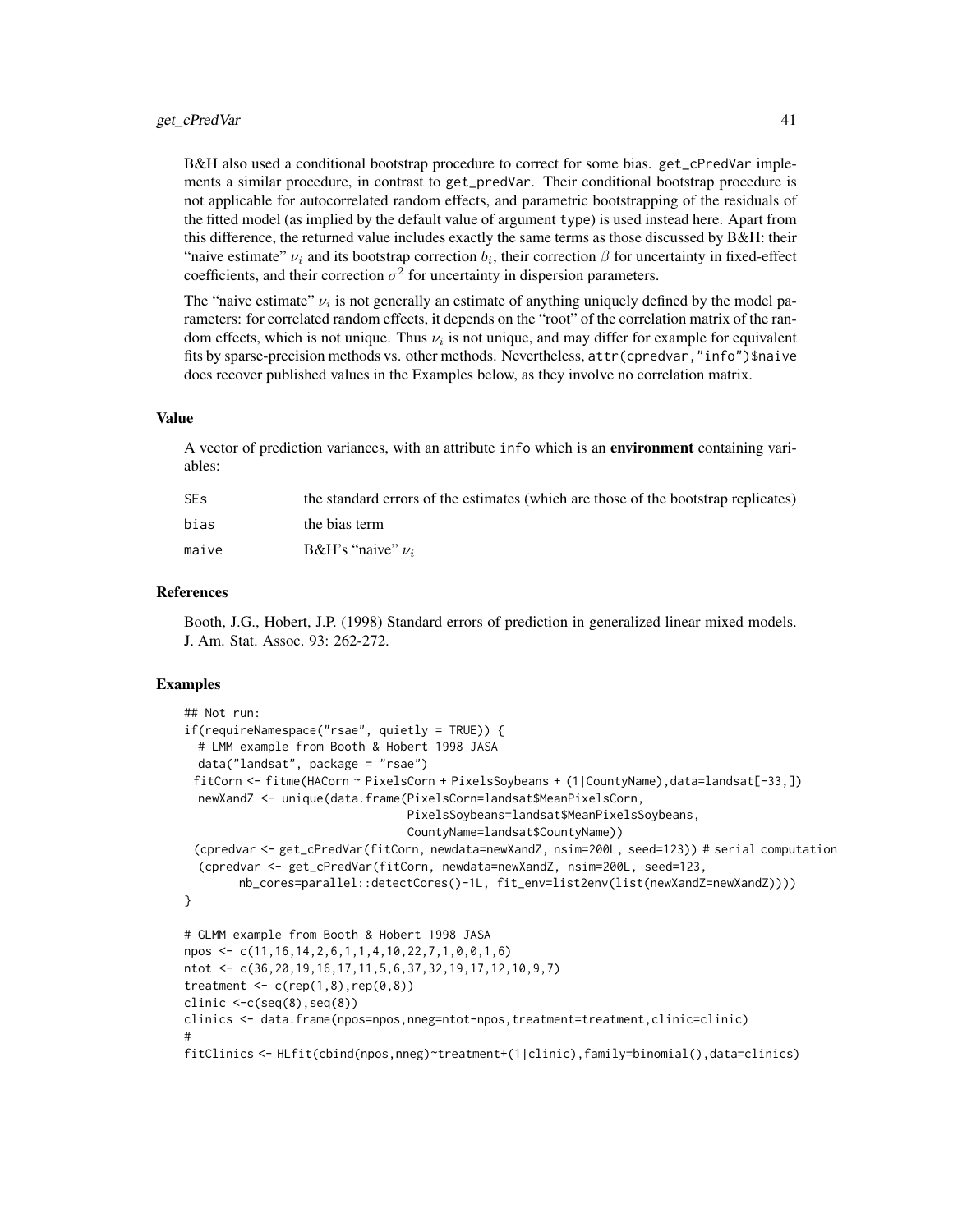```
#
(get_cPredVar(fitClinics, newdata=clinics[1:8,], nsim=200L, seed=123)) # serial computation
(get_cPredVar(fitClinics, newdata=clinics[1:8,], nsim=200L, seed=123,
     nb_cores=parallel::detectCores()-1, fit_env=list2env(list(clinics=clinics))))
```
## End(Not run)

<span id="page-41-0"></span>get\_inits\_from\_fit *Initiate a fit from another fit*

## Description

get\_inits\_from\_fit is an extractor of some fitted values from a fit in a convenient format to initiate a next fit. This function is work in progress, and may not extract all values that can be used to initiate a fit (see Value).

## Usage

```
get_inits_from_fit(from, template = NULL, to_fn = NULL)
```
# Arguments

| from     | Fit object (inheriting from class "HLfit") from which fitted values are taken.                                                                                                                                                 |
|----------|--------------------------------------------------------------------------------------------------------------------------------------------------------------------------------------------------------------------------------|
| template | Another fit object. Usage with a template fit object is suitable for refitting this<br>object using fitted values from the from object as starting values.                                                                     |
| to fn    | NULL or character: the name of the function to be used the next fit. If NULL,<br>taken from template (if available), else from from. It is meaningful to provide<br>a to fn distinct from the function used to fit a template. |

### Value

A list with elements

| init, init.corrHLfit |                                                                                                                                                                 |
|----------------------|-----------------------------------------------------------------------------------------------------------------------------------------------------------------|
|                      | (depending on the fitting function) giving initial values for outer-optimization;                                                                               |
| init.HLfit           | giving initial values for the iterative algorithms in HLf it. It is itself a list with<br>possible elements:                                                    |
|                      | fixef for the coefficients of the linear predictor, adjusted to the format of the<br>coefficients of the linear predictor of the template object, if available; |
|                      | ranCoefs random-coefficients parameters (if not outer-optimized).                                                                                               |

### See Also

[get\\_ranPars](#page-43-0) and [VarCorr](#page-120-0).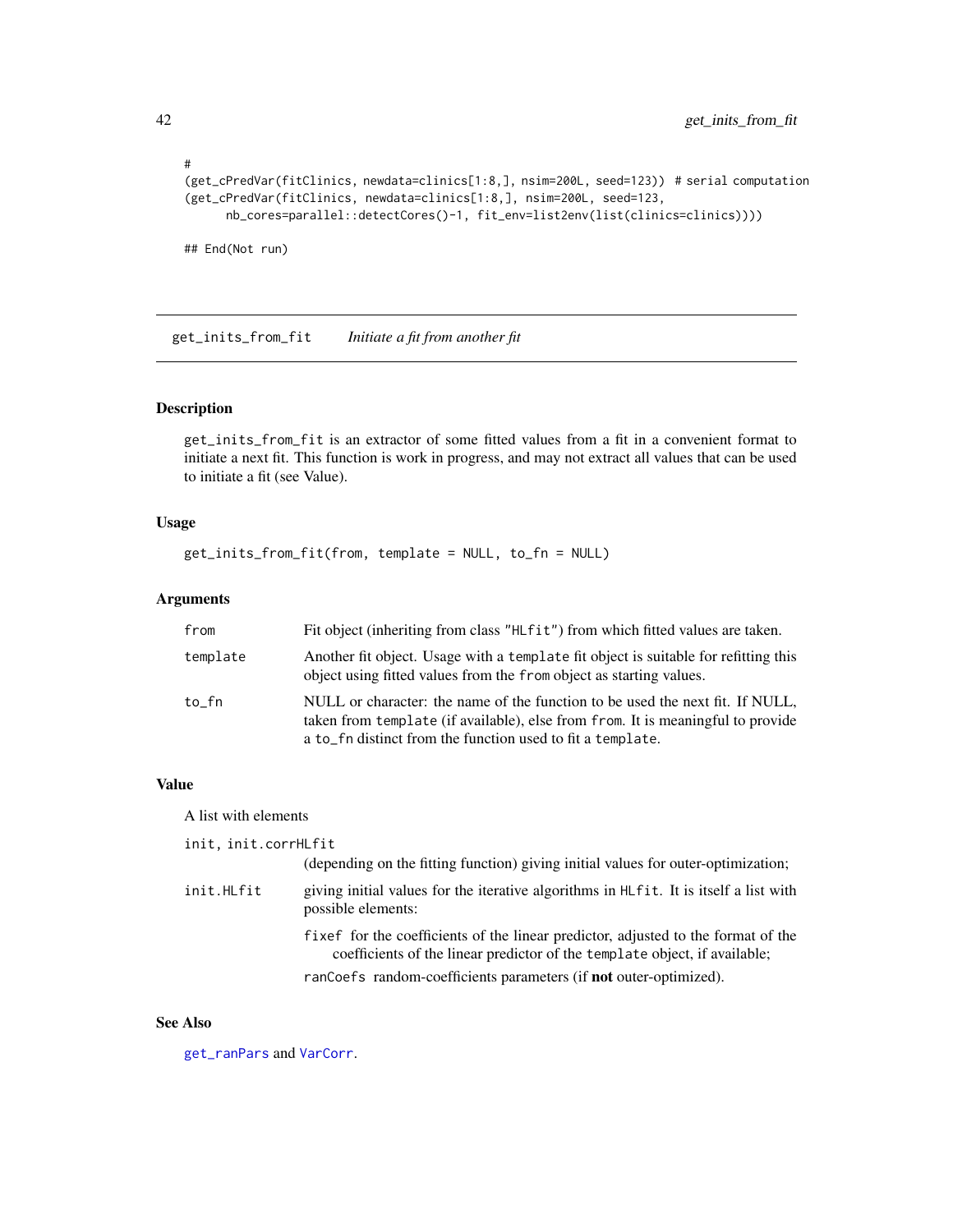# get\_matrix 43

### Examples

```
## Not run:
data("blackcap")
(corrhlfit <- corrHLfit(migStatus ~ means+ Matern(1|latitude+longitude),data=blackcap,
                       method="ML"))
inits <- get_inits_from_fit(corrhlfit, to_fn = "fitme")
(fitfit <- fitme(migStatus ~ means+ Matern(1|latitude+longitude),data=blackcap,
                 init=inits$init))
inits <- get_inits_from_fit(corrhlfit, template = fitfit)
fitme(migStatus ~ means+ Matern(1|latitude+longitude),data=blackcap,
     init=inits$init)
# In these examples, inits$init.HLfit is useless
# as it is ignored when LMMs are fitted by fitme().
## End(Not run)
```
get\_matrix *Extract matrices from a fit*

### <span id="page-42-0"></span>Description

get\_matrix is a first attempt at a unified extractor of various matrices from a fit. All augmented matrices follow (Henderson's) block order (upper blocks: X,Z; lower blocks: 0,I). get\_ZALMatrix returns the design matrix for the random effects  $v$ .

## Usage

```
get_matrix(object, which="model.matrix", augmented=TRUE, ...)
get_ZALMatrix(object, as_matrix, force_bind=FALSE)
```

| object     | An object of class HL fit, as returned by the fitting functions in spaMM.                                                                                                                                                                                                                                                                                                                                                                                                                                                                                                                  |
|------------|--------------------------------------------------------------------------------------------------------------------------------------------------------------------------------------------------------------------------------------------------------------------------------------------------------------------------------------------------------------------------------------------------------------------------------------------------------------------------------------------------------------------------------------------------------------------------------------------|
| augmented  | Boolean; whether to return an augmented matrix for all model coefficients (fixed-<br>effects coefficients and random-effect predictions) or only for fixed effects. Not<br>operative for all which values (currently only for which="left_ginv").                                                                                                                                                                                                                                                                                                                                          |
| which      | Which element to extract. For "model matrix", the design matrix for fixed<br>effects (similarly to stats::model.matrix); for "ZAL", the design matrix for<br>random effects (same as $get\_ZALMatrix()$ ); for " $AugX$ ", the (unweighted) aug-<br>mented design matrix of the least-square problem; for "hat_matrix", the pro-<br>jection matrix that gives model predictions from the (augmented) response vec-<br>tor; for "left_ginv", the pseudo-inverse that gives the model coefficients from<br>the (augmented) response vector. See Details for definitions and further options. |
| as_matrix  | Deprecated.                                                                                                                                                                                                                                                                                                                                                                                                                                                                                                                                                                                |
| force_bind | Boolean; with the default value FALSE, the function may return an object of class<br>ZAX1 ist, which is poorly documented and for development purposes only.                                                                                                                                                                                                                                                                                                                                                                                                                               |
| $\ddots$   | Other arguments that may be needed in some future versions of spaMM.                                                                                                                                                                                                                                                                                                                                                                                                                                                                                                                       |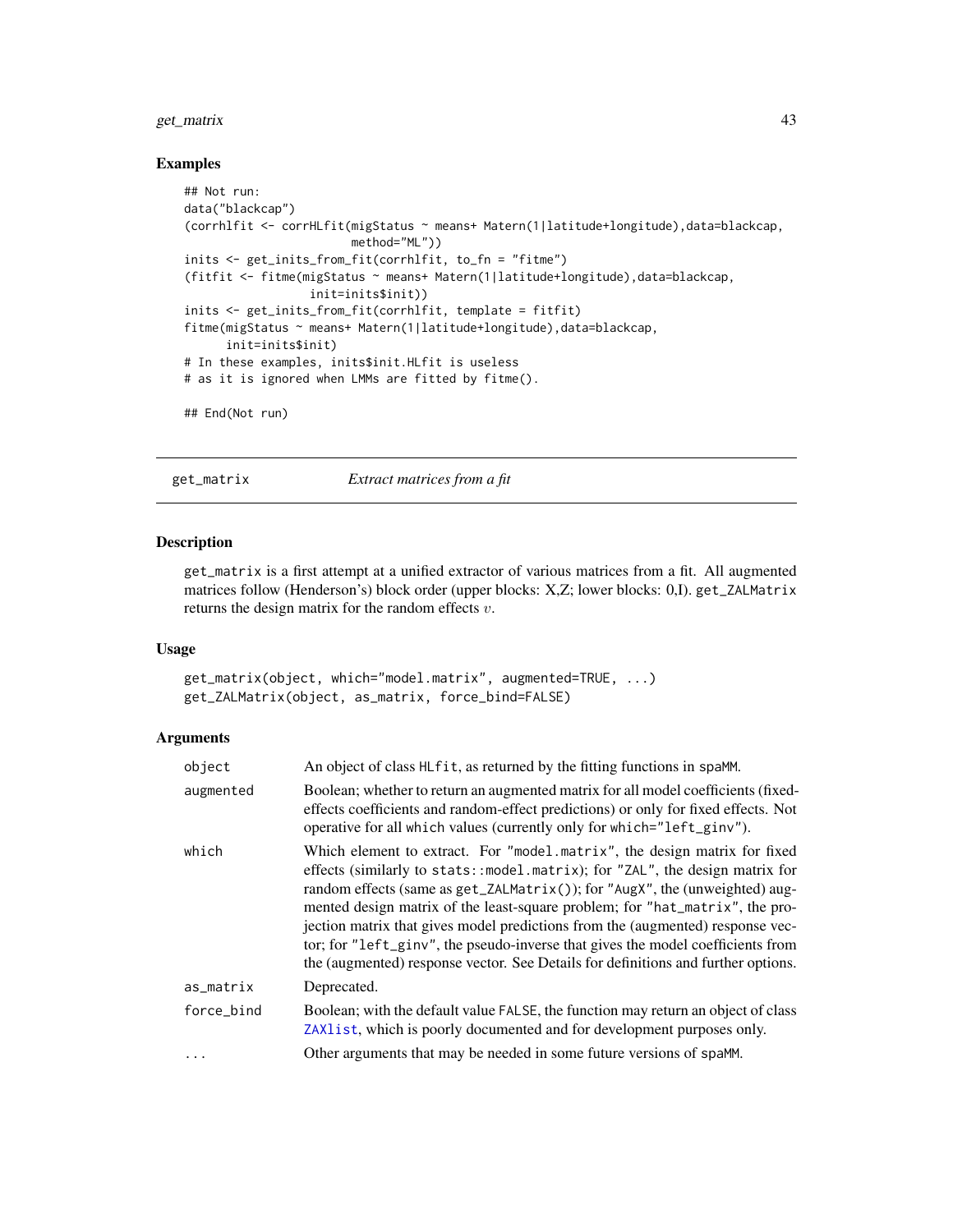### Details

(Given the pain that is to to write maths in R documentation files, readers are gently asked to be tolerant about any imperfections of the following).

Model coefficents estimates of a (weighted) linear model can be written as  $(X'WX)^{-1}X'Wy$  where X is the design matrix for fixed effects, W a diagonal weight matrix, and y the response vector. In a linear mixed model, the same expression holds in terms of Henderson's augmented design matrix, of an augmented (still diagonal) weight matrix, and of an augmented response vector. For GLMMs and hierarchical GLMs generally, the solution of each step of the iteratively reweighted least squares algorithm again has the same expression in terms of appropriately defined augmented matrices and vectors.

get\_matrix returns, for given values of the which argument, the following matrices from the model fit: "AugX": X; "wei\_AugX": WX; "wAugX":  $\sqrt{(W)}X$ ; "left\_ginv": X<sup>-</sup>=(X'WX)<sup>-1</sup>X'W (viewed as a pseudo-inverse since  $X^-X$  is an identity matrix); "hat\_matrix":  $XX^-=X (X'WX)^{-1}X'W$ .

#### Value

A matrix, possibly in sparse-matrix format.

<span id="page-43-0"></span>

get\_ranPars *Operations on lists of parameters*

#### **Description**

get\_ranPars returns various subsets of random-effect parameters. remove\_from\_parlist removes elements from a list of parameters, and from its type attribute. . A distinct documentation exists for [get\\_inits\\_from\\_fit](#page-41-0) which is most useful to extract parameters from a fit in a form suitable to initialize another fit. [VarCorr](#page-120-0) is yet another extractor for dispersion parameters.

### Usage

```
get_ranPars(object, which=NULL, ...)
remove_from_parlist(parlist, removand=NULL, rm_names=names(unlist(removand)))
```

| object     | An object of class HL fit, as returned by the fitting functions in spaMM.                                      |
|------------|----------------------------------------------------------------------------------------------------------------|
| which      | For get_ranPars, the only non-null value is "corrPars", to return correlation<br>parameters of random effects. |
| $\cdots$   | Other arguments that may be needed by some method.                                                             |
| parlist    | A list of parameters, see Details.                                                                             |
| removand   | Optional. A list of parameters to be removed from parlist.                                                     |
| $rm_names$ | Names of parameters to be removed from parlist. Mandatory if removand is<br>not given.                         |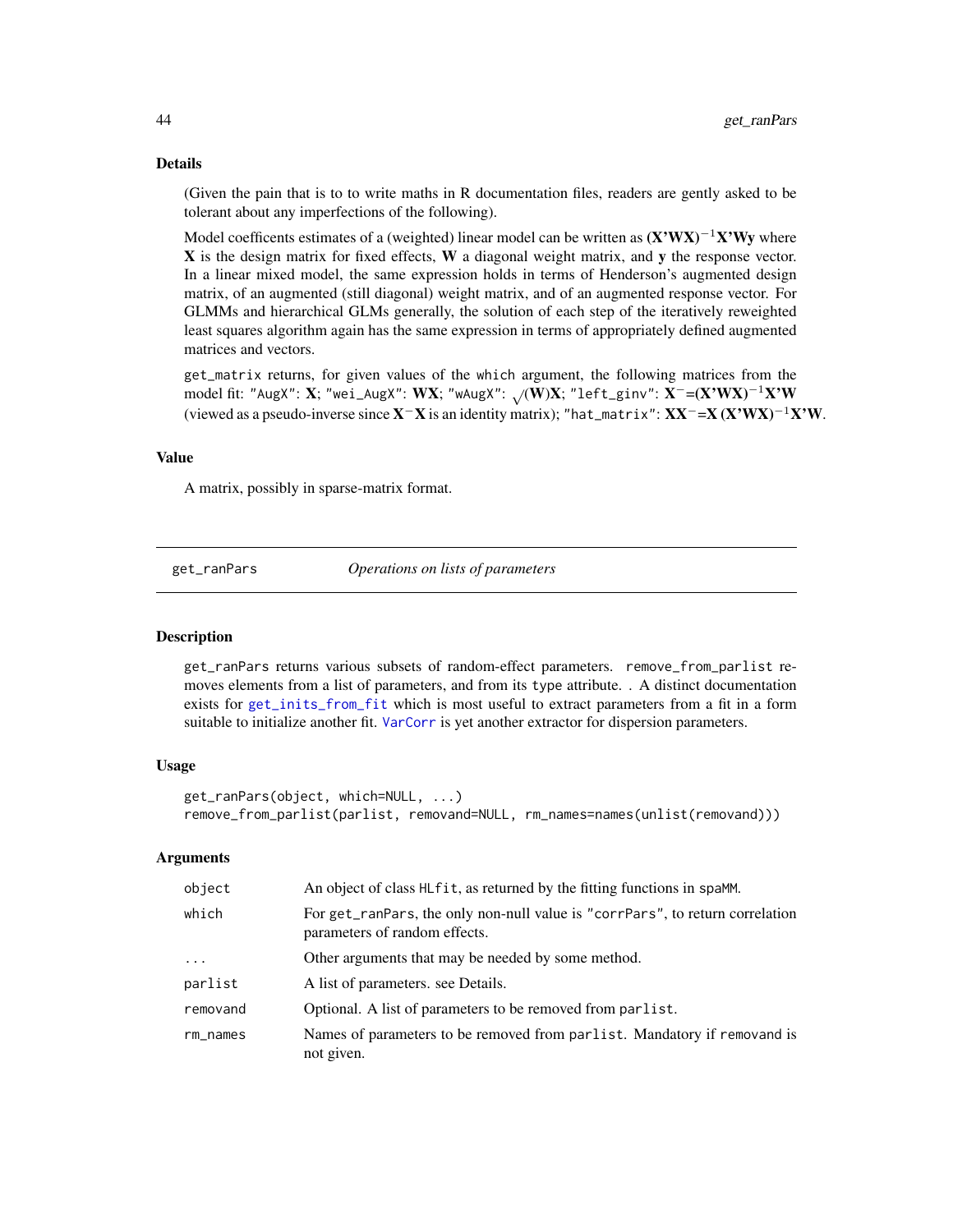### get\_ranPars 45

### Details

remove\_from\_parlist is designed to manipulate structured lists of parameters, such as a list with elements phi, lambda, and corrPars, the latter being itself a list structured as the return value of get\_ranPars(.,which="corrPars"). parlist may have an attribute type, also with elements phi, lambda, and corrPars... If given, removand must have the same structure (but typically not all the elements of parlist); otherwise, rm\_names must have elements which match names of unlist(names(parlist)).

The bias estimated by bootstrap is one of two terms included in the get\_cPredVar computation, which together account for uncertainty in fixed effects and dispersion parameters. The computation does not account for uncertainty in correlation parameters "outer-optimized" by fitme or corrHLfit. The bias computation would not be sufficient to account for the latter uncertainty, and thus the correlation parameters are fixed when the model is refitted on the bootstrap replicates. To account for uncertainty in correlation parameters, one should rather perform a parametric boostrap of the full model (typically using spaMM\_boot(.,type="residual")), which may take much more time.

# Value

get\_ranPars(.,which="corrPars") returns a (possibly nested) list of correlation parameters (or NULL if there is no such parameter). Top-level elements correspond to the different random effects. The list has a "type" attribute having the same nested-list structure and describing whether and how the parameters where fitted: "fix" means they where fixed, not fitted; "var" means they were fitted by HLfit's specific algorithms; "outer" means they were fitted by a generic optimization method. Note that get\_ranPars does not provide random-coefficient parameters when these were fitted by HLfit's specific algorithms, but that [get\\_inits\\_from\\_fit](#page-41-0) can do that.

remove\_from\_parlist returns a list of model parameters with given elements removed, and likewise for its (optional) type attribute. See Details for context of application.

### See Also

[get\\_inits\\_from\\_fit](#page-41-0) and [VarCorr](#page-120-0).

```
data("wafers")
m1 <- HLfit(y ~X1+X2+(1|batch), resid.model = ~ 1, data=wafers, method="ML")
get_ranPars(m1,which="corrPars") # NULL since no correlated random effect
```

```
parlist1 <- list(lambda=1,phi=2,corrPars=list("1"=list(rho=3,nu=4),"2"=list(rho=5)))
parlist2 <- list(lambda=NA,corrPars=list("1"=list(rho=NA))) # values of elements do not matter
remove_from_parlist(parlist1,parlist2) ## same result as:
remove_from_parlist(parlist1,rm_names = names(unlist(parlist2)))
```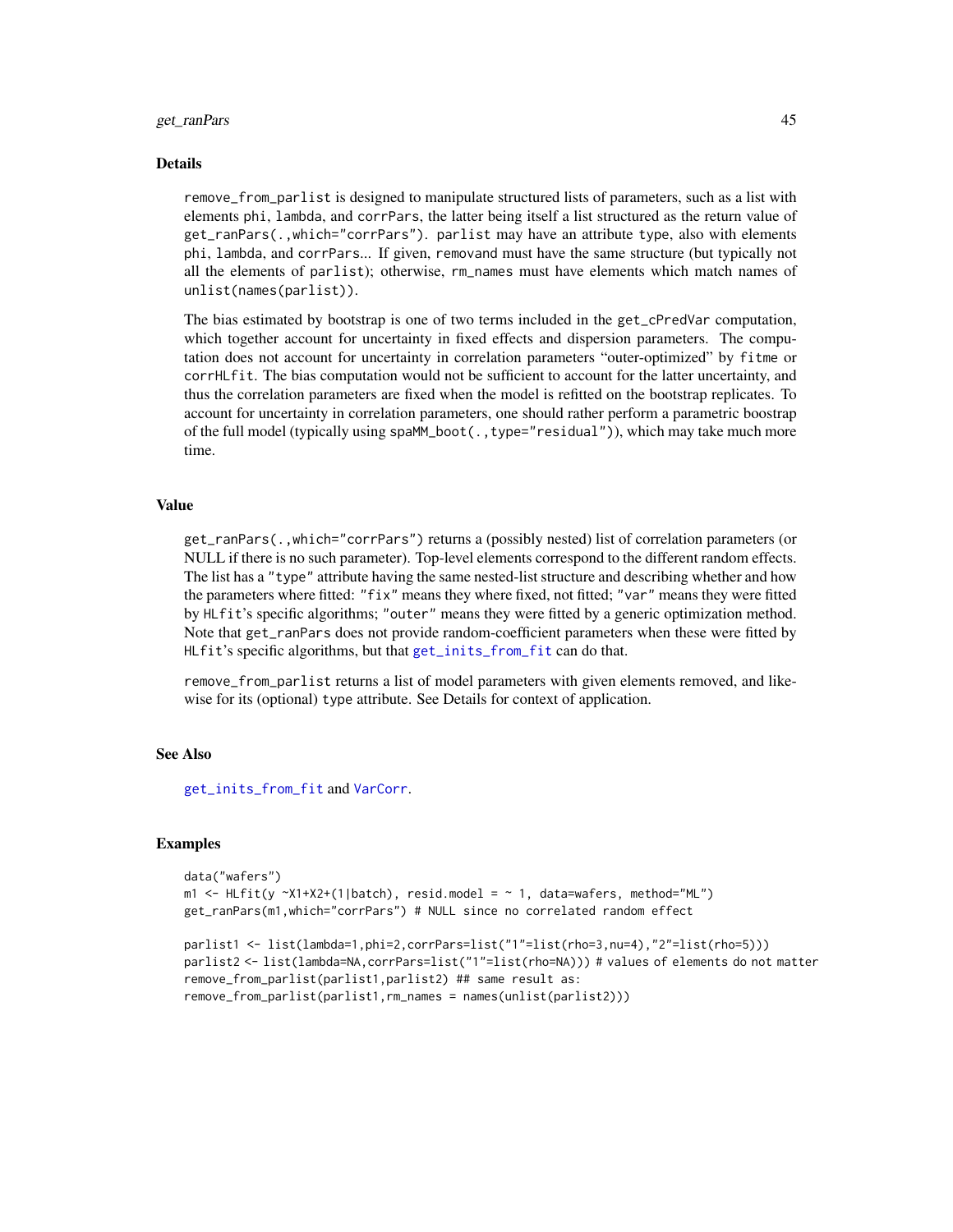#### Description

Base fitting functions in R will seek variables in the environment where the formula was defined was made (i.e., typically in the global environment), if they are not in the data. This increases the memory size of fit objects (as the formula and attached environment are part of such objects). This also easily leads to errors (see example in the discussion of [update.HLfit](#page-118-0)). Indeed Chambers (2008, p.221), after describing how the environment is defined, comments that "Where clear and trustworthy software is a priority, I would personally avoid such tricks. Ideally, all the variables in the model frame should come from an explicit, verifiable data source...". Fitting functions in spaMM try to adhere to such a principle, as they assume by default that all variables from the formula should be in the data argument (and then, one never needs to specify "data\$" in the formula.. The variables defining the prior.weights should also be in the data. However, variables used in other arguments such as ranFix are looked up neither in the data nor in the formula environment, but in the calling environment as usual.

spaMM implements this by default by stripping the formula environment from any variable. It is also possible to assign a given environment to the formula, through the control control. HLfit\$formula\_env: see Examples. However, the search mechanism of R is such that variables present in the formula but not in the data nor in the formula environment will still be sought in the global environment, so bugs are not entirely preventable.

## References

Chambers J.M. (2008) Software for data analysis: Programming with R. Springer-Verlag New York

```
set.seed(123)
d2 <- data.frame(y = seq(10)/2+rnorm(5)[gl(5,2)], x1 = sample(10), grp=gl(5,2), seq10=seq(10))
# Using only variables in the data:
HLfit(y \sim x1 + seq10+(1|grp)), data = d2,
      control.HLfit = list(formula_env=list2env(list(data=d2))))
#
HLfit(y \sim x1 + I(seq\_len(nrow(data)))+(1|grp), data = d2,
      control.HLfit = list(formula_env=list2env(list(data=d2))))
#
# Internal imprementation exploits partial matching of argument names
# so that this can also be in 'control' if 'control.HLfit' is absent:
fitme(y \sim x1 + I(seq_len(nrow(data)))+(1|grp), data = d2,
      control = list(formula_env=list2env(list(data=d2))))
```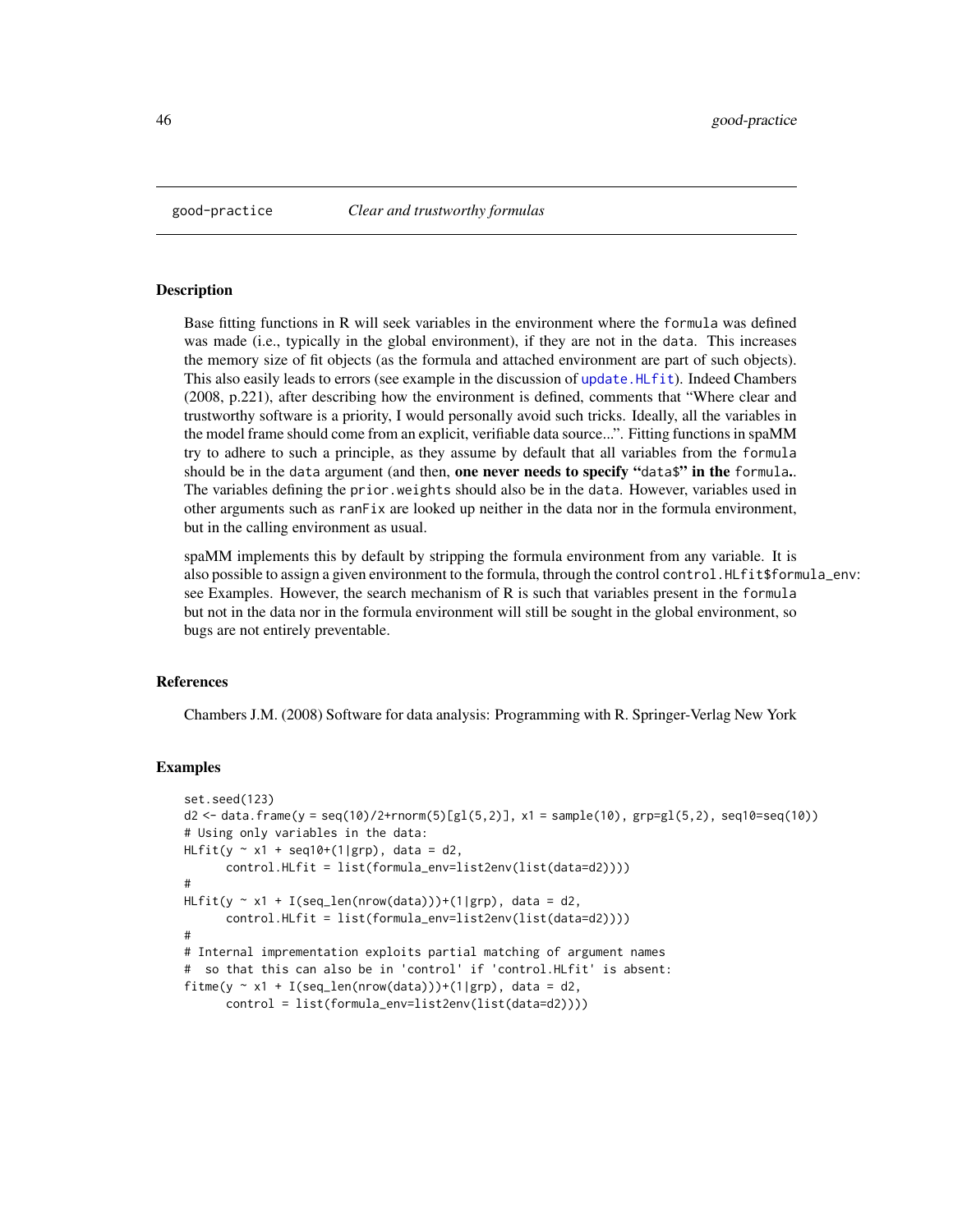hatvalues.HLfit *Leverage extractor for HLfit objects*

#### Description

This gets "leverages" or "hat values" from an object. However, ther is hidden complexity in what this may mean, so care must be used in selecting proper arguments for a given use.

### Usage

```
## S3 method for class 'HLfit'
hatvalues(model, type = "projection", which = "resid", force=FALSE, ...)
```
## Arguments

| model    | An object of class HL fit, as returned by the fitting functions in spaMM.                                                         |
|----------|-----------------------------------------------------------------------------------------------------------------------------------|
| type     | Character: "projection", "std", or more cryptic values not documented here.                                                       |
| which    | Character: "resid" for the traditional leverages of the observations, "ranef"<br>for random-effect leverages, or "both" for both. |
| force    | Boolean: to force recomputation of the leverages even if they are available in<br>the object, for checking purposes.              |
| $\cdots$ | For consistency with the generic.                                                                                                 |

## Details

Leverages may have distinct meaning depending on context. The textbook version for linear models is that leverages  $(q_i)$  are the diagonal elements of a projection matrix ("hat matrix"), and that they may be used to standardize ("studentize") residuals as follows. If the residual variance  $\phi$  is known, then the variance of each fitted residual  $\hat{e}_i$  is  $\phi(1-q_i)$ . Standardized residuals, all with variance 1, are then  $\hat{e}_i/\sqrt{(\phi(1-q_i))}$ .

This no longer holds exactly with estimated  $\phi$ , but if one uses here an unbiased (REML) estimator of  $\phi$ , the studentized residuals may still practically have a unit expected variance. By comparison, one expects a distinct bias if one uses an ML estimator of  $\phi$ : the expected variance of such standardized residuals is no longer 1. For example, when a simple linear model is fitted by ML, the variance of the fitted residuals is less than  $\phi$ , but  $\phi$  is downward biased so that residuals standardized by  $\sqrt{\phi}$ , without any leverage correction, more closely have expected unit variance.

Leverages also appear in expressions for derivatives, with respect to the dispersion parameters, of the logdet(Hessian) term of Laplace approximations for marginal or restricted likelihood (Lee et al. 2006). This provides a basis to generalize the concept of standardizing leverages for ML and REML in mixed-effect models. In particular, in an ML fit, one considers leverages  $(q\ast_i)$  that are no longer the diagonal elements of the projection matrix for the mixed model (they are zero in a simple LM). The generalized standardizing leverages may include corrections for non-Gaussian response, for non-Gaussian random effects, and for taking into account the variation of the GLM weights in the logdet(Hessian) derivatives. Leverages are also defined for the random effects. Which corrections are included depend on the precise method used to fit the model (e.g., EQL vs PQL vs REML).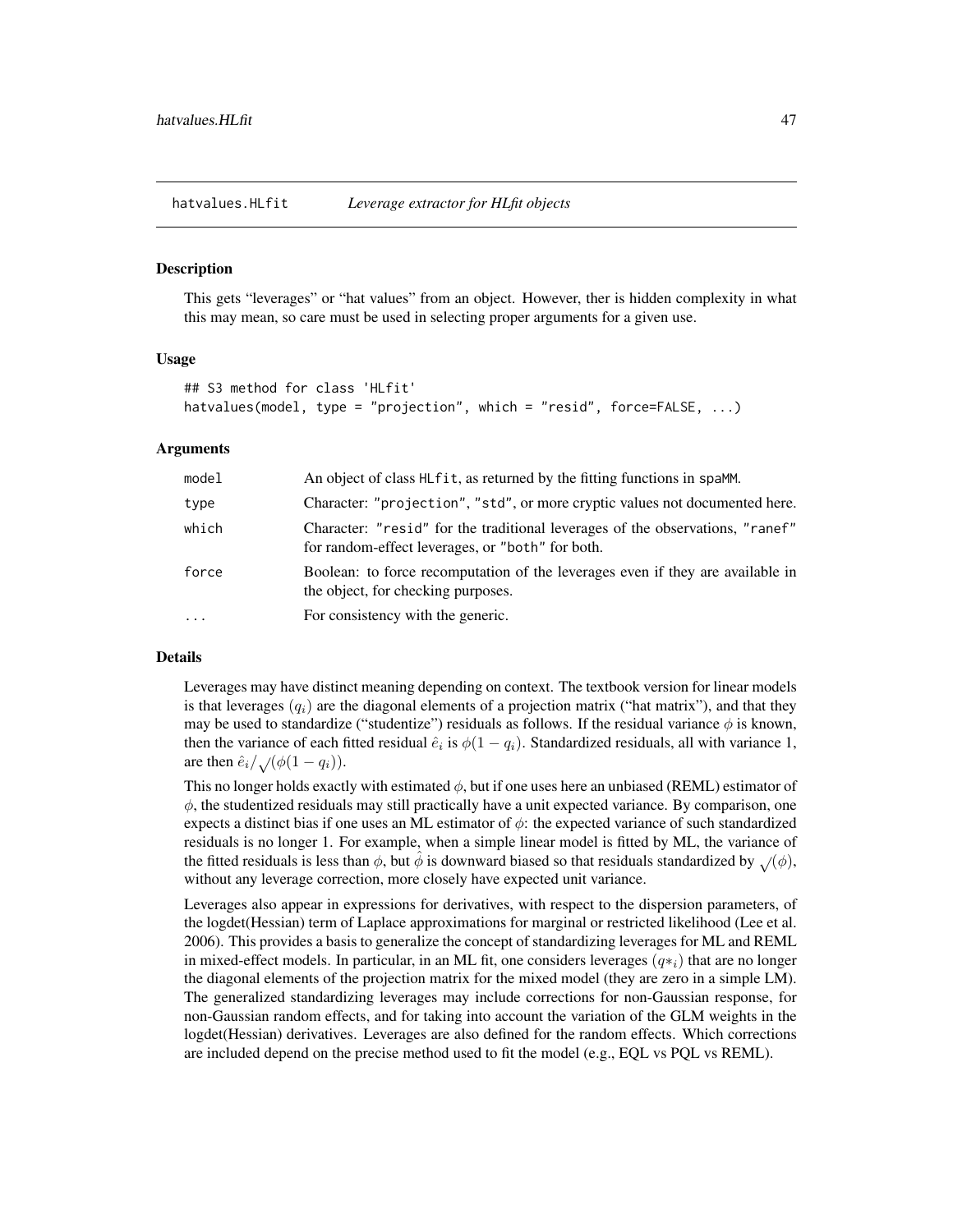These distinctions suggest breaking the usual synonymy between "leverages" or "hat values": the term "hat values" better stands for the diagonal elements of a projection matrix, while "leverages" better stands for the standardizing values. hatvalues(.,type="std") returns the standardizing leverages. By contrast, hatvalues(.,type="projection") will always return hat values from the fitted projection matrix. Note that these values still differs between ML and REML fit because the fitted projection matrix differs between them.

# Value

A list with separate components resid (leverages of the observations) and ranef if which="both", and a vector otherwise.

# References

Lee, Y., Nelder, J. A. and Pawitan, Y. (2006) Generalized linear models with random effects: unified analysis via h-likelihood. Chapman & Hall: London.

### Examples

```
if (spaMM.getOption("example_maxtime")>0.8) {
data("Orthodont",package = "nlme")
rnge <- (107:108)
# all different:
#
hatvalues(rlfit <- fitme(distance ~ age+(age|Subject),
                         data = Orthodont, method="REML"))[rnge]
hatvalues(mlfit <- fitme(distance ~ age+(age|Subject),
                         data = Orthodont))[rnge]
hatvalues(mlfit,type="std")[rnge]
}
```
<span id="page-47-0"></span>

HLCor *Fits a (spatially) correlated mixed model, for given correlation parameters*

### Description

A convenient interface for [HLfit](#page-50-0), constructing the correlation matrix of random effects from the arguments, then estimating fixed effects and dispersion parameters using HLfit.

## Usage

```
HLCor(formula, data, family = gaussian(), ranPars = NULL, distMatrix,
     uniqueGeo = NULL, adjMatrix, corrMatrix, covStruct=NULL,
     method = "REML", verbose = c(trace=FALSE),
     control.dist = list(), ...)
```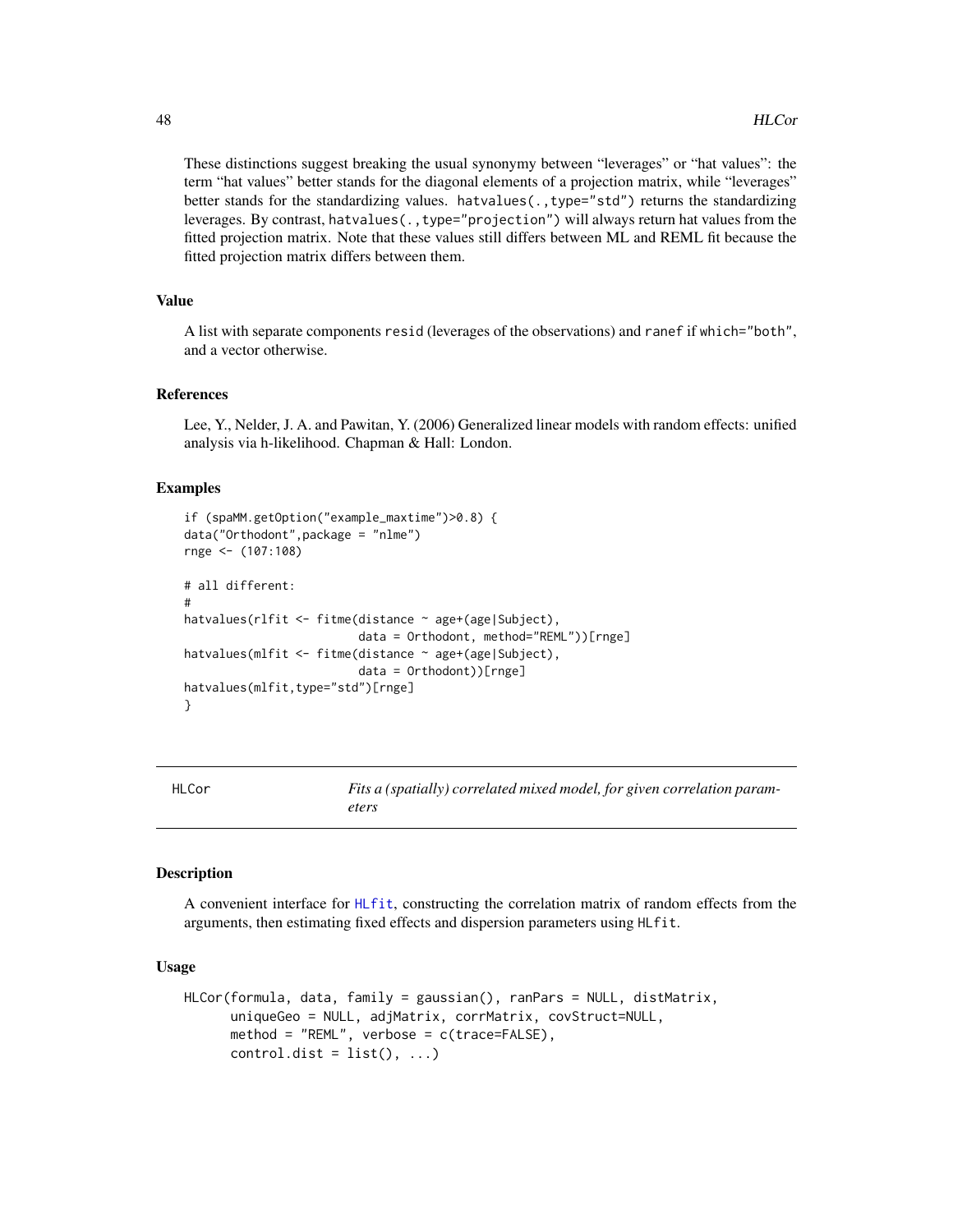### HLCor 49

| formula      | A predictor, i.e. a formula with attributes (see Predictor), or possibly simply<br>a simple formula if an offset is not required.                                                                                                                                                                                                                                                                                                                                                                                                                                               |
|--------------|---------------------------------------------------------------------------------------------------------------------------------------------------------------------------------------------------------------------------------------------------------------------------------------------------------------------------------------------------------------------------------------------------------------------------------------------------------------------------------------------------------------------------------------------------------------------------------|
| ranPars      | A list of values for correlation parameters (some of which are mandatory), and<br>possibly also dispersion parameters (optional, but passed to HLfit if present).<br>See ranPars for further information.                                                                                                                                                                                                                                                                                                                                                                       |
| data         | The data frame to be analyzed.                                                                                                                                                                                                                                                                                                                                                                                                                                                                                                                                                  |
| family       | A family object describing the distribution of the response variable. See HLfit<br>for further information.                                                                                                                                                                                                                                                                                                                                                                                                                                                                     |
| distMatrix   | A distance matrix between geographic locations, forwarded to MaternCorr or<br>CauchyCorr. It overrides the (by default, Euclidean) distance matrix that would<br>otherwise be deduced from the variables in a Matern $(.)$ ) or Cauchy $(.)$ term.                                                                                                                                                                                                                                                                                                                              |
| uniqueGeo    | A matrix of non-redundant geographic locations. Such a matrix is typically con-<br>structed automatically from the data and the model formula, but otherwise could<br>be useful if further the rho parameter is a vector with different values for differ-<br>ent coordinates, in which case a scaled distance matrix has to be reconstructed<br>from uniqueGeo and rho.                                                                                                                                                                                                        |
| adjMatrix    | An adjacency matrix, used if a random effect of the form<br>$y \sim$ adjacency(1  <location index="">) is present. See adjacency for further<br/>details.</location>                                                                                                                                                                                                                                                                                                                                                                                                            |
| corrMatrix   | A matrix $C$ used if a random effect term of the form corrMatrix(1  $\leq$ tuff>)<br>is present. This allows to analyze non-spatial model by giving for example a<br>matrix of genetic correlations. Each row corresponds to levels of a variable<br>$\le$ stuff>. The covariance matrix of the random effects for each level is then $\lambda$ <b>C</b> ,<br>where as usual $\lambda$ denotes a variance factor for the random effects (if C is a<br>correlation matrix, then $\lambda$ is the variance, but other cases are possible). See<br>corrMatrix for further details. |
| covStruct    | An interface for specifying correlation structures for different types of random<br>effect (corrMatrix or adjacency). See covStruct for details.                                                                                                                                                                                                                                                                                                                                                                                                                                |
| method       | Character: the fitting method to be used, such as "ML", "REML" or "PQL/L".<br>"REML" is the default. Other possible values of HLfit's method argument are<br>handled.                                                                                                                                                                                                                                                                                                                                                                                                           |
| verbose      | A vector of booleans. trace controls various diagnostic (possibly messy) mes-<br>sages about the iterations.                                                                                                                                                                                                                                                                                                                                                                                                                                                                    |
| control.dist | A list of arguments that control the computation of the distance argument of the<br>correlation functions. Possible elements are                                                                                                                                                                                                                                                                                                                                                                                                                                                |
|              | rho.mapping a set of indices controlling which elements of the rho scale vector<br>scales which dimension(s) of the space in which (spatial) correlation matri-<br>ces of random effects are computed. See same argument in make_scaled_dist<br>for details and examples.                                                                                                                                                                                                                                                                                                       |
|              | dist.method method argument of proxy: : dist function (by default, "Euclidean",<br>but see make_scaled_dist for other distances such as spherical ones.)                                                                                                                                                                                                                                                                                                                                                                                                                        |
|              | Further parameters passed to HLfit or to mat_sqrt.                                                                                                                                                                                                                                                                                                                                                                                                                                                                                                                              |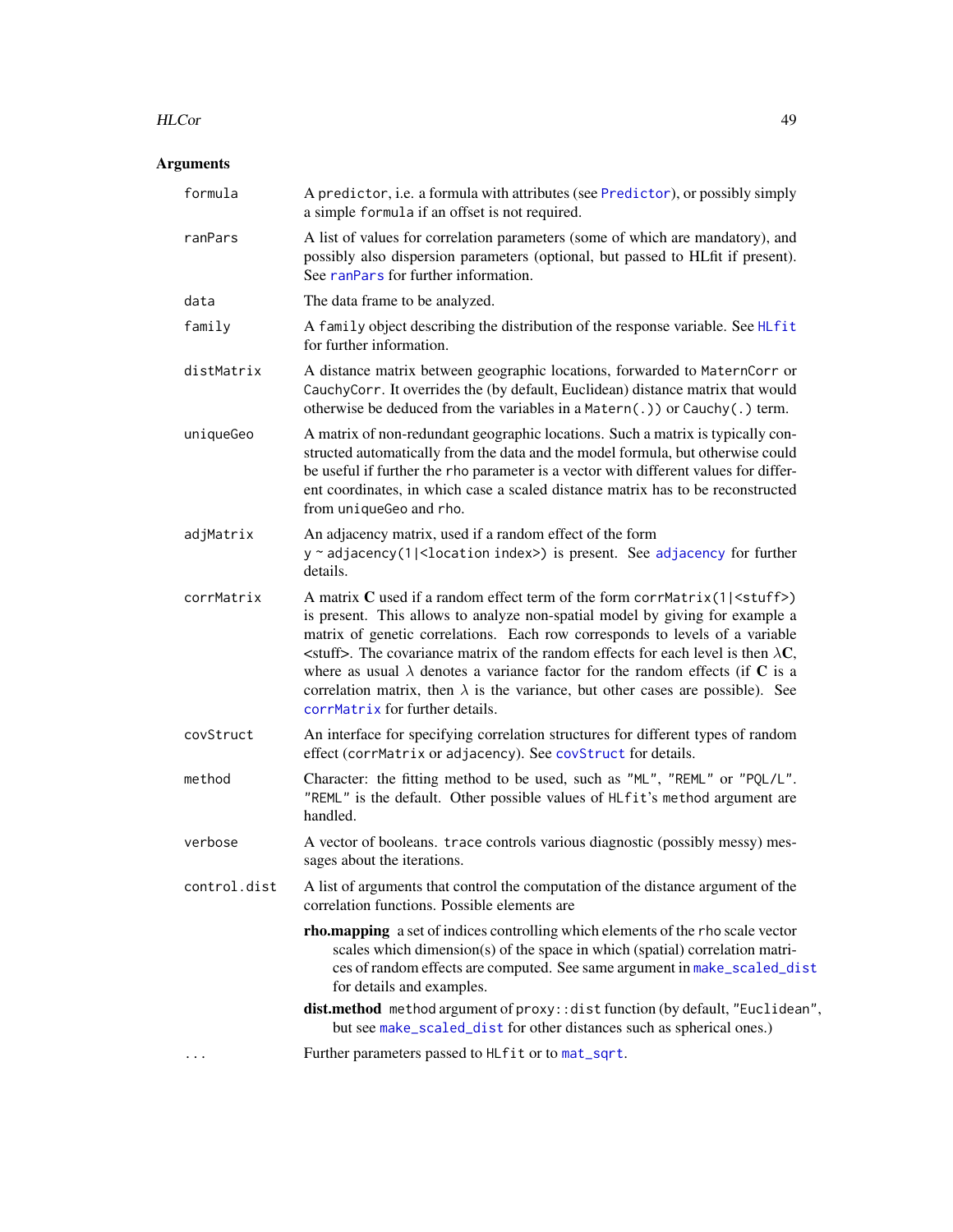### Details

For approximations of likelihood, see [method](#page-70-0). For the possible structures of random effects, see [random-effects](#page-95-0), but note that HLCor cannot adjust parameters of correlation models (with the exception of conditional autoregressive ones). Any such parameter must be specified by the ranPars argument. More generally, the correlation matrix for random effects can be specified by various combinations of formula terms and other arguments (see Examples):

- **Basic Matérn model** Matern( $1|<...>$ ), using the spatial coordinates in  $<...>$ . This will construct a correlation matrix according to the Matérn correlation function (see [MaternCorr](#page-68-0));
- Basic Cauchy model Cauchy(1|<...>), as for Matern (see [CauchyCorr](#page-10-0));
- Same models with given distance matrix as provided by distMatrix (see Examples);
- Given correlation matrix [corrMatrix](#page-20-0)(1|<...>) with corrMatrix argument. See corrMatrix for further details.
- CAR model with given [adjacency](#page-7-0) matrix  $adjacency(1|\langle... \rangle)$  with adjMatrix. See adjacency for further details;

[AR1](#page-7-0) model AR1(1|<...>) See AR1 for further details.

### Value

The return value of an HLfit call, with the following additional attributes:

HLCorcall the HLCor call

info.uniqueGeo Unique geographic locations.

### See Also

[autoregressive](#page-7-1) for additional examples, [MaternCorr](#page-68-0), [HLfit](#page-50-0), and [corrHLfit](#page-17-0)

```
# Example with an adjacency matrix (autoregressive model):
# see 'adjacency' documentation page
#### Matern correlation using only the Matern() syntax
data("blackcap")
(fitM <- HLCor(migStatus ~ means+ Matern(1|latitude+longitude),data=blackcap,
      method="ML", ranPars=list(nu=0.6285603,rho=0.0544659)))
#### Using the 'distMatrix' argument
data("blackcap")
#
# Build distance matrix (here equivalent to the default one for a Matern() term)
MLdistMat <- as.matrix(proxy::dist(blackcap[,c("latitude","longitude")]))
#
(fitD <- HLCor(migStatus ~ means+ Matern(1|latitude+longitude),data=blackcap,
      distMatrix=MLdistMat, method="ML", ranPars=list(nu=0.6285603,rho=0.0544659)))
# : result here must be equivalent to the one without the distMatrix.
diff(c(logLik(fitM),logLik(fitD)))
```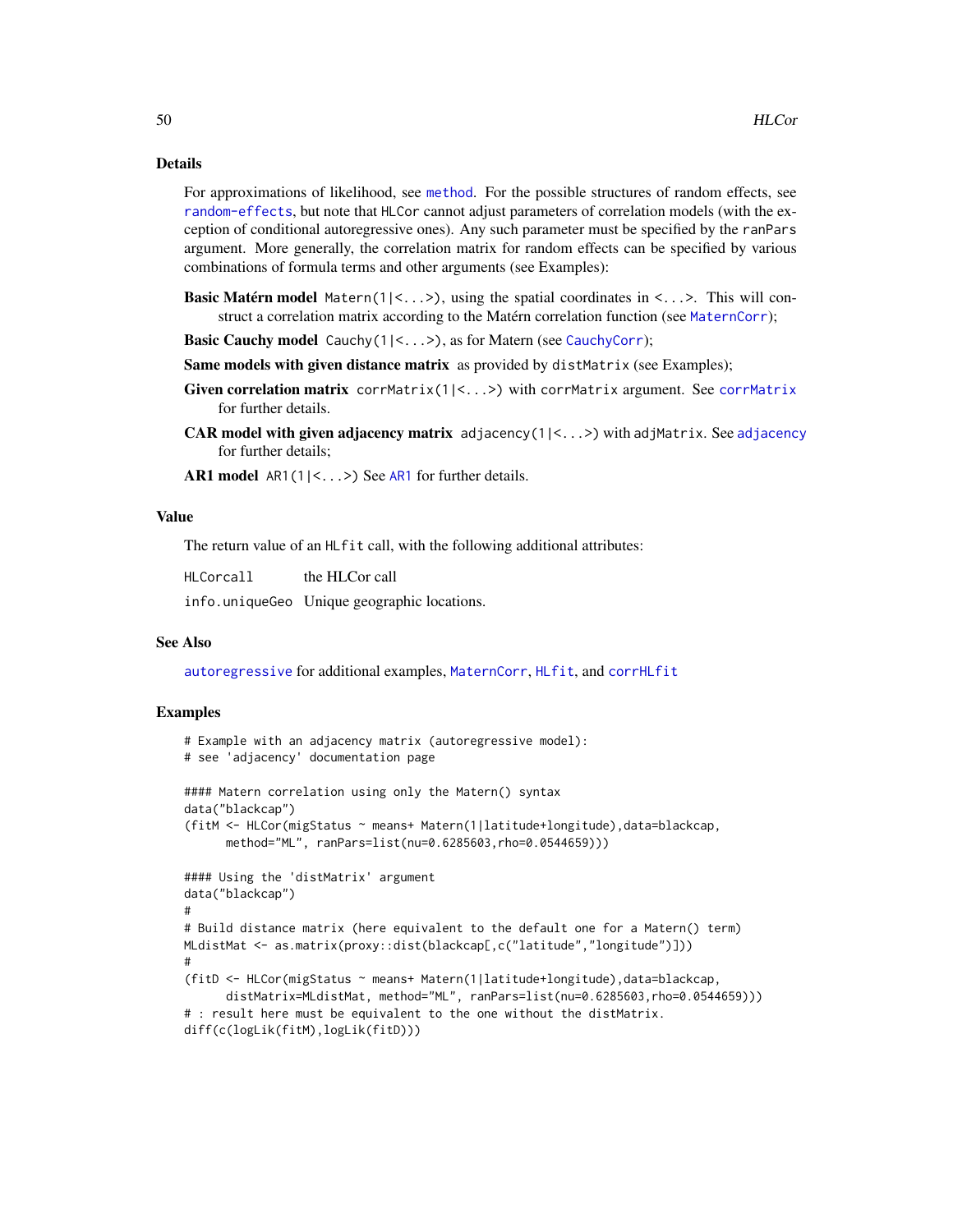<span id="page-50-0"></span>

## Description

This function fits GLMMs as well as some hierarchical generalized linear models (HGLM; Lee and Nelder 2001). HLfit fits both fixed effects parameters, and dispersion parameters i.e. the variance of the random effects (full covariance for random-coefficient models), and the variance of the residual error. The linear predictor is of the standard form of fset +  $X$  beta +  $Z$  b, where  $X$  is the design matrix of fixed effects and Z is a design matrix of random effects (typically an incidence matrix with 0s and 1s, but not necessarily). Models are fitted by an iterative algorithm alternating estimation of fixed effects and of dispersion parameters. The residual dispersion may follow a "structured-dispersion model" modeling heteroscedasticity. Estimation of the latter parameters is performed by a form of fit of debiased residuals, which allows fitting a structured-dispersion model (Smyth et al. 2001). However, evaluation of the debiased residuals can be slow in particular for large datasets. For models without structured dispersion, it is then worth using the [fitme](#page-30-0) function (or the [corrHLfit](#page-17-0) function with non-default arguments). These functions can optimize the likelihood of HLfit fits for different given values of the dispersion parameters ("outer optimization"), thereby avoiding the need to estimate debiased residuals.

## Usage

```
HLfit(formula, data, family = gaussian(), rand.family = gaussian(),
      resid.model = \sim1, REMLformula = NULL, verbose = c(trace = FALSE),
     HLmethod = "HL(1,1)", method="REML", control.HLfit = list(),
     control.glm = list(), init.HLfit = list(), rankist = list(),etaFix = list(), prior.weights = NULL, processed = NULL)
## see 'rand.family' argument for inverse.Gamma
```

| formula     | A formula; or a predictor, <i>i.e.</i> a formula with attributes created by Predictor,<br>if design matrices for random effects have to be provided. See Details in spaMM<br>for allowed terms in the formula (except spatial ones).                                                                                                                                                                                                                                                                                                                                                                                                        |
|-------------|---------------------------------------------------------------------------------------------------------------------------------------------------------------------------------------------------------------------------------------------------------------------------------------------------------------------------------------------------------------------------------------------------------------------------------------------------------------------------------------------------------------------------------------------------------------------------------------------------------------------------------------------|
| data        | A data frame containing the variables named in the model formula.                                                                                                                                                                                                                                                                                                                                                                                                                                                                                                                                                                           |
| family      | A family object describing the distribution of the response variable. See Details<br>in spaMM for handled families.                                                                                                                                                                                                                                                                                                                                                                                                                                                                                                                         |
| rand.family | A family object describing the distribution of the random effect, or a list of<br>family objects for different random effects (see Examples). Possible options<br>are gaussian(), Gamma(log), Gamma(identity) (see Details), Beta(logit),<br>inverse.Gamma( $-1/mu$ ), and inverse.Gamma( $log$ ). For discussion of these<br>alternatives see Lee and Nelder 2001 or Lee et al. 2006, p. 178-. Here the family<br>gives the distribution of a random effect $u$ and the link gives $v$ as function of $u$<br>(see Details). If there are several random effects and only one family is given,<br>this family holds for all random effects. |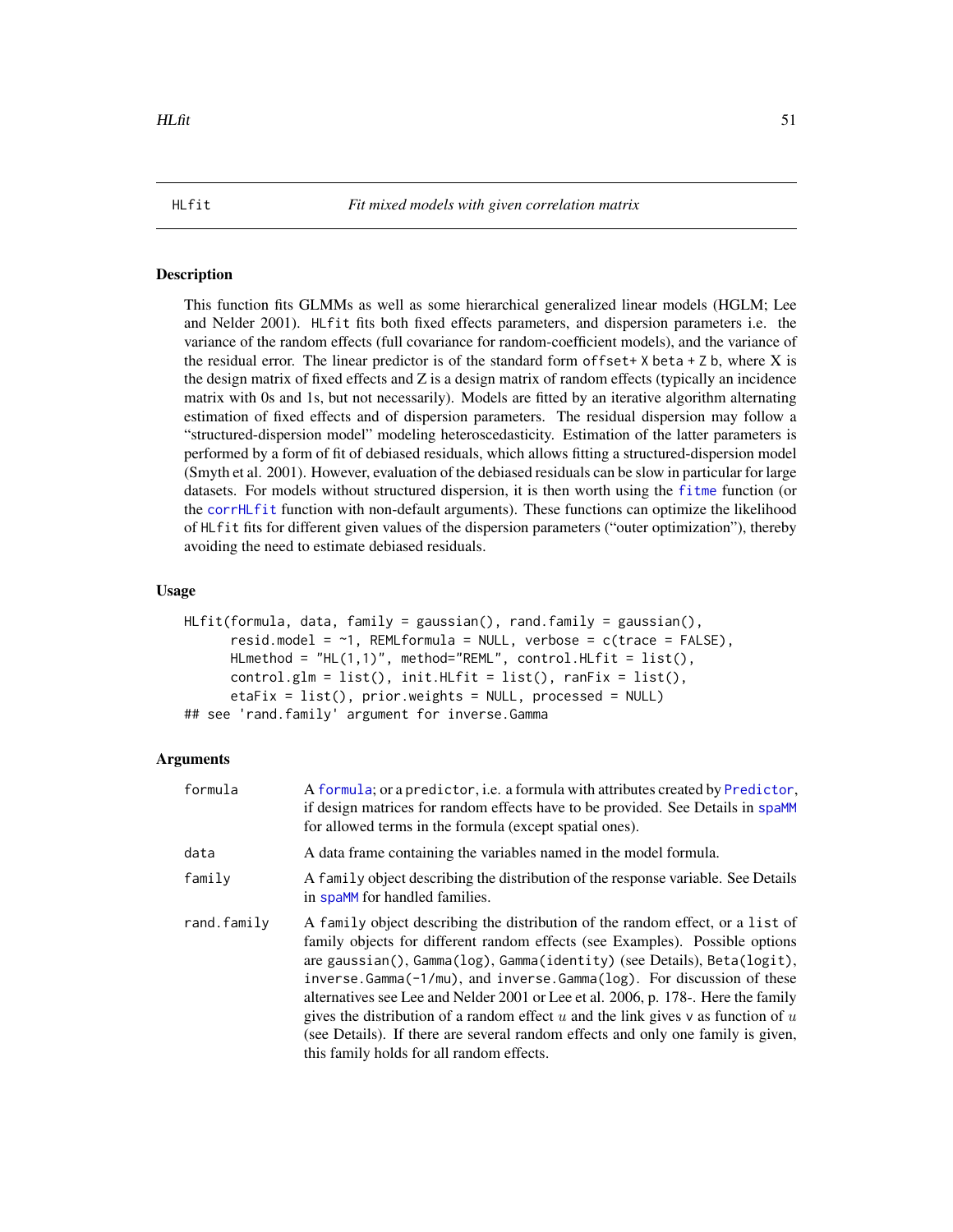| resid.model   | Either a formula (without left-hand side) for the dispersion parameter phi of<br>the residual error. A log link is assumed by default;                                                                                                                                                                                                                                                                                                                                                                                                                                                                                         |
|---------------|--------------------------------------------------------------------------------------------------------------------------------------------------------------------------------------------------------------------------------------------------------------------------------------------------------------------------------------------------------------------------------------------------------------------------------------------------------------------------------------------------------------------------------------------------------------------------------------------------------------------------------|
|               | or a list, with at most three possible elements if its formula involves only fixed<br>effects:                                                                                                                                                                                                                                                                                                                                                                                                                                                                                                                                 |
|               | formula model formula as in formula-only case, without left-hand side<br>family Always Gamma, with by default a log link. Gamma(identity) can be<br>tried but may fail because only the log link ensures that the fitted $\phi$ is posi-<br>tive.                                                                                                                                                                                                                                                                                                                                                                              |
|               | fixed can be used to specify the residual dispersion parameter of the residual<br>dispersion model itself. The default value is 1; this argument can be used to<br>set another value, and fixed=list(phi=NA) will force estimation of this<br>parameter.                                                                                                                                                                                                                                                                                                                                                                       |
|               | and additional possible elements (all named as fitme arguments) if its formula<br>involves random effects: see phiHGLM.                                                                                                                                                                                                                                                                                                                                                                                                                                                                                                        |
| REMLformula   | A model formula that allows the estimation of dispersion parameters, and com-<br>putation of restricted likelihood (p_bv) under a model different from the predic-<br>tor formula.                                                                                                                                                                                                                                                                                                                                                                                                                                             |
|               | For example, if only random effects are included in REMLformula, an ML fit is<br>performed and p_bv equals the marginal likelihood (or its approximation), p_v.<br>This ML fit can be performed more simply by setting method="ML" and leaving<br>REML formula at its default NULL value.                                                                                                                                                                                                                                                                                                                                      |
| verbose       | A vector of booleans. trace controls various diagnostic messages (possibly<br>messy) about the iterations. TRACE=TRUE is most useful to follow the progress<br>of a long computation, particularly in fitme or corrHLfit calls, for which it<br>displays some mysterious output for each set of correlation and dispersion pa-<br>rameter values considered by the optimiser. Non-boolean values of TRACE are<br>meaningful, but the source code of spaMM:::.do_TRACE should be consulted<br>for their meaning. phifit (which defaults to TRUE) controls messages about the<br>progress of residual dispersion fits in DHGLMs. |
| method        | Character: the fitting method. allowed values are "REML", "ML", "EQL-" and<br>"EQL+" for all models; "PQL" (="REPQL") and "PQL/L" for GLMMs only; and<br>further values for those curious to experiment (see method). The default is<br>REML (standard REML for LMMs, an extended definition for other models).<br>REML can be viewed as a form of conditional inference, and non-standard con-<br>ditionings can be called by using a non-standard REMLformula.                                                                                                                                                               |
| HLmethod      | Same as method. It is useless to specify HLmethod when method is specified.<br>The default value "HL(1,1)" means the same as method="REML", but more ac-<br>curately relates to definitions of approximations of likelihoo in the $h$ -likelihood<br>literature.                                                                                                                                                                                                                                                                                                                                                               |
| control.HLfit | A list of parameters controlling the fitting algorithms, which should be ignored<br>in routine use. In addition, a resid. family parameter was previously docu-<br>mented here (before version 2.6.40), and will still operate as previously docu-<br>mented, but should not be used in new code.                                                                                                                                                                                                                                                                                                                              |
|               | Possible parameters are:<br>conv. threshold and spaMM_tol: spaMM_tol is a list of tolerance values, with                                                                                                                                                                                                                                                                                                                                                                                                                                                                                                                       |
|               | elements Xtol_rel and Xtol_abs that define thresholds for relative and ab-<br>solute changes in parameter values in iterative algorithms (used in tests of the                                                                                                                                                                                                                                                                                                                                                                                                                                                                 |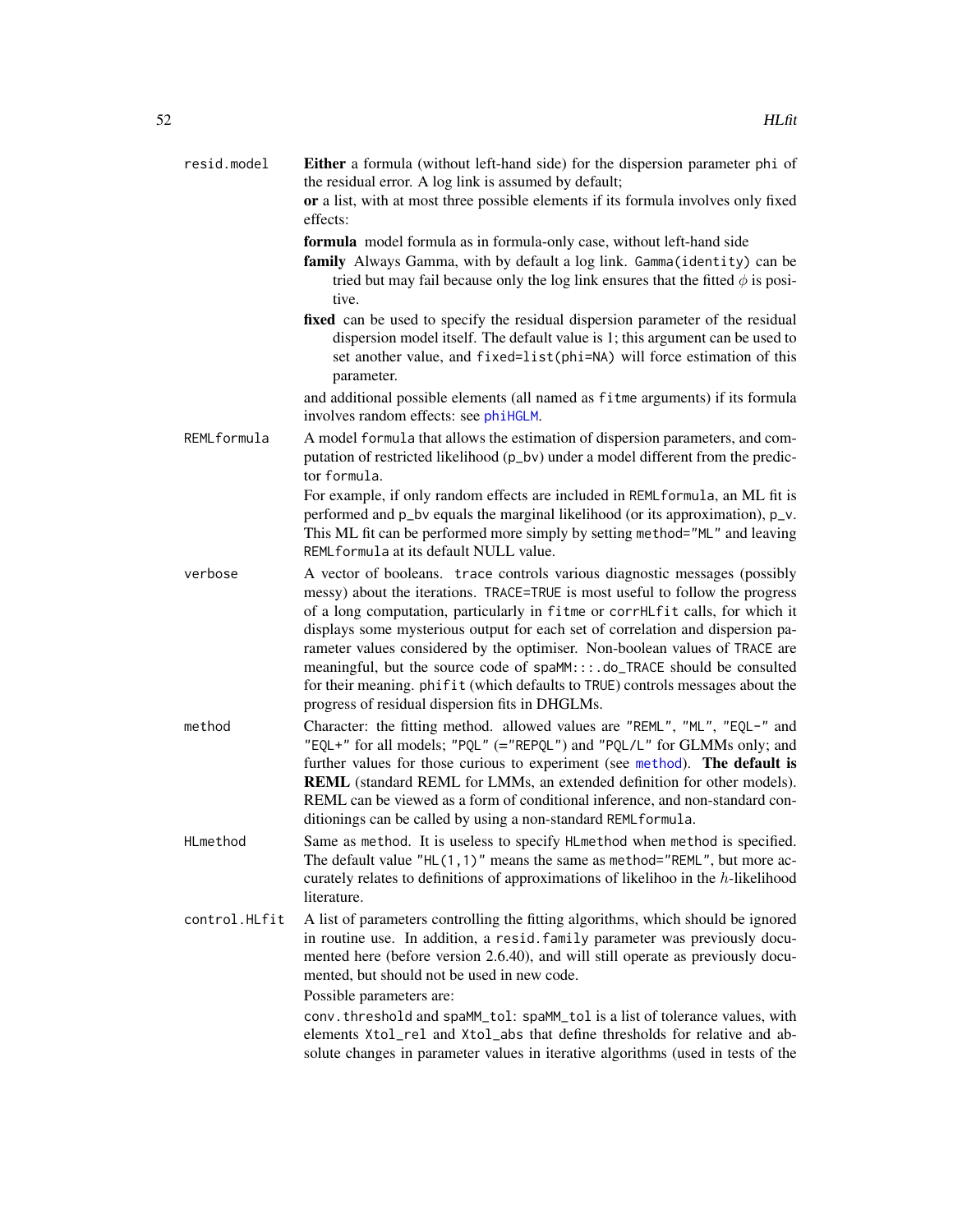|               | form "d(param)< Xtol_rel * param + Xtol_abs", so that Xtol_abs is operative<br>only for small parameter values). conv. threshold is the older way to control<br>Xtol_rel. Default values are given by spaMM.getOption("spaMM_tol");                                                                                                                                                                                 |
|---------------|---------------------------------------------------------------------------------------------------------------------------------------------------------------------------------------------------------------------------------------------------------------------------------------------------------------------------------------------------------------------------------------------------------------------|
|               | break_conv_logL, a boolean specifying whether the iterative algorithm should<br>terminate when log-likelihood appears to have converged (roughly, when its rel-<br>ative variation over on iteration is lower than 1e-8). Default is FALSE (conver-<br>gence is then assessed on the parameter estimates rather than on log-likelihood).                                                                            |
|               | iter.mean.dispFix, the number of iterations of the iterative algorithm for co-<br>efficients of the linear predictor, if no dispersion parameters are estimated by the<br>iterative algorithm. Defaults to 200 except for Gamma(log)-family models;                                                                                                                                                                 |
|               | iter.mean.dispVar, the number of iterations of the iterative algorithm for co-<br>efficients of the linear predictor, if some dispersion parameter(s) is estimated by<br>the iterative algorithm. Defaults to 50 except for Gamma(log)-family models;                                                                                                                                                               |
|               | max.iter, the number of iterations of the iterative algorithm for joint estimation<br>of dispersion parameters and of coefficients of the linear predictor. Defaults to<br>200. This is typically much more than necessary, unless there is little informa-<br>tion to separately estimate $\lambda$ and $\phi$ parameters.                                                                                         |
| control.glm   | List of parameters controlling GLM fits, passed to glm. control; e.g. control.glm=list(maxit=100).<br>See glm. control for further details.                                                                                                                                                                                                                                                                         |
| init.HLfit    | A list of initial values for the iterative algorithm, with possible elements of the<br>list are fixef for fixed effect estimates (beta), v_h for random effects vector<br>v in the linear predictor, lambda for the parameter determining the variance<br>of random effects $u$ as drawn from the rand. family distribution phi for the<br>residual variance. However, this argument can be ignored in routine use. |
| ranFix        | A list of fixed values of random effect parameters. See ranFix for further infor-<br>mation.                                                                                                                                                                                                                                                                                                                        |
| etaFix        | A list of given values of the coefficients of the linear predictor. See etaFix for<br>further information.                                                                                                                                                                                                                                                                                                          |
| prior.weights | An optional vector of prior weights as in $g \ln x$ . This fits the data to a probability<br>model with residual variance phi/prior.weights, and all further outputs are<br>defined to be consistent with this (see section IV in Details).                                                                                                                                                                         |
| processed     | A list of preprocessed arguments, for programming purposes only (as in corrHLfit).                                                                                                                                                                                                                                                                                                                                  |

## Details

### I. Approximations of likelihood: see [method](#page-70-0).

II. Possible structure of Random effects: see [random-effects](#page-95-0), but note that HLfit does not fit models with autocorrelated random effects).

III. The standard errors reported may sometimes be misleading. For each set of parameters among  $\beta$ ,  $\lambda$ , and  $\phi$  parameters these are computed assuming that the other parameters are known without error. This is why they are labelled Cond. SE (conditional standard error). This is most uninformative in the unusual case where  $\lambda$  and  $\phi$  are not separately estimable parameters. Further, the SEs for  $\lambda$  and  $\phi$  are rough approximations as discussed in particular by Smyth et al. (2001;  $V_1$ ) method).

IV. prior weights. This controls the likelihood analysis of heteroscedastic models. In particular, changing the weights by a constant factor *f* should, and will, yield a fit with unchanged likelihood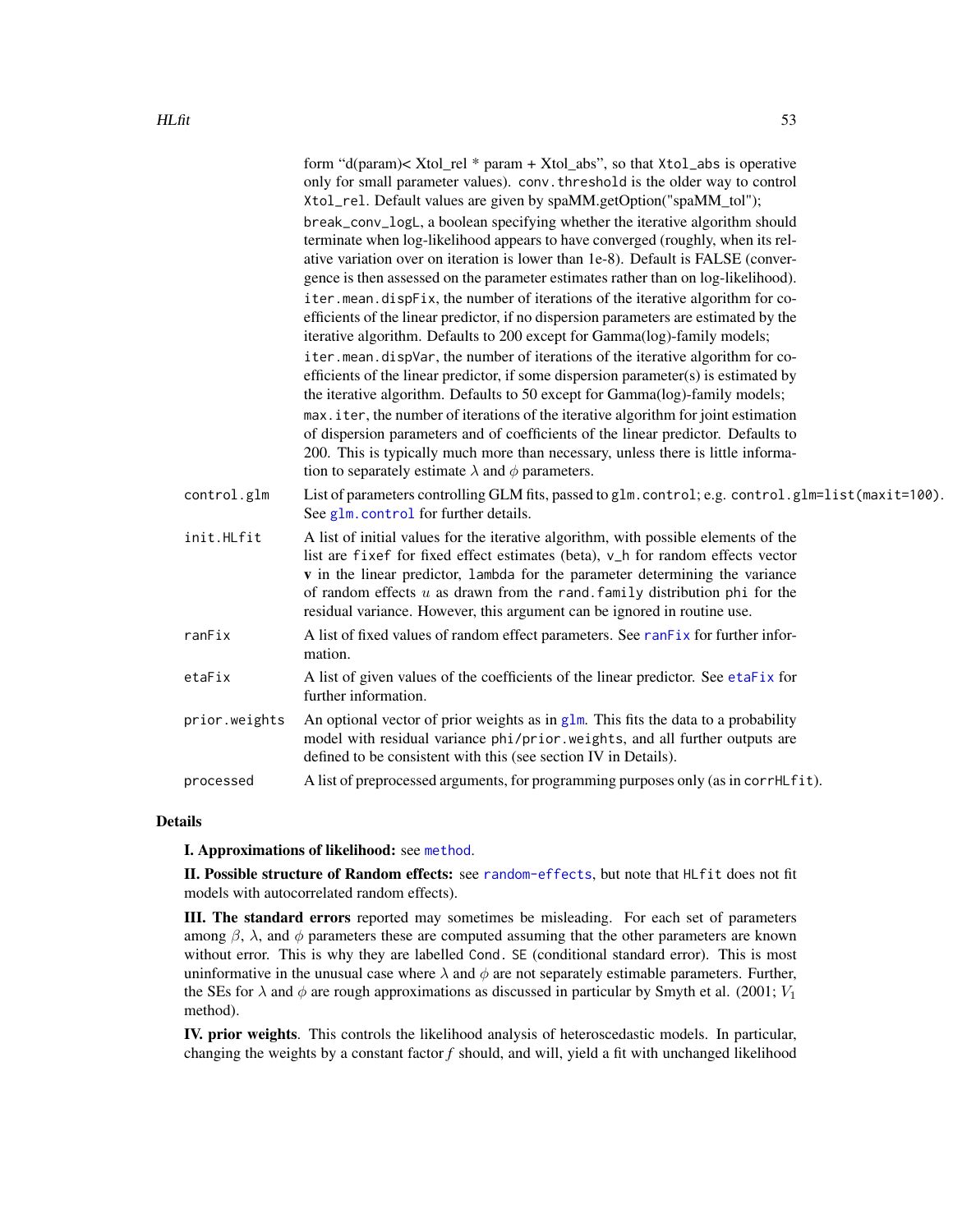and (Intercept) estimates of phi also increased by *f* (except if a non-trivial resid.formula with log link is used). This is consistent with what glm does, but other packages may not follow this logic (whatever their documentation may say: check by yourself by changing the weights by a constant factor).

## Value

An object of class HLfit, which is a list with many elements, not all of which are documented.

A few extractor functions are available (see [extractors](#page-27-1)), and should be used as far as possible as they should be backward-compatible from version 1.4 onwards, while the structure of the return object may still evolve. The following information will be useful for extracting further elements of the object.

## Elements include descriptors of the fit:

| eta                     | Fitted values on the linear scale (including the predicted random effects);                                                                                                                                                                                                                                                                                                                                                     |
|-------------------------|---------------------------------------------------------------------------------------------------------------------------------------------------------------------------------------------------------------------------------------------------------------------------------------------------------------------------------------------------------------------------------------------------------------------------------|
| fv                      | Fitted values ( $\mu =$ <inverse-link>(<math>\eta</math>)) of the response variable (returned by the<br/>fitted function);</inverse-link>                                                                                                                                                                                                                                                                                       |
| fixef                   | The fixed effects coefficients, $\beta$ (returned by the fixef function);                                                                                                                                                                                                                                                                                                                                                       |
| ranef                   | The random effects $u$ (returned by ranef( $\star$ , type="uncorrelated");                                                                                                                                                                                                                                                                                                                                                      |
| v_h                     | The random effects on the linear scale, $v$ ;                                                                                                                                                                                                                                                                                                                                                                                   |
| phi                     | The residual variance $\phi$ ;                                                                                                                                                                                                                                                                                                                                                                                                  |
| phi.object              | A possibly more complex object describing $\phi$ ;                                                                                                                                                                                                                                                                                                                                                                              |
| lambda                  | The random-effect $(u)$ variance(s) $\lambda$ in compact form;                                                                                                                                                                                                                                                                                                                                                                  |
| lambda.object           | A possibly more complex object describing $\lambda$ ;                                                                                                                                                                                                                                                                                                                                                                           |
| corrPars                | Agglomerates information on correlation parameters, either fixed, or estimated<br>by HLfit, corrHLfit or fitme;                                                                                                                                                                                                                                                                                                                 |
| <b>APHL<sub>S</sub></b> | A list which elements are various likelihood components, include conditional<br>likelihood, h-likelihood, and the two adjusted profile h-likelihoods: the (ap-<br>proximate) marginal likelihood p_v and the (approximate) restricted likelihood<br>p_bv (the latter two available through the logLik function). See the extractor<br>function get_any_IC for information criteria ("AIC") and effective degrees of<br>freedom; |
|                         | The covariance matrix of $\beta$ estimates is not included as such, but can be ex-<br>tracted by vcov;                                                                                                                                                                                                                                                                                                                          |
|                         |                                                                                                                                                                                                                                                                                                                                                                                                                                 |

Information about the input is contained in output elements named as HLfit or corrHLfit arguments (data, family, resid.family, ranFix, prior.weights), with the following notable exceptions or modifications:

| predictor       | The formula, possibly reformatted;                      |
|-----------------|---------------------------------------------------------|
| resid.predictor |                                                         |
|                 | Analogous to predictor, for the residual variance;      |
|                 | rand. families corresponding to the rand. family input; |

# Further miscellaneous diagnostics and descriptors of model structure: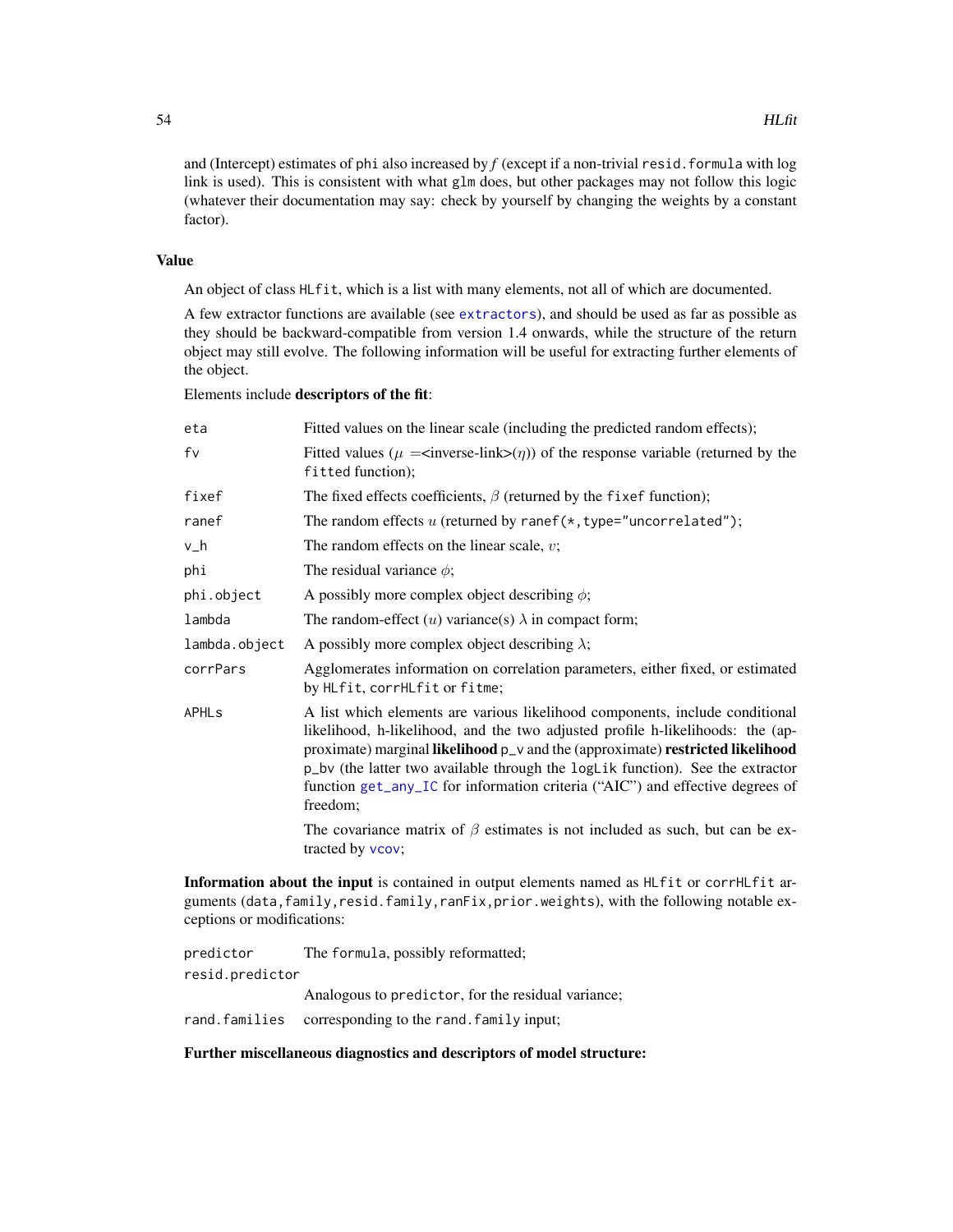| X.pv                | The design matrix for fixed effects;                                                                                                                                                                                       |
|---------------------|----------------------------------------------------------------------------------------------------------------------------------------------------------------------------------------------------------------------------|
| ZAlist, strucList   |                                                                                                                                                                                                                            |
|                     | Two lists of matrices, respectively the design matrices "Z", and the "L" matrices,<br>for the different random-effect terms. The extractor get_ZALMatrix can be used<br>to reconstruct a single "ZL" matrix for all terms. |
| BinomialDen         | (binomial data only) the binomial denominators;                                                                                                                                                                            |
| y                   | the response vector; for binomial data, the frequency response.                                                                                                                                                            |
| models              | Additional information on model structure for $\eta$ , $\lambda$ and $\phi$ ;                                                                                                                                              |
| HL.                 | A set of indices that characterize the approximations used for likelihood;                                                                                                                                                 |
| leve_phi,lev_lambda |                                                                                                                                                                                                                            |
|                     | Leverages;                                                                                                                                                                                                                 |
| dfs                 | degrees of freedom for different components of the model;                                                                                                                                                                  |
| warnings            | A list of warnings for events that may have occurred during the fit.                                                                                                                                                       |
|                     |                                                                                                                                                                                                                            |

Finally, the object includes programming tools: call, spaMM. version, fit\_time and envir.

## References

Lee, Y., Nelder, J. A. (2001) Hierarchical generalised linear models: A synthesis of generalised linear models, random-effect models and structured dispersions. Biometrika 88, 987-1006.

Lee, Y., Nelder, J. A. and Pawitan, Y. (2006). Generalized linear models with random effects: unified analysis via h-likelihood. Chapman & Hall: London.

Smyth GK, Huele AF, Verbyla AP (2001). Exact and approximate REML for heteroscedastic regression. Statistical Modelling 1, 161-175.

## See Also

[HLCor](#page-47-0) for estimation with given spatial correlation parameters; [corrHLfit](#page-17-0) for joint estimation with spatial correlation parameters; [fitme](#page-30-0) as an alternative to all these functions.

```
data("wafers")
## Gamma GLMM with log link
HLfit(y ~ X1+X2+X1*X3+X2*X3+I(X2^2)+(1|batch), family=Gamma(log),
          resid.model = \sim X3+I(X3^2) ,data=wafers)
## Gamma - inverseGamma HGLM with log link
HLfit(y ~ X1+X2+X1*X3+X2*X3+I(X2^2)+(1|batch), family=Gamma(log),
         rand.family=inverse.Gamma(log),
         resid.model = \sim X3+I(X3^2), data=wafers)
```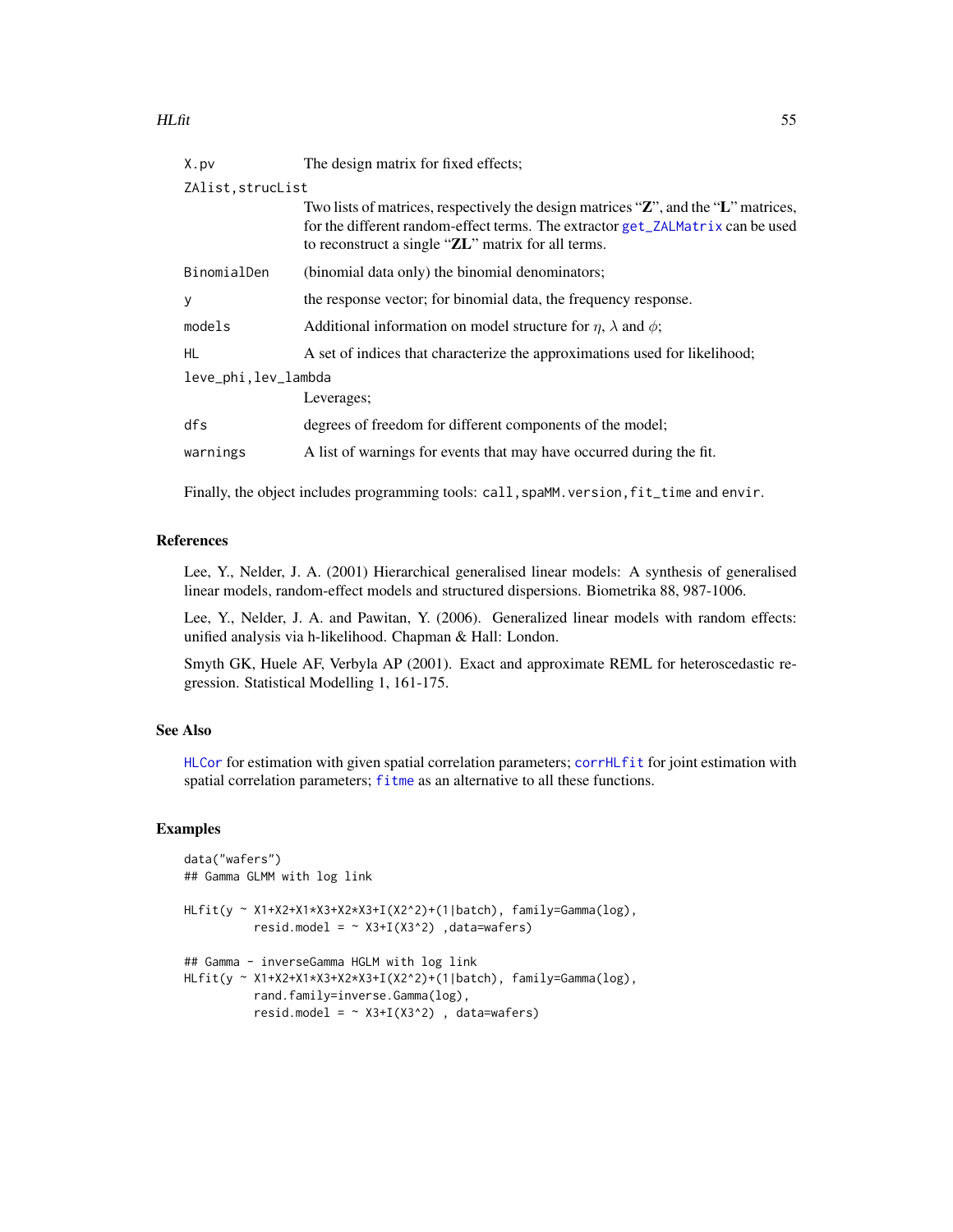# Description

how is defined as a generic with currently only one non-default method, for objects of class HLfit. This method provide information about how such a fit was obtained.

## Usage

```
how(object, ...)
## S3 method for class 'HLfit'
how(object, devel=FALSE, verbose=TRUE, format=print, ...)
```
# Arguments

| object    | Any R object.                                                                                                    |
|-----------|------------------------------------------------------------------------------------------------------------------|
| devel     | Boolean; Whether to provide additional cryptic information. For development<br>purposes, not further documented. |
| verbose   | Boolean; Whether to print information about the input object.                                                    |
| format    | wrapper for printing format. E.g., cat(crayon::yellow(s));cat("\n") could<br>be used instead of the default.     |
| $\ddotsc$ | Other arguments that may be needed by some method.                                                               |

## Value

A list, returned invisibly, whose elements are not further described here. If verbose is TRUE, the function prints a message presenting these elements, some of which may be slightly cryptic (it is a clean way of getting the fit time, though). This function is work in progress.

### Examples

foo <- HLfit(y~x, data=data.frame(x=runif(3), y=runif(3)), method="ML", ranFix=list(phi=1)) how(foo)

<span id="page-55-0"></span>

inverse.Gamma *Distribution families for Gamma and inverse Gamma-distributed random effects*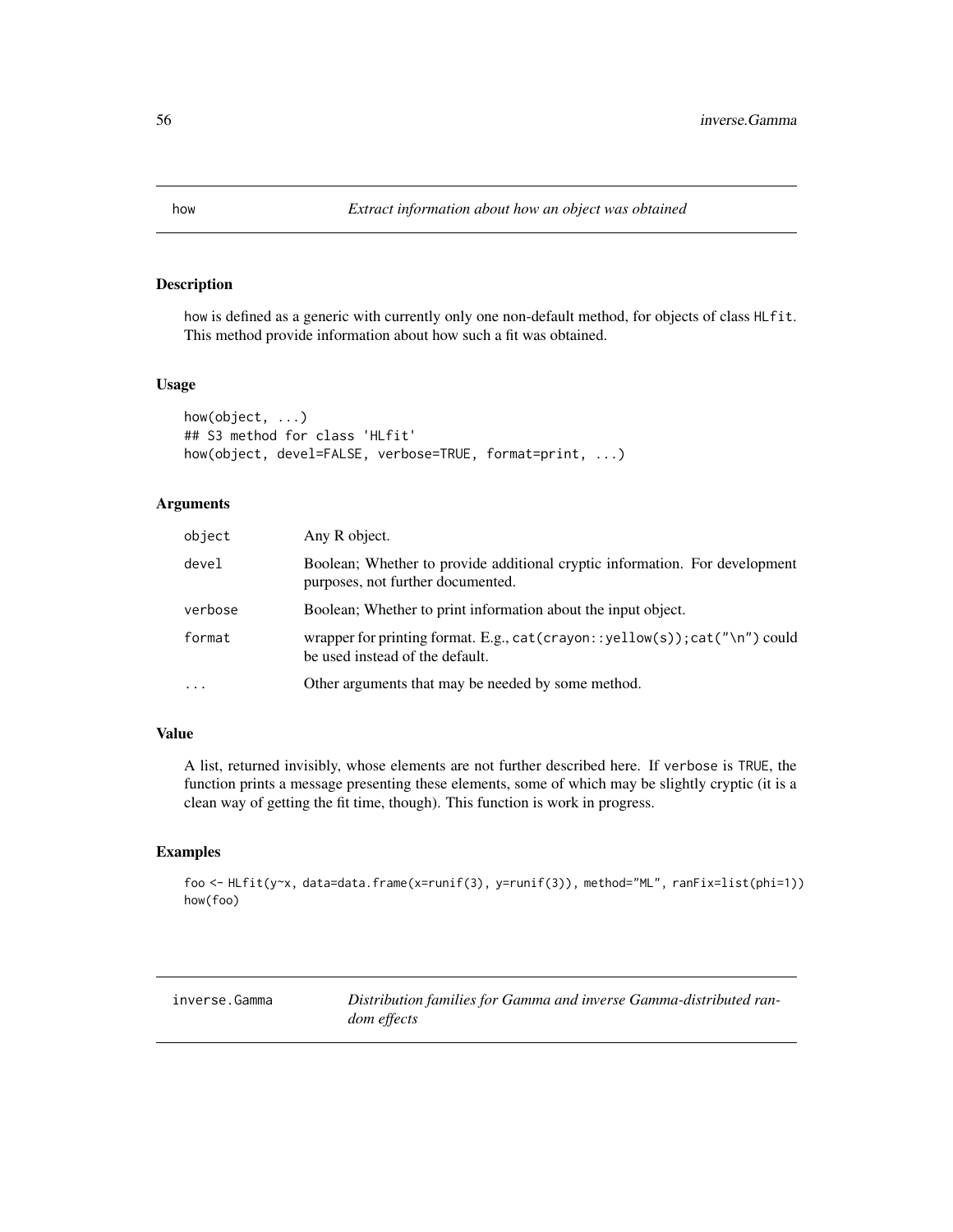### is\_separated 57

### Description

For dispersion parameter  $\lambda$ , Gamma means that random effects are distributed as u Gamma(shape=1/ $\lambda$ , scale= $\lambda$ ), so u has mean 1 and variance  $\lambda$ . Both the log  $(v = log(u))$  and identity  $(v = u)$  links are possible, though in the latter case the variance of  $u$  is constrained below 1 (otherwise Laplace approximations fail).

The two-parameter inverse Gamma distribution is the distribution of the reciprocal of a variable distributed according to the Gamma distribution Gamma with the same shape and scale parameters. inverse. Gamma implements the one-parameter inverse Gamma family with shape= $1+1/\lambda$  and rate= $1/\lambda$ ) (rate=1/scale). It is used to model the distribution of random effects. Its mean=1; and its variance  $=\lambda/(1-\lambda)$ ) if  $\lambda < 1$ , otherwise infinite. The default link is "-1/mu", in which case v=-1/u is "-Gamma"-distributed with the same shape and rate, hence with mean  $-(\lambda + 1)$  and variance  $\lambda(\lambda + 1)$ , which is a different one-parameter Gamma family than the above-described Gamma. The other possible link is  $v = log(u)$  in which case

 $v - log(X \text{ Gamma}(1 + 1/\lambda, 1/\lambda))$ , with mean  $-(log(1/\lambda)+digamma(1 + 1/\lambda))$  and variance trigamma $(1 + 1/\lambda)$ .

## Usage

```
inverse.Gamma(link = "1/mu")# Gamma(link = "inverse") using stats::Gamma
```
#### Arguments

link For Gamma, allowed links are log and identity (the default link from [Gamma](#page-55-0), "inverse", cannot be used for the random effect specification). For inverse.Gamma, allowed links are "-1/mu" (default) and log.

### Examples

# see help("HLfit") for fits using the inverse.Gamma distribution.

is\_separated *Checking for (quasi-)separation in binomial-response model.*

## **Description**

Separation occurs in binomial response models when a combination of the predictor variables perfectly predict a level of the response. In such a case the estimates of the coefficients for these variables diverge to (+/-)infinity, and the numerical algorithms typically fail. To anticipate such a problem, the fitting functions in spaMM try to check for separation by default. The check may take much time, and is skipped if the "problem size" exceeds a threshold defined by spaMM.options(separation\_max=<.>), in which case a message will tell users by how much they should increase separation\_max to force the check (its exact meaning and default value are subject to changes without notice but the default value aims to correspond to a separation check time of the order of 1s on the author's computer).

is\_separated is a convenient interface to procedures from the ROI package, which can be called explicitly by the user to check bootstrap samples (see Example in [anova](#page-60-1)). is\_separated.formula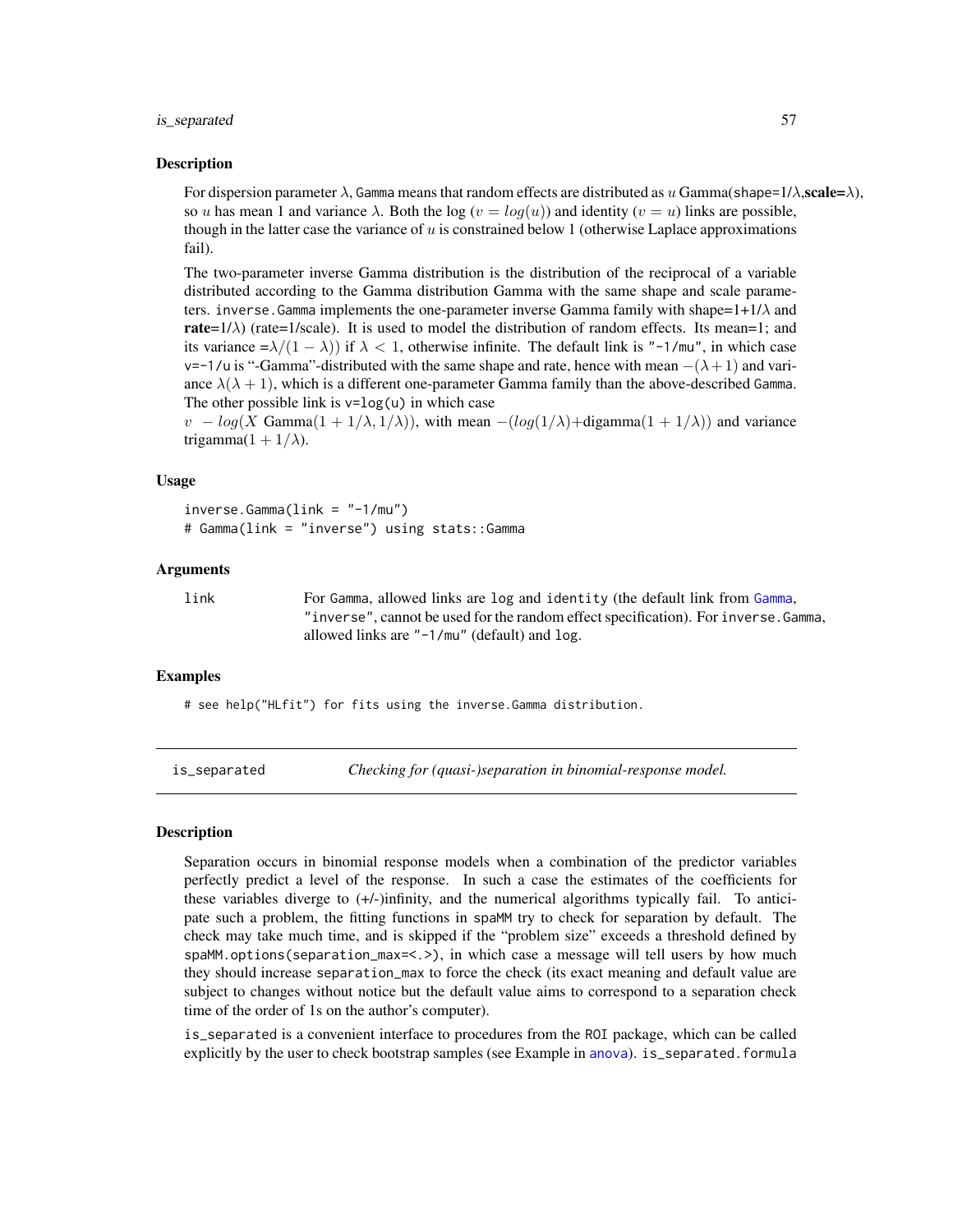is a variant (not yet a formal S3 method) that performs the same check, but using arguments similar to those of fitme(.,family=binomial()).

## Usage

```
is_separated(x, y, verbose = TRUE, solver=spaMM.getOption("sep_solver"))
is_separated.formula(formula, ..., separation_max=spaMM.getOption("separation_max"),
                     solver=spaMM.getOption("sep_solver"))
```
### Arguments

| x        | Design matrix for fixed effects.                                                                                                                                                                  |
|----------|---------------------------------------------------------------------------------------------------------------------------------------------------------------------------------------------------|
| y        | Numeric response vector                                                                                                                                                                           |
| formula  | A model formula                                                                                                                                                                                   |
| $\ddots$ | data and possibly other arguments of a fit me call. family is ignored if present.                                                                                                                 |
|          | separation_max numeric: non-default value allow for easier local control of this spaMM option.                                                                                                    |
| solver   | character: name of linear programming solver used to assess separation; passed<br>to ROI_solve's solver argument. One can select other solvers if the corre-<br>sponding ROI plugin is installed. |
| verbose  | Whether to print some messages or not.                                                                                                                                                            |

### Value

Returns a boolean; TRUE means there is (quasi-)separation.

## References

The method accessible by solver="glpk" implements algorithms described by

Konis, K. 2007. Linear Programming Algorithms for Detecting Separated Data in Binary Logistic Regression Models. DPhil Thesis, Univ. Oxford. [https://ora.ox.ac.uk/objects/uuid:](https://ora.ox.ac.uk/objects/uuid:8f9ee0d0-d78e-4101-9ab4-f9cbceed2a2a) [8f9ee0d0-d78e-4101-9ab4-f9cbceed2a2a](https://ora.ox.ac.uk/objects/uuid:8f9ee0d0-d78e-4101-9ab4-f9cbceed2a2a).

## See Also

See also the 'safeBinaryRegression' and 'detectseparation' package.

```
set.seed(123)
d \le data.frame(success = rbinom(10, size = 1, prob = 0.9), x = 1:10)
is_separated.formula(formula= success~x, data=d) # FALSE
is_separated.formula(formula= success~I(success^2), data=d) # TRUE
```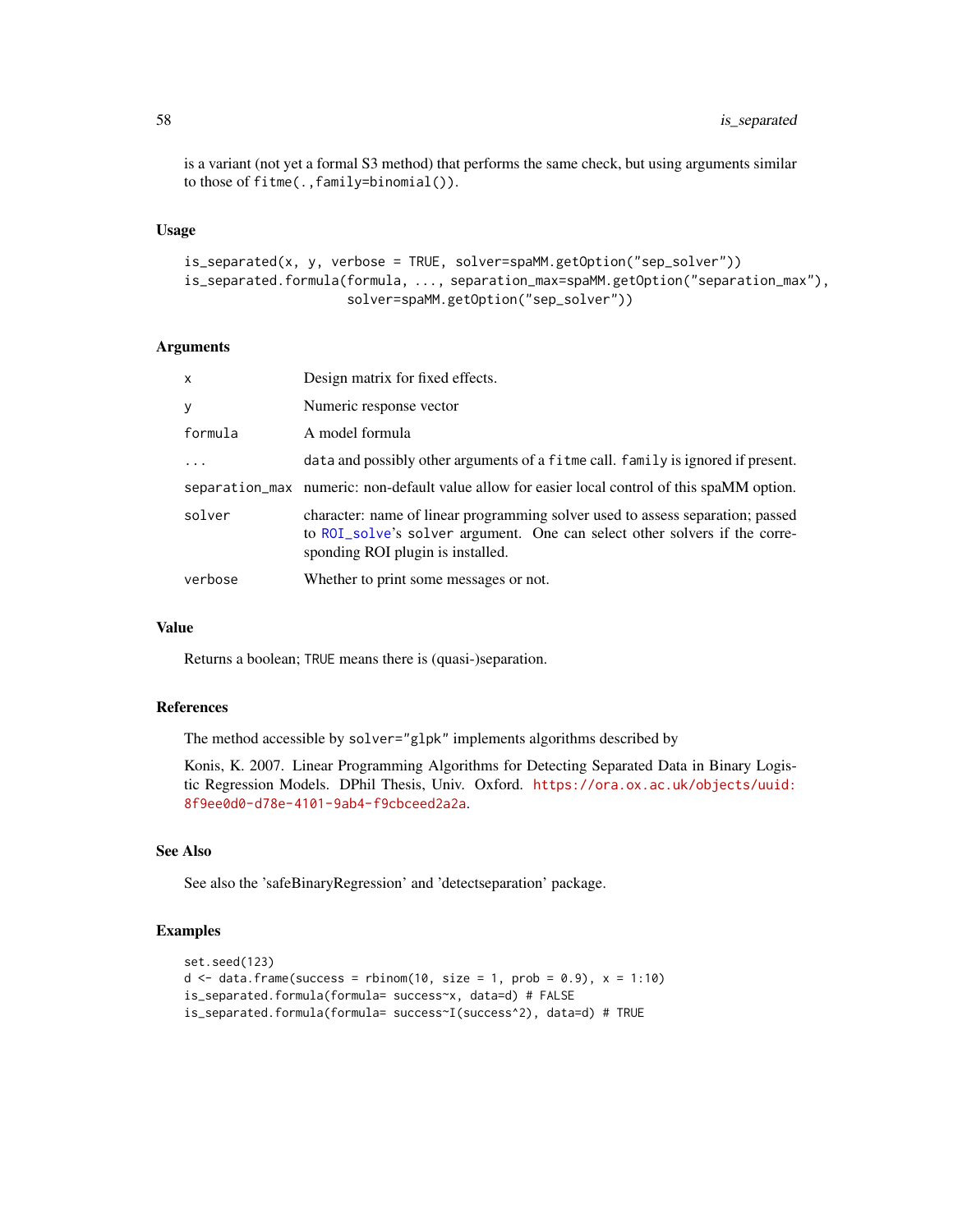<span id="page-58-0"></span>

#### Description

This data set describes prevalence of infection by the nematode *Loa loa* in North Cameroon, 1991- 2001. This is a superset of the data discussed by Diggle and Ribeiro (2007) and Diggle et al. (2007). The study investigated the relationship between altitude, vegetation indices, and prevalence of the parasite.

### Usage

data("Loaloa")

# Format

The data frame includes 197 observations on the following variables:

latitude latitude, in degrees.

longitude longitude, in degrees.

ntot sample size per location

npos number of infected individuals per location

maxNDVI maximum normalised-difference vegetation index (NDVI) from repeated satellite scans

seNDVI standard error of NDVI

elev1 altitude, in m.

elev2,elev3,elev4 Additional altitude variables derived from the previous one, provided for convenience: respectively, positive values of altitude-650, positive values of altitude-1000, and positive values of altitude-1300

 $maxNDV11$  a copy of maxNDVI modified as  $maxNDV11[maxNDV11>0.8] < -0.8$ 

### Source

The data were last retrieved on March 1, 2013 from P.J. Ribeiro's web resources at www.leg.ufpr.br/doku.php/pessoais: The current (2019-06-10) link seems to be [http://www.leg.ufpr.br/lib/exe/fetch.php/pesso](http://www.leg.ufpr.br/lib/exe/fetch.php/pessoais:paulojus:mbgbook:datasets:loaloa.txt)ais: [paulojus:mbgbook:datasets:loaloa.txt](http://www.leg.ufpr.br/lib/exe/fetch.php/pessoais:paulojus:mbgbook:datasets:loaloa.txt)).

## References

Diggle, P., and Ribeiro, P. 2007. Model-based geostatistics, Springer series in statistics, Springer, New York.

Diggle, P. J., Thomson, M. C., Christensen, O. F., Rowlingson, B., Obsomer, V., Gardon, J., Wanji, S., Takougang, I., Enyong, P., Kamgno, J., Remme, J. H., Boussinesq, M., and Molyneux, D. H. 2007. Spatial modelling and the prediction of Loa loa risk: decision making under uncertainty, Ann. Trop. Med. Parasitol. 101, 499-509.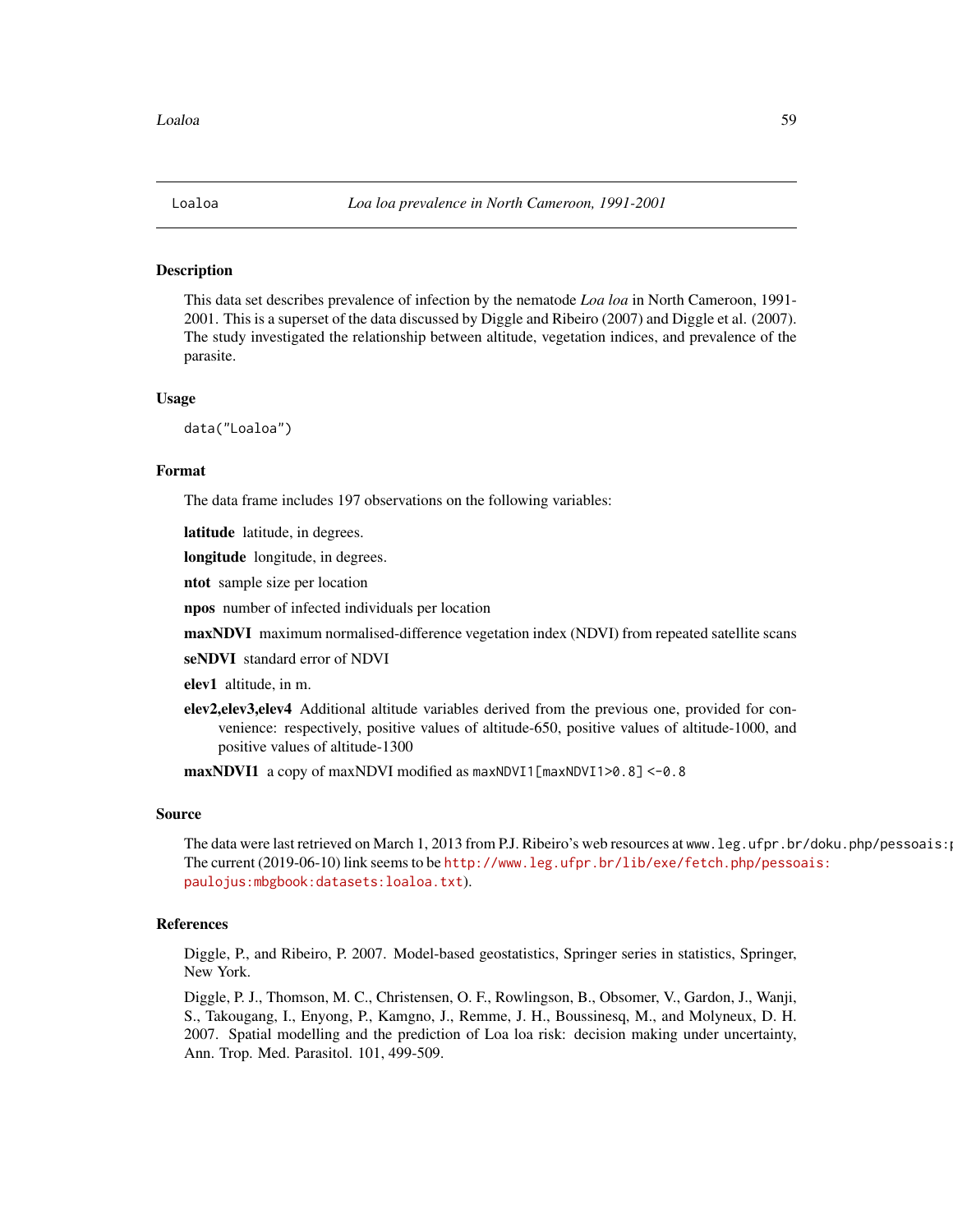```
data("Loaloa")
if (spaMM.getOption("example_maxtime")>5) {
 fitme(cbind(npos,ntot-npos)~1 +Matern(1|longitude+latitude),
        data=Loaloa, family=binomial())
}
### Variations on the model fit by Diggle et al.
### on a subset of the Loaloa data
### In each case this shows the slight differences in syntax,
### and the difference in 'typical' computation times,
### when fit using corrHLfit() or fitme().
if (spaMM.getOption("example_maxtime")>4) {
 corrHLfit(cbind(npos,ntot-npos)~elev1+elev2+elev3+elev4+maxNDVI1+seNDVI
                   +Matern(1|longitude+latitude),method="HL(0,1)",
                 data=Loaloa,family=binomial(),ranFix=list(nu=0.5))
}
if (spaMM.getOption("example_maxtime")>1.6) {
  fitme(cbind(npos,ntot-npos)~elev1+elev2+elev3+elev4+maxNDVI1+seNDVI
                   +Matern(1|longitude+latitude),method="HL(0,1)",
                 data=Loaloa,family=binomial(),fixed=list(nu=0.5))
}
if (spaMM.getOption("example_maxtime")>5.8) {
 corrHLfit(cbind(npos,ntot-npos)~elev1+elev2+elev3+elev4+maxNDVI1+seNDVI
           +Matern(1|longitude+latitude),
              data=Loaloa,family=binomial(),ranFix=list(nu=0.5))
}
if (spaMM.getOption("example_maxtime")>2.5) {
 fitme(cbind(npos,ntot-npos)~elev1+elev2+elev3+elev4+maxNDVI1+seNDVI
           +Matern(1|longitude+latitude),
              data=Loaloa,family=binomial(),fixed=list(nu=0.5),method="REML")
}
## Diggle and Ribeiro (2007) assumed (in this package notation) Nugget=2/7:
if (spaMM.getOption("example_maxtime")>7) {
 corrHLfit(cbind(npos,ntot-npos)~elev1+elev2+elev3+elev4+maxNDVI1+seNDVI
           +Matern(1|longitude+latitude),
             data=Loaloa,family=binomial(),ranFix=list(nu=0.5,Nugget=2/7))
}
if (spaMM.getOption("example_maxtime")>1.3) {
 fitme(cbind(npos,ntot-npos)~elev1+elev2+elev3+elev4+maxNDVI1+seNDVI
           +Matern(1|longitude+latitude),method="REML",
             data=Loaloa,family=binomial(),fixed=list(nu=0.5,Nugget=2/7))
}
## with nugget estimation:
if (spaMM.getOption("example_maxtime")>17) {
 corrHLfit(cbind(npos,ntot-npos)~elev1+elev2+elev3+elev4+maxNDVI1+seNDVI
          +Matern(1|longitude+latitude),
```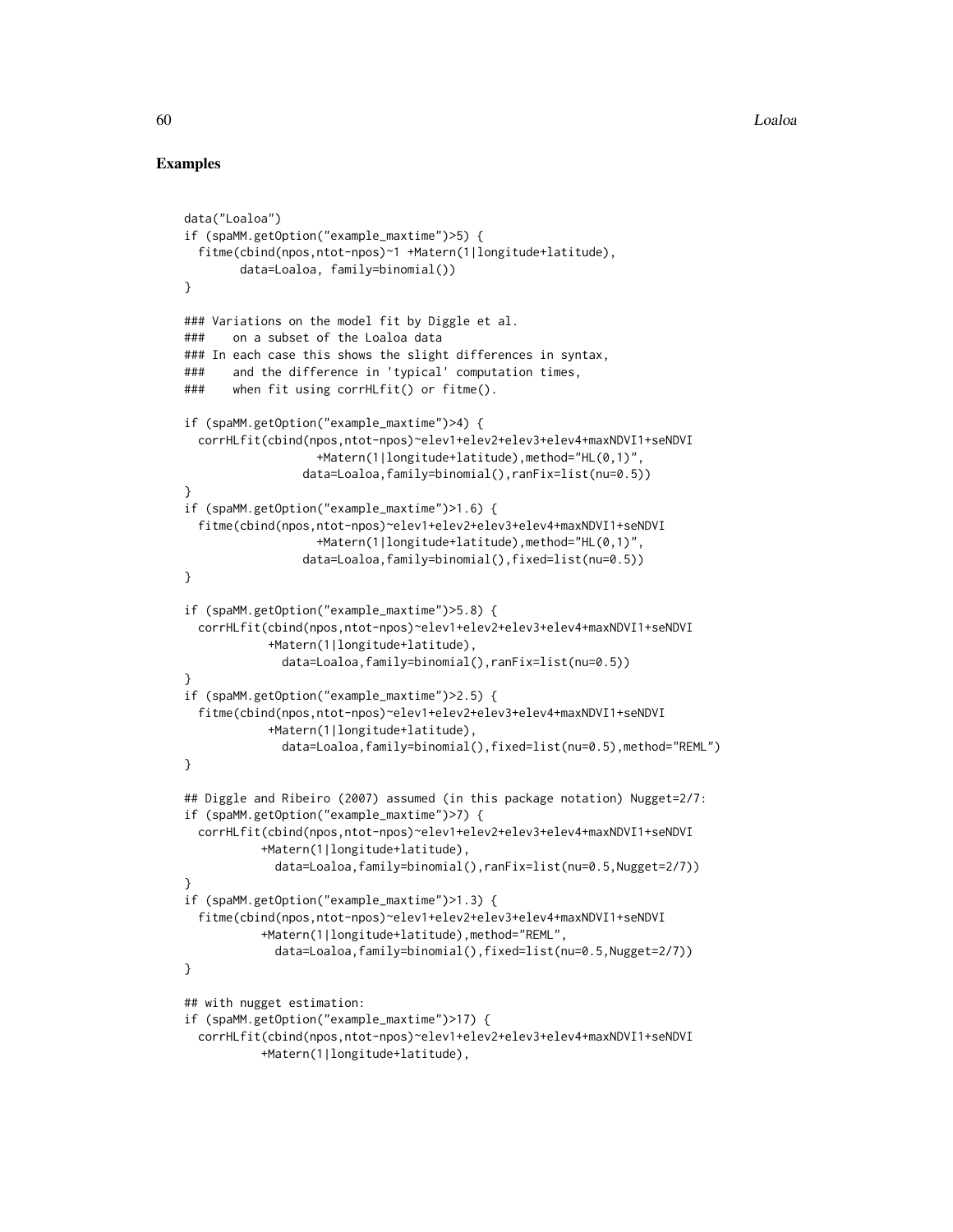```
data=Loaloa,family=binomial(),
             init.corrHLfit=list(Nugget=0.1),ranFix=list(nu=0.5))
}
if (spaMM.getOption("example_maxtime")>5.5) {
 fitme(cbind(npos,ntot-npos)~elev1+elev2+elev3+elev4+maxNDVI1+seNDVI
           +Matern(1|longitude+latitude),
             data=Loaloa,family=binomial(),method="REML",
             init=list(Nugget=0.1),fixed=list(nu=0.5))
}
```
<span id="page-60-0"></span>

#### LRT *Likelihood ratio test of fixed effects.*

#### <span id="page-60-1"></span>Description

LRT performs a likelihood ratio (LR) test between two model fits, the "full" and the "null" model fits, currently differing only in their fixed effects. Parametric bootstrap p-values can be computed, either using the raw bootstrap distribution of the likelihood ratio, or a bootstrap estimate of the Bartlett correction of the LR statistic. This function differ from fixedLRT in its arguments (model fits for LRT, but all arguments required to fit the models for fixedLRT), and in the format of its return value. The function will stop or return possibly incorrect results for models differing beyond their fixed effects. By conceptual drift, anova works as an alias for LRT.

### Usage

```
## S3 method for class 'HLfit'
anova(object, object2, ..., method="")
LRT(object, object2, boot.repl = 0, resp_testfn = NULL,
    simuland = eval_replicate,
    # many further arguments can be passed to spaMM_boot via the '...'
   # These include arguments for parallel computations, such as
    # nb_cores, fit_env,
    # as well as other named arguments and spaMM_boot's own '...'
    ...)
```
## Arguments

object,object2 Two models fits being compared (their order does not matter). boot.repl the number of bootstrap replicates. resp\_testfn See argument resp\_testfn of [spaMM\\_boot](#page-111-0) method For development purposes, not documented. simuland a function, passed to [spaMM\\_boot](#page-111-0). See argument [eval\\_replicate](#page-25-0) for default value and requirements. ... Further arguments, passed to spaMM\_boot since version 3.1.0.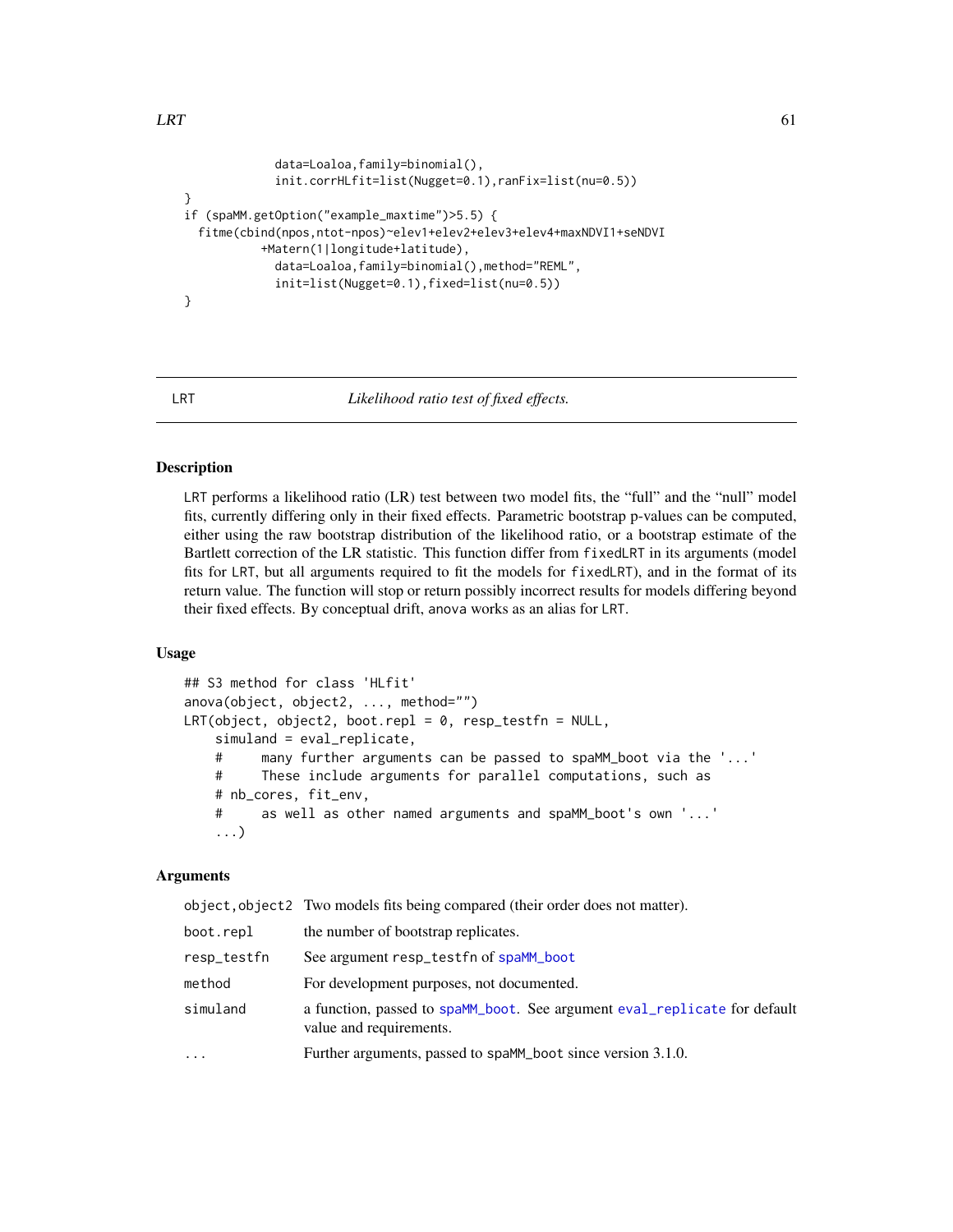## Details

A raw bootstrap p-value can be computed from the simulated distribution as  $(1+sum(t \geq t\theta))/(N+1)$ where t0 is the original likelihood ratio, t the vector of bootstrap replicates and N its length. See Davison & Hinkley (1997, p. 141) for discussion of the adjustments in this formula. However, a computationally more economical use of the bootstrap is to provide a Bartlett correction for the likelihood ratio test in small samples. According to this correction, the mean value  $m$  of the likelihood ratio statistic under the null hypothesis is computed (here estimated by a parametric bootstrap) and the original LR statistic is multiplied by  $n/m$  where n is the number of degrees of freedom of the test.

#### Value

An object of class fixedLRT, actually a list with as-yet unstable format, but here with typical elements (depending on the options)

| fullfit                            | the HLfit object for the full model;                                                                                                        |
|------------------------------------|---------------------------------------------------------------------------------------------------------------------------------------------|
| nullfit                            | the HLfit object for the null model;                                                                                                        |
| basicLRT                           | A data frame including values of the likelihood ratio chi <sub>2</sub> statistic, its degrees of<br>freedom, and the p-value;               |
| and, if a bootstrap was performed: |                                                                                                                                             |
| rawBootLRT                         | A data frame including values of the likelihood ratio chi <sub>2</sub> statistic, its degrees of<br>freedom, and the raw bootstrap p-value; |
| BartBootLRT                        | A data frame including values of the Bartlett-corrected likelihood ratio chi2<br>statistic, its degrees of freedom, and its p-value;        |
| bootInfo                           | a list with the following elements:                                                                                                         |
|                                    | <b>bootreps</b> A table of fitted likelihoods for bootstrap replicates;                                                                     |
|                                    | <b>meanbootLRT</b> The mean likelihood ratio chi-square statistic for boostrap repli-<br>cates:                                             |

# References

Bartlett, M. S. (1937) Properties of sufficiency and statistical tests. Proceedings of the Royal Society (London) A 160: 268-282.

Davison A.C., Hinkley D.V. (1997) Bootstrap methods and their applications. Cambridge Univ. Press, Cambridge, UK.

## See Also

See also [fixedLRT](#page-34-0).

# Examples

```
data("wafers")
## Gamma GLMM with log link
m1 <- HLfit(y ~X1+X2+X1*X3+X2*X3+I(X2^2)+(1|batch),family=Gamma(log),
         resid.model = ~ X3+I(X3^2) ,data=wafers,method="ML")
```
62 LRT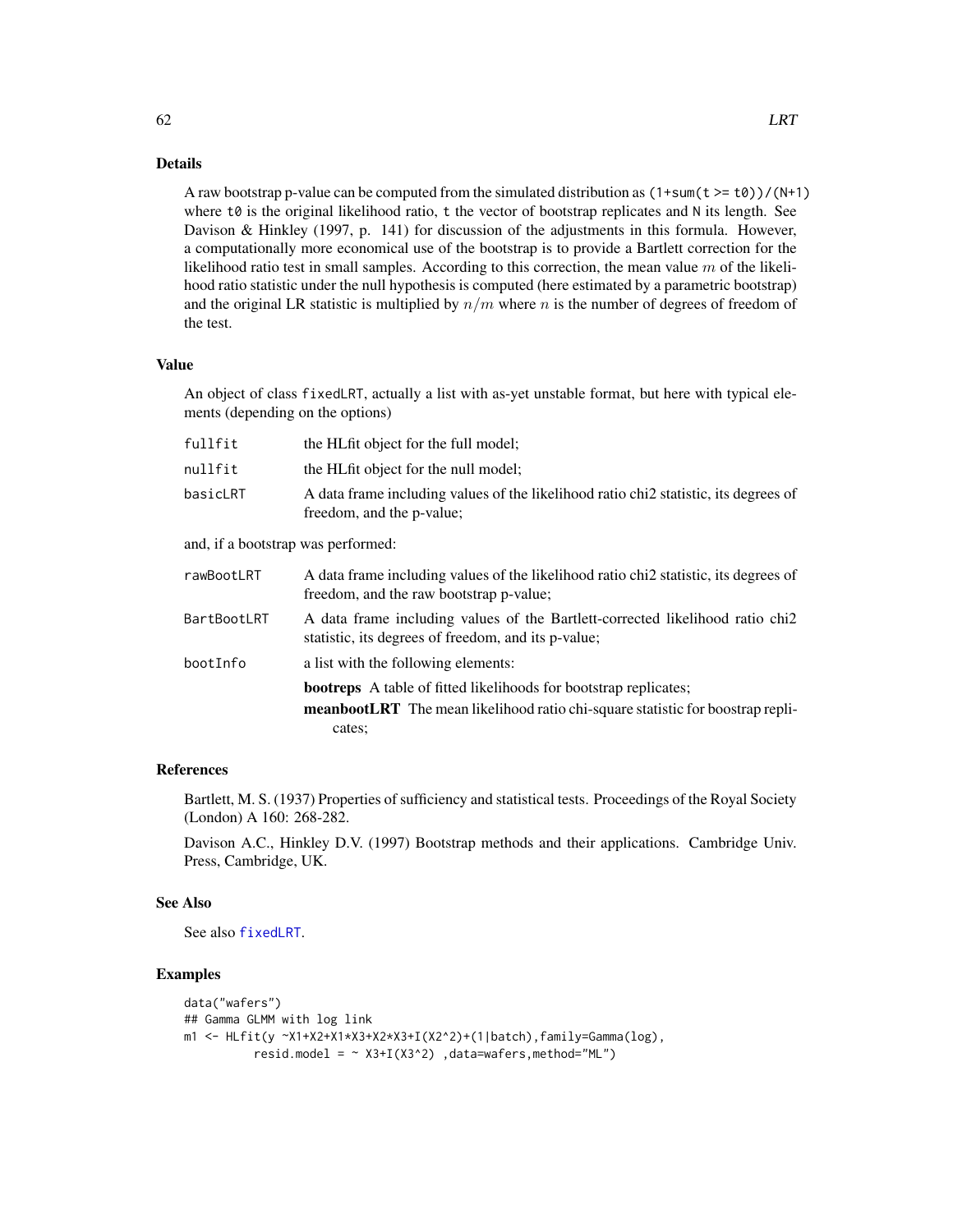# make\_scaled\_dist 63

```
m2 \leq update(m1, formula. = \sim . -I(X2^2))
anova(m1,m2)
# Using resp_testfn argument:
## Not run:
set.seed(1L)
d \leq - data.frame(success = rbinom(10, size = 1, prob = 0.9), x = 1:10)
xx \le cbind(1,d$x)
table(d$success)
m_x \le fitme(success \sim x, data = d, family = binomial())
m_0 \leftarrow fitme(success \sim 1, data = d, family = binomial())
anova(m_x, m_0, boot. repl = 100,resp_testfn=function(y) {! is_separated(xx,as.numeric(y),verbose=FALSE)})
```

```
## End(Not run)
```
<span id="page-62-0"></span>make\_scaled\_dist *Scaled distances between unique locations*

## Description

This fonction computes scaled distances from whichever relevant argument it can use (see Details). The result can directly by used as input for computation of the Matérn correlation matrix. It is usually called internally by HLCor, so that users may ignore it, except if they wish to control the distance used through control.dist\$method, or the parametrization of the scaling through control.dist\$rho.mapping. control.dist\$method provide access to the distances implemented in the proxy package, as well as to "EarthChord" and "Earth" methods defined in spaMM (see Details).

### Usage

```
make_scaled_dist(uniqueGeo, uniqueGeo2=NULL, distMatrix, rho,
                 rho.mapping=seq_len(length(rho)),
                 dist.method="Euclidean",
                 return_matrix=FALSE)
```

| uniqueGeo  | A matrix of geographical coordinates (e.g. 2 columns for latitude and longitude),<br>without replicates of the same location.                                                                                                                                     |
|------------|-------------------------------------------------------------------------------------------------------------------------------------------------------------------------------------------------------------------------------------------------------------------|
| uniqueGeo2 | NULL, or a second matrix of geographical coordinates, without replicates of the<br>same location. If NULL, scaled distances among uniqueGeo locations are com-<br>puted. Otherwise, scaled distances between locations in the two input matrices<br>are computed. |
| distMatrix | A distance matrix.                                                                                                                                                                                                                                                |
| rho        | A scalar or vector of positive values. Scaled distance is computed as $\leq d$ is tances<br>in each coordinate $\rightarrow$ rho, unless a non-trivial rho. mapping is used.                                                                                      |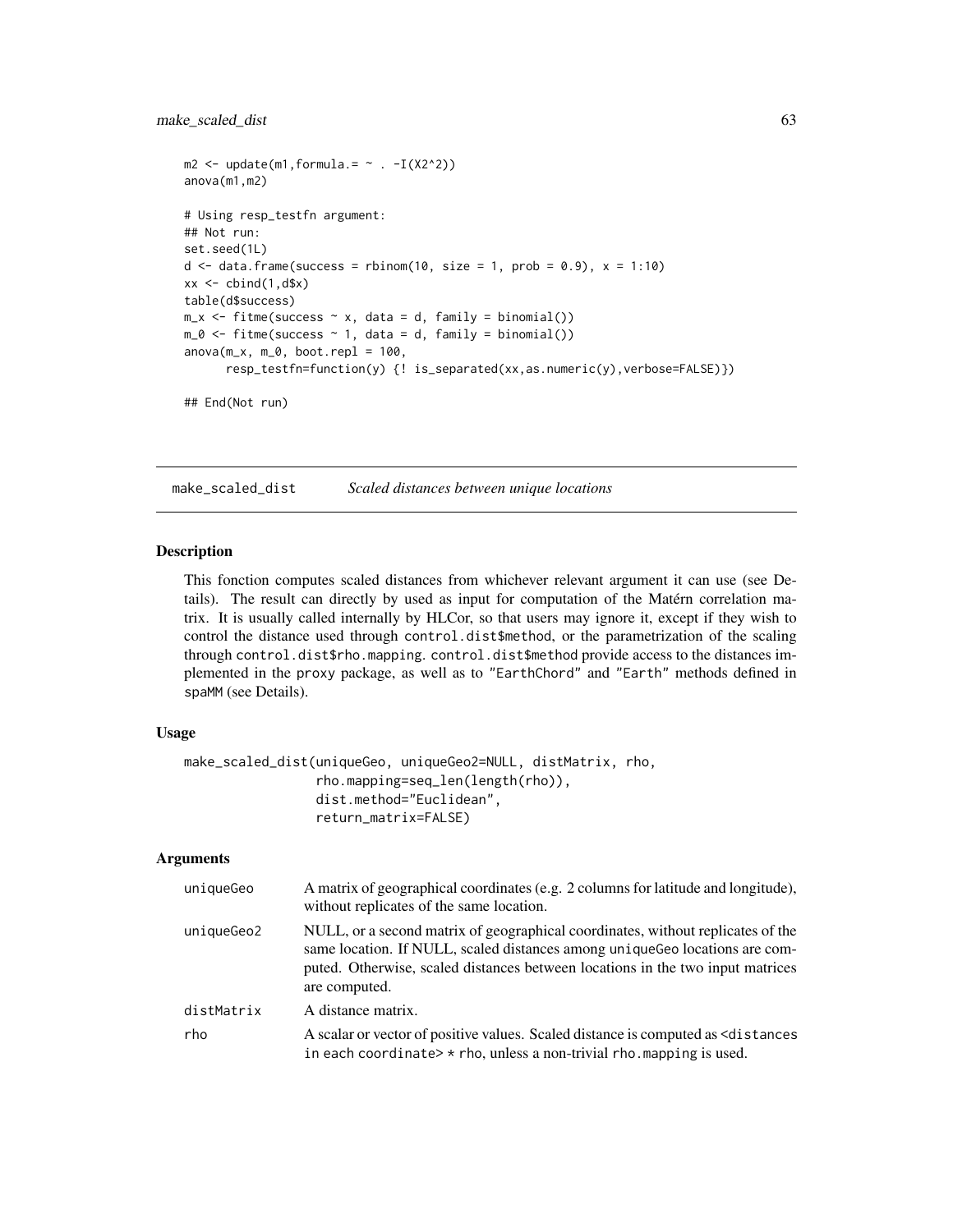| rho.mapping   | A set of indices controlling which elements of the rho scale vector scales which<br>dimension(s) of the space in which (spatial) correlation matrices of random<br>effects are computed. Scaled distance is generally computed as <distances<br>in each coordinate&gt; <math>\star</math> rho[rho.mapping]. As shown in the Example, if one<br/>wishes to combine isotropic geographical distance and some environmental dis-<br/>tance, the coordinates being latitude, longitude and one environmental variable,<br/>the scaled distance may be computed as (say) (<math>lat, long, env</math>) *rho<math>[c(1,1,2)]</math><br/>so that the same scaling rho[1] applies for both geographical coordinates. In<br/>this case, rho should have length 2 and rho. mapping should be <math>c(1,1,2)</math>.</distances<br> |
|---------------|--------------------------------------------------------------------------------------------------------------------------------------------------------------------------------------------------------------------------------------------------------------------------------------------------------------------------------------------------------------------------------------------------------------------------------------------------------------------------------------------------------------------------------------------------------------------------------------------------------------------------------------------------------------------------------------------------------------------------------------------------------------------------------------------------------------------------|
| dist.method   | method argument of proxy:: dist function (by default, "Euclidean", but other<br>distances are possible (see Details).                                                                                                                                                                                                                                                                                                                                                                                                                                                                                                                                                                                                                                                                                                    |
| return_matrix | Whether to return a matrix rather than a $prox$ : dist or $prox$ : : crossdist<br>object.                                                                                                                                                                                                                                                                                                                                                                                                                                                                                                                                                                                                                                                                                                                                |

## Details

The function uses the distMatrix argument if provided, in which case rho must be a scalar. Vectorial rho (i.e., different scaling of different dimensions) is feasible only by providing uniqueGeo.

The dist.method argument gives access to distances implemented in the proxy package, or to userdefined ones that are made accessible to proxy through its database. Of special interest for spatial analyses are distances computed from longitude and latitude (proxy implements "Geodesic" and "Chord" distances but they do not use such coordinates: instead, they use Euclidean distance for 2D computations, i.e. Euclidean distance between points on a circle rather than on a sphere). spaMM implements two such distances: "Earth" and "EarthChord", using longitude and latitude inputs in that order (see Examples). The "EarthChord" distance is the 3D Euclidean distance "through Earth". The "Earth" distance is also known as the orthodromic or great-circle distance, on the Earth surface. Both distances return values in km and are based on approximating the Earth by a sphere of radius 6371.009 km.

## Value

A matrix or [dist](#page-0-0) object. If there are two input matrices, rows of the return value correspond to rows of the first matrix.

```
data("blackcap")
## a biologically not very meaningful, but syntactically correct example of rho.mapping
fitme(migStatus ~ 1 + Matern(1|latitude+longitude+means),
      data=blackcap, fixed=list(nu=0.5,phi=1e-6),
      init=list(rho=c(1,1)), control.dist=list(rho.mapping=c(1,1,2)))
## Using orthodromic distances: order of variables in Matern(.|longitude+latitude) matters
fitme(migStatus ~ 1 + Matern(1|longitude+latitude),data=blackcap,
     method="ML", fixed=list(nu=0.5,phi=1e-6),
     control.dist=list(dist.method="Earth"))
```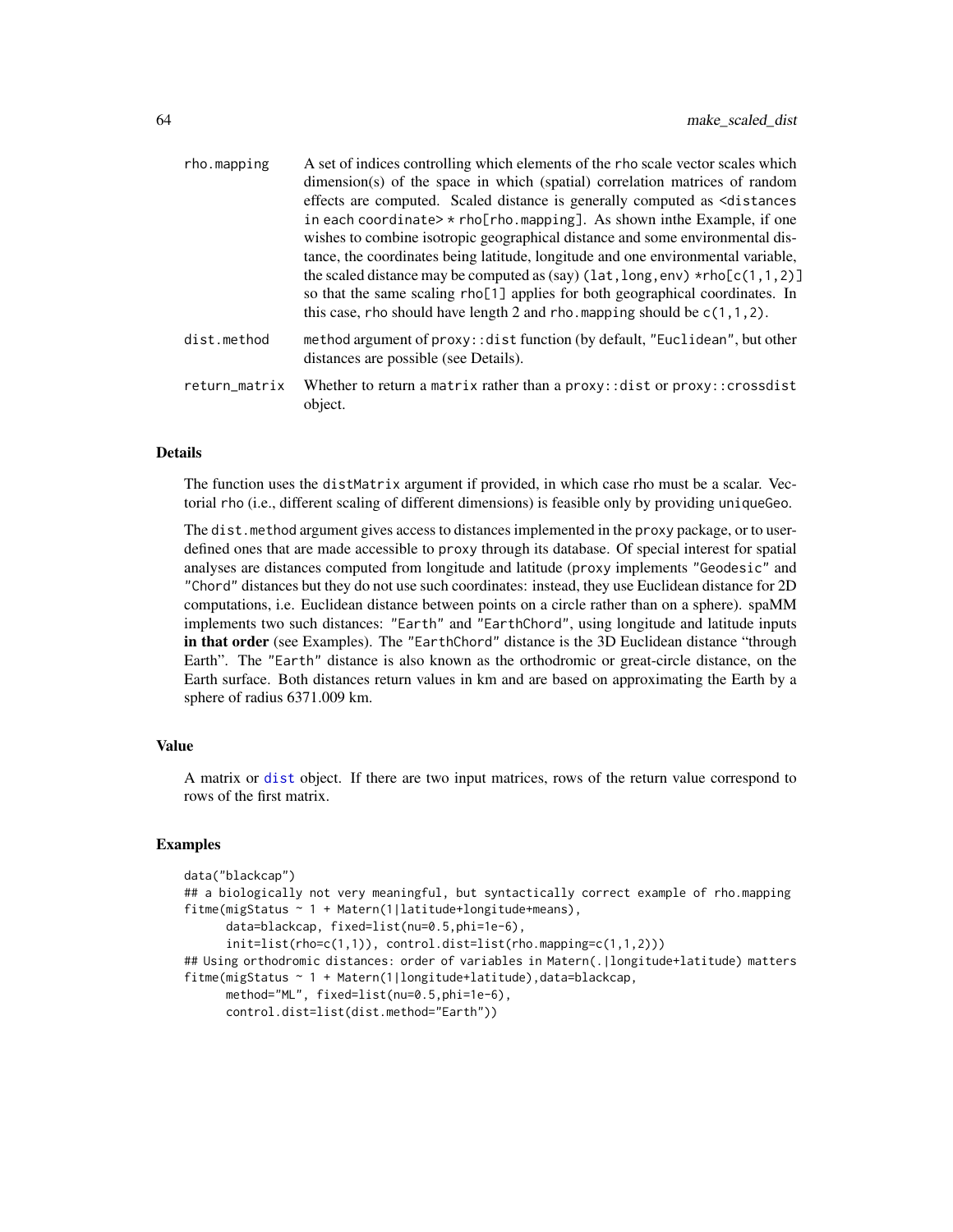mapMM *Colorful plots of predicted responses in two-dimensional space.*

## Description

These functions provide either a map of predicted response in analyzed locations, or a predicted surface. mapMM is a straightforward representation of the analysis of the data, while filled.mapMM uses interpolation to cope with the fact that all predictor variables may not be known in all locations on a fine spatial grid. Both functions takes an HLfit object as input. mapMM calls spaMMplot2D, which is similar but takes a more conventional  $(x,y,z)$  input.

Using filled.mapMM may involve questionable choices. Plotting a filled contour generally requires prediction in non-observed locations, where predictor variables used in the original data analysis may be missing. In that case, the original model formula cannot be used and an alternative model (controlled by the map.formula argument) must be used to interpolate (not smooth) the predicted values in observed locations (these predictions still resulting from the original analysis based on predictor variables). filled.mapMM always performs such interpolation (it does not allow one to provide values for the predictor variables). As a result (1) filled.mapMM will be slower than a mere plotting function, since it involves the analysis of spatial data; (2) the results may have little useful meaning if the effect of the original predictor variables is not correctly represented by this interpolation step. For example, prediction by interpolation may be biased in a way analogous to prediction of temperature in non-observed locations while ignoring effect of variation in altitude in such locations. Likewise, thevariance argument of filled.mapMM allows one only to plot the prediction variance of its own interpolator, rather than that of the input object.

## Usage

```
spanMplot2D(x, y, z, xrange = range(x, finite = TRUE),yrange=range(y, finite = TRUE),
     margin=1/20,add.map= FALSE, nlevels = 20,
     color.palette = spaMM.colors,map.asp=NULL,
     col = color.palette(length(levels) - 1),
     plot.title=NULL, plot.axes=NULL, decorations=NULL,
     key.title=NULL, key.axes=NULL, xaxs = "i",
     yaxs = "i", las = 1, axes = TRUE, frame.plot = axes, ...)
mapMM(fitobject,Ztransf=NULL,coordinates,
     add.points,decorations=NULL,plot.title=NULL,plot.axes=NULL,envir=-3, ...)
filled.mapMM(fitobject, Ztransf = NULL, coordinates, xrange = NULL,
             vrange = NULL, margin = 1/20, map.formula, phi =
             1e-05, gridSteps = 41, decorations =
             quote(points(pred[, coordinates], cex = 1, 1wd = 2)),
             add.map = FALSE, axes = TRUE, plot.title = NULL,
             plot.axes = NULL, map.asp = NULL, variance = NULL,
             var.contour.args = list(), smoothObject = NULL, ...)
```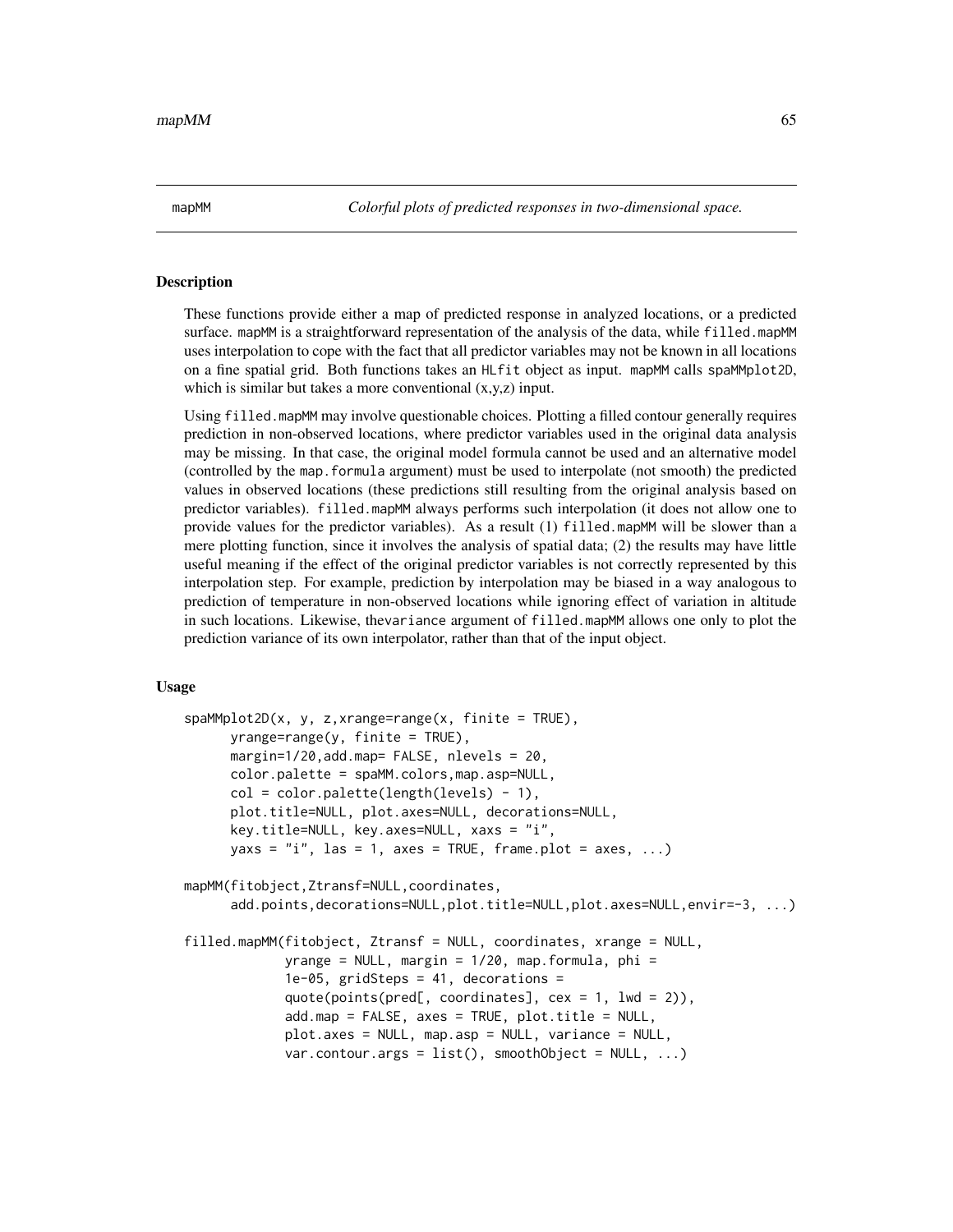| fitobject        | The return object of a corrHLfit or fitme call.                                                                                                                                                                                                                                                                                                                                                                                                                  |
|------------------|------------------------------------------------------------------------------------------------------------------------------------------------------------------------------------------------------------------------------------------------------------------------------------------------------------------------------------------------------------------------------------------------------------------------------------------------------------------|
| x,y,z            | Three vectors of coordinates, with z being expectedly the response.                                                                                                                                                                                                                                                                                                                                                                                              |
| Ztransf          | A transformation of the predicted response, given as a function whose only re-<br>quired argument can be a one-column matrix. The name of this argument must<br>be Z (not x), as is appropriate for use in do. call(Ztransf, list(Z=Zvalues)).                                                                                                                                                                                                                   |
| coordinates      | The geographical coordinates. By default they are deduced from the model for-<br>mula. For example if this formula is resp $\sim$ 1 + Matern(1  x + y) the default<br>coordinates are c("x","y"). If this formula is resp $\sim$ 1 + Matern(1  x + y + z),<br>the user must choose two of the three coordinates.                                                                                                                                                 |
| xrange           | The x range of the plot (a vector of length 2); by default defined to cover all<br>analyzed points.                                                                                                                                                                                                                                                                                                                                                              |
| yrange           | The y range of the plot (a vector of length 2); by default defined to cover all<br>analyzed points.                                                                                                                                                                                                                                                                                                                                                              |
| margin           | This controls how far (in relative terms) the plot extends beyond the x and y<br>ranges of the analyzed points, and is overriden by explicit xrange and yrange<br>arguments.                                                                                                                                                                                                                                                                                     |
| map.formula      | NULL, or a formula whose left-hand side is ignored. Provides the formula used<br>for interpolation. If NULL, a default formula with the same spatial effect(s) as<br>in the input fitobject is used.                                                                                                                                                                                                                                                             |
| phi              | This controls the phi value assumed in the interpolation step. Ideally phi would<br>be zero, but problems with numerically singular matrices may arise when phi is<br>too small.                                                                                                                                                                                                                                                                                 |
| gridSteps        | The number of levels of the grid of x and y values                                                                                                                                                                                                                                                                                                                                                                                                               |
| variance         | Either NULL, or the name of a component of variance of prediction by the in-<br>terpolator to be plotted. Must name one of the components that can be returned<br>by predict.HLfit. variance="predVar" is suitable for uncertainty in point<br>prediction.                                                                                                                                                                                                       |
| var.contour.args |                                                                                                                                                                                                                                                                                                                                                                                                                                                                  |
|                  | A list of control parameters for rendering of prediction variances. See contour<br>for possible arguments (except x, y, z and add).                                                                                                                                                                                                                                                                                                                              |
| add.map          | Either a boolean or an explicit expression, enclosed in quote (see Examples).<br>If TRUE, the map function from the maps package (which much therefore the<br>loaded) is used to add a map from its default world database. xrange and<br>yrange are used to select the area, so it is most convenient if the coordinates<br>are longitude and latitude (in this order and in standard units). An explicit ex-<br>pression can also be used for further control. |
| levels           | a set of levels which are used to partition the range of z. Must be strictly increas-<br>ing (and finite). Areas with z values between consecutive levels are painted with<br>the same color.                                                                                                                                                                                                                                                                    |
| nlevels          | if levels is not specified, the range of z, values is divided into *approximately*<br>this many levels (a call to pretty determines the actual number of levels).                                                                                                                                                                                                                                                                                                |
| color.palette    | a color palette function to be used to assign colors in the plot.                                                                                                                                                                                                                                                                                                                                                                                                |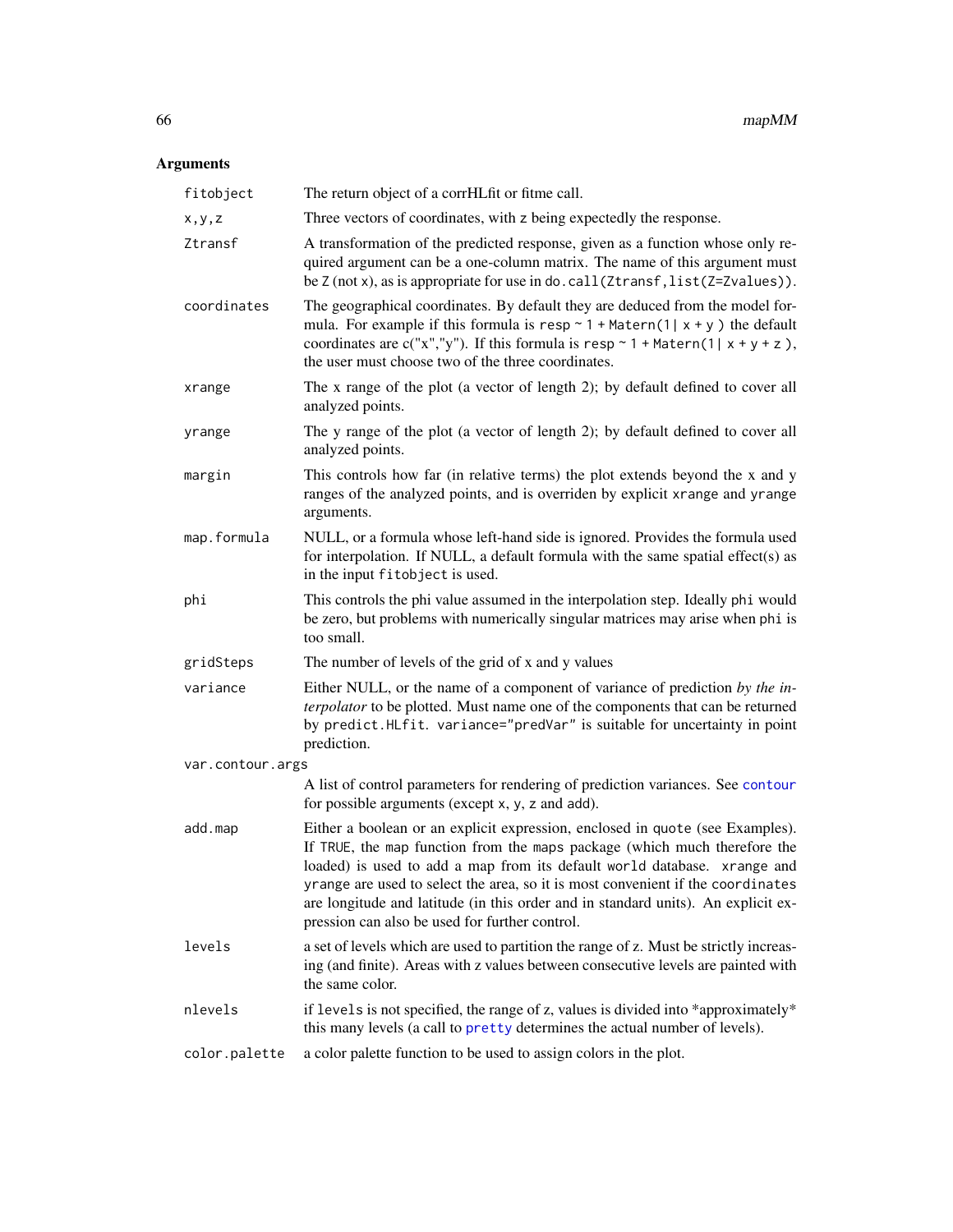### $mapMM$  67

| map.asp          | the y/x aspect ratio of the 2D plot area (not of the full figure including the scale).<br>By default, the scales for x and y are identical unless the x and y ranges are too<br>different. Namely, the scales are identical if (plotted y range)/(plotted x range)<br>is $1/4 < . < 4$ , and map asp is 1 otherwise. |
|------------------|----------------------------------------------------------------------------------------------------------------------------------------------------------------------------------------------------------------------------------------------------------------------------------------------------------------------|
| col              | an explicit set of colors to be used in the plot. This argument overrides any<br>palette function specification. There should be one less color than levels                                                                                                                                                          |
| plot.title       | statements which add titles to the main plot. See Details for differences between<br>functions.                                                                                                                                                                                                                      |
| plot.axes        | statements which draw axes (and a box) on the main plot. See Details for differ-<br>ences between functions.                                                                                                                                                                                                         |
| decorations      | Either NULL or Additional graphic statements (points, polygon, etc.), en-<br>closed in quote (the default value illustrates the latter syntax)                                                                                                                                                                       |
| add.points       | Obsolete, use decorations instead.                                                                                                                                                                                                                                                                                   |
| envir            | Controls the environment in which plot.title, plot.axes, and decorations<br>are evaluated. mapMM calls spaMM2Dp1ot from where these graphic arguments<br>are evaluated, and the default value -3 means that they are evaluated within the<br>environment from where mapMM was called.                                |
| key.title        | statements which add titles for the plot key.                                                                                                                                                                                                                                                                        |
| key.axes         | statements which draw axes on the plot key.                                                                                                                                                                                                                                                                          |
| xaxs             | the x axis style. The default is to use internal labeling.                                                                                                                                                                                                                                                           |
| yaxs             | the y axis style. The default is to use internal labeling.                                                                                                                                                                                                                                                           |
| las              | the style of labeling to be used. The default is to use horizontal labeling.                                                                                                                                                                                                                                         |
| axes, frame.plot |                                                                                                                                                                                                                                                                                                                      |
|                  | logicals indicating if axes and a box should be drawn, as in plot.default.                                                                                                                                                                                                                                           |
| smoothObject     | Either NULL, or an object inheriting from class HLfit (hence, an object on<br>which predict.HLfit can be called), predicting the response surface in any<br>coordinates. See Details for typical usages.                                                                                                             |
|                  | further arguments passed to or from other methods. For mapMM, all such argu-<br>ments are passed to spaMMplot2D; for spaMMplot2D, currently only additional<br>graphical parameters passed to title() (see Details). For filled. mapMM, these<br>parameters are those that can be passed to spaMM. filled. contour.  |
|                  |                                                                                                                                                                                                                                                                                                                      |

## Details

The smoothObject argument may be used to redraw a figure faster by recycling the predictor of the response surface returned invisibly by a previous call to filled.mapMM.

For smoothObject=NULL (the default), filled.mapMM interpolates the predicted response, with sometimes unpleasant effects. For example, if one interpolates probabilities, the result may not be within [0,1], and then (say) a logarithmic Ztransf may generate NaN values that would otherwise not occur. The smoothObject argument may be used to overcome the default behaviour, by providing an alternative predictor.

If you have values for all predictor variables in all locations of a fine spatial grid, filled.mapMM may not be a good choice, since it will ignore that information (see map.formula argument). Rather,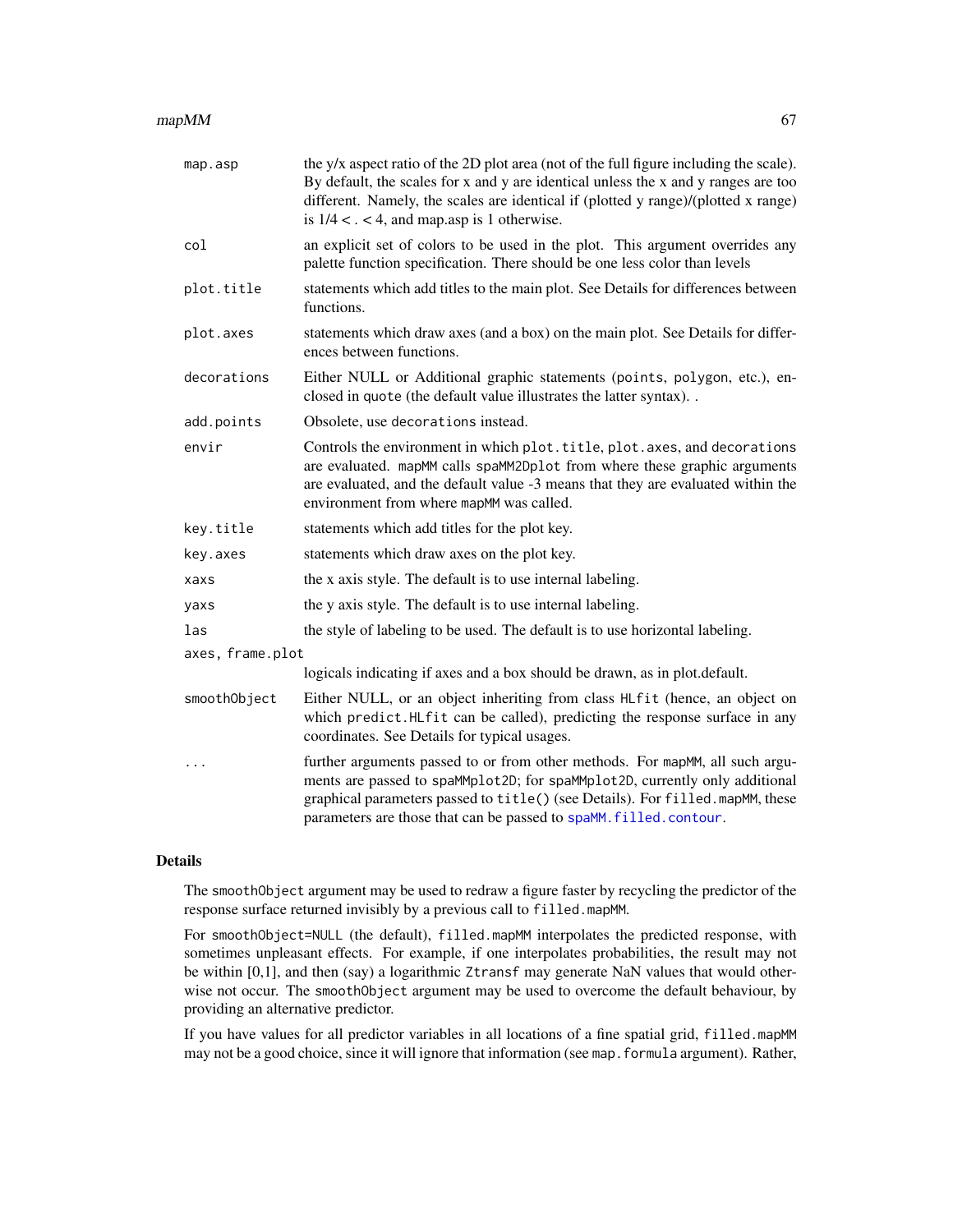one should use predict(<fitobject>, newdata= <all predictor variables >) to generate all predictions, and then either spaMM.filled.contour or some other raster functions.

The different functions are (currently) inconsistent among themselves in the way they handle the plot.title and plot.axes argument:

spaMM.filled.contour behaves like graphics::filled.contour, which (1) handles arguments which are calls such as  $title(.)$  or  $\{axis(1);axis(2)\};$  (2) ignores ... arguments if plot.title is missing; and (3) draws axes by default when plot. axes is missing, given axes = TRUE.

By contrast, **filled.mapMM** handles arguments which are language expressions such as produced by quote(.) or substitute(.) (see Examples).

mapMM can handles language expressions, but also accepts at least some calls.

#### Value

filled.mapMM returns invisibly a predictor of the response surface. mapMM has no return value. Plots are produced as side-effects.

### See Also

[https://kimura.univ-montp2.fr/~rousset/spaMM/example\\_raster.html](https://kimura.univ-montp2.fr/~rousset/spaMM/example_raster.html) for more elaborate plot procedures.

```
data("blackcap")
bfit <- fitme(migStatus ~ means+ Matern(1|longitude+latitude),data=blackcap,
              fixed=list(lambda=0.5537,phi=1.376e-05,rho=0.0544740,nu=0.6286311))
 mapMM(bfit,color.palette = function(n){spaMM.colors(n,redshift=1/2)},add.map=TRUE)
if (spaMM.getOption("example_maxtime")>1) {
  ## filled.mapMM takes a bit longer
  # showing 'add.map', 'nlevels', and contour lines for 'variance'
  filled.mapMM(bfit, nlevels=30, add.map=TRUE, plot.axes=quote({axis(1);axis(2)}),
             variance="respVar",
             plot.title=title(main="Inferred migration propensity of blackcaps",
                               xlab="longitude",ylab="latitude"))
}
if (spaMM.getOption("example_maxtime")>3) {
 data("Loaloa")
 lfit <- fitme(cbind(npos,ntot-npos)~elev1+elev2+elev3+elev4+maxNDVI1+seNDVI
                  +Matern(1|longitude+latitude), method="PQL", data=Loaloa,
                  family=binomial(), fixed=list(nu=0.5,rho=2.255197,lambda=1.075))
 ## longer computation requiring interpolation of 197 points
 filled.mapMM(lfit,add.map=TRUE,plot.axes=quote({axis(1);axis(2)}),
             decorations=quote(points(pred[,coordinates],pch=15,cex=0.3)),
             plot.title=title(main="Inferred prevalence, North Cameroon",
                                xlab="longitude",ylab="latitude"))
}
```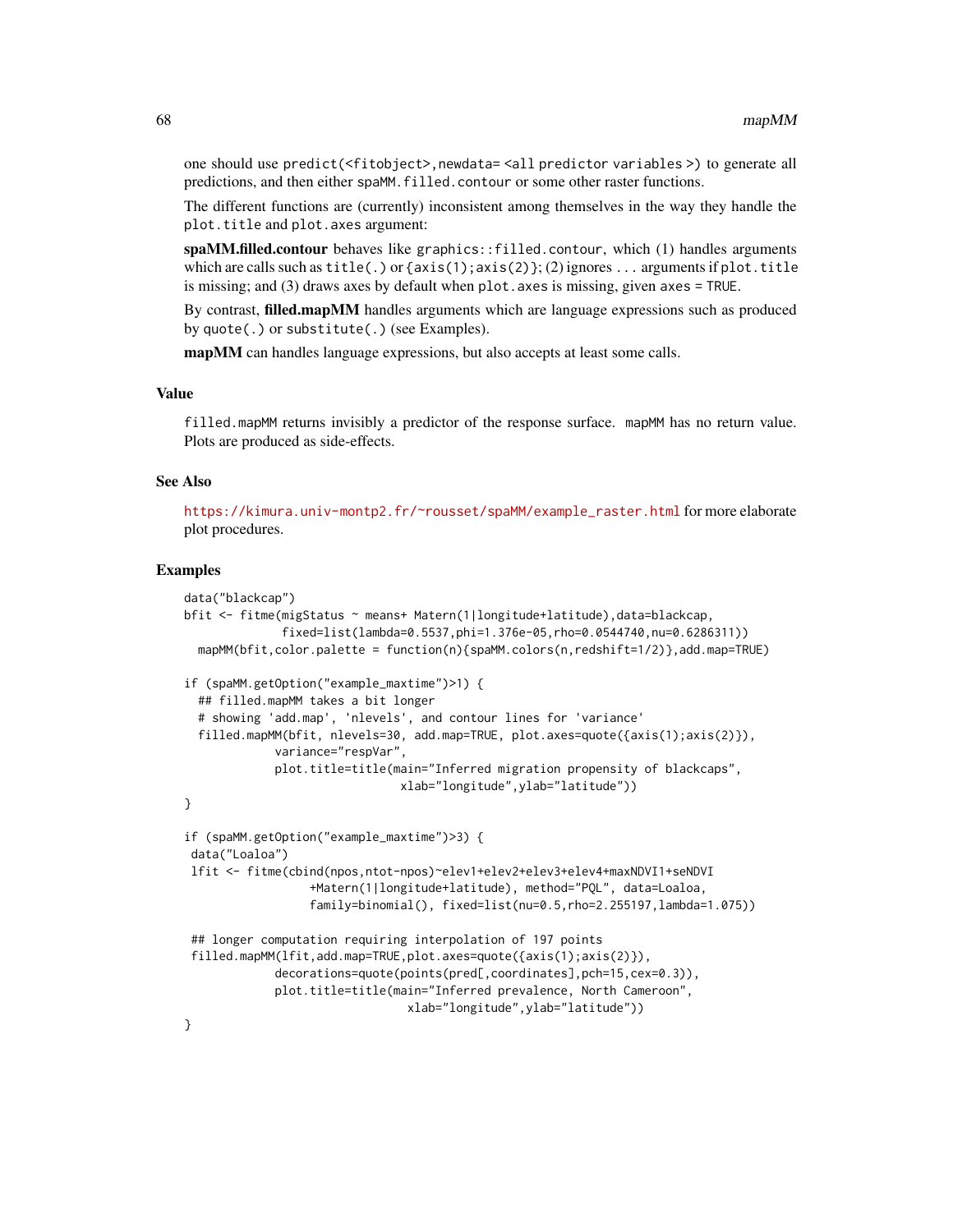<span id="page-68-0"></span>

### **Description**

The Matérn correlation function describes realizations of Gaussian spatial processes with different smoothnesses (i.e. either smooth or rugged surfaces, controlled by the  $\nu$  parameter). It also includes a  $\rho$  scaling parameter and an optional 'nugget' parameter. A random effect specified in a model formula as Matern(1|*<...>*) has pairwise correlations given by the Matérn function at the scaled Euclidean distance between coordinates specified in *<...>*, using "+" as separator (e.g., Matern(1|latitude + longitude)). The Matern family can be used in Euclidean spaces of any dimension; and also for correlations on a sphere (with maximum smoothness nu=0.5).

By default, fitme and corrHL fit performs optimization over the  $\rho$  and  $\nu$  parameters. It is possible to estimate different scaling parameters for the different Euclidean dimensions: see examples in [make\\_scaled\\_dist](#page-62-0).

The MaternCorr function may be used to vizualise these correlations, using distances as input.

#### Usage

```
## Default S3 method:
MaternCorr(d, rho = 1, smoothness, nu = smoothness, Nugget = NULL)
# Matern(1|...)
```
## Arguments

| d          | A distance or a distance matrix.                                                                                                                                                                                       |
|------------|------------------------------------------------------------------------------------------------------------------------------------------------------------------------------------------------------------------------|
| rho        | A scaling factor for distance. The 'range' considered in some formulations is<br>the reciprocal of this scaling factor                                                                                                 |
| smoothness | The smoothness parameter, $>0$ . $\nu = 0.5$ corresponds to the exponential correla-<br>tion function, and the limit function when $\mu$ goes to $\infty$ is the squared exponential<br>function (as in a Gaussian).   |
| nu         | Same as smoothness                                                                                                                                                                                                     |
| Nugget     | (Following the jargon of Kriging) a parameter describing a discontinuous de-<br>crease in correlation at zero distance. Correlation will always be 1 at $d = 0$ , and<br>from which it immediately drops to (1-Nugget) |
| $\ddotsc$  | Names of coordinates, using "+" as separator (e.g., Matern(1 latitude + longitude)                                                                                                                                     |

## Details

The correlation at distance  $d > 0$  is

$$
(1-\text{Nugget})\frac{(\rho d)^\nu K_\nu(\rho d)}{2^{(\nu-1)}\Gamma(\nu)}
$$

where  $K_{\nu}$  is the [besselK](#page-0-0) function of order  $\nu$ .

By default the Nugget is set to 0. See one of the examples on data set [Loaloa](#page-58-0) for a fit including the estimation of the Nugget.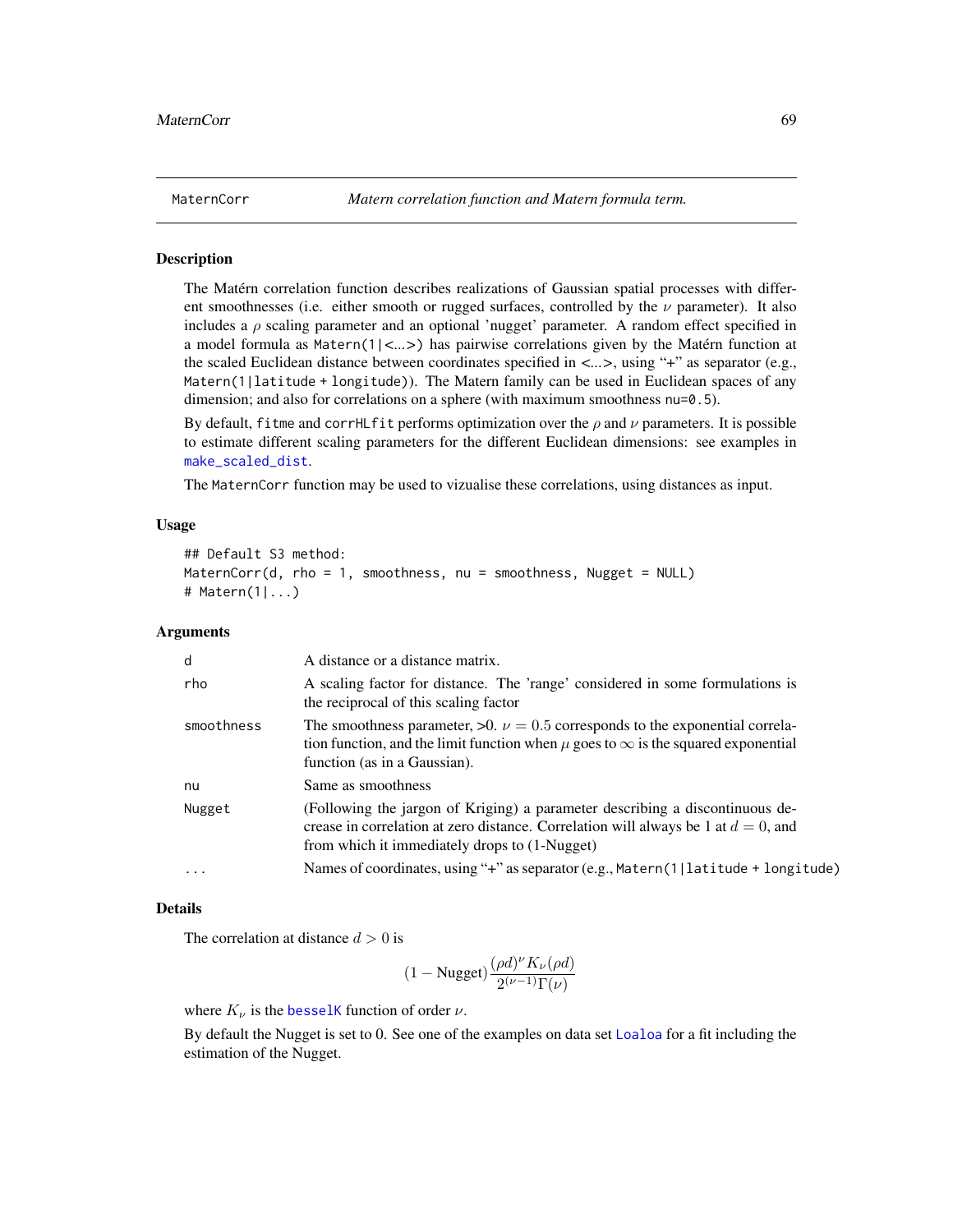### Value

Scalar/vector/matrix depending on input.

### References

Stein, M.L. (1999) Statistical Interpolation of Spatial Data: Some Theory for Kriging. Springer, New York.

## See Also

See [corMatern](#page-15-0) for an implementation of this correlation function as a corSpatial object for use with lme or glmmPQL.

#### Examples

```
## See examples in help("HLCor"), help("Loaloa"), help("make_scaled_dist"), etc.
## Matern correlations in 4-dimensional space:
set.seed(123)
randpts <- matrix(rnorm(20),nrow=5)
distMatrix <- as.matrix(proxy::dist(randpts))
MaternCorr(distMatrix,nu=2)
```
<span id="page-69-0"></span>mat\_sqrt *Computation of "square root" of symmetric positive definite matrix*

#### Description

mat\_sqrt is not usually directly called by users, but arguments may be passed to it through higherlevel calls (see Examples). For given matrix C, it computes a factor L such that  $C = L * t(L)$ , handling issues with nearly-singular matrices. The default behavior is to try Cholesky factorization, and use [eigen](#page-0-0) if it fails. Matrix roots are not unique (for example, they are lower triangular for  $t(chol(.)),$  and symmetric for  $svd(.)$ . As matrix roots are used to simulate samples under the fitted model (in particular in the parametric bootstrap implemented in fixedLRT), this implies that for given seed of random numbers, these samples will differ with these different methods (although their distribution should be identical).

## Usage

```
mat_sqrt(m = NULL, symSVD = NULL, try.chol = TRUE, condnum=1e12)
```

|        | The matrix which 'root' is to be computed. This argument is ignored if symSVD<br>is provided.                                                                                                          |
|--------|--------------------------------------------------------------------------------------------------------------------------------------------------------------------------------------------------------|
| svmSVD | A list representing the symmetric singular value decomposition of the matrix<br>which 'root' is to be computed. Must have elements \$u, a matrix of eigenvectors,<br>and \$d, a vector of eigenvalues. |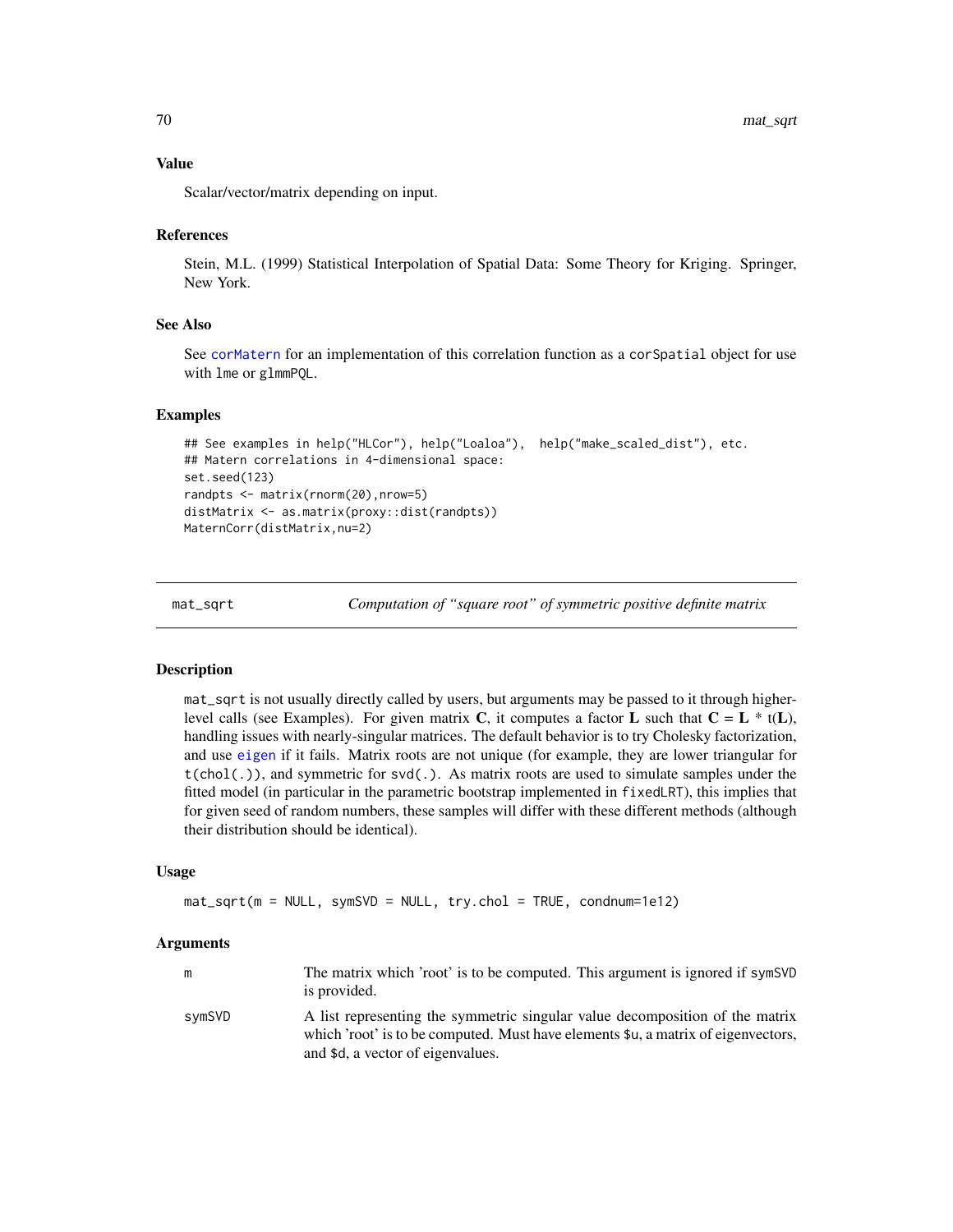### method 71

| trv.chol | If try. chol=TRUE, the Cholesky factorization will be tried.                    |
|----------|---------------------------------------------------------------------------------|
| condnum  | (large) numeric value. In the case chol() was tried and failed, the matrix is   |
|          | regularized so that its (matrix 2-norm) condition number is reduced to condium. |

### Value

For non-NULL m, its matrix root, with rows and columns labelled according to the columns of the original matrix. If eigen was used, the symmetric singular value decomposition (a list with members u (matrix of eigenvectors) and d (vector of eigenvalues)) is given as attribute.

### Examples

```
## Not run:
## try.chol argument passed to mat_sqrt
## through the '...' argument of higher-level functions
## such as HLCor, corrHLfit, fixedLRT:
data("scotlip")
HLCor(cases~I(prop.ag/10) +adjacency(1|gridcode)+offset(log(expec)),
     ranPars=list(rho=0.174),adjMatrix=Nmatrix,family=poisson(),
     data=scotlip,try.chol=FALSE)
```
## End(Not run)

<span id="page-70-0"></span>

method *Fitting methods (objective functions maximized)*

### Description

Many approximations for likelihood have been defined to fit mixed models (e.g. Noh and Lee (2007) for some overview), and fitting functions in spaMM implement several of them, and some additional ones. In particular, PQL as originally defined by Breslow and Clayton (1993) uses REML to estimate dispersion parameters, but spaMM allows one to use an ML variant of PQL. Moreover, it allows some non-standard specification of the model formula that determines the conditional distribution used in REML.

EQL stands for the EQL method of Lee and Nelder (2001). The '+' version includes the d v/ d tau correction described p. 997 of that paper, and the '-' version ignores it. PQL can be seen as the version of EQL- for GLMMs. It estimates fixed effects by maximizing h-likelihood and dispersion parameters by an approximation of REML, i.e. by maximization of an approximation of restricted likelihood. PQL/L is PQL without the leverage corrections that define REML estimation of random-effect parameters. Thus, it estimates dispersion parameters by an approximation of marginal likelihood.

The method (or HLmethod) argument of fitting functions also accepts value of the form "HL( $\langle \ldots \rangle$ ", "ML(<...>)" and "RE(<...>)", e.g. method="RE(1,1)", which allow a more direct specification of the approximations used. HL and RE are equivalent (both imply an REML correction). The first '1' means that a first order Laplace approximation to the likelihood is used to estimate fixed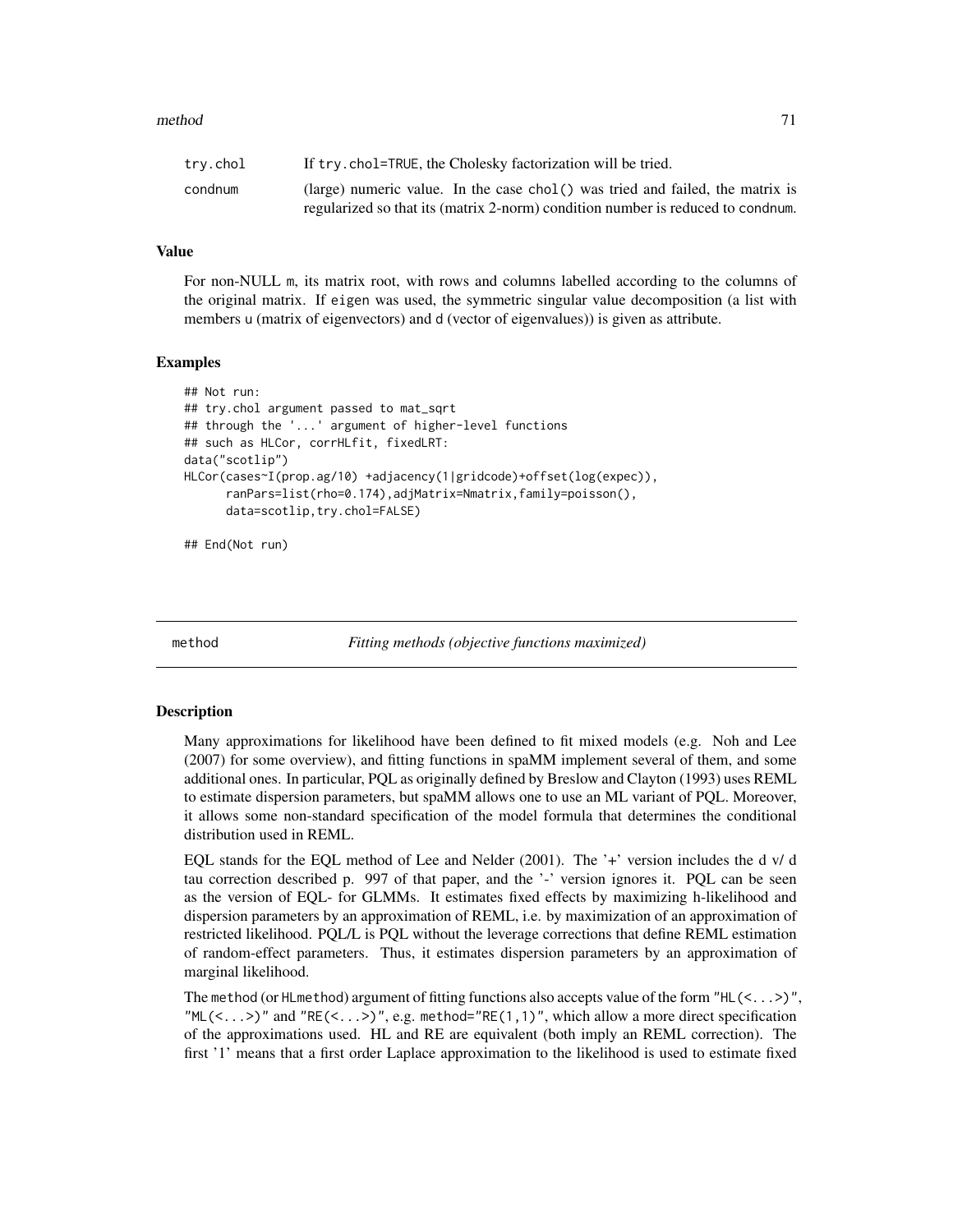effects (a '0' would instead mean that the h likelihood is used as the objective function). The second '1' means that a first order Laplace approximation to the likelihood or restricted likelihood is used to estimate dispersion parameters, this approximation including the dv/d tau term specifically discussed by Lee & Nelder 2001, p. 997 (a '0' would instead mean that these terms are ignored).

It is possible to enforce the EQL approximation for estimation of dispersion parameter (i.e., Lee and Nelder's (2001) method) by adding a third index with value 0. "EQL+" is thus "HL( $\emptyset$ , 1, $\emptyset$ )", while "EQL-" is "HL(0,0,0)". "PQL" is EQL- for GLMMs. "REML" is "HL(1,1)". "ML" is "ML(1,1)".

Some of these distinctions make sense for **GLMs**, and  $g1m$  methods use approximations, which make a difference for Gamma GLMs. This means in particular that, (as stated in  $stats::logLink$ ) the logLik of a Gamma GLM fit by glm differs from the exact likelihood. Further, the dispersion estimate returned by summary.glm differs from the one implied by logLik, because summary.glm uses Pearson residuals instead of deviance residuals. This may be confusing, and no method in spaMM tries to reproduce simultaneously these distinct features (however, [spaMM\\_glm](#page-113-0) may do so). An "ML $(0,0,0)$ " approximation of true ML provides the same log likelihood as stats:: $loglik$ , and the dispersion estimate returned by an "HL( $, \ldots, \emptyset$ )" fit matches what can be computed from residual deviance and residual degrees of freedom of a glm fit, but this is not the estimate displayed by summary.glm. With a log link, the fixed effect estimates are unaffected by these distinctions.

## References

Breslow, NE, Clayton, DG. (1993). Approximate Inference in Generalized Linear Mixed Models. Journal of the American Statistical Association 88, 9-25.

Lee, Y., Nelder, J. A. (2001) Hierarchical generalised linear models: A synthesis of generalised linear models, random-effect models and structured dispersions. Biometrika 88, 987-1006.

Noh, M., and Lee, Y. (2007). REML estimation for binary data in GLMMs, J. Multivariate Anal. 98, 896-915.

MSFDR *Multiple-Stage False Discovery Rate procedure*

### Description

This implements the procedure described by Benjamini and Gavrilov (2009) for model-selection of fixed-effect terms based on False Discovery Rate (FDR) concepts. It uses forward selection based on penalized likelihoods. The penalization for the number of parameters is distinct from that in Akaike's Information Criterion, and variable accross iterations of the algorithm (but functions from the stats package for AIC-based model-selection are still called, so that some screen messages refer to AIC).

### Usage

```
MSFDR(nullfit, fullfit, q = 0.05, verbose = TRUE)
```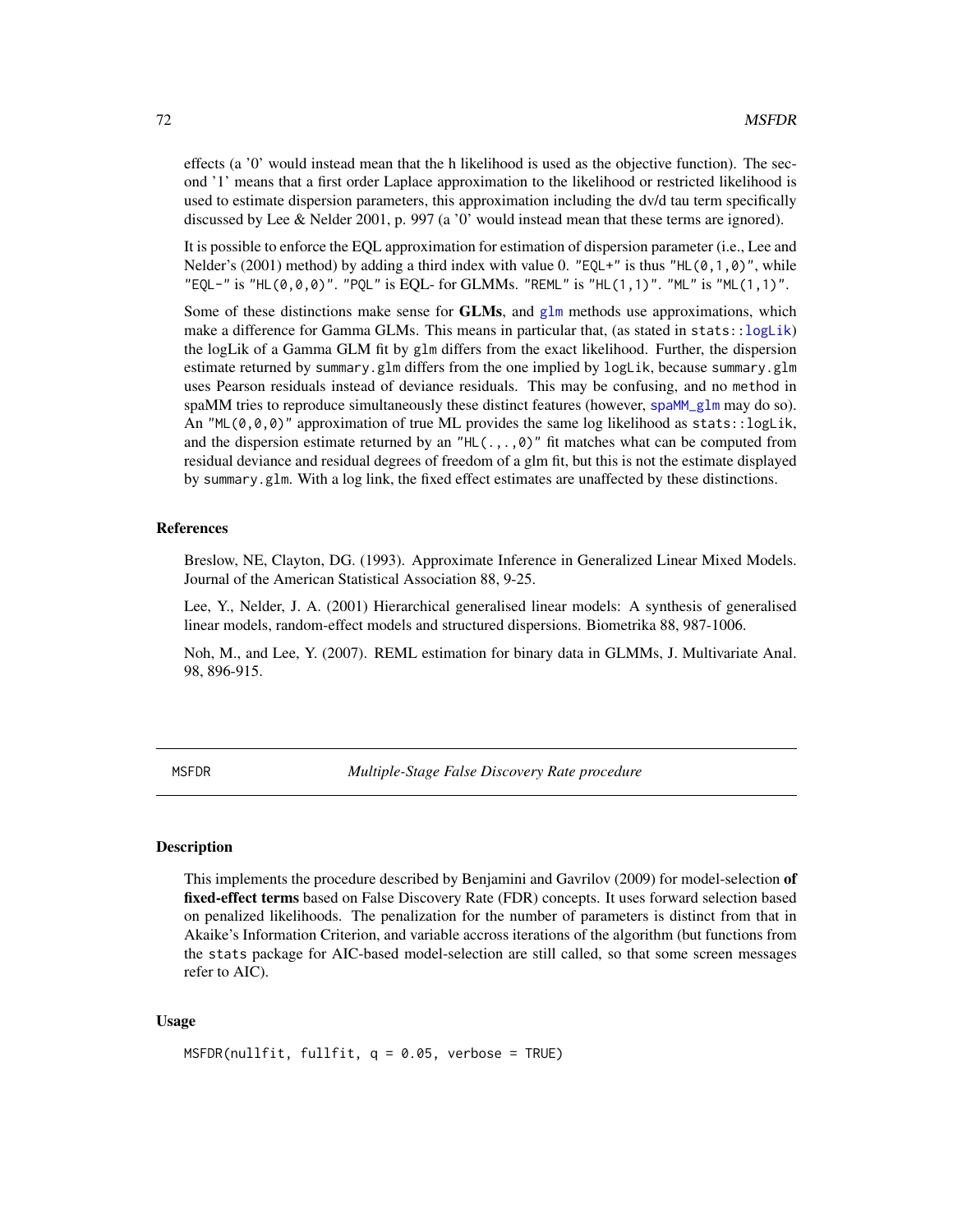## $multIMRF$  and the contract of the contract of the contract of the contract of the contract of the contract of the contract of the contract of the contract of the contract of the contract of the contract of the contract of th

#### Arguments

| nullfit | An ML fit to the minimal model to start the forward selection from; an object of<br>class HLfit.                                                                                                                                                                                                             |
|---------|--------------------------------------------------------------------------------------------------------------------------------------------------------------------------------------------------------------------------------------------------------------------------------------------------------------|
| fullfit | An ML fit to the maximal model; an object of class HL fit.                                                                                                                                                                                                                                                   |
| q       | Nominal error rate of the underlying FDR procedure (expected proportion of<br>incorrectly rejected null out of the rejected). Benjamini and Gavrilov (2009)<br>recommend q=0.05 on the basis of minimizing mean-squared prediction error<br>in various simulation conditions considering only linear models. |
| verbose | Whether to print information about the progress of the procedure.                                                                                                                                                                                                                                            |

## Value

The fit of the final selected model; an object of class HLfit.

## References

A simple forward selection procedure based on false discovery rate control. Ann. Appl. Stat, 3, 179-198 (2009).

## Examples

```
if (spaMM.getOption("example_maxtime")>1.4) {
data("wafers")
nullfit <- fitme(y~1+(1|batch), data=wafers,family=Gamma(log))
fullfit <- fitme(y ~X1+X2+X1*X3+X2*X3+I(X2^2)+(1|batch), data=wafers, family=Gamma(log))
MSFDR(nullfit=nullfit,fullfit=fullfit)
}
```
multIMRF *Interpolated Markov Random Field models*

## <span id="page-72-0"></span>**Description**

IMRF is a syntax to specify random-effect terms of the forms considered by Lindgren et al. (2011) or Nychka et al. (2015, 2019). For example, using IMRF with its model argument provides good approximations of random effects with Matern correlation structure with fixed smoothness<2.

The random effects considered here all involve a multivariate Gaussian random effect over a lattice, from which the random-effect value in any spatial position is determined by interpolation of values on the lattice. **IMRF** stands for Interpolated Markov Random Field because the specific process considered on the lattice is currently known as a Gaussian Markov Random Field (see the Details for further information). Lindgren et al. considered irregular lattices that can be specified by the model argument, while Nychka et al. considered regular grids that can be specified by the other arguments.

The multIMRF syntax implements the multiresolution model of Nychka et al. Any multIMRF term in a formula is immediately converted to IMRF terms, which should be counted as distinct random effects for all purposes (e.g., for fixing the variances of other random effects). However, the arguments that control multIMRF terms are lists with names referring to successive multIMRF terms in the un-expanded formula, not to successive random-effect terms in the expanded formula.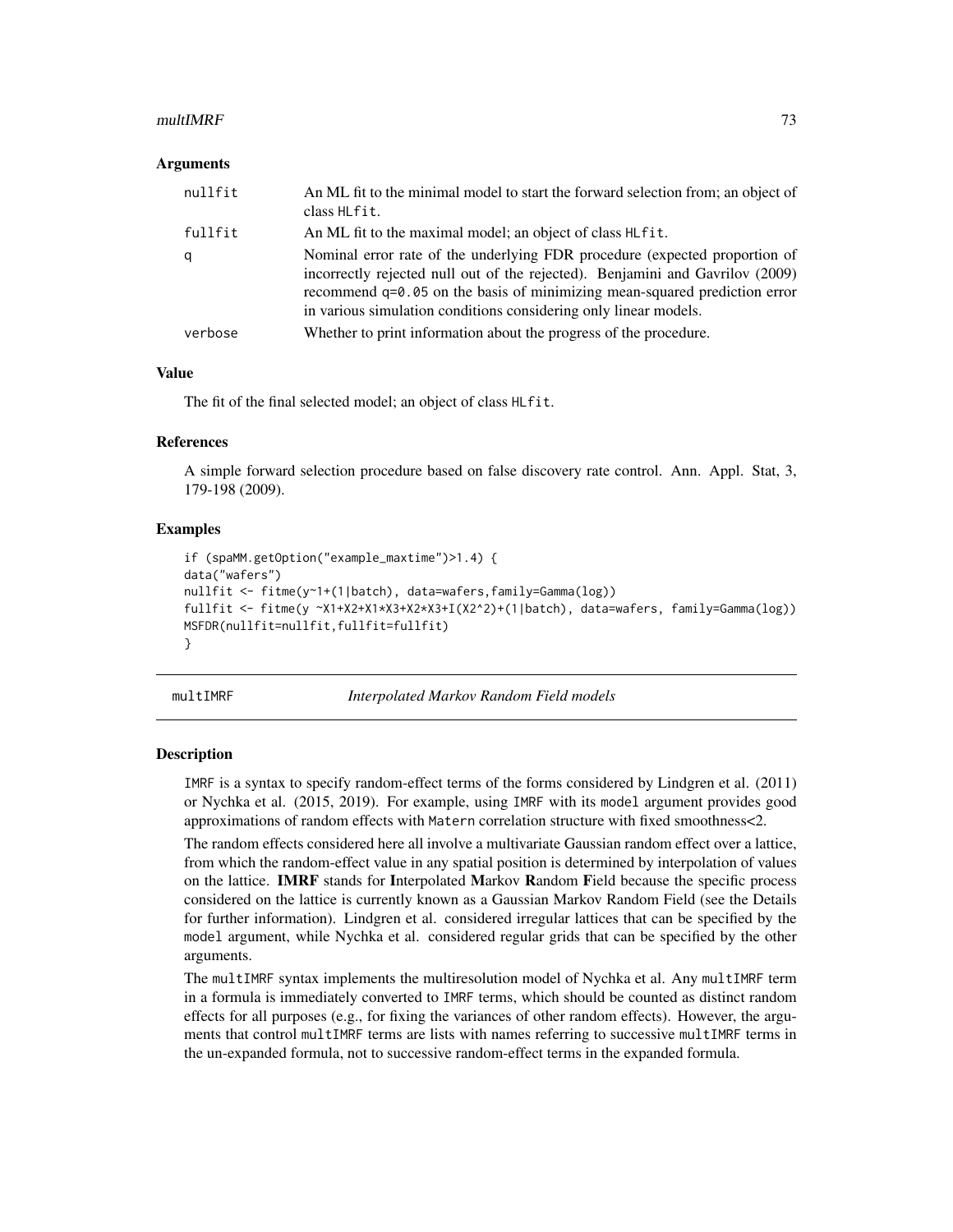## Usage

```
# IMRF( 1 | <coordinates>, model, nd, m, no, ce, ...)
# multIMRF( 1 | <coordinates>, levels, margin, coarse=10L,
# norm=TRUE, centered=TRUE )
```
#### Arguments

| levels<br>integer; Number of levels in the hierarchy, i.e. number of component IMRFs.<br>integer; width of the margin, as a number of additional grid points on each side<br>margin, m<br>(applies to all levels of the hierarchy).<br>integer; number of grid points (excluding the margins) per dimension for the<br>coarse<br>coarsest IMRF. The number of grids steps nearly doubles with each level of the<br>hierarchy (see Details).<br>integer; number of grid steps (excluding the margins) per dimension for the<br>nd<br>given IMRF.<br>Boolean; whether to apply normalization (see Details), or not.<br>norm, no<br>Boolean; whether to center the grid in all dimensions, or not.<br>centered, ce<br>Not documented, for programming purposes<br>$\ddots$ . | model | An inla.spde2 object as produced by INLA::inla.spde2.matern or INLA::inla.spde2.pcmatern<br>(see Examples below, and $http://www.r-inla.org$ for further information). |
|---------------------------------------------------------------------------------------------------------------------------------------------------------------------------------------------------------------------------------------------------------------------------------------------------------------------------------------------------------------------------------------------------------------------------------------------------------------------------------------------------------------------------------------------------------------------------------------------------------------------------------------------------------------------------------------------------------------------------------------------------------------------------|-------|------------------------------------------------------------------------------------------------------------------------------------------------------------------------|
|                                                                                                                                                                                                                                                                                                                                                                                                                                                                                                                                                                                                                                                                                                                                                                           |       |                                                                                                                                                                        |
|                                                                                                                                                                                                                                                                                                                                                                                                                                                                                                                                                                                                                                                                                                                                                                           |       |                                                                                                                                                                        |
|                                                                                                                                                                                                                                                                                                                                                                                                                                                                                                                                                                                                                                                                                                                                                                           |       |                                                                                                                                                                        |
|                                                                                                                                                                                                                                                                                                                                                                                                                                                                                                                                                                                                                                                                                                                                                                           |       |                                                                                                                                                                        |
|                                                                                                                                                                                                                                                                                                                                                                                                                                                                                                                                                                                                                                                                                                                                                                           |       |                                                                                                                                                                        |
|                                                                                                                                                                                                                                                                                                                                                                                                                                                                                                                                                                                                                                                                                                                                                                           |       |                                                                                                                                                                        |
|                                                                                                                                                                                                                                                                                                                                                                                                                                                                                                                                                                                                                                                                                                                                                                           |       |                                                                                                                                                                        |

### Details

Gaussian Markov Random Field (MRF) and conditional autoregressive models are essentially the same thing, apart from details of specification. [adjacency](#page-7-0) and [AR1](#page-7-0) random effects can be seen as specific MRFs. The common idea is the Markov-like property that the distribution of each element  $b_i$  of the random-effect **b**, given values of a few specific elements (the "neighbours" of i), is independent of other elements (i.e., of non-neighbours). The non-zero non-diagonal elements of a precision matrix characterize the neighbours.

Given the inferred vector **b** of values of the MRF on the lattice, the interpolation of the MRF in any focal point is of the form **Ab** where each row of **A** weights the values of **b** according to the position of the focal point relative to the vertices of the lattice. Following the original publications, for regular grids (NULL model), the weights are computed as <Wendland function>(<scaled Euclidean distances beween focal point and vertices>); and for grids given by model= $\le$ inla.spde2 object>, the non-zero weights are the barycentric coordinates of the focal point in the enclosing triangle from the mesh triangulation (points from outside the mesh would have zero weights, so the predicted effect Ab=0).

The IMRF model defines both a lattice in space, the precision matrix for a Gaussian MRF over this lattice, and the A weights. The full specification of the MRF on **irregular lattices** is complex. The  $\kappa$  parameter considered by spaMM is the  $\kappa$  considered by Lindgren et al. The  $\alpha$  argument of the INLA::inla.spde2.matern controls the smoothness of the approximated Matern model, as  $\alpha = \nu + d/2$ ) where d is the dimension of the space. Currently IMRF terms handle only the case  $d=2$ , where  $\alpha = 1$  or 2 thus approximate a Matérn correlation model with  $\nu = 0$  or  $\nu = 1$ . Correlation models created by INLA::inla.spde2.pcmatern are handled so as to give the same results as when INLA::inla.spde2.matern is used with the same mesh and alpha argument (thus, the extra functionalities of "pc"matern are ignored).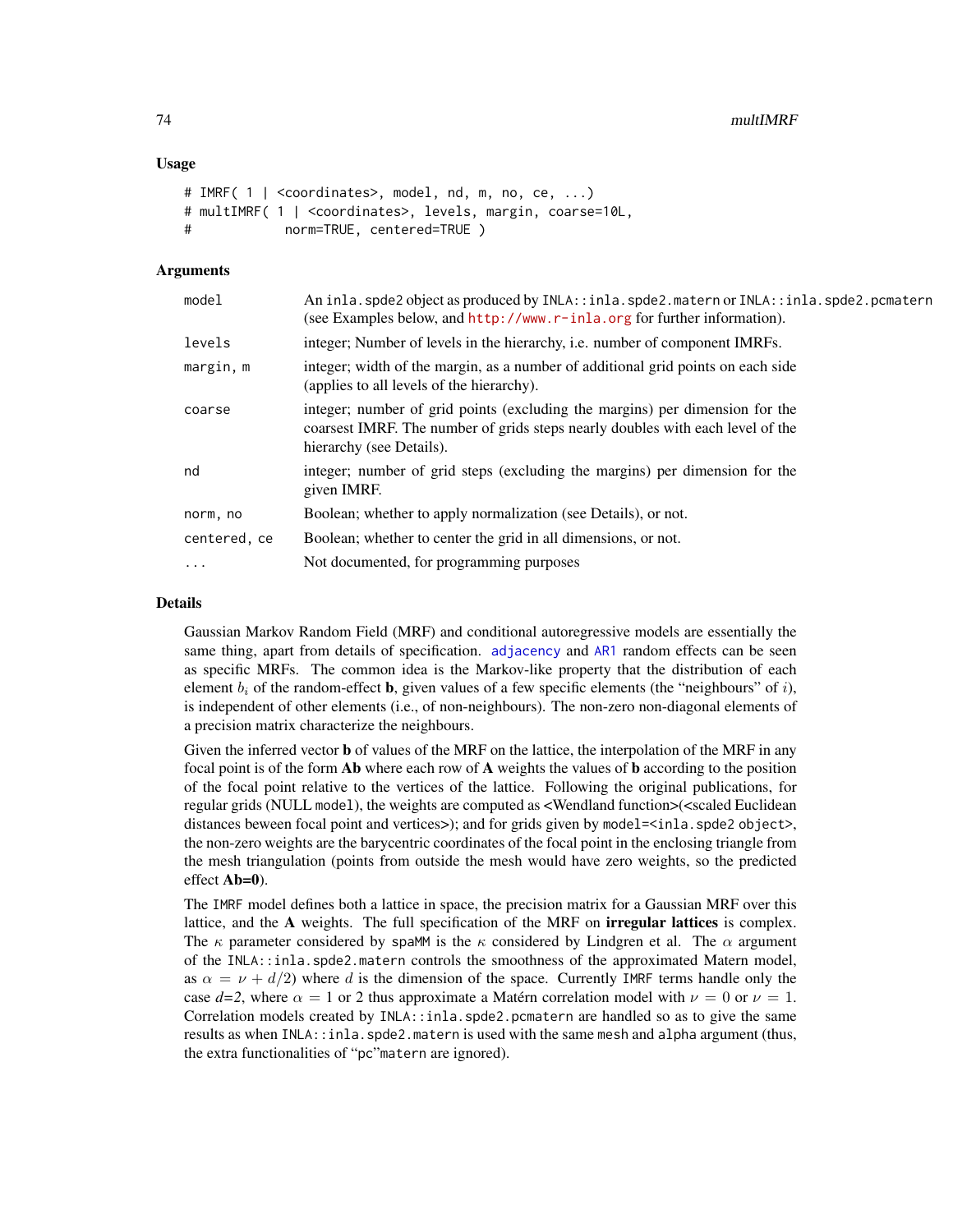## $multIMRF$  75

Not all options of the INLA functions my be compatible or meaningful when used with spaMM (only the effect of alpha and cutoff has been checked). The correlation models thus defined are fitted by the same methods as other models in spaMM. spaMM does not call INLA code except optionally INLA::inla.spde.make.A (if available to the R session) to construct the A matrix.

For the MRFs on **regular grids** implemented here, the precision matrix is defined (up to a variance parameter) as  $\bf M' M$  where the diagonal elements  $m_{ii}$  of  $\bf M$  are 4+ $\kappa^2$  and the  $m_{ij}$  for the four nearest neighbours are -1 (note that M'M involves more than these four neighbours).

The precision matrix defined in this way is the inverse of an heteroscedastic covariance matrix C, but by default a normalization is applied so that the random effect is homoscedastic. As for other random effects, the variance is further controlled by a multiplicative factor  $\lambda$ . The **normalization** is as follows: the design matrix of the random effect term is viewed as WAL where W is a diagonal normalization matrix,  $\bf{A}$  is the above-described weight matrix, and  $\bf{L}$  is a "square root" of  $\bf{C}$ . If no normalization is applied, the covariance matrix of the random effect is of the form  $\lambda ALL'A'$ , which is heteroscedastic;  $\lambda$  may then be quite different from the marginal variance of the random effect, and is difficult to describe in a simple way. Hence, by default, W is defined such that  $WALLA'W'$ has unit diagonal; then,  $\lambda$  is the marginal variance of the random effect.

By default, the IMRF lattice is rectangular (currently the only option) and is made of a core lattice, to which margins of margin steps are added on each side. The core lattice is defined as follows: in each of the two spatial dimensions, the range of axial coordinates is determined. The largest range is divided in nd-1 steps, determining nd values and step length L. The other range is divided in steps of the same length L. If it extends over (say) 2.5L, a grid of 2 steps and 3 values is defined, and by default centered on the range (the extreme points therefore typically extend slightly beyond the grid, within the first of the additional steps defined by the margin; if not centered, the grid start from the lower coordinate of the range).

multIMRF implements multilevel IMRFs. It defines a sequence of IMRFs, with progressively finer lattices, a common  $\kappa$  value hy\_kap for these IMRFs, and a single variance parameter hy\_lam that determines  $\lambda$  values decreasing by a factor of 4 for successive IMRF terms. By default, each component IMRF is normalized independently as described above (as in Nychka et al. 2019), and hy\_lam is the sum of the variances of these terms (e.g., if there are three levels and hy\_lam=1, the successive variances are  $(1,1/4,1/16)/(21/16)$ ). The nd of the first IMRF is set to the coarse value, and its lattice is defined accordingly. If coarse=4 and margin=5, a grid of 14 coordinates is therefore defined over the largest range. In the second IMRF, the grid spacing is halved, so that new steps are defined halfway between the previous ones (yielding a grid of 27 stepin the widest range). The third IMRF proceeds from the second in the same way, and so on.

To control initial or fixed values of multIMRF  $\kappa$  and variance parameters, the hyper syntax shown in the Examples should be used. hyper possible elements are named "1", "2", ... referring to successive multIMRF terms in the formula.

## References

D. Nychka, S. Bandyopadhyay, D. Hammerling, F. Lindgren, S. Sain (2015) A multiresolution gaussian process model for the analysis of large spatial datasets. Journal of Computational and Graphical Statistics 24 (2), 579-599. doi: [10.1080/10618600.2014.914946](https://doi.org/10.1080/10618600.2014.914946)

D. Nychka, D. Hammerling, Mitchel. Krock, A. Wiens (2018) Modeling and emulation of nonstationary Gaussian fields. Spat. Stat. 28: 21-38. doi: [10.1016/j.spasta.2018.08.006](https://doi.org/10.1016/j.spasta.2018.08.006)

Lindgren F., Rue H., Lindström J. (2011) An explicit link between Gaussian fields and Gaussian Markov random fields: the stochastic partial differential equation approach Journal of the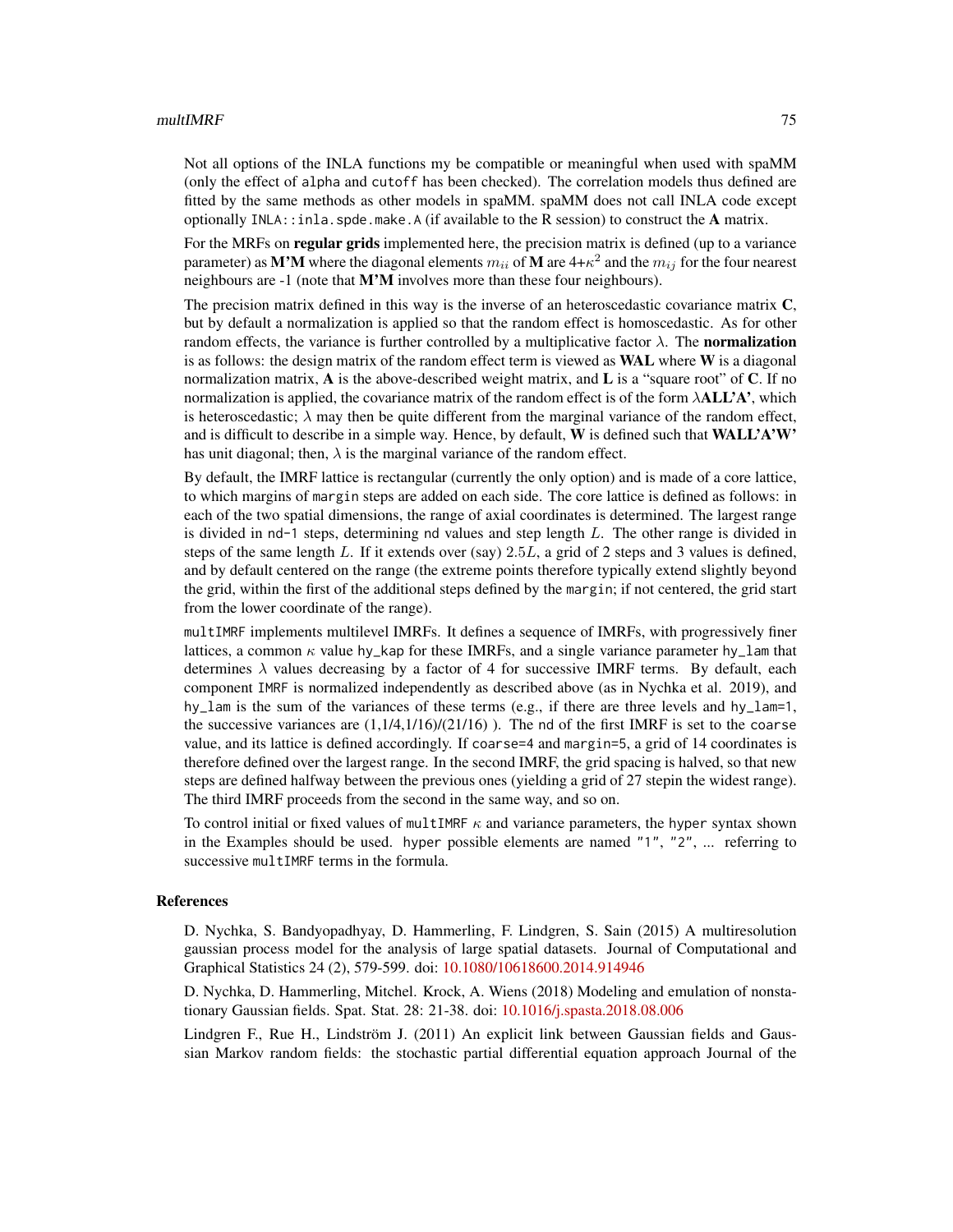Royal Statistical Society: Series B (Statistical Methodology), 73: 423-498. doi: [10.1111/j.1467-](https://doi.org/10.1111/j.1467-9868.2011.00777.x) [9868.2011.00777.x](https://doi.org/10.1111/j.1467-9868.2011.00777.x)

# **Examples**

```
if (spaMM.getOption("example_maxtime")>6) {
data("blackcap") ## toy examples; but IMRF may be useful only for much larger datasets
########################## Irregular lattice specified by 'model':
#
data("small_spde") ## load object of class 'inla.spde2', created and saved by :
 # spd <- sp::SpatialPointsDataFrame(coords = blackcap[, c("longitude", "latitude")],
                              data = blackcap)# small_mesh <- INLA::inla.mesh.2d(loc = INLA::inla.mesh.map(sp::coordinates(spd)),
 # max.n=100, # only for demonstration purposes
                             max.edge = c(3, 20)# small_spde <- INLA::inla.spde2.matern(small_mesh)
  # save(small_spde, file="small_spde.RData", version=2)
#
fit_SPDE <- fitme(migStatus ~ means + IMRF(1|longitude+latitude, model=small_spde),
                 data=blackcap)
########################## Regular lattices:
#
#Using 'hyper' to control fixed hyper-parameters
#
(mrf \le fitme(migStatus \sim 1 + (1|pos) +
                         multIMRF(1|latitude+longitude,margin=5,levels=2),
              data=blackcap, fixed=list(phi=1,lambda=c("1"=0.5),
             hyper=list("1"=list(hy_kap=0.1,hy_lam=1))))))
# Using 'hyper' to control initial hyper-parameters
#
(mrf <- fitme(migStatus ~ 1 + multIMRF(1|latitude+longitude,margin=5,levels=2),
                data=blackcap, method="ML", fixed =list(phi=1),
                init=list(hyper=list("1"=list(hy_kap=0.1,hy_lam=1)))) )
# *Independent* IMRF terms (often giving dubious results)
#
(mrf <- fitme(migStatus ~ 1 + IMRF(1|latitude+longitude,margin=5, nd=4L)
                             + IMRF(1|latitude+longitude,margin=5, nd=7L),
          data=blackcap,
          fixed=list(phi=1,lambda=c(1/4,1/16),
                      corrPars=list("1"=list(kappa=0.1),"2"=list(kappa=0.1)))))
}
```
<span id="page-75-0"></span>multinomial *Analyzing multinomial data*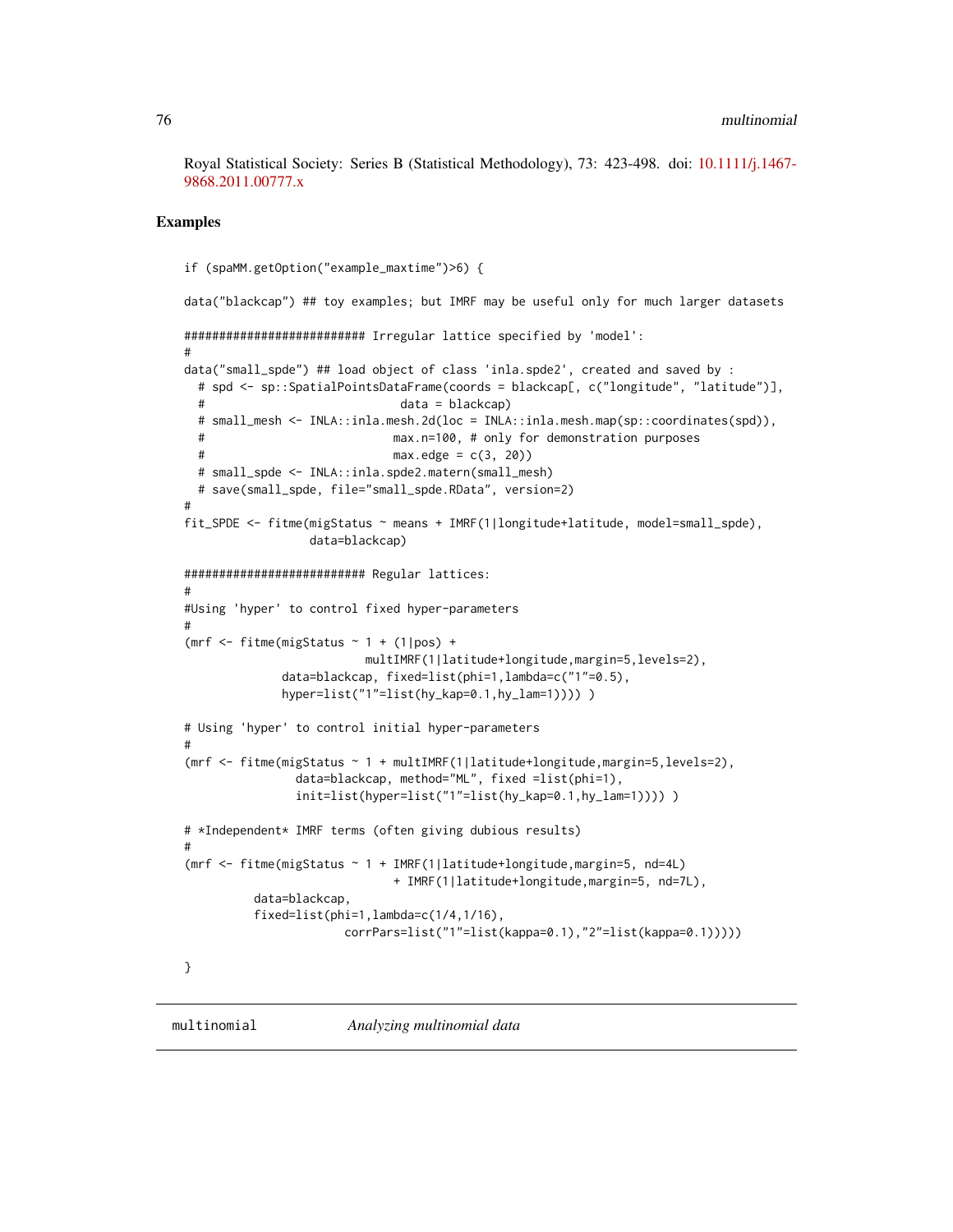## multinomial 77

## Description

These functions facilitate the conversion and analysis of multinomial data as as series of nested binomial data. The main function is multi, to be used in the family argument of the fitting functions. It calls binomialize, which can be called directly to check how the data are converted to nested binomial data. The fitted.HLfitlist method of the fitted generic function returns a matrix of fitted multinomial probabilities. The logLik.HLfitlist method of the logLik generic function returns a log-likelihood for the joint fits.

## Usage

```
multi(binResponse=c("npos","nneg"),binfamily=binomial(),input="types",...)
binomialize(data,responses,sortedTypes=NULL,binResponse=c("npos","nneg"),
             depth=Inf,input="types")
## S3 method for class 'HLfitlist'
fitted(object,...)
## S3 method for class 'HLfitlist'
logLik(object,which,...)
```
# Arguments

| data        | The data frame to be analyzed.                                                                                                                                                                                                            |
|-------------|-------------------------------------------------------------------------------------------------------------------------------------------------------------------------------------------------------------------------------------------|
| object      | A list of binomial fits returned by a multinomial analysis                                                                                                                                                                                |
| responses   | column names of the data, such that <data>[, <responses>] contain the multi-<br/>nomial response data, as levels of factor variables.</responses></data>                                                                                  |
| sortedTypes | Names of multinomial types, i.e. levels of the multinomial response factors.<br>Their order determines which types are taken first to define the nested binomial<br>samples. By default, the most common types are considered first.      |
| binResponse | The names to be given to the number of "success" and "failures" in the binomial<br>response.                                                                                                                                              |
| depth       | The maximum number of nested binomial responses to be generated from the<br>multinomial data.                                                                                                                                             |
| binfamily   | The family applied to each binomial response.                                                                                                                                                                                             |
| input       | If input="types", then the responses columns must contain factor levels of<br>the binomial response. If input="counts", then the responses columns must<br>contain counts of different factor levels, and the column names are the types. |
| which       | Which element of the APHLs list to return. The default depends on the fitting<br>method. In particular, if it was REML or one of its variants, the function returns<br>the log restricted likelihood (exact or approximated).             |
| $\cdots$    | Other arguments passed from or to other functions.                                                                                                                                                                                        |

## Details

A multinomial response, say counts 17, 13, 25, 8, 3, 1 for types type1 to type6 can be represented as a series of nested binomials e.g. type1 against others (17 vs 50) then among these 50 others, type2 versus others (13 vs 37), etc. The binomialize function generates such a representation. By default the representation considers types in decreasing order of the number of positives, i.e. first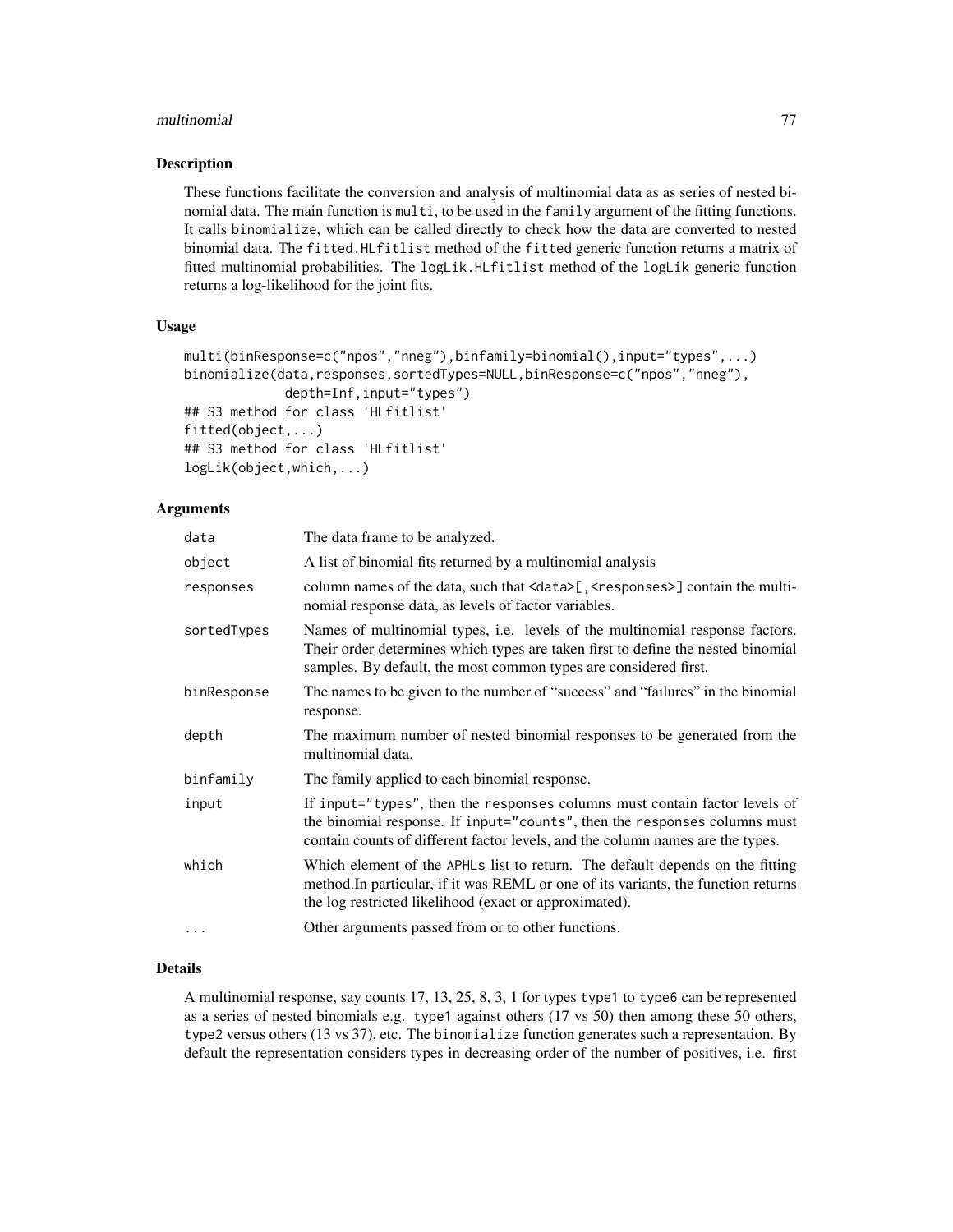type3 against others (25 vs 42), then type1 against others within these 42, etc. It stops if it has reached depth nested binomial responses. This can be modified by the sortedTypes argument, e.g. sortedTypes=c("type6","type4","type2"). binomialize returns a list of data frames which can be directly provided as a data argument for the fitting functions, with binomial response.

Alternatively, one can provide the multinomial response data frame, which will be internally converted to nested binomial data if the family argument is a call to multinomial (see examples).

For mixed models, the multinomial data can be fitted to a model with the same correlation parameters, and either the same or different variances of random effects, for all binomial responses. Which analysis is performed depends on the init.[corrHLfit](#page-17-0) argument (see corrHLfit and the Examples).

## Value

binomialize returns a list of data frames appropriate for analysis as binomial response. Each data frame contains the original one plus Two columns named according to binResponse. multi returns a list.

## Examples

```
## An example considering pseudo-data at one diploid locus for 50 individuals
set.seed(123)
genecopy1 <- sample(4,size=50,prob=c(1/2,1/4,1/8,1/8),replace=TRUE)
genecopy2 <- sample(4,size=50,prob=c(1/2,1/4,1/8,1/8),replace=TRUE)
alleles <- c("122","124","126","128")
genotypes <- data.frame(type1=alleles[genecopy1],type2=alleles[genecopy2])
## Columns "type1","type2" each contains an allele type => input is "types" (the default)
datalist <- binomialize(genotypes,responses=c("type1","type2"))
## two equivalent fits:
f1 <- HLfit(cbind(npos,nneg)~1,data=datalist, family=binomial())
f2 <- HLfit(cbind(npos,nneg)~1,data=genotypes, family=multi(responses=c("type1","type2")))
fitted(f2)
## distinct fits for spatial data
## Not run:
genoInSpace <- data.frame(type1=alleles[genecopy1],type2=alleles[genecopy2],x=runif(50),y=runif(50))
## Fitting distinct variances of random effects for each binomial response
corrHLfit(cbind(npos,nneg)~1+Matern(1|x+y),data=genoInSpace,
          family=multi(responses=c("type1","type2")),
          ranFix=list(rho=1,nu=0.5))
## Fitting the same variance for all binomial responses
corrHLfit(cbind(npos,nneg)~1+Matern(1|x+y),data=genoInSpace,
          family=multi(responses=c("type1","type2")),
          ranFix=list(rho=1,nu=0.5),init.corrHLfit=list(lambda=1))
```
## End(Not run)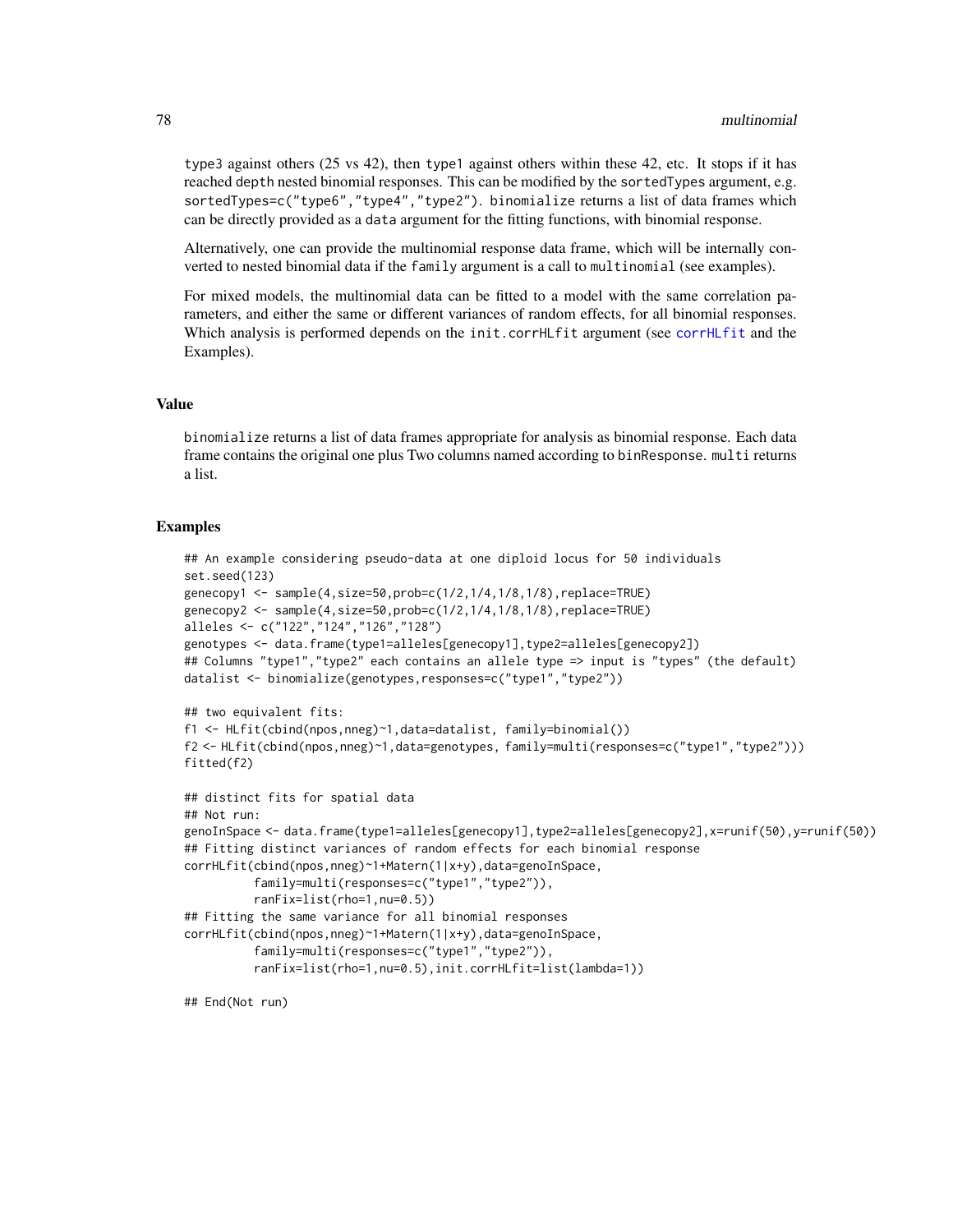<span id="page-78-0"></span>negbin *Family function for GLMs and mixed models with negative binomial and zero-truncated negative binomial response.*

# <span id="page-78-1"></span>Description

[family](#page-27-0) object that specifies the information required to fit a negative binomial generalized linear model, with known or unknown underlying Gamma shape parameter. The zero-truncated variant can be specified either as  $T = S(1)$ . or as  $negbin(.,true = 0)$ .

## Usage

```
negbin(shape = stop("negbin's 'shape' must be specified"), \text{link} = \text{"log"}, trunc = -1L)
Tnegbin(shape = stop("negbin's 'shape' must be specified"), link = "log")
# (the shape parameter is actually not requested unless this is used in a glm() call)
```
# Arguments

| shape | Shape parameter of the underlying Gamma distribution, given that the negbin<br>family can be represented as a Poisson-Gamma mixture, where the conditional<br>Poisson mean is $\mu$ times a Gamma random variable with mean 1 and shape<br>shape (as produced by rgamma(., shape=shape, scale=1/shape)). |
|-------|----------------------------------------------------------------------------------------------------------------------------------------------------------------------------------------------------------------------------------------------------------------------------------------------------------|
| link  | log, sqrt or identity link, specified by any of the available ways for GLM links<br>(name, character string, one-element character vector, or object of class link-glm<br>as returned by make.link).                                                                                                     |
| trunc | Either $\&$ L for zero-truncated distribution, or $-1$ L for default untruncated dsitri-<br>bution.                                                                                                                                                                                                      |

## Details

shape is the  $k$  parameter of McCullagh and Nelder (1989, p.373) and the theta parameter of Venables and Ripley (2002, section 7.4). The latent Gamma variable has mean 1 and variance 1/shape, and the negbin with mean mu has variance  $mu + mu^2$ /shape. The negbin family is sometimes called the NegBin1 model (as the first, historically) in the literature on negative binomial models, and sometimes the NegBin2 model (because its variance is a quadratic function of its mean).

spaMM does not handle models with the "other" negative-binomial response family where the variance is a linear function of the mean, because this is not an exponential-family model. However, it can approximate it, through a Laplace approximation and a bit of additional programming, as a Poisson-Gamma mixture model with an heteroscedastic Gamma random-effect, specified e.g. as (weights-1|.) where the weights need to be updated iteratively as function of predicted response. File test-negbin1.R in the /test directory provides one example. Other mean-variance relationship can be handled in the same way.

The name NB\_shape should be used to set values of shape in control arguments of the fitting functions (e.g., fitme(.,init=list(NB\_shape=1))).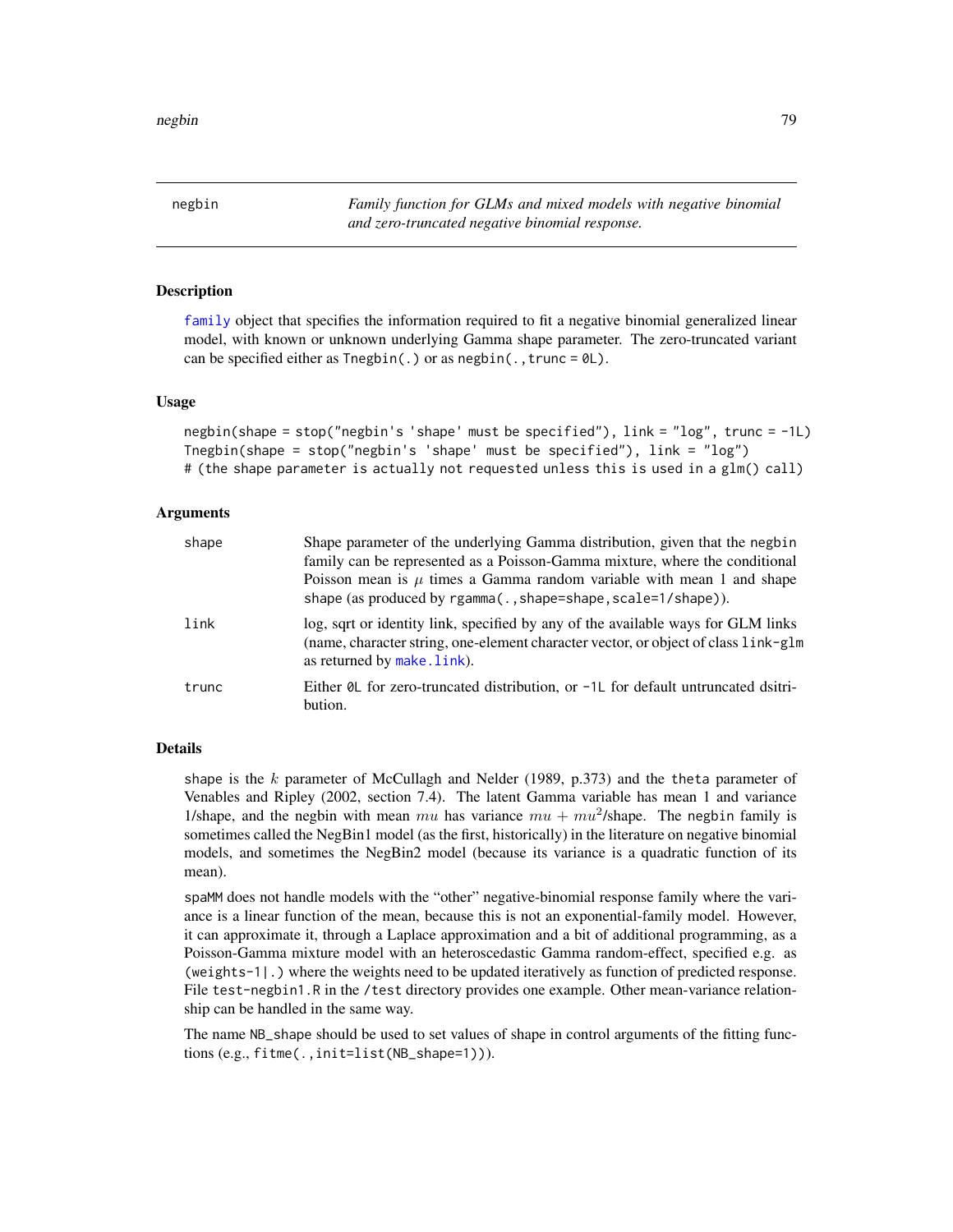# Value

A family object.

## References

McCullagh, P. and Nelder, J.A. (1989) Generalized Linear Models, 2nd edition. London: Chapman & Hall.

Venables, W. N. and Ripley, B. D. (2002) Modern Applied Statistics with S-PLUS. Fourth Edition. Springer.

# Examples

```
## Fitting negative binomial model with estimated scale parameter:
data("scotlip")
fitme(cases~I(prop.ag/10)+offset(log(expec)),family=negbin(), data=scotlip)
negfit <- fitme(I(1+cases)~I(prop.ag/10)+offset(log(expec)),family=Tnegbin(), data=scotlip)
simulate(negfit,nsim=3)
```
options *spaMM options settings*

# Description

Allow the user to set and examine a variety of *options* which affect operations of the spaMM package.

## Usage

```
spaMM.options(..., warn = TRUE)
```

```
spaMM.getOption(x)
```
#### Arguments

| $\mathsf{x}$ | a character string holding an option name.                                                                                                                                                                                                                                                                                                                                                                                                                                      |
|--------------|---------------------------------------------------------------------------------------------------------------------------------------------------------------------------------------------------------------------------------------------------------------------------------------------------------------------------------------------------------------------------------------------------------------------------------------------------------------------------------|
| warn         | Boolean: whether to warn if a previously undefined options is being defined (a<br>protection against typos).                                                                                                                                                                                                                                                                                                                                                                    |
|              | A named value or a list of named values. The following values, with their de-<br>faults, are used in spaMM:                                                                                                                                                                                                                                                                                                                                                                     |
|              | LevenbergM=NULL: NULL or boolean. Whether to use a Levenberg-Marquardt-<br>like algorithm (see Details) by default in most computations. But it is ad-<br>vised to use instead control.HLfit=list(Levenberg $M = \ldots$ ) to control<br>this on a case-by-case basis. The joint default behaviour is that Levenberg-<br>Marquardt is used by default for binomial response data that takes only<br>extreme values (in particular, for binary 0/1 response), and that for other |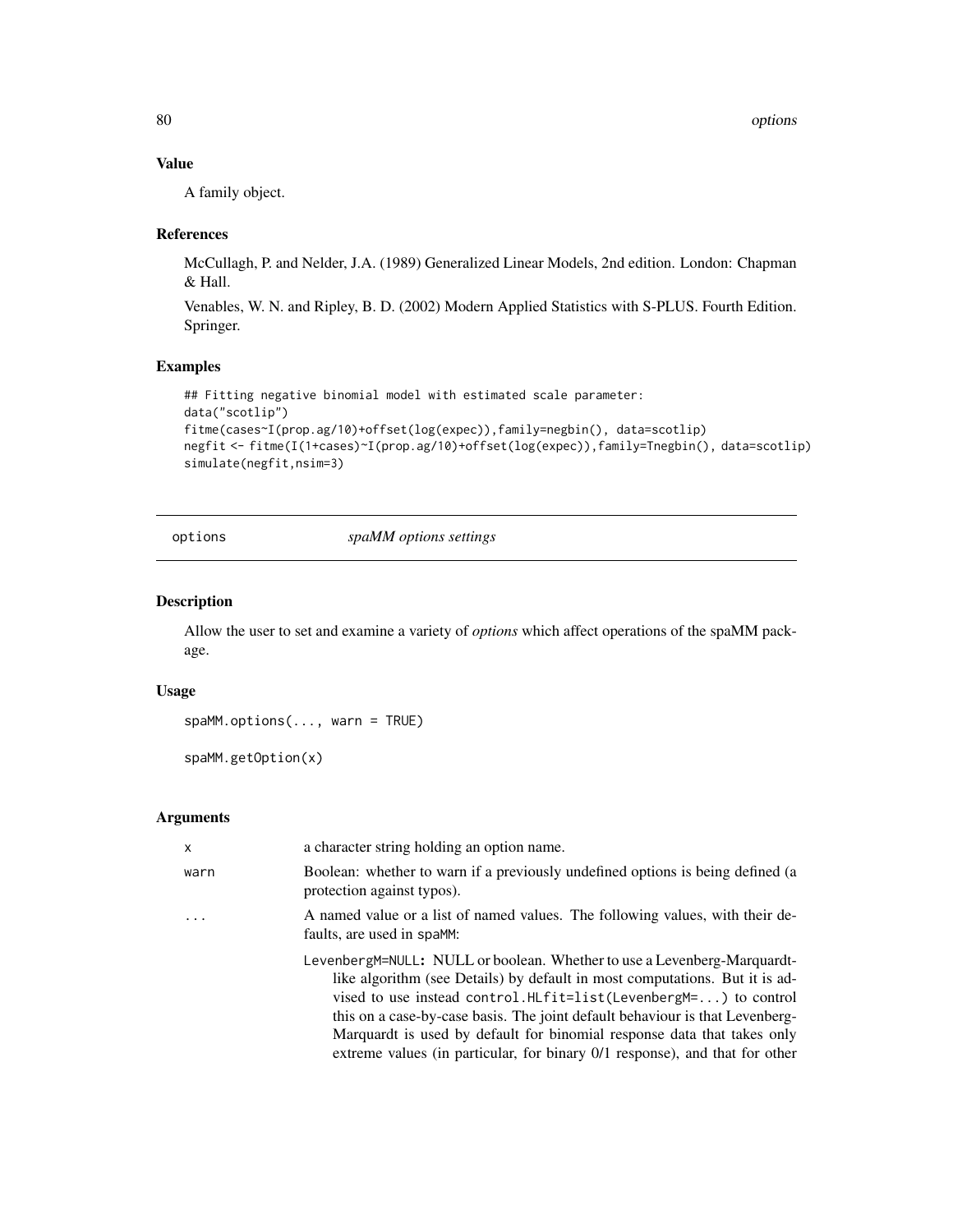models the fitting algorithm switches to it if divergence is suspected. FALSE inhibits its use; TRUE forces its use for all iterative least-square fits, except when 'confint()' is called.

- example\_maxtime=0.7: Used in the documentation to control whether the longer examples should be run. The approximate running time of given examples on one author's laptop is compared to this value.
- optimizer1D="optimize": Optimizer for one-dimensional optimization. If you want to control the initial value, you should select another optimizer.
- optimizer=".safe\_opt": Optimizer for optimization in several dimensions. Use optimizer="nloptr" to call [nloptr](#page-0-0) with method "NLOPT\_LN\_BOBYQA"; use optimizer="bobyqa" to call [bobyqa](#page-0-0); and use optimizer="L-BFGS-B" to call [optim](#page-0-0) with method "L-BFGS-B". The default ".safe\_opt" uses nloptr except in some cases where it expects or detects problems with it (the source coe should be consulted for details). The optimizer can also be specified on a fit-by-fit basis as the value of control\$optimizer in a fitme call, or as the value of control.corrHLfit\$optimizer.
- nloptr: Default control values of nloptr calls.
- bobyqa: Default control values of bobyqa calls.
- maxLambda=1e10: The maximum value of lambda: higher fitted lambda values in HLfit are reduced to this. Since version 3.1.0, a much smaller lambda bound is deduced from maxLambda for COMPoisson and log-link response families.
- regul\_lev\_lambda Numeric (default: 1e-8); lambda leverages numerically 1 are replaced by 1- regul\_lev\_lambda
- COMP\_maxn: Number of terms for truncation of infinite sums that are evaluated in the fitting of [COMPoisson](#page-11-0) models.
- CMP\_asympto\_cond: Condition for applying an approximation or the COM-Poisson response family, as detailed in [COMPoisson](#page-11-0).
- Gamma\_min\_y=1e-10: A minimum response value in Gamma-response models; used to check data, and in simulate() to correct the simulation results.
- QRmethod: A character string, to control whether dense matrix or sparse matrix methods are used in intensive matrix computations, overcoming the defaults choices made by spaMM in this respect. Possible values are "dense" and "sparse".
- matrix\_method: A character string, to control the factorization of dense model matrices. Default value is "def\_sXaug\_EigenDense\_QRP\_scaled". The source code should be consulted for further information.
- Matrix\_method: A character string, to control the factorization of sparse model matrices. Default value is "def\_sXaug\_Matrix\_QRP\_scaled". The source code should be consulted for further information.
- stylefns: Default colors of some screen output (notably that of some fitting functions when called with argument verbose=c(TRACE=TRUE))
- barstyle: Integer, or Boolean interpreted as Integer, or quoted expression evaluating to such types; controlling the display of some progress bars. If zero, no progress bar should be displayed; otherwise, a bar should be displayed. Further, when [txtProgressBar](#page-0-0) is called, barstyle is passed as its style argument. Default is quote(if(interactive()) {3L} else {0L}).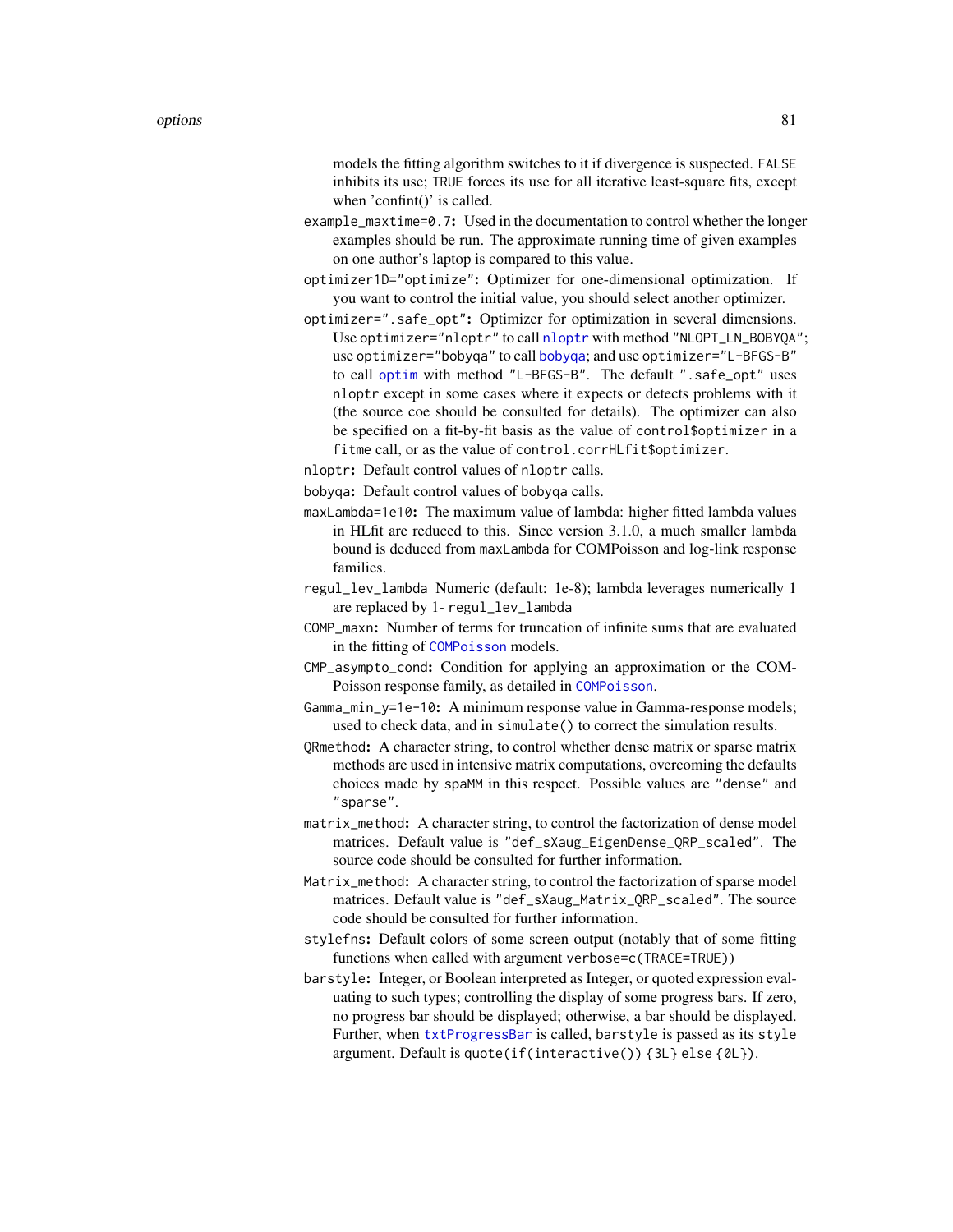and many other undocumented values for programming or development purposes. Additional options without default values can also be used (e.g., see [sparse\\_precision](#page-115-0)).

## Details

spaMM.options() provides an interface for changing maximal values of parameters of the Matérn correlation function. However, it is not recommended to change these values unless a spaMM message specifically suggests so.

By default spaMM use Iteratively Reweighted Least Squares (IRLS) methods to estimate fixedeffect parameters (jointly with predictions of random effects). However, a Levenberg-Marquardt algorithm, as described by Nocedal & Wright (1999, p. 266), is also implemented. The Levenberg-Marquardt algorithm is designed to optimize a single objective function with respect to all its parameters. It is thus well suited to compute a PQL fit, which is based on maximization of a single function, the h-likelihood. By contrast, in a fit of a mixed model by (RE)ML, one computes jointly fixed-effect estimates that maximizes marginal likelihood, and random-effect values that maximize h-likelihood given the fixed-effect estimates. The gradient of marginal likelihood with respect to fixed-effect coefficients does not generally vanishes at the solution (although it remains close to zero except in "difficult" cases with typically little information in the data). The Levenberg-Marquardt algorithm is not directly applicable in this case, as it may produce random-effect values that increases marginal likelihood rather than h-likelihood. The (RE)ML variant of the algorithm implemented in spaMM may therefore use additional nested h-likelihood-maximizing steps for correcting random-effect values. In version 3.1.0 this variant was revised for improved performance in difficult cases.

## Value

For spaMM.getOption, the current value set for option x, or NULL if the option is unset.

For spaMM.options(), a list of all set options. For spaMM.options(name), a list of length one containing the set value, or NULL if it is unset. For uses setting one or more options, a list with the previous values of the options changed (returned invisibly).

#### References

Jorge Nocedal and Stephen J. Wright (1999) Numerical Optimization. Springer-Verlag, New York.

## Examples

```
spaMM.options()
spaMM.getOption("example_maxtime")
## Not run:
spaMM.options(maxLambda=1e06)
```
## End(Not run)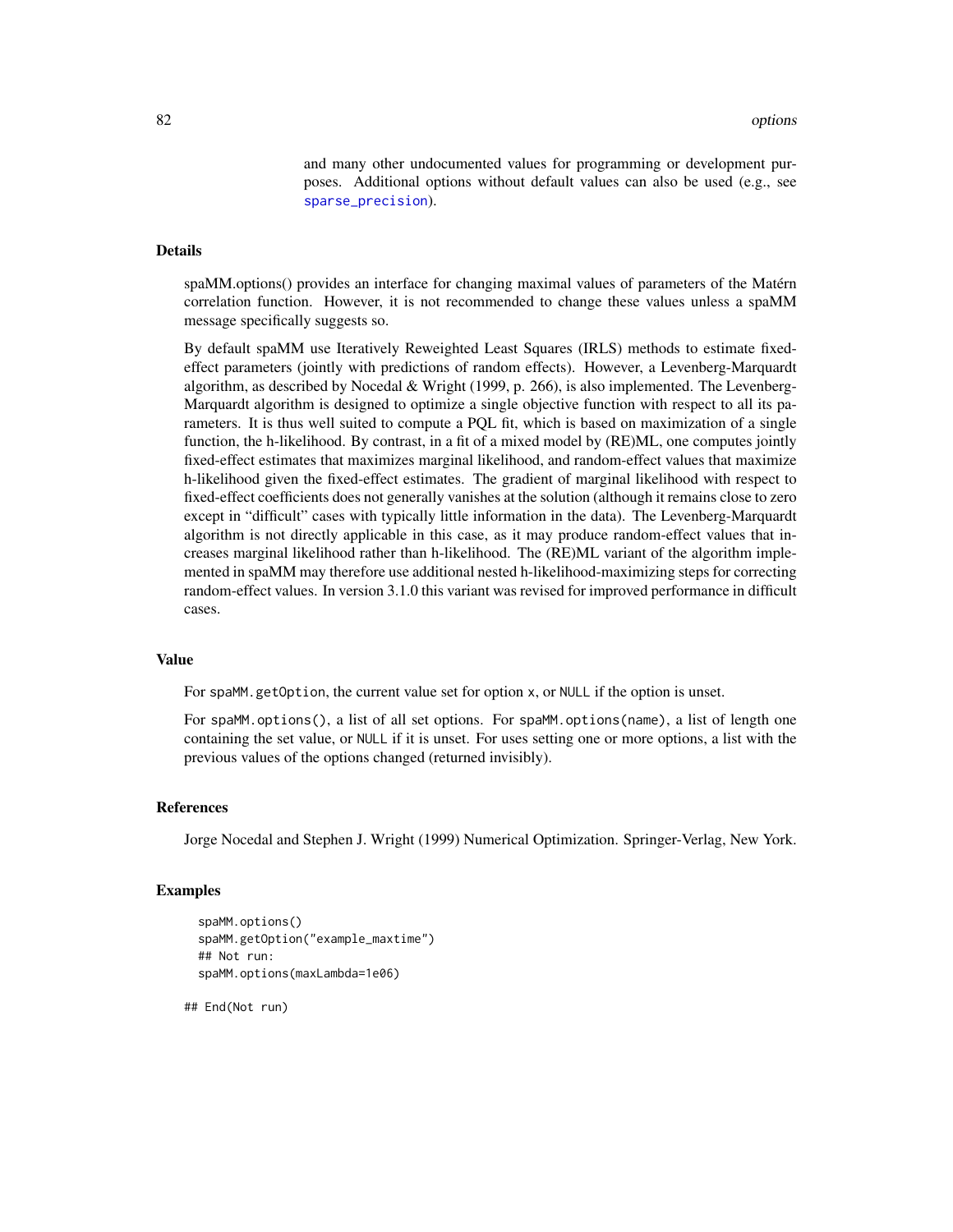This illustrates how to use spaMM for quantitative genetic analyses. spaMM appears competitive in terms of speed for GLMMs with large data sets, particularly when using the PQL method, which may be a quite good approximation in such cases. For large pedigrees it may be useful to compute the inverse of the relationship matrix using some efficient ad hoc algorithm, then to provide it as argument of the fit using the [covStruct\(](#page-21-0)list(precision=...)) syntax.

#### Examples

```
## Not run:
if(requireNamespace("pedigreemm", quietly=TRUE)) {
## derived from help("pedigreemm")
 p1 <- new("pedigree",
           sire = as.integer(c(NA, NA, 1, 1, 4, 5)),dam = as.integer(c(NA,NA,2,NA,3,2)),
           label = as.character(1:6))
 A <- pedigreemm::getA(p1) ## relationship matrix
 ## data simulation
 chola \leftarrow chol(A)varU <- 0.4; varE <- 0.6; rep <- 20
 n <- rep*6
 set.seed(108)
 bStar <- rnorm(6, sd=sqrt(varU))
 b <- crossprod(as.matrix(cholA),bStar)
 ID \leq rep(1:6, each=rep)
 e0 <- rnorm(n, sd=sqrt(varE))
 y <- b[ID]+e0
 obs <- data.frame(y=y,IDgen=ID,IDenv=ID) ## two copies of ID for readability of GLMM results
 ## fits
 fitme(y ~ 1+ corrMatrix(1|IDgen) , corrMatrix=A,data=obs,method="REML")
 obs$y01 <- ifelse(y<1.3,0,1)
 fitme(y01 ~ 1+ corrMatrix(1|IDgen)+(1|IDenv), corrMatrix=A,data=obs,
        family=binomial(), method="REML")
 prec_mat <- solve(A)
 colnames(prec_mat) <- rownames(prec_mat) <- rownames(A) # important
 fitme(y01 ~ 1+ corrMatrix(1|IDgen)+(1|IDenv) , covStruct=list(precision=prec_mat),
        data=obs, family=binomial(), method="REML")
}
```
## End(Not run)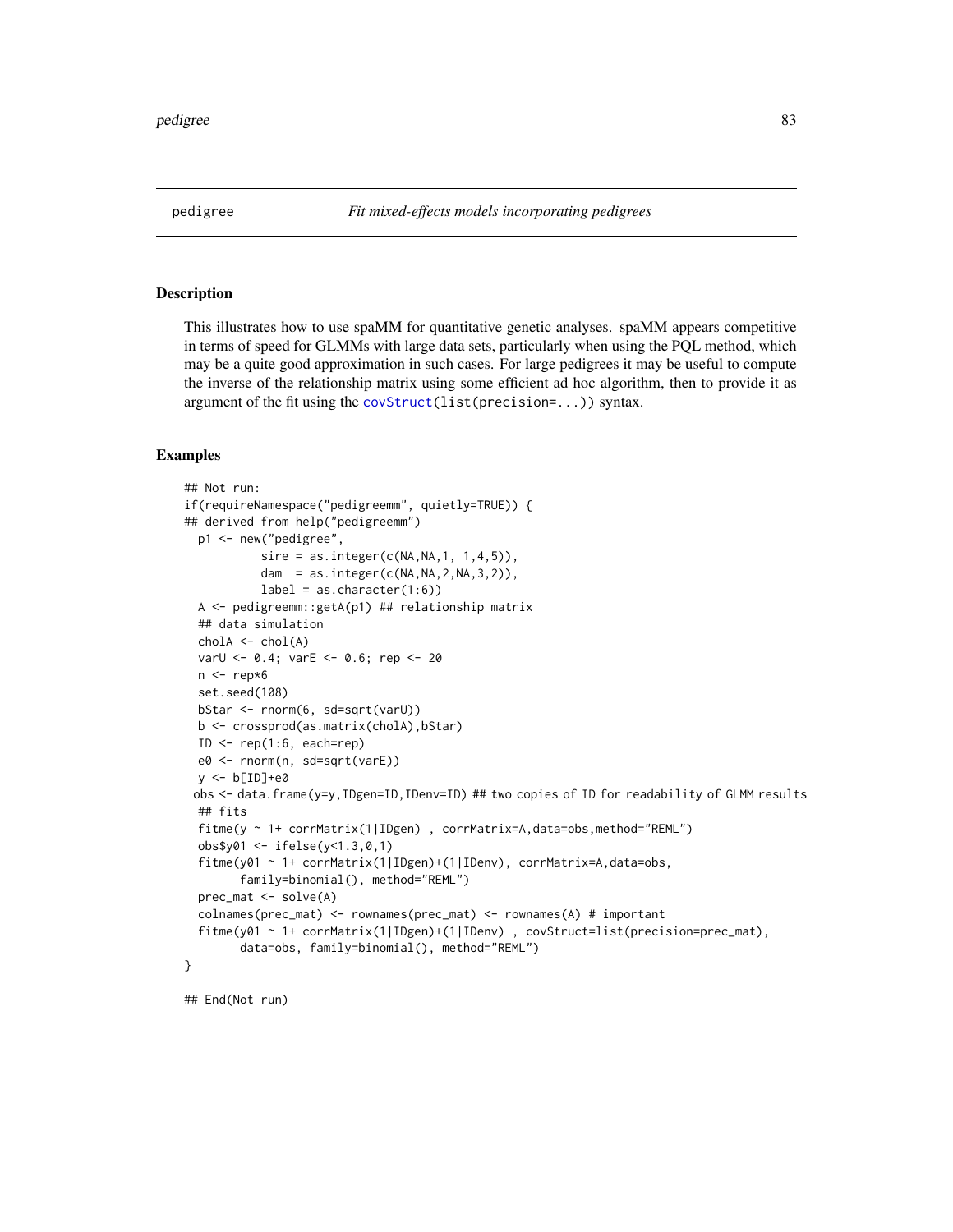$\phi$  parameters are estimated by fitting a Gamma HGLM to response values computed by the parent fitting function (e.g., by HLfit in the Examples). The fitme function is used to perform this fit. The resid.model of the parent call is used to control the arguments of this fitme call.

# Usage

# 'resid.model' argument of main fitting functions

## Arguments

|                             | resid. model is <b>either</b> a formula (without left-hand side) for the dispersion pa-<br>rameter phi of the residual error (a log link is assumed); or a list of arguments<br>similar to those of a standard fit. The following arguments may be useful: |
|-----------------------------|------------------------------------------------------------------------------------------------------------------------------------------------------------------------------------------------------------------------------------------------------------|
|                             | model formula as in formula-only case, without left-hand side. Random effects<br>can be included and this appears to work well in simple cases (block effects, or<br>geostatistical models) but has not been tested, or hardly so, for other cases.        |
| femmùl¥a                    | The family is always Gamma. The default link is log. The identity link can be<br>tried but may fail because only the log link ensures that the fitted $\phi$ is positive.                                                                                  |
| fixed                       | fixed values of parameters. Same usage as documented in fitme                                                                                                                                                                                              |
| control.dist                | A list of arguments that control the computation of the distance argument of the<br>correlation functions. Same usage as documented in HLCor                                                                                                               |
| rand.family                 | A family object or a list of family objects describing the distribution of the<br>random effect(s). Same usage as documented for HLfit                                                                                                                     |
| init, lower, upper, control |                                                                                                                                                                                                                                                            |
|                             | with same usage as documented in fit me, may be at least partly heeded. Other<br>arguments should be ignored (see Details).                                                                                                                                |

## Details

The following elements in resid.model should be ignored:

method which is constrained to be identical to the method from the parent call;

- control.HLfit, control.glm constrained to be identical to the same-named controls from the parent call;
- resid.model constrained: no resid.model for a resid.model;
- REMLformula constrained to NULL;
- data The data of the parent call are used, so they must include all the variables required for the resid.model;

prior.weights constrained: no prior weights;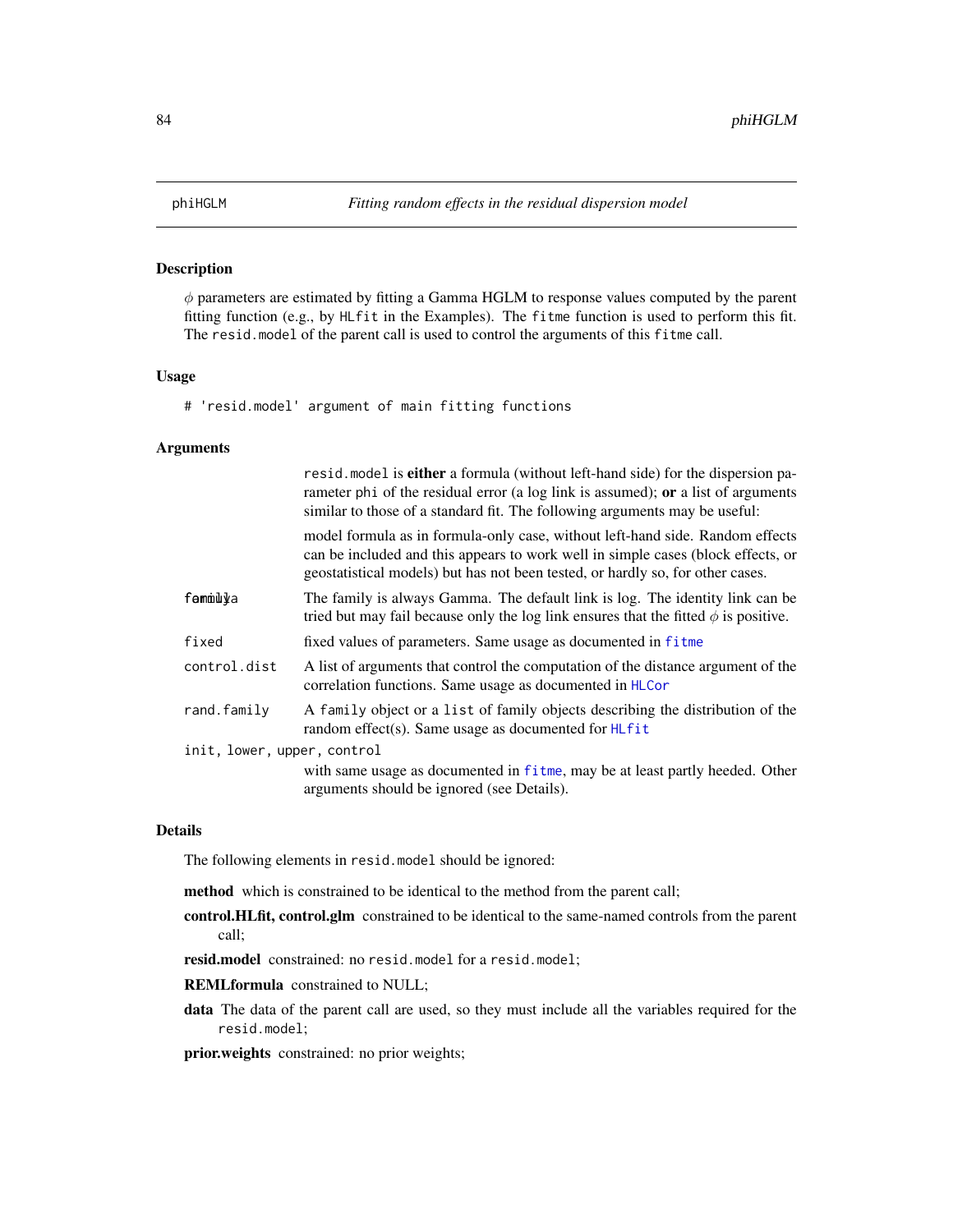- verbose constrained: will display a progress line summarizing the results of the resid.model fit at each iteration of main loop of the parent call.
- init.HLfit Ignored. Users would have hard time guessing good initial values, which would be have to be ignored in most contexts anyway.

# References

Lee, Y., Nelder, J. A. and Pawitan, Y. (2006) Generalized linear models with random effects: unified analysis via h-likelihood. Chapman & Hall: London.

## Examples

```
data("crack") # crack data, Lee et al. 2006 chapter 11 etc
hlfit <- HLfit(y~crack0+(1|specimen), family=Gamma(log),
               data=crack, rand.family=inverse.Gamma(log),
               resid.model=list(formula=~cycle+(1|specimen)) )
```
<span id="page-84-0"></span>

plot.HLfit *Model checking plots for mixed models*

## **Description**

This function provides diagnostic plots for residual errors from the mean model and for random effects. Plots for the mean models are similar to those for GLMs, as described in Lee et al. 2006. Plots for residual errors consider the *standardized* deviance residuals (Lee et al. 2006, p.52), and plots for random effects likewise consider standardized values, i.e. each random deviate divided by  $\sqrt{(1-q)}$  where q is the corresponding leverage for  $\lambda$ .

## Usage

```
## S3 method for class 'HLfit'
plot(x, which = c("mean", "ranef"),titles = list(
          meanmodel=list(outer="Mean model",devres="Deviance residuals",
                    absdevres="|Deviance residuals|", resq="Residual quantiles",
                         devreshist="Deviance residuals"),
      ranef=list(outer="Random effects and leverages",qq="Random effects Q-Q plot",
                     levphi=expression(paste("Leverages for ",phi)),
          levlambda=expression(paste("Leverages for ",lambda)))
        ),
      control= list(), ask=TRUE, ...)
```
#### Arguments

x An object of class HLfit, as returned by the fitting functions in spaMM.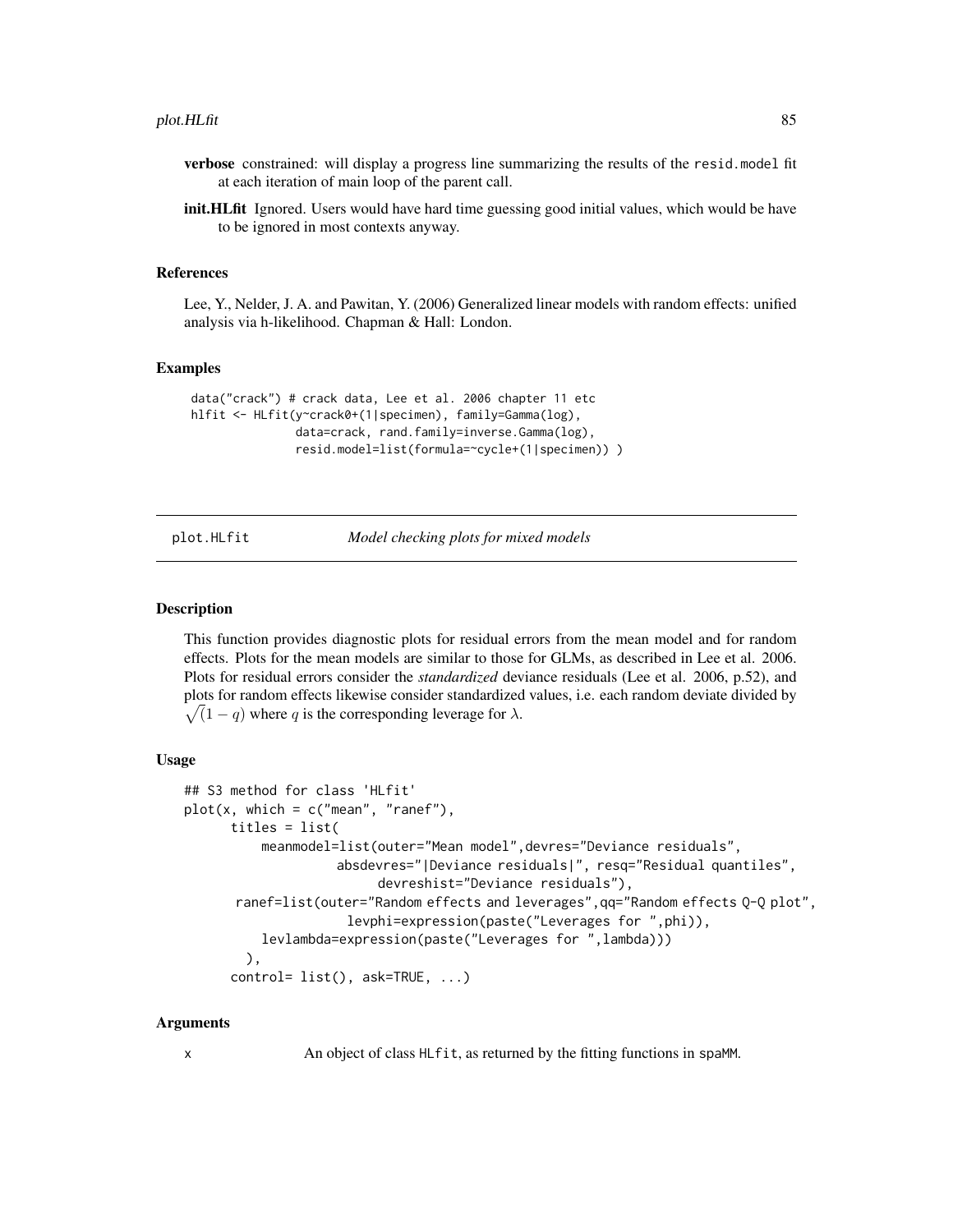| which   | A vector of keywords for different types of plots. By default, two types of<br>plots are presented on different devices: diagnostic plots for mean values, and<br>diagnostic plots for random effects. Either one can be selected using this argu-<br>ment. Use keyword "predict" for a plot of predicted response against actual<br>response. |
|---------|------------------------------------------------------------------------------------------------------------------------------------------------------------------------------------------------------------------------------------------------------------------------------------------------------------------------------------------------|
| titles  | A list of the main (inner and outer) titles of the plots. See the default value for<br>the format.                                                                                                                                                                                                                                             |
| control | A list of default options for the plots. Defaults are pch="+" and pcol="blue"<br>for points, and 1co1="red" for curves.                                                                                                                                                                                                                        |
| ask     | Logical; passed to devAskNewPage which is run when a new device is opened<br>by code.HLfit.                                                                                                                                                                                                                                                    |
| .       | Options passed from plot. HLfit to par.                                                                                                                                                                                                                                                                                                        |
|         |                                                                                                                                                                                                                                                                                                                                                |

## Details

The standardized deviance residuals are defined as the deviance residuals divided by  $\phi\sqrt{(1-q)}$ , where the deviance residuals are defined as for a GLM, and the leverages considered here are those given by [hatvalues](#page-46-0)(., type="std") (see hatvalues for details).

In principle the deviance residuals for the mean model should have a nearly Gaussian distribution hence form a nearly straight line on a Q-Q plot. However this is (trivially) not so for wellspecified (nearly-)binary response data nor even for well-specified Poisson response data with moderate expectations. Hence this plot is not so useful. The DHARMa package proposes betterbehaved diagnostic plots (but the p-value that appears on one of these plots may not stand for a valid goodness-of-fit test). The current version of DHARMa should handle spaMM fit objects; otherwise, see <https://github.com/florianhartig/DHARMa/issues/95> for how to run DHARMa procedures on spaMM output.

# Value

Returns the input object invisibly.

## References

Lee, Y., Nelder, J. A. and Pawitan, Y. (2006). Generalized linear models with random effects: unified analysis via h-likelihood. Chapman & Hall: London.

# Examples

```
data("blackcap")
fit <- fitme(migStatus ~ 1+ Matern(1|latitude+longitude),data=blackcap,
             fixed=list(lambda=1,nu=1,rho=1))
plot(fit)
```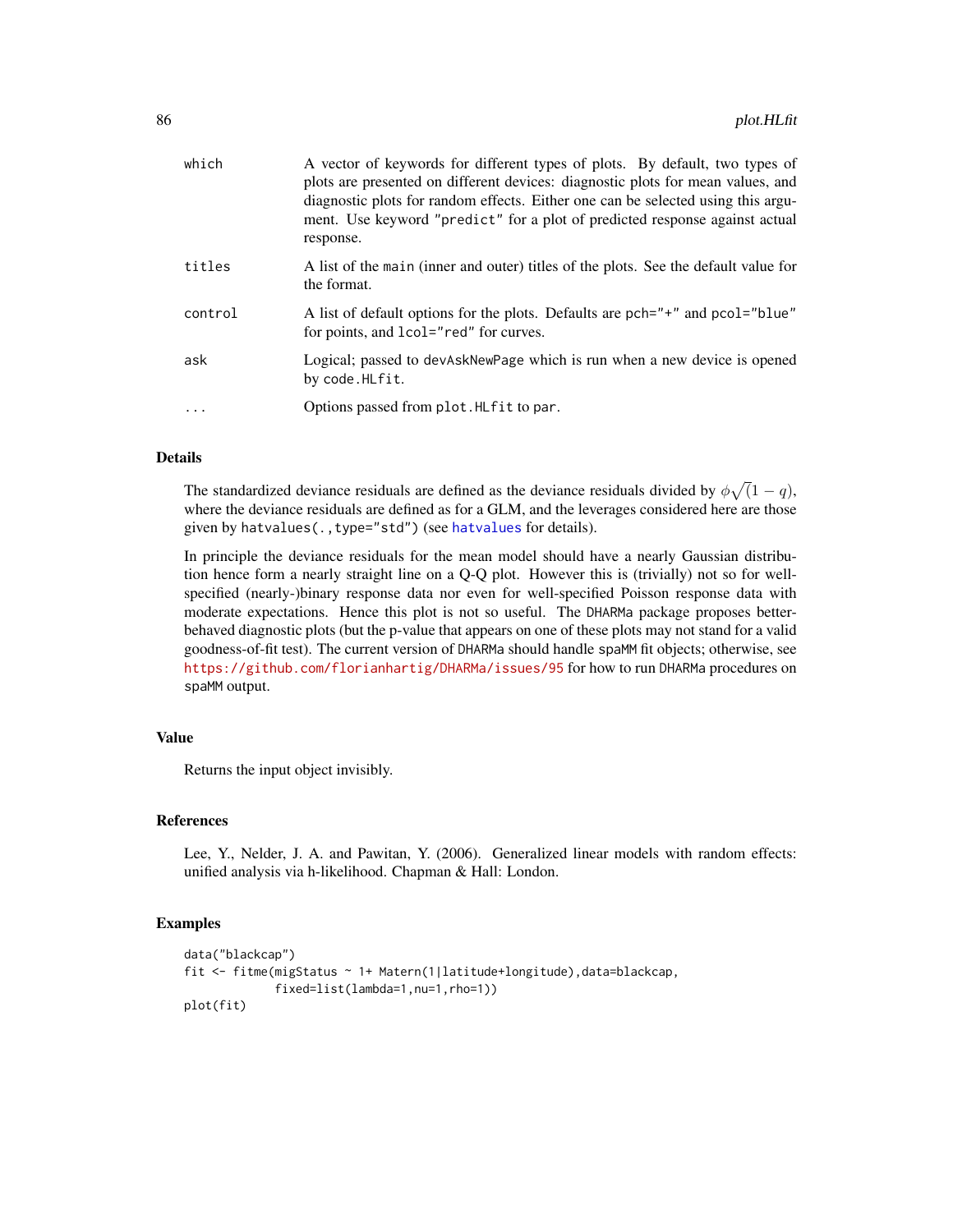The following functions evaluate or plot *partial-dependence* effects. The is a dedicated package for such plots, pdp (<https://cran.r-project.org/package=pdp>), so if you are not happy with these functions (which, for instance, do not handle pairs of variables and their interactions), try that package (which seems to handle fit object produced by spaMM).

pdep\_effects evaluates the effect of a given fixed-effect variable, as (by default, the average of) predicted values on the response scale, over the empirical distribution of all other fixed-effect variables in the data, and of inferred random effects. This can be seen as the result of an experiment where specific treatments (given values of the focal variable) are applied over all conditions defined by the other fixed effects and by the inferred random effects. Thus, apparent dependencies induced by associations between predictor variables are avoided (see Friedman, 2001, from which the name "partial dependence plot" is taken; or Hastie et al., 2009, Section 10.13.2). This also avoids biases of possible alternative ways of plotting effects. In particular, such biases occur if the response link is not identity, and if averaging is performed on the linear-predictor scale or when other variables are set to some conventional value other than its average.

pdep\_effects also compute intervals of the type defined by its intervals argument (by default, prediction intervals). By default, it returns a data frame of average values of point predictions and interval bounds for each value of the focal variable, but it can also return lists of all predictions.

plot\_effects calls pdep\_effects and produces a simple plot (using only base graphic functions) of its results, including prediction bands representing the two average one-sided widths of intervals. If added to the plot, the raw data may appear to depart from the partial-dependence predictions, since the data are a priori affected by the associations between variables which the predictions free themselves from.

# Usage

```
pdep_effects(object, focal_var, newdata = object$data, length.out = 20,
             levels = NULL, intervals = "predVar", indiv = FALSE, ...)plot_effects(object, focal_var, newdata = object$data, effects = NULL,
            xlab = focal_var, ylab = NULL, rgb.args = col2rgb("blue"),
            add = FALSE, ylim=NULL, ...)
```
## Arguments

| object    | An object of class HL fit, as returned by the fitting functions in spaMM.                                           |
|-----------|---------------------------------------------------------------------------------------------------------------------|
| focal var | Character string: the name of the predictor variable whose effect is to be repre-<br>sented                         |
| newdata   | If non-NULL, a data frame passed to predict. HLfit, whose documentation<br>should be consulted for further details. |
| effects   | If non-NULL, a data frame to substitute to the one produced by default by<br>pdep_effects.                          |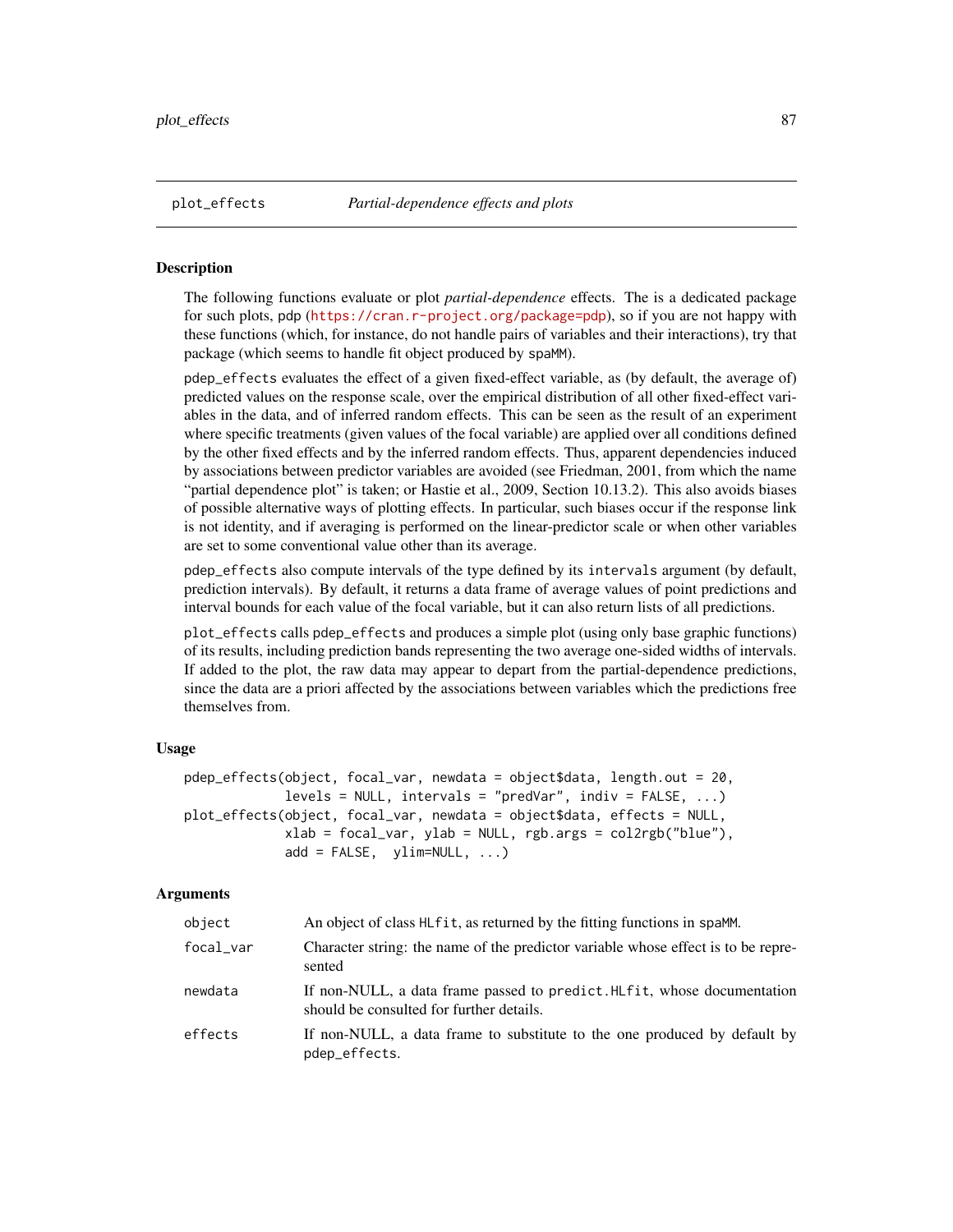| xlab       | If non-NULL, a character string: X-axis label for the plot.                                                                |
|------------|----------------------------------------------------------------------------------------------------------------------------|
| ylab       | If non-NULL, a character string: Y-axis label for the plot.                                                                |
| ylim       | The plot's ylim argument. Default is based on the $(0.025, 0.975)$ quantiles of<br>the response.                           |
| rgb.args   | Color control arguments, in the format produced by collargh.                                                               |
| add        | Boolean: whether to add graphic elements of a previous plot produced by plot_effects                                       |
| length.out | Numeric: for a numeric predictor variable, the number of values at which pre-<br>dictions are evaluated.                   |
| levels     | If non-NULL, a character vector: for a factor predictor variable, the levels for<br>which which predictions are evaluated. |
| intervals  | Passed to predict. HLfit, whose documentation should be consulted for further<br>details.                                  |
| indiv      | Boolean: whether to return all predictions given the values of other predictors<br>in the newdata, or only their means.    |
| .          | Further arguments passed by plot_effects to pdep_effects, or by pdep_effects<br>to predict. HLfit.                         |

## Value

For pdep\_effects, a nested list, or a data frame storing values of the focal\_var, average point predictions pointp and bounds low and up of intervals, depending on the indiv argument. When indiv is TRUE, each sublist contains vectors for pointp, low and up.

For plot\_effects, the same value, returned invisibly.

# References

J.H. Friedman (2001). Greedy Function Approximation: A Gradient Boosting Machine. Annals of Statistics 29(5):1189-1232.

J. Friedman, T. Hastie and R. Tibshirani (2009) The Elements of Statistical Learning, 2nd ed. Springer.

# Examples

```
data("scotlip")
hlcor <- HLCor(cases~I(prop.ag/10) +adjacency(1|gridcode)+offset(log(expec)),
          adjMatrix=Nmatrix,family=poisson(),data=scotlip)
plot_effects(hlcor,focal_var="prop.ag",ylim=c(0,max(scotlip$cases)))
points(cases~prop.ag, data=scotlip, col="blue",pch=20)
```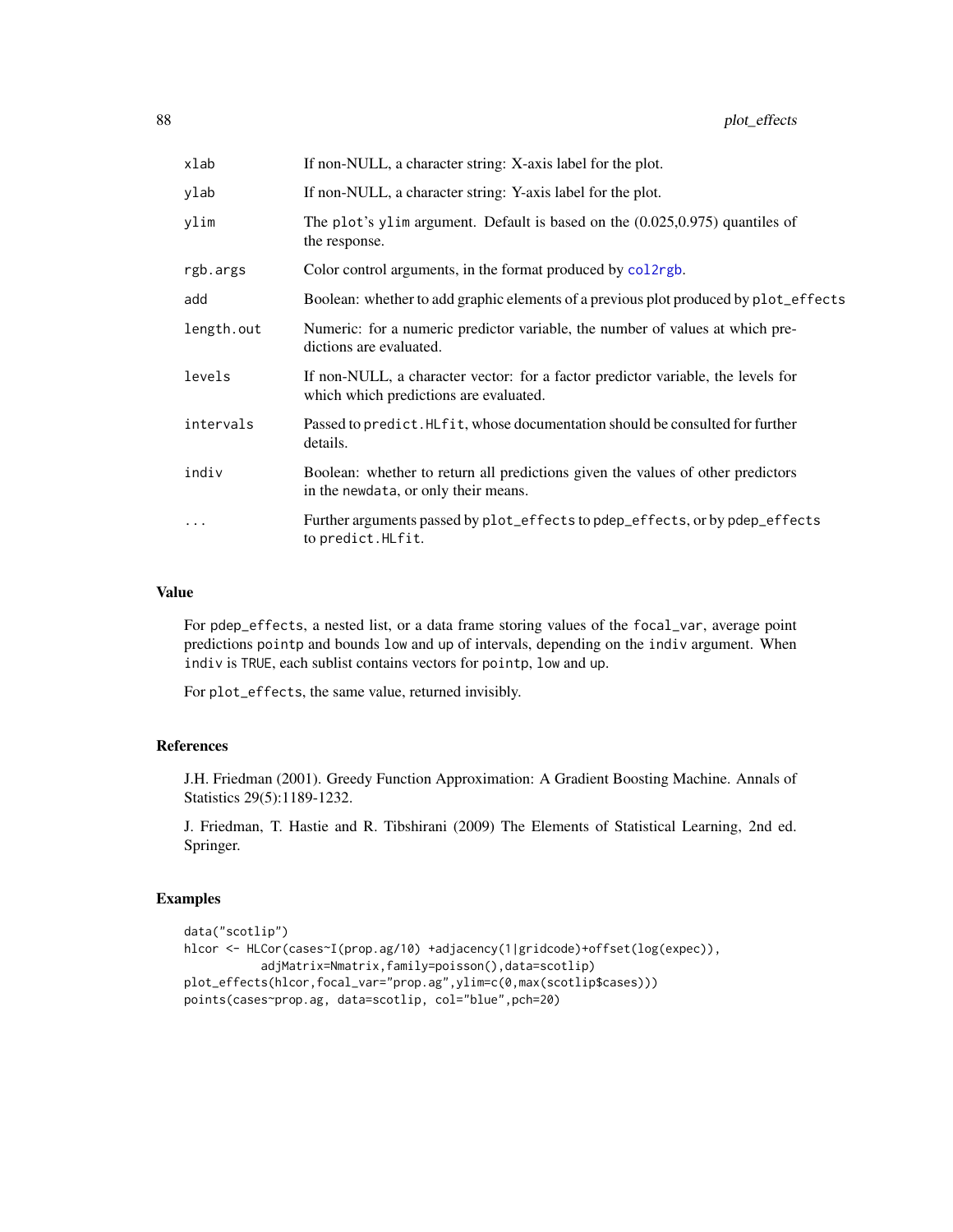Poisson *Family function for GLMs and mixed models with Poisson and zerotruncated Poisson response.*

# <span id="page-88-0"></span>Description

Poisson (with a capital P) is a [family](#page-27-0) that specifies the information required to fit a Poisson generalized linear model. Differs from the base version stats::poisson only in that it handles the zerotruncated variant, which can be specified either as Tpoisson(<link>) or as Poisson(<link>, trunc =  $\theta$ L). The truncated poisson with mean  $\mu_T$  is defined from the un-truncated poisson with mean  $\mu_U$ , by restricting its response strictly positive value.  $\mu_T = \mu_U/(1 - p_0)$ , where  $p_0 := \exp(-\mu_U)$  is the probability that the response is 0.

## Usage

Poisson(link =  $"log"$ , trunc =  $-1$ L) Tpoisson(link="log") # <Poisson object>\$linkfun(mu, mu\_truncated = FALSE) # <Poisson object>\$linkinv(eta, mu\_truncated = FALSE)

## Arguments

| link         | log, sqrt or identity link, specified by any of the available ways for GLM links<br>(name, character string, one-element character vector, or object of class link-glm<br>as returned by make.link).                                                                        |
|--------------|-----------------------------------------------------------------------------------------------------------------------------------------------------------------------------------------------------------------------------------------------------------------------------|
| trunc        | Either $\theta$ L for zero-truncated distribution, or $-1$ L for default untruncated dsitri-<br>bution.                                                                                                                                                                     |
| eta,mu       | Numeric (scalar or array). The linear predictor; and the expectation of response,<br>truncated or not depending on mu_truncated argument.                                                                                                                                   |
| mu_truncated | Boolean. For linkinv, whether to return the expectation of truncated $(\mu_T)$ or<br>un-truncated ( $\mu_U$ ) response. For linkfun, whether the mu argument is $\mu_T$ , or is<br>$\mu_U$ but has $\mu_T$ as attribute ( $\mu_U$ without the attribute is not sufficient). |

# Details

The mu.eta member function is that of the base poisson family, hence ignores truncation.

predict, when applied on an object with a truncated-response family, by default returns  $\mu_T$ . The simplest way to predict  $\mu_U$  is to get the linear predictor value by predict(., type="link"), and deduce  $\mu_U$  using linkinv(.) (with default argument mu\_truncated=FALSE), since getting  $\mu_U$ from  $\mu_T$  is comparatively less straightforward.

## Value

A family object.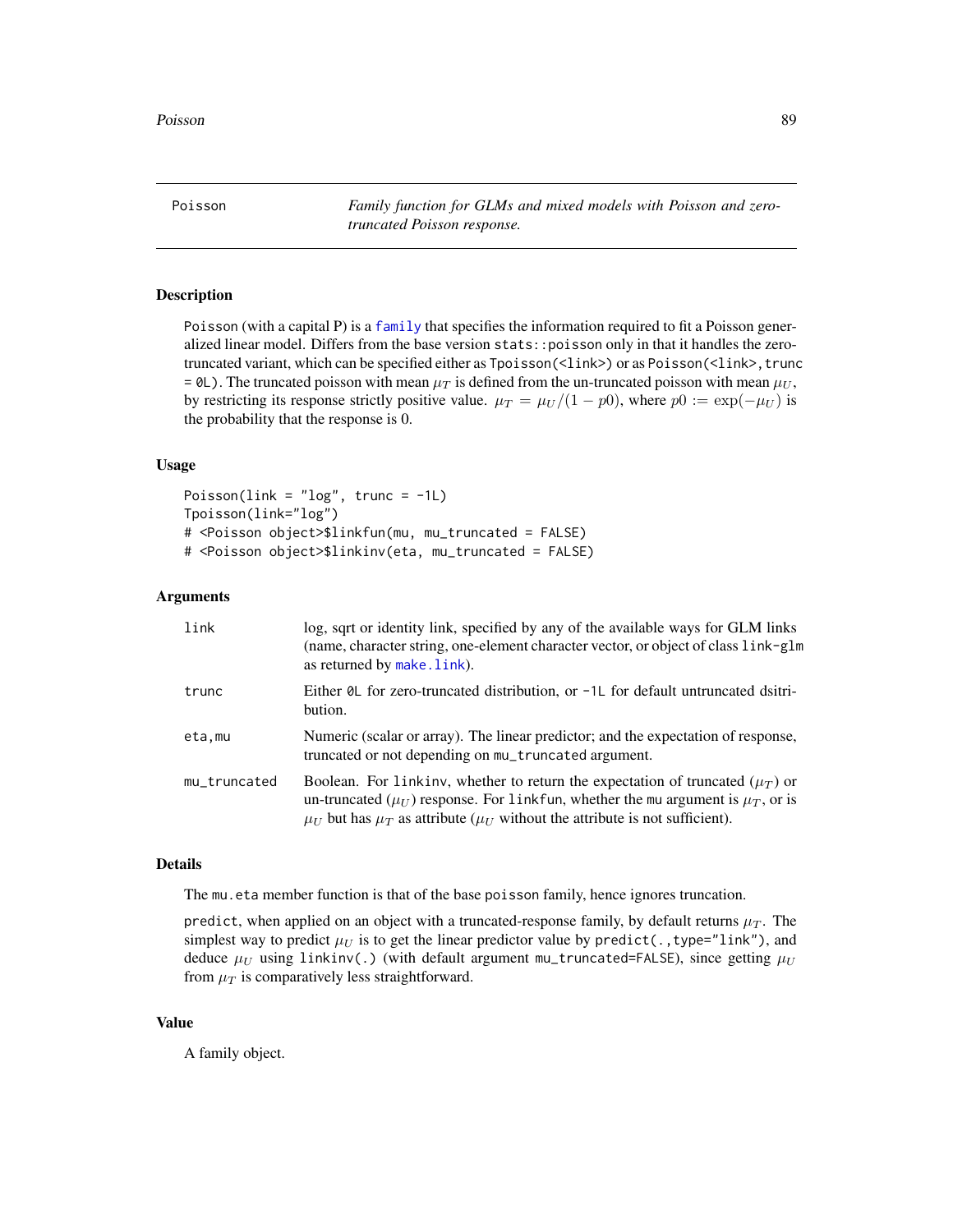## References

McCullagh, P. and Nelder, J.A. (1989) Generalized Linear Models, 2nd edition. London: Chapman & Hall.

## Examples

```
data("scotlip")
logLik(glm(I(1+cases)~1,family=Tpoisson(),data=scotlip))
logLik(fitme(I(1+cases)~1+(1|id),family=Tpoisson(),fixed=list(lambda=1e-8),data=scotlip))
```
post-fit *Applying post-fit procedures on spaMM results*

## **Description**

Packages implementing post-fit procedures define helper functions that may handle a limited range of classes of fit results. This documentation topic gives further directions to apply some post-fit procedures that handle objects of class HLfit. For other procedures, spaMM results may or may not be handled correctly by default. In such cases, diagnosing a failure in a debugging session may suggest a simple solution (such as providing the coef. argument to multcomp::glht).

# Details

For multiple comparison procedures by multcomp::glht, one has to explicitly give the argument coef.=fixef.HLfit (see Examples; fixef.HLfit is the spaMM method for the generic function fixef);

For DHARMa plots, see plot. HLfit;

For using RLRsim::RLRTSim(), see [get\\_RLRTSim\\_args](#page-27-0).

## Examples

```
if (requireNamespace("multcomp", quietly = TRUE)) {
 library(multcomp)
 set.seed(123)
 irisr <- cbind(iris,id=sample(4,replace=TRUE,size=nrow(iris)))
 irisfit <- fitme(Petal.Length~ Species +(1|id), data=irisr, family=Gamma(log))
  summary(glht(irisfit,mcp("Species" = "Tukey"), coef.=fixef.HLfit))
}
```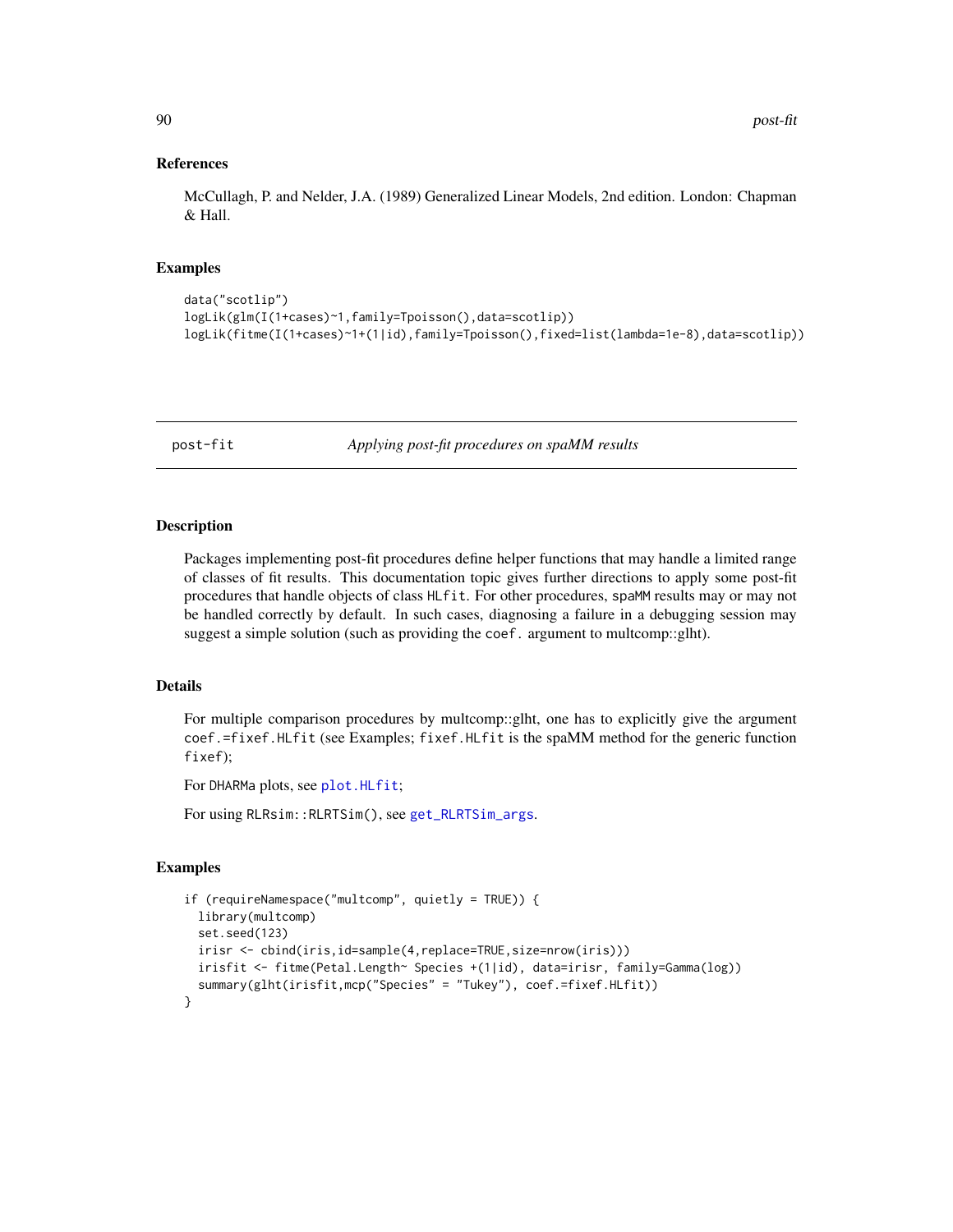<span id="page-90-0"></span>

predict *Prediction from a model fit.*

#### Description

Prediction of the response variable by its expected value obtained as (the inverse link transformation of) the linear predictor ( $\eta$ ) and more generally for terms of the form  $X_n\beta+Z_nLv$ , for new design matrices  $X$  n and  $Z$  n. Various components of prediction variances and predictions intervals can also be computed using predict. The get\_... functions are convenient extractors for such components. get\_predCov\_var\_fix extracts a block of a prediction covariance matrix. It was conceived for the specific purpose of computing the spatial prediction covariances between two "new" sets of geographic locations, without computing the full covariance matrix for both the new locations and the original (fitted) locations. When one of the two sets of new locations is fixed while the other varies, some expensive computations can be performed once for all sets of new locations, and be provided as the fix\_X\_ZAC.object argument. The preprocess\_fix\_corr extractor is designed to compute this argument.

## Usage

```
## S3 method for class 'HLfit'
predict(object, newdata = newX, newX = NULL, re.form = NULL,
                        variances=list(), binding = FALSE, intervals = NULL,
                        level = 0.95, blockSize = 2000L, type = "response",verbose=c(showpbar=eval(spaMM.getOption("barstyle"))),
                        control=list(), ...)
get_predCov_var_fix(object, newdata = NULL, fix_X_ZAC.object, fixdata, re.form = NULL,
                    variances=list(disp=TRUE,residVar=FALSE,cov=FALSE),
                    control=list(), ...)
preprocess_fix_corr(object, fixdata, re.form = NULL,
                   variances=list(residVar=FALSE, cov=FALSE), control=list())
get_fixefVar(...)
get_predVar(..., variances=list(), which="predVar")
get_residVar(...)
get_respVar(...)
get_intervals(..., intervals="predVar")
```
#### Arguments

| object  | The return object of fitting functions HLfit, corrHLfit, HLCor returning an<br>object inheriting from HLfit class.                                                                                                                                                                                  |
|---------|-----------------------------------------------------------------------------------------------------------------------------------------------------------------------------------------------------------------------------------------------------------------------------------------------------|
| newdata | Either NULL, a matrix or data frame, or a numeric vector.                                                                                                                                                                                                                                           |
|         | If NULL, the original data are reused. Otherwise, all variables required to evaluate<br>model formulas must be included. Which variables are required may depend on<br>other arguments: see "prediction with given phi's" example, also illustrating the<br>syntax when formulas include an offset. |
|         | or a numeric vector, which names (if any) are ignored. This makes it easier<br>to use predict as an objective function for an optimization procedure such as                                                                                                                                        |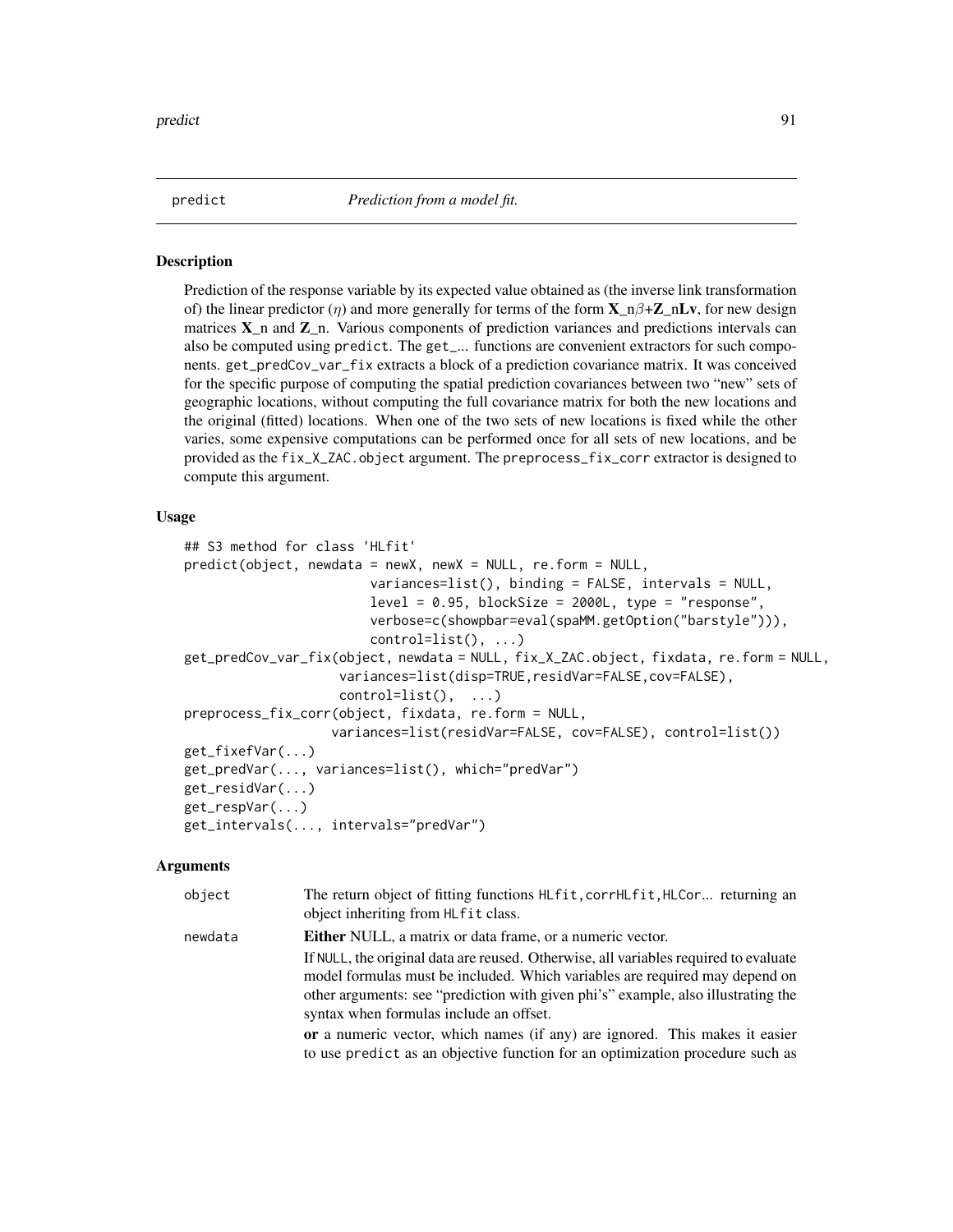|           | optim, which calls the objective function on unnamed vectors. However, one<br>must make sure that the order of elements in the vector is the order of first<br>occurrence of the variables in the model formula. This order can be checked in<br>the error message returned when calling predict on a newX vector of clearly<br>wrong size, e.g. predict( <object>, newdata=numeric(0)).</object>                                                                                                                                                                                                                                                                                                                                                                                                                                                                                                                                                                                                                                                                                                                                                                                                                                                                                                                                                  |
|-----------|----------------------------------------------------------------------------------------------------------------------------------------------------------------------------------------------------------------------------------------------------------------------------------------------------------------------------------------------------------------------------------------------------------------------------------------------------------------------------------------------------------------------------------------------------------------------------------------------------------------------------------------------------------------------------------------------------------------------------------------------------------------------------------------------------------------------------------------------------------------------------------------------------------------------------------------------------------------------------------------------------------------------------------------------------------------------------------------------------------------------------------------------------------------------------------------------------------------------------------------------------------------------------------------------------------------------------------------------------|
| newX      | equivalent to newdata, available for back-compatibility                                                                                                                                                                                                                                                                                                                                                                                                                                                                                                                                                                                                                                                                                                                                                                                                                                                                                                                                                                                                                                                                                                                                                                                                                                                                                            |
| re.form   | formula for random effects to include. By default, it is NULL, in which case all<br>random effects are included. If it is NA, no random effect is included. If it is<br>a formula, only the random effects it contains are retained. The other variance<br>components are removed from both point prediction and variances calcula-<br>tions. If you want to retain only the spatial effects in the point prediction, but<br>all variances, either use re.form and add missing variances (on linear predic-<br>tor scale) manually, or ignore this argument and see Details and Examples for<br>different ways of controlling variances.                                                                                                                                                                                                                                                                                                                                                                                                                                                                                                                                                                                                                                                                                                           |
| variances | A list which elements control the computation of different estimated variances.<br>In particular, list(linPred=TRUE, disp=TRUE) is suitable for uncertainty in<br>point prediction.                                                                                                                                                                                                                                                                                                                                                                                                                                                                                                                                                                                                                                                                                                                                                                                                                                                                                                                                                                                                                                                                                                                                                                |
|           | predict can return four components of prediction variance: fixefVar, predVar,<br>residVar and respVar, detailed below. They are all returned as attributes of the<br>point predictions. By default, each component is a vector of variances. How-<br>ever, if variances\$cov=TRUE, a covariance matrix is returned when applicable<br>(i.e. not for "residVar").                                                                                                                                                                                                                                                                                                                                                                                                                                                                                                                                                                                                                                                                                                                                                                                                                                                                                                                                                                                   |
|           | f ixefVar is the (co)variance of fixed effects $(X\beta)$ due to uncertainty in $\beta$ . It is<br>called by variances\$fixefVar=TRUE.                                                                                                                                                                                                                                                                                                                                                                                                                                                                                                                                                                                                                                                                                                                                                                                                                                                                                                                                                                                                                                                                                                                                                                                                             |
|           | predVar is the (co)variance of the linear predictor $\eta$ . It should be noted that the<br>phrase "prediction variance" is used inconsistently in the literature, often to de-<br>note the uncertainty in the response (therefore, including the residual variance).<br>Here, this uncertainly is called the response variance, and prediction variance<br>is used to denote the uncertainty in the linear predictor (e.g., Booth & Hobert,<br>1998). It accounts for uncertainty in fixed effects $(X\beta)$ and random effects $(ZLv)$<br>for given dispersion parameters (see Details), but it can also accounts for uncer-<br>tainty in dispersion parameters ( $\lambda$ and $\phi$ ) estimates if variances\$disp=TRUE,<br>for models in which the effect of uncertainty in dispersion parameters on the un-<br>certainty of the linear predictor can be computed. This effect can be computed<br>for a scalar residual variance $(\phi)$ and for several random effects with scalar vari-<br>ances $(\lambda)$ . variances\$predVar=TRUE will return the sum of the two compo-<br>nents, if available; otherwise it returns only the (co)variance for given $\lambda$ and $\phi$ .<br>The latter component can be requested by variances\$linPred=TRUE.<br>as_tcrossfac_list=TRUE can be used to return a list of matrices $X_i$ such that |
|           | the predVar = $\sum_i X_i X'_i$ . It thus provides a representation of the predVar that<br>may be useful in particular when the predVar has large dimension, as the com-<br>ponent $X_i$ s may require less memory (being possibly non-square or sparse).                                                                                                                                                                                                                                                                                                                                                                                                                                                                                                                                                                                                                                                                                                                                                                                                                                                                                                                                                                                                                                                                                          |
|           | residVar provides the residual variances (for Gaussian or Gamma responses).<br>It is called by variances\$residVar=TRUE.                                                                                                                                                                                                                                                                                                                                                                                                                                                                                                                                                                                                                                                                                                                                                                                                                                                                                                                                                                                                                                                                                                                                                                                                                           |
|           | respVar is the variance of the response (see Details). It is called by variances\$respVar=TRUE.<br>Calling for one (co)variance implies that some of its components may be also<br>returned.                                                                                                                                                                                                                                                                                                                                                                                                                                                                                                                                                                                                                                                                                                                                                                                                                                                                                                                                                                                                                                                                                                                                                       |
|           |                                                                                                                                                                                                                                                                                                                                                                                                                                                                                                                                                                                                                                                                                                                                                                                                                                                                                                                                                                                                                                                                                                                                                                                                                                                                                                                                                    |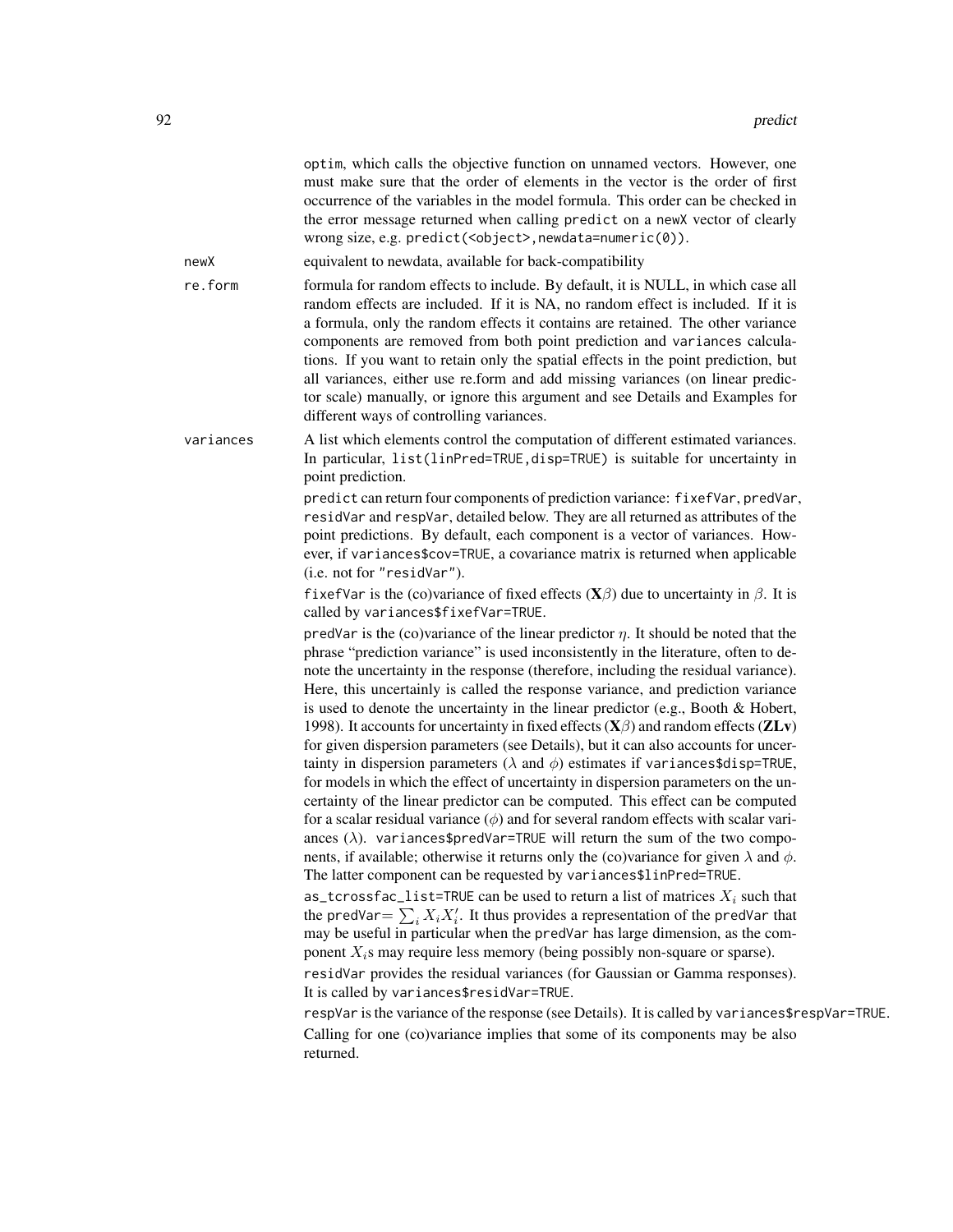## predict the set of the set of the set of the set of the set of the set of the set of the set of the set of the set of the set of the set of the set of the set of the set of the set of the set of the set of the set of the s

| intervals        | NULL or character string or vector of strings. Provides prediction intervals<br>with nominal level level, deduced from the given prediction variance term, e.g.<br>intervals="predVar". Currently only intervals from fixefVar and predVar<br>(and for LMMs respVar including the residual variance) may have a probabilis-<br>tic meaning. Intervals returned in other cases are (currently) meaningless.                                                                                                                             |
|------------------|----------------------------------------------------------------------------------------------------------------------------------------------------------------------------------------------------------------------------------------------------------------------------------------------------------------------------------------------------------------------------------------------------------------------------------------------------------------------------------------------------------------------------------------|
| which            | any of "predVar","respVar","residVar","fixefVar","intervals", or "naive"                                                                                                                                                                                                                                                                                                                                                                                                                                                               |
| level            | Coverage of the intervals.                                                                                                                                                                                                                                                                                                                                                                                                                                                                                                             |
| binding          | If binding is a character string, the predicted values are bound with the newdata<br>and the result is returned as a data frame. The predicted values column name<br>is the given binding, or a name based on it if the newdata already include a<br>variable with this name. If binding is FALSE, The predicted values are returned<br>as a one-column matrix and the data frame used for prediction is returned as an<br>attribute (unless it was NULL). If binding is NA, a vector is returned, without the<br>previous attributes. |
| fixdata          | A data frame describing reference data which covariances with variable newdata<br>may be requested.                                                                                                                                                                                                                                                                                                                                                                                                                                    |
| fix_X_ZAC.object |                                                                                                                                                                                                                                                                                                                                                                                                                                                                                                                                        |
|                  | The return value of calling preprocess_fix_corr (see trivial Example). This<br>is a more efficient way of providing information about the fixdata for repeated<br>calls to get_predCov_var_fix with variable newdata.                                                                                                                                                                                                                                                                                                                  |
| blockSize        | Mainly for development purposes. For original or new data with many rows,<br>it may be more efficient to split these data in small blocks, and this gives the<br>maximum number or rows of the blocks. However, this will be ignored if a<br>prediction covariance matrix is requested.                                                                                                                                                                                                                                                |
| type             | character string; The returned point prediction is on the response scale if type="response"<br>(the default). It is on the linear predictor scale if type="link".                                                                                                                                                                                                                                                                                                                                                                      |
| control          | A list; a warning will direct you to relevant usage when needed.                                                                                                                                                                                                                                                                                                                                                                                                                                                                       |
| verbose          | A vector of booleans; it single currently used element is "showpbar", which<br>controls whether to show a progress bar in certain prediction variance computa-<br>tions.                                                                                                                                                                                                                                                                                                                                                               |
|                  | further arguments passed to or from other methods. For the get_ functions,<br>they are passed to predict.                                                                                                                                                                                                                                                                                                                                                                                                                              |

# Details

If newdata is NULL, predict returns the fitted responses, including random effects, from the object. Otherwise it computes new predictions including random effects as far as possible. For spatial random effects it constructs a correlation matrix C between new locations and locations in the original fit. Then it infers the random effects in the new locations as  $C (L')^{-1} v$  (see [spaMM](#page-104-0) for notation). For non-spatial random effects, it checks whether any group (i.e., level of a random effect) in the new data was represented in the original data, and it adds the inferred random effect for this group to the prediction for individuals in this group.

fixefVar is the (co)variance of  $X\beta$  (or  $X_n\beta$ ), deduced from the asymptotic covariance matrix of  $\beta$  estimates.

predVar is the prediction (co)variance of  $\eta = \mathbf{X}\beta + \mathbf{Z}\mathbf{v}$  (see [HLfit](#page-50-0) Details for notation), or more generally of  $X_n \beta + Z_n Lv$ , by default computed for given dispersion parameters.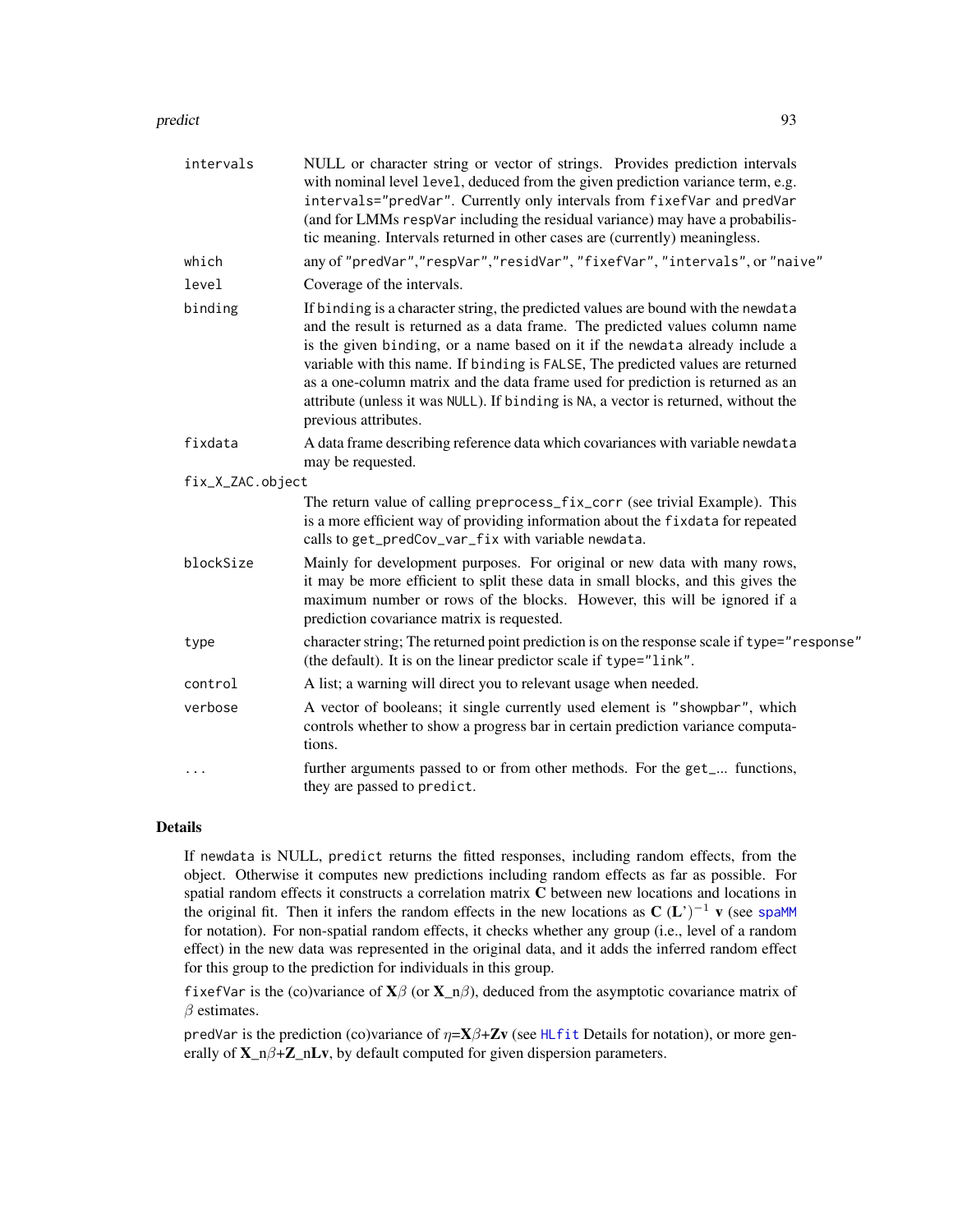For levels of the random effects present in the original data, predVar computation

takes into account the joint uncertainty in estimation of  $\beta$  and prediction of **v**.

For new levels of the random effects, predVar computation additionally takes into account uncertainty in prediction of **v** for these new levels. For **prediction covariance** with a new  $\mathbb{Z}_n$ , it matters whether a single or multiple new levels are used: see Examples.

If variances\$disp is TRUE, prediction variance may also include a term accounting for uncertainty in  $\phi$  and  $\lambda$ , computed following Booth and Hobert (1998, eq. 19). This computation ignores uncertainties in spatial correlation parameters.

respVar is the sum of predVar (pre- and post-multiplied by  $\partial \mu / \partial \eta$  for models with non-identity link) and of residVar.

These variance calculations are approximate except for LMMs, and cannot be guaranteed to give accurate results.

In the **point prediction** of the linear predictor, the unconditional expected value of  $u$  is assigned to the realizations of  $u$  for unobserved levels of non-spatial random effects (it is zero in GLMMs but not for non-gaussian random effects), and the inferred value of u is assigned in all other cases. Corresponding values of  $v$  are then deduced. This computation yields the classical "BLUP" or empirical Bayes predictor in LMMs, but otherwise it may yield less well characterized predictors, where "unconditional" v may not be its expected value when the rand. family link is not identity.

Intervals computations use the relevant variance estimates plugged in a Gaussian approximation, except for the simple linear model where it uses Student's *t* distribution.

# Value

See Details in [Tpoisson](#page-88-0) for questions specific to truncated distributions.

For predict, a matrix or data frame (according to the binding argument), with optional attributes frame, intervals, predVar, fixefVar, residVar, and/or respVar, the last four holding one or more variance vector or covariance matrices. The further attribute fittedName contains the binding name, if any.

The get\_... extractor functions call predict and extract from its result the attribute implied by the name of the extractor. By default, get\_intervals will return prediction intervals using predVar. get\_predVar with non-default which argument has the same effect as the get\_... function whose name is implied by which.

### References

Booth, J.G., Hobert, J.P. (1998) Standard errors of prediction in generalized linear mixed models. J. Am. Stat. Assoc. 93: 262-272.

## See Also

[get\\_cPredVar](#page-39-0) for a bootstrap-corrected version of get\_predVar.

# Examples

```
data("blackcap")
fitobject <- corrHLfit(migStatus ~ 1 + Matern(1|latitude+longitude),data=blackcap,
                       ranFix=list(nu=4,rho=0.4,phi=0.05))
```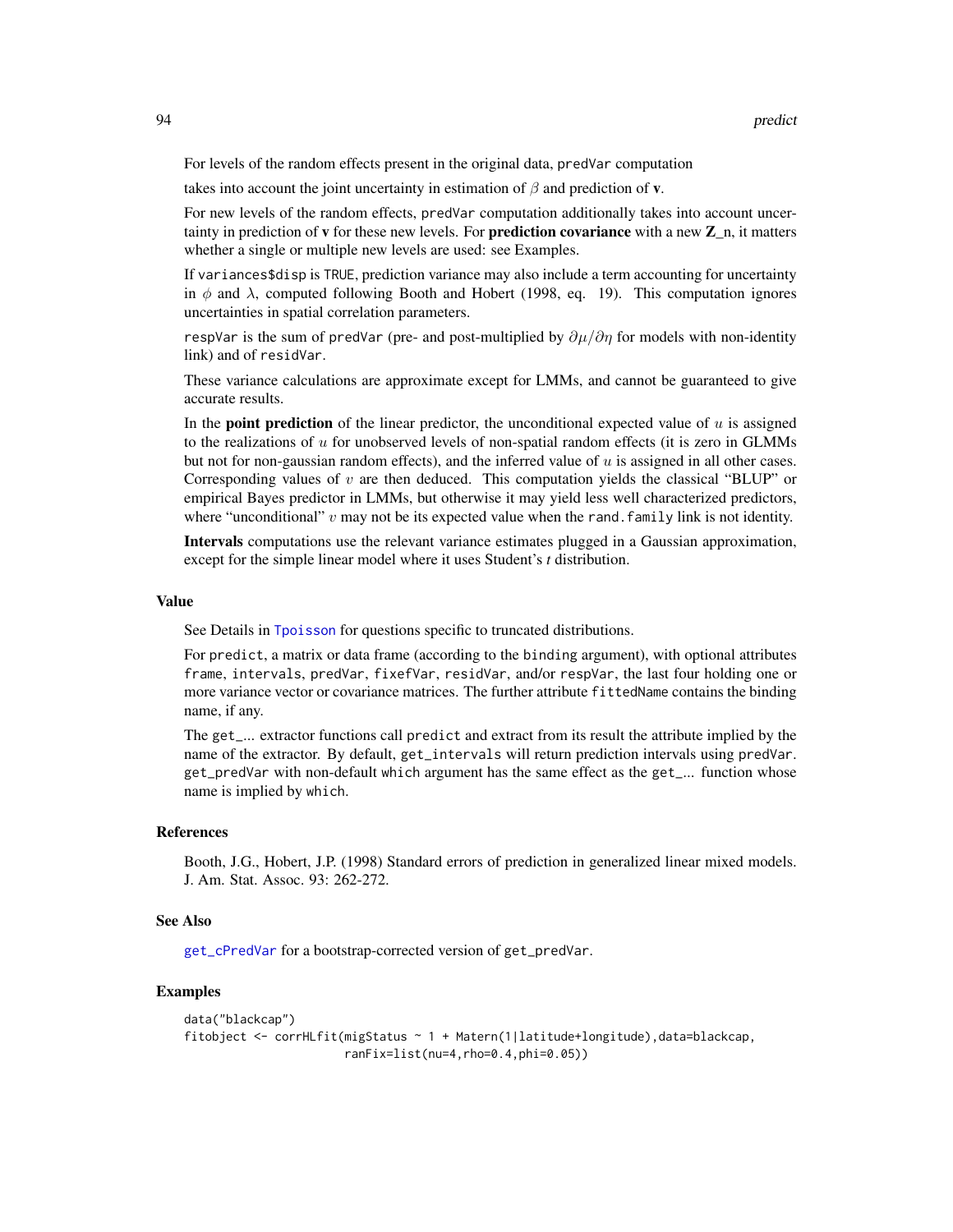#### predict the set of the set of the set of the set of the set of the set of the set of the set of the set of the set of the set of the set of the set of the set of the set of the set of the set of the set of the set of the s

```
predict(fitobject)
getDistMat(fitobject)
#### multiple controls of prediction variances
## (1) fit with an additional random effect
grouped \leq cbind(blackcap,grp=c(rep(1,7),rep(2,7)))
fitobject <- corrHLfit(migStatus ~ 1 + (1|grp) +Matern(1|latitude+longitude),
                       data=grouped, ranFix=list(nu=4,rho=0.4,phi=0.05))
## (2) re.form usage to remove a random effect from point prediction and variances:
predict(fitobject,re.form= ~ 1 + Matern(1|latitude+longitude))
## (3) comparison of covariance matrices for two types of new data
moregroups <- grouped[1:5,]
rownames(moregroups) <- paste0("newloc",1:5)
moregroups$grp <- rep(3,5) ## all new data belong to an unobserved third group
cov1 <- get_predVar(fitobject,newdata=moregroups,
                    variances=list(linPred=TRUE,cov=TRUE))
moregroups$grp <- 3:7 ## all new data belong to distinct unobserved groups
cov2 <- get_predVar(fitobject,newdata=moregroups,
                     variances=list(linPred=TRUE,cov=TRUE))
cov1-cov2 ## the expected off-diagonal covariance due to the common group in the first fit.
## Not run:
## Other extractors:
fix_X_ZAC.object <- preprocess_fix_corr(fitobject,fixdata=blackcap)
# ... for use in multiple calls to get_predCov_var_fix():
get_predCov_var_fix(fitobject,newdata=blackcap[14,],fix_X_ZAC.object=fix_X_ZAC.object)
## prediction with distinct given phi's in different locations:
varphi <- cbind(blackcap,logphi=runif(14))
vphifit <- corrHLfit(migStatus ~ 1 + Matern(1|latitude+longitude),
                     resid.model = list(formula=~0+offset(logphi)),
                     data=varphi, ranFix=list(nu=4,rho=0.4))
# for respVar computation, one needs the resid.model formula to specify phi:
get_respVar(vphifit,newdata=data.frame(latitude=1,longitude=1,logphi=1))
# for predVar computation, phi is not needed
# (and could have been specified through ranFix):
get_predVar(vphifit,newdata=data.frame(latitude=1,longitude=1))
## point predictions and variances with new X and Z
if(requireNamespace("rsae", quietly = TRUE)) {
 data("landsat", package = "rsae")
 fitobject <- fitme(HACorn ~ PixelsCorn + PixelsSoybeans + (1|CountyName),
                     data=landsat[-33,])
 newXandZ <- unique(data.frame(PixelsCorn=landsat$MeanPixelsCorn,
                                PixelsSoybeans=landsat$MeanPixelsSoybeans,
                                CountyName=landsat$CountyName))
 predict(fitobject,newdata=newXandZ,variances = list(predVar=TRUE))
 get_predVar(fitobject,newdata=newXandZ,variances = list(predVar=TRUE))
}
```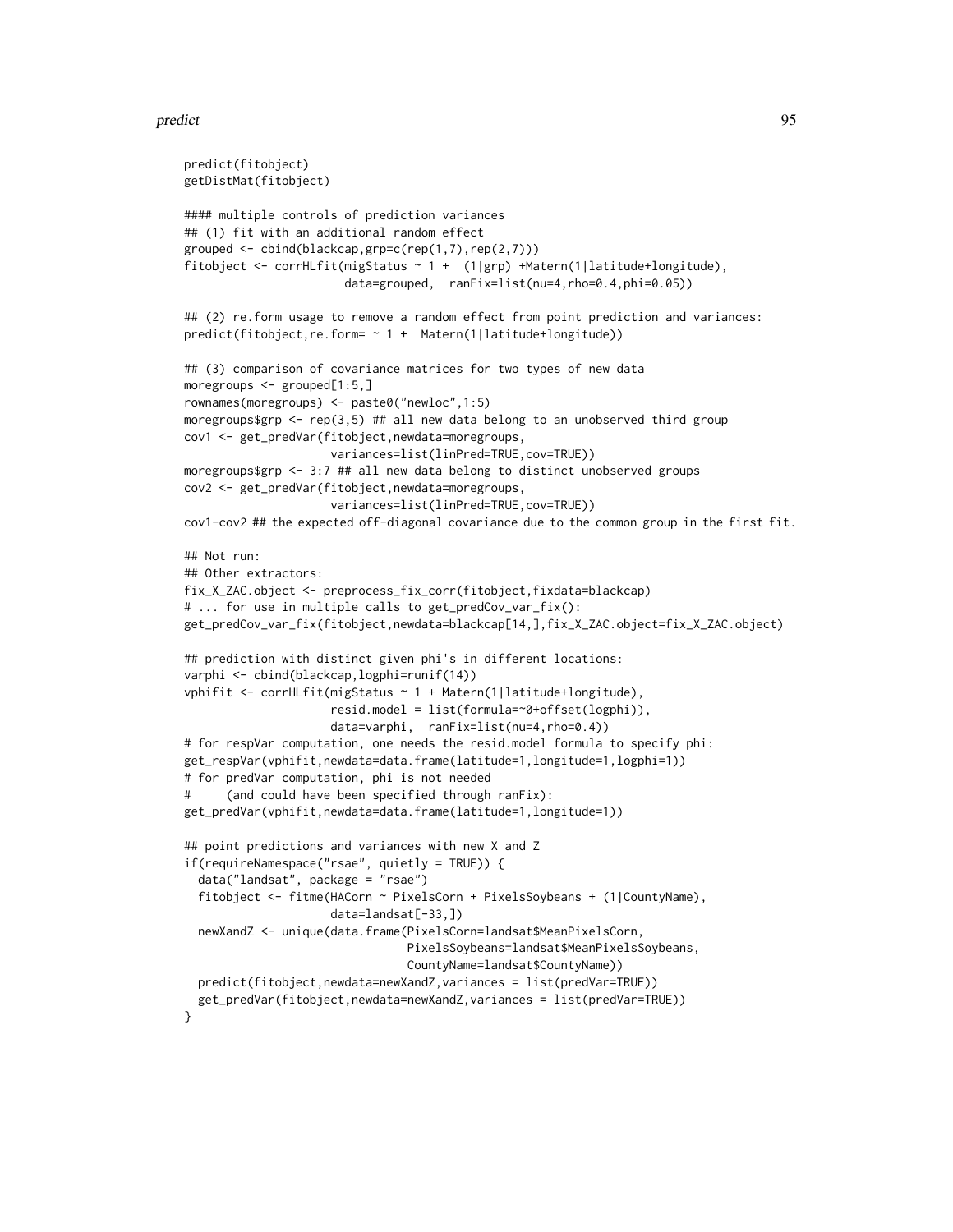## End(Not run)

<span id="page-95-0"></span>random-effects *Structure of random effects*

#### Description

The structure of random-effect models adjustable by spaMM can generally be described by the following steps.

First, independent and identically distributed (iid) random effects **u** are drawn from one of the following distributions: Gaussian with zero mean, unit variance, and identity link; Beta-distributed, where  $u B(1/(2\lambda), 1/(2\lambda))$  with mean=1/2, and var=  $\lambda/[4(1+\lambda)]$ ; and with logit link v=logit(u); **[Gamma](#page-55-0)-distributed random effects, where u Gamma(shape=1+1/** $\lambda$ **, scale=1/** $\lambda$ **): see Gamma for al**lowed links and further details; and **Inverse-Gamma**-distributed random effects, where u inverse-Gamma(shape=1+1/ $\lambda$ , rate=1/ $\lambda$ ): see inverse. Gamma for allowed links and further details.

Second, a transformation  $\mathbf{v} = f(\mathbf{u})$  is applied (this defines v whose elements are still iid).

Third, correlated random effects are obtained as  $Mv$ , where the matrix  $M$  can describe spatials correlation between observed locations, block effects (or repeated observations in given locations), and correlations involving unobserved locations. In most cases M is determined from the model formula, but it can also be controlled by [covStruct](#page-21-0) argument. M takes the form **ZL** or **ZAL**, where **Z** is determined from the model formula, the optional **A** factor is given by the optional "AMatrices" attribute of argument [covStruct](#page-21-0) of HLCor (also handled by fitme and corrHLfit), and L can be determined from the model formula or from covStruct. In particular:

- **Z** is typically an incidence matrix: its elements  $z_{ij}$  are 1 if the *i*th observation is affected by the jth element of ALb, and zero otherwise.
- For spatial random effects, L is typically the Cholesky "square root" of a correlation matrix determined by the random effect specification (e.g., Matern(...)), or given by the covStruct argument. This may be meaningful only for Gaussian random effects. Coefficients for each level of a random-coefficient model can also be represented as Lv where L is the "square root" of a correlation matrix.
- If there is one response value par location, L for a spatial random effect is thus a square matrix whose dimension is the number of observations. Alternatively, several observations may be taken in the same location, and a matrix  $\bf{Z}$  (automatically constructed) tells which element of Ly affects each observation. The linear predictor then contains a term of the form **ZLy**, where dim(Z) is (number of observations,number of locations).
- in [IMRF](#page-72-0) random effects (IMRF for Interpolated Markov Random Fields), the realized random effects in response locations are defined as linear combinations ALv of random effects Lv in distinct locations. In that case the dimension of  $L$  is the number of such distinct locations, an automatically constructed A matrix maps them to the observed locations, and  $\mathbb Z$  again maps them to possibly repeated observations in observed locations.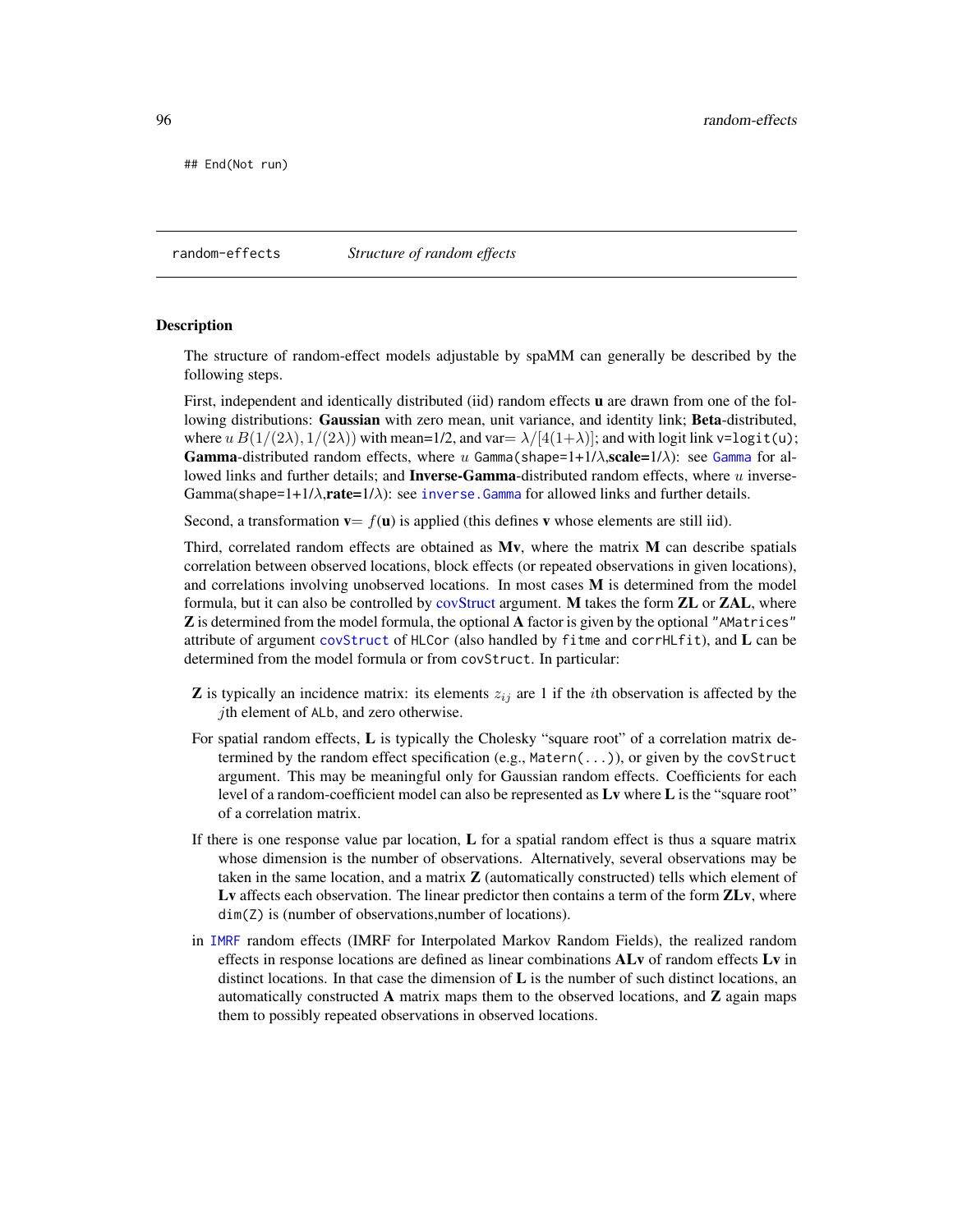By default, fitting functions in spaMM check the rank of the design matrix for fixed effects, as stats::lm or stats:: $glm$  do (but not, say, nlme::lme). This computation can be quite long. To save time when fitting different models with the same fixed-effect terms to the same data, the result of the check can be extracted from a return object by get\_rankinfo(), and can be provided as argument control.HLfit\$rankinfo to another fit. Alternatively, the check will not be performed if control.HLfit\$rankinfo is set to NA.

## Usage

```
get_rankinfo(object)
```
## Arguments

object An object of class HLfit, as returned by the fitting functions in spaMM.

#### Details

The check is performed by a call to qr() methods for either dense or sparse matrices. If the design matrix is singular, a set of columns from the design matrix that define a non-singular matrix is identified. Note that different sets may be identified by sparse- and dense-matrix qr methods.

## Value

A list with elements rank, whichcols (a set of columns that define a non-singular matrix), and method (identifying the algorithm used).

salamander *Salamander mating data*

# Description

Data from a salamander mating experiment discussed by McCullagh and Nelder (1989, Ch. 14). Twenty males and twenty females from two populations (Rough Butt and Whiteside) were each paired with 6 individuals from their own or from the other population. The experiments were later published by Arnold et al. (1996).

#### Usage

```
data("salamander")
```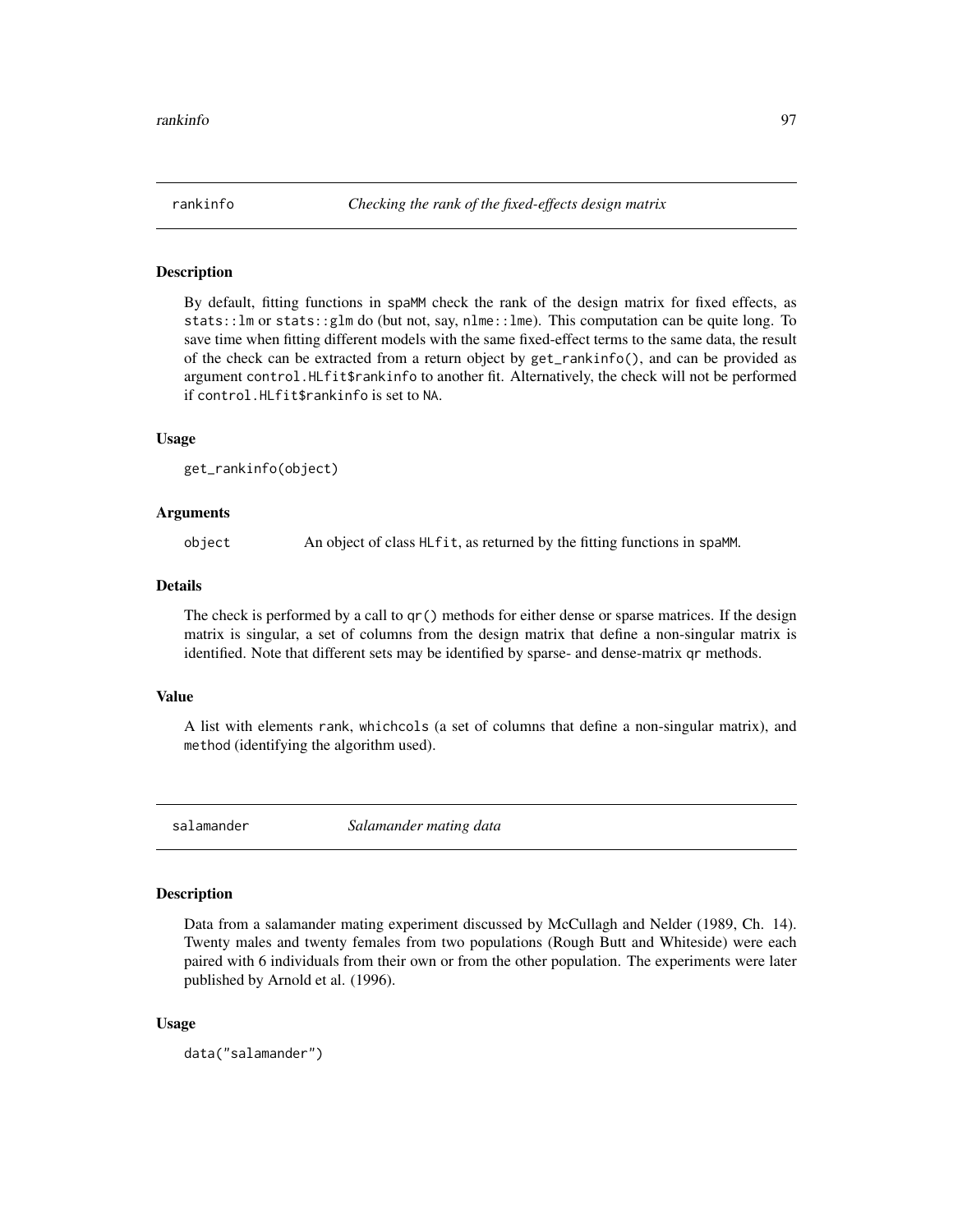#### en 1988 salamander i 1989 salamander i 1989 salamander i 1989 salamander i 1989 salamander i 1989 salamander i

# Format

The data frame includes 360 observations on the following variables:

Female Index of the female;

Male Index of the male;

Mate Whether the pair successfully mated or not;

TypeF Population of origin of female;

TypeM Population of origin of male;

Cross Interaction term between TypeF and TypeM;

Season A factor with levels Summer and Fall;

Experiment Index of experiment

# Source

The data frame was borrowed from the HGLMMM package (Molas and Lesaffre, 2011), version 0.1.2.

## References

Arnold, S.J., Verrell, P.A., and Tilley S.G. (1996) The evolution of asymmetry in sexual isolation: a model and a test case. Evolution 50, 1024-1033.

McCullagh, P. and Nelder, J.A. (1989). Generalized Linear Models, 2nd edition. London: Chapman & Hall.

Molas, M., Lesaffre, E. (2011) Hierarchical Generalized Linear Models: The R Package HGLMMM. Journal of Statistical Software 39, 1-20.

## Examples

```
data("salamander")
## Not run:
HLfit(cbind(Mate,1-Mate)~TypeF+TypeM+TypeF*TypeM+(1|Female)+(1|Male),
     family=binomial(),data=salamander,method="ML")
# equivalent fo using fitme(), but here a bit faster
```
## End(Not run)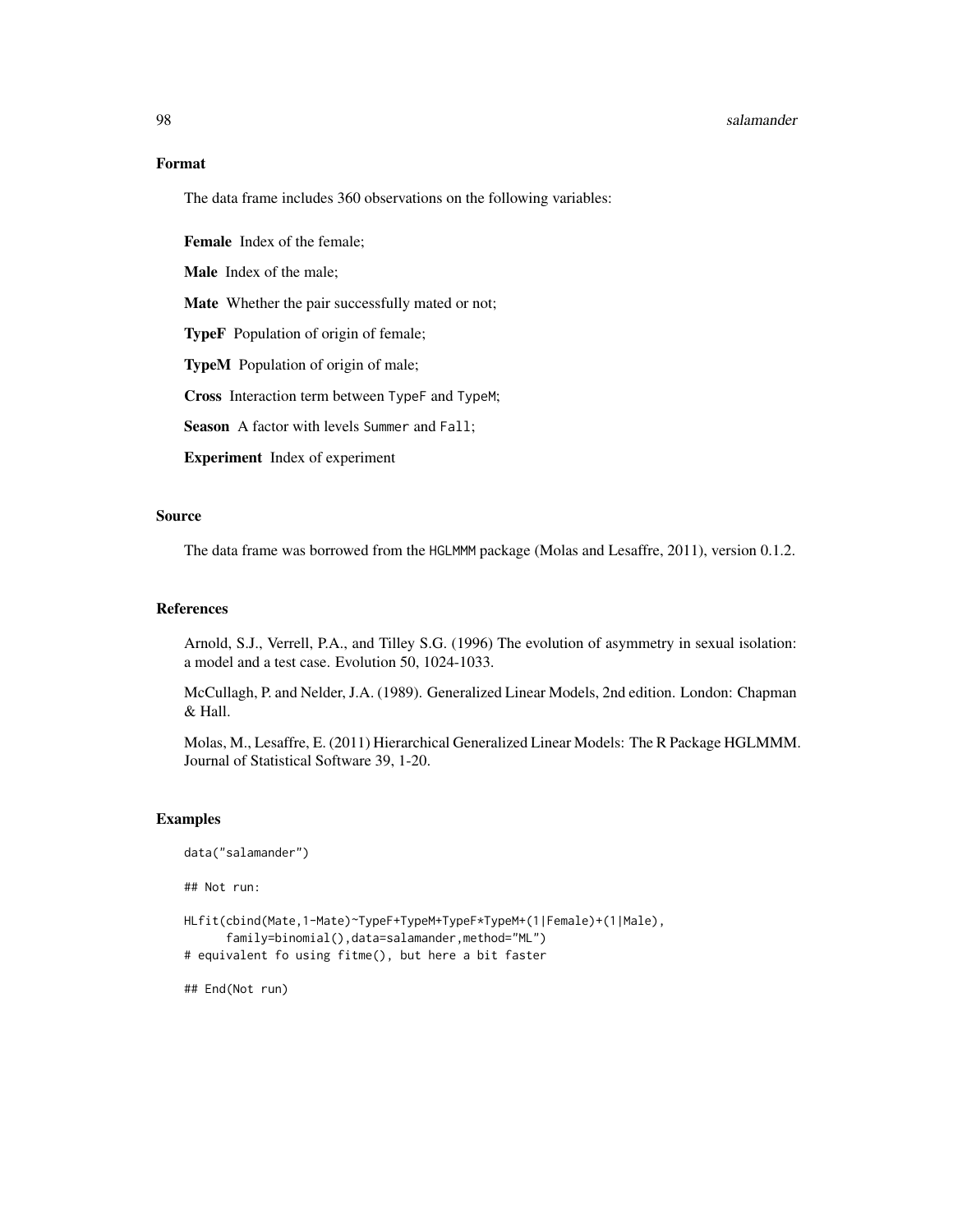This data set provides counts of lip cancer diagnoses made in Scottish districts from 1975 to 1980, and additional information relative to these data from Clayton and Kaldor (1987) and Breslow and Clayton (1993). The data set contains (for each district) counts of disease events and estimates of the fraction of the population involved in outdoor industry (agriculture, fishing, and forestry) which exposes it to sunlight.

data("scotlip") actually loads a data frame, scotlip, and an adjacency matrix, Nmatrix, between 56 Scottish districts, as given by Clayton and Kaldor (1987, Table 1).

#### Usage

data("scotlip")

## Format

The data frame includes 56 observations on the following 7 variables:

gridcode alternative district identifier.

id numeric district identifier (1 to 56).

district district name.

cases number of lip cancer cases diagnosed 1975 - 1980.

population total person years at risk 1975 - 1980.

prop.ag percent of the population engaged in outdoor industry.

expec offsets considered by Breslow and Clayton (1993, Table 6, 'Exp' variable)

The rows are ordered according to gridcode, so that they match the rows of Nmatrix.

# References

Clayton D, Kaldor J (1987). Empirical Bayes estimates of age-standardized relative risks for use in disease mapping. Biometrics, 43: 671 - 681.

Breslow, NE, Clayton, DG. (1993). Approximate Inference in Generalized Linear Mixed Models. Journal of the American Statistical Association: 88 9-25.

## Examples

```
data("scotlip")
fitme(cases~I(log(expec)), data=scotlip, adjMatrix=Nmatrix, family=poisson)
```
## see 'help(autoregressive)' for additional examples involving 'scotlip'.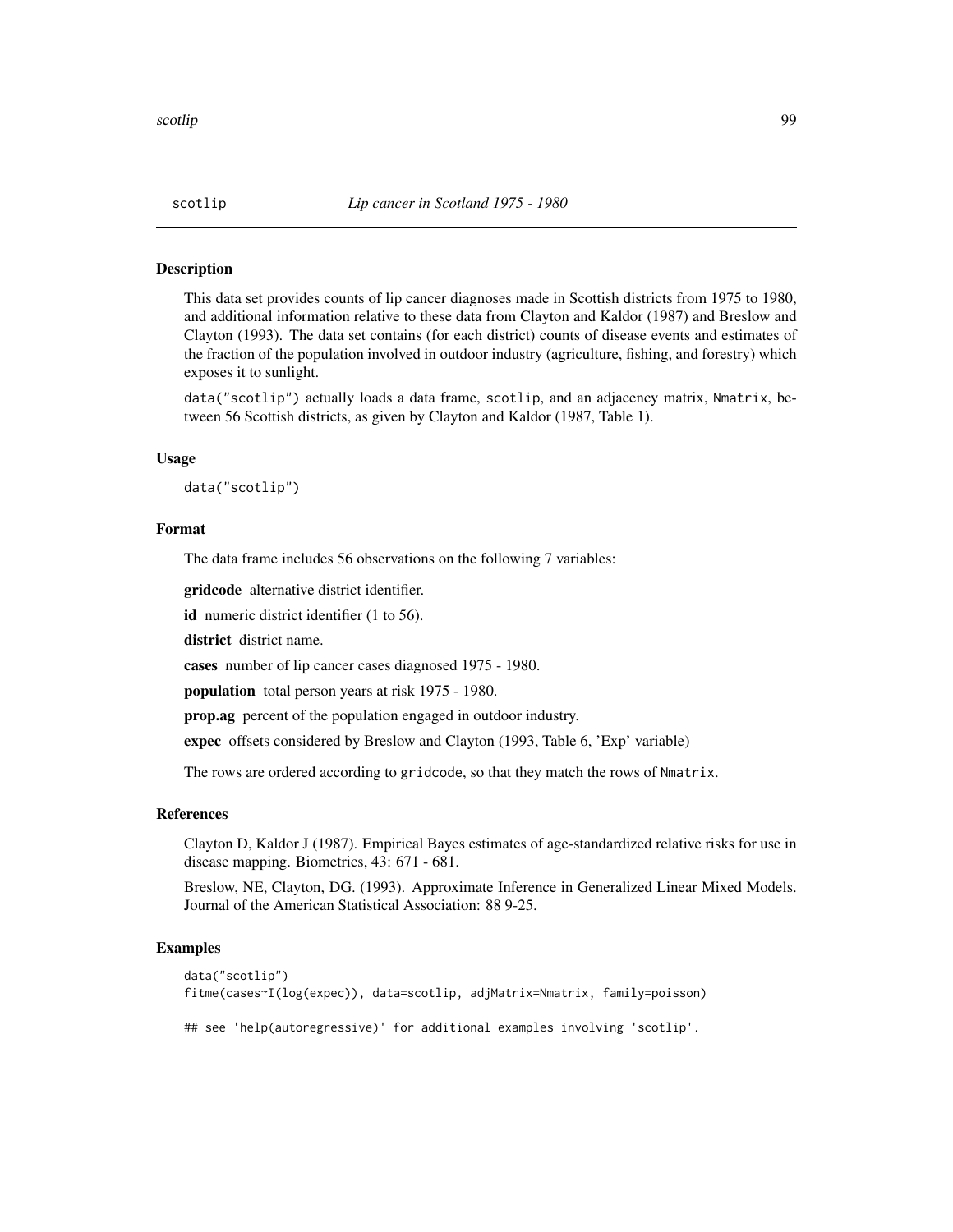These convenient masks can be added to maps of (parts of) the world to mask map information for these areas.

## Usage

```
data("seaMask")
data("landMask")
# data("worldcountries") # deprecated and removed
# data("oceanmask") # deprecated and removed
```
## Format

seaMask and landMask are data frames with two variables, x and y for longitude and latitude. Its contents are suitable for use with [polypath](#page-0-0): they define different polygones, each separated by a row of NAs.

worldcountries and oceanmask were sp::SpatialPolygonsDataFrame objects previously included in spaMM (see Details for replacement). Such objects were useful for creating land masks for different geographical projections.

# Details

The removed objects worldcountries and oceanmask were suitable for plots involving geographical projections not available through map, and more generally for raster plots. A land mask could be produced out of worldcountries by filling the countries, as by fill="black" in the code for country.layer in the Examples in [https://kimura.univ-montp2.fr/~rousset/spaMM/](https://kimura.univ-montp2.fr/~rousset/spaMM/example_raster.html) [example\\_raster.html](https://kimura.univ-montp2.fr/~rousset/spaMM/example_raster.html). These objects may now be available through the same web page, but a better place to look for the same functionality is the IsoriX package (objects CountryBorders and OceanMask).

seaMask and landMask were created from the world map in the maps package. polypath requires polygons, while map(interior=FALSE,plot=FALSE) returns small segments. landMask is the result of reconnecting the segments into full coastlines of all land blocks.

# See Also

[https://kimura.univ-montp2.fr/~rousset/spaMM/example\\_raster.html](https://kimura.univ-montp2.fr/~rousset/spaMM/example_raster.html) for access to, and use of worldcountries and oceanmask; <https://cran.r-project.org/package=IsoriX> for replacement CountryBorders and OceanMask for these objects.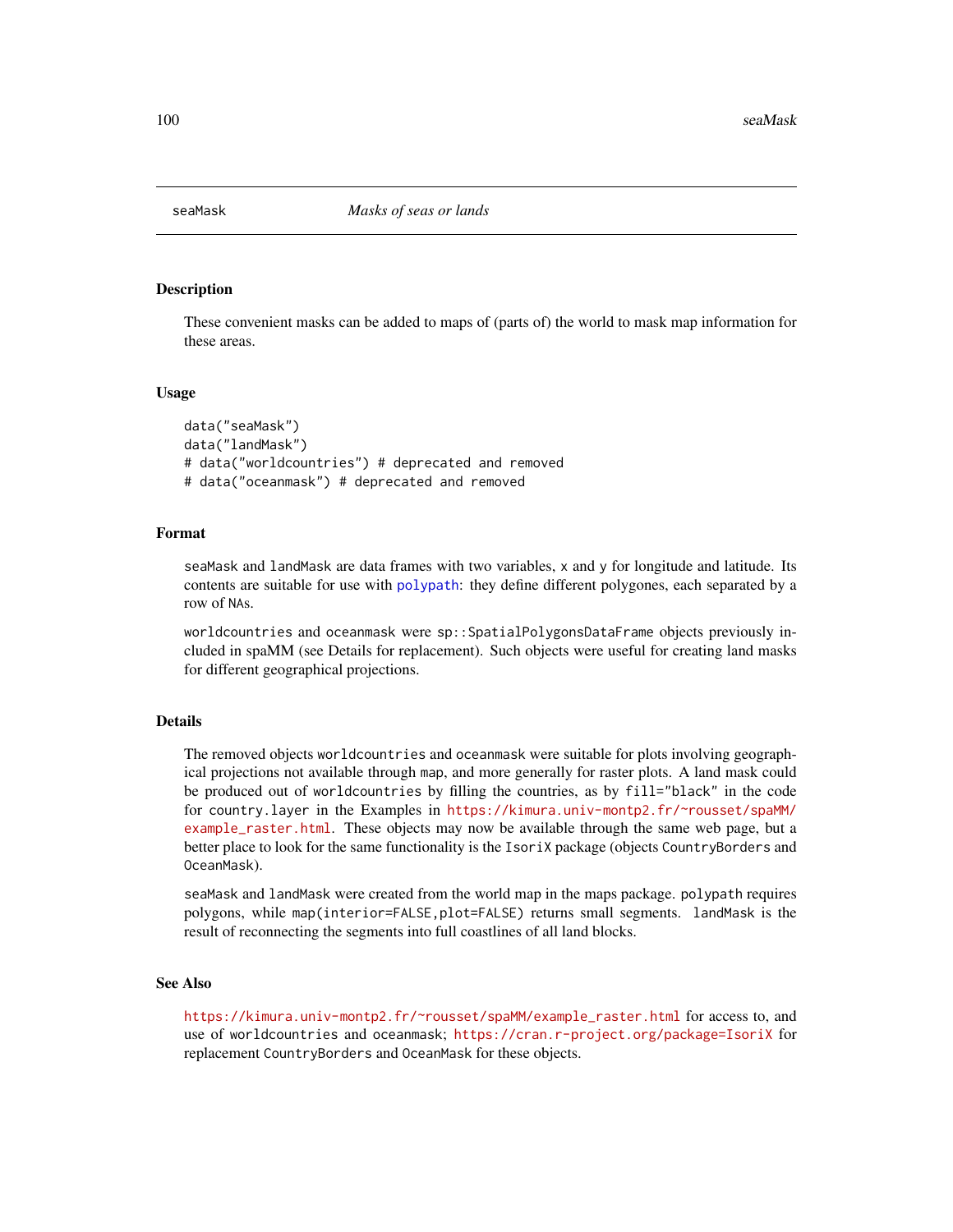#### seeds and the second second second second second second second second second second second second second second second second second second second second second second second second second second second second second secon

## Examples

```
## Predicting behaviour for a land bird: simplified fit for illustration
data("blackcap")
bfit <- fitme(migStatus ~ means+ Matern(1|longitude+latitude),data=blackcap,
               fixed=list(lambda=0.5537,phi=1.376e-05,rho=0.0544740,nu=0.6286311))
## the plot itself, with a sea mask,
## and an ad hoc 'pointmask' to see better the predictions on small islands
#
def_pointmask <- function(xy,r=1,npts=12) {
 theta <- 2*pi/npts *seq(npts)
 hexas <- lapply(seq(nrow(xy)), function(li){
   p <- as.numeric(xy[li,])
   hexa <- cbind(x=p[1]+r*cos(theta),y=p[2]+r*sin(theta))
    rbind(rep(NA,2),hexa) ## initial NA before each polygon
 })
 do.call(rbind,hexas)
}
ll <- blackcap[,c("longitude","latitude")]
pointmask \leq def_pointmask(11[c(2,4,5,6,7),], r=0.8) ## small islands only
#
data("seaMask")
#
filled.mapMM(bfit,add.map=TRUE,
             plot.title=title(main="Inferred migration propensity of blackcaps",
                               xlab="longitude",ylab="latitude"),
             decorations=quote(points(pred[,coordinates],cex=1,pch="+")),
             plot.axes=quote({axis(1);axis(2);
                        polypath(rbind(seaMask,pointmask),border=FALSE,
                                 col="grey", rule="evenodd")
             }))
```
seeds *Seed germination data*

## Description

A classic toy data set, "from research conducted by microbiologist Dr P. Whitney of Surrey University. A batch of tiny seeds is brushed onto a plate covered with a certain extract at a given dilution. The numbers of germinated and ungerminated seeds are subsequently counted" (Crowder, 1978). Two seed types and two extracts are here considered in a 2x2 factorial design.

#### Usage

data("seeds")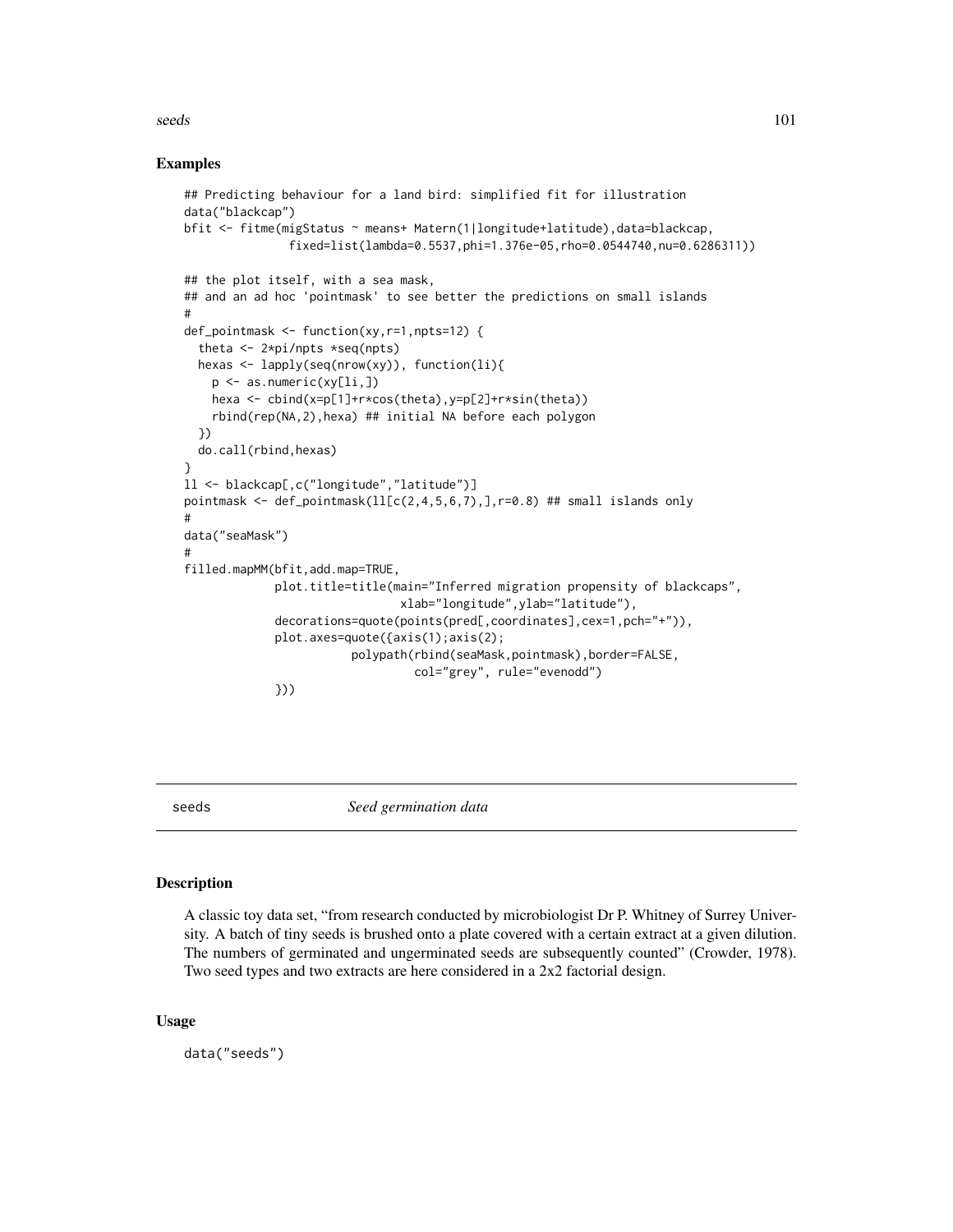# Format

The data frame includes 21 observations on the following variables:

plate Factor for replication;

seed Seed type, a factor with two levels O73 and O75;

extract Root extract, a factor with two levels Bean and Cucumber;

r Number of seeds that germinated;

n Total number of seeds tested

# Source

Crowder (1978), Table 3.

## References

Crowder, M.J., 1978. Beta-binomial anova for proportions. Appl. Statist., 27, 34-37.

Y. Lee and J. A. Nelder. 1996. Hierarchical generalized linear models (with discussion). J. R. Statist. Soc. B, 58: 619-678.

## Examples

```
data("seeds")
fitme(cbind(r,n-r)~seed*extract+(1|plate),family=binomial(),
      rand.family=Beta(),
     ## For an extended quasi-likelihood (EQL) fit as considered by Lee & Nelder (1996):
      # method="HL(0, 0)",
      data=seeds)
```
simulate.HLfit *Simulate realizations of a fitted model.*

#### <span id="page-101-0"></span>**Description**

From an HLfit object, simulate.HLfit function generates new samples given the estimated fixed effects and dispersion parameters. Simulation may be unconditional (the default, useful in many applications of parametric bootstrap), or conditional on the predicted values of random effects, or may draw from the conditional distribution of random effects given the observed response. Simulations may be run for the original values of fixed-effect predictor variables and of random effect levels (spatial locations for spatial random effects), or for new values of these.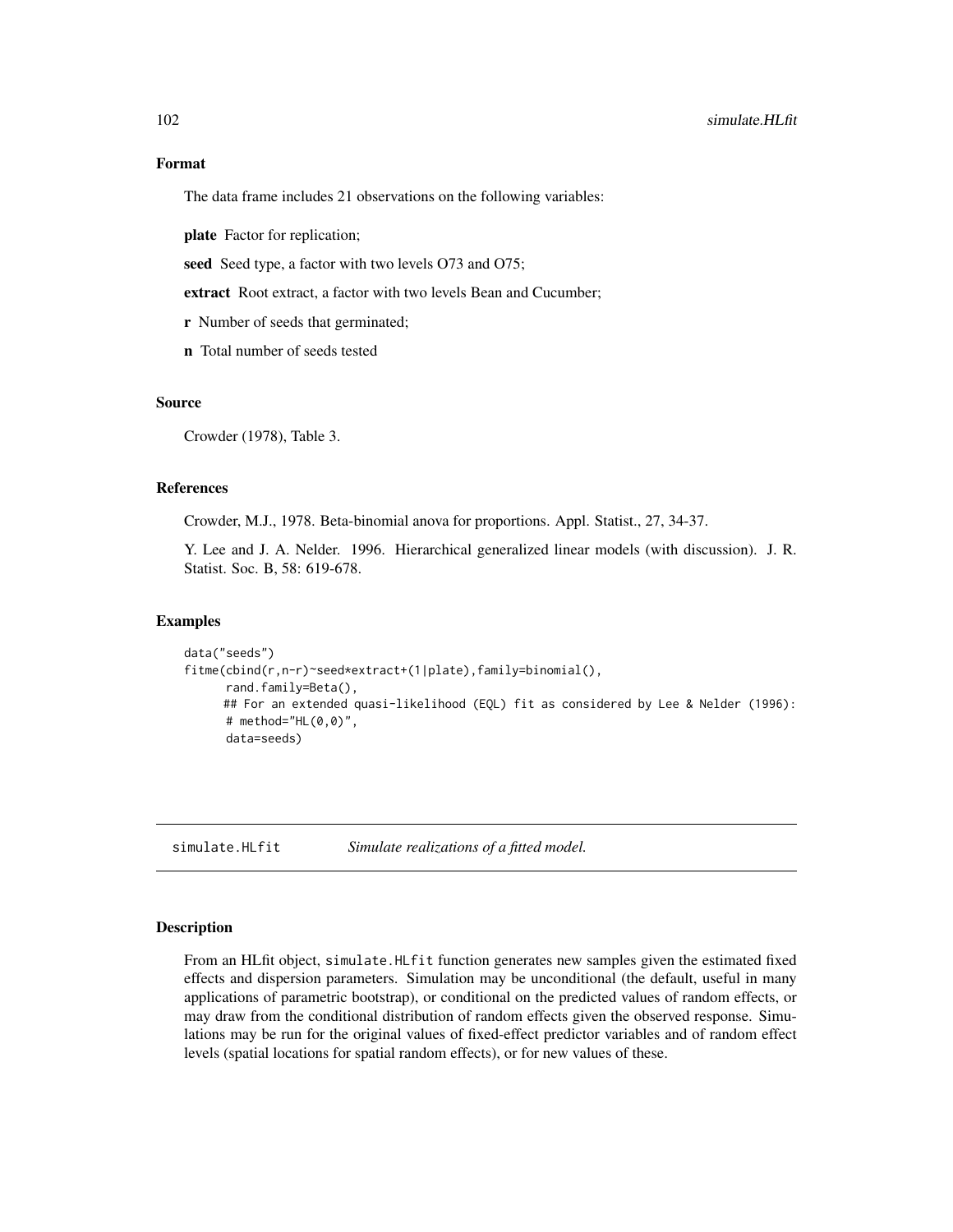# simulate. HLfit 103

# Usage

```
## S3 method for class 'HLfit'
simulate(object, nsim = 1, seed = NULL, newdata = NULL,
                         type = "marginal", re.form, conditional = NULL,
                         verbose = c(type=TRUE,
                                   showpbar=eval(spaMM.getOption("barstyle"))),
                        sizes = NULL, resp_testfn = NULL, phi_type = "predict",
                   prior.weights = object$prior.weights, variances=list(), ...)
## S3 method for class 'HLfitlist'
simulate(object, nsim = 1, seed = NULL,
                             newdata = object[[1]]$data, sizes = NULL, ...)
```
# Arguments

| object      | The return object of HLfit or similar function.                                                                                                                                                                                                                                                                                                                                                                                                                |
|-------------|----------------------------------------------------------------------------------------------------------------------------------------------------------------------------------------------------------------------------------------------------------------------------------------------------------------------------------------------------------------------------------------------------------------------------------------------------------------|
| nsim        | number of response vectors to simulate. Defaults to '1'.                                                                                                                                                                                                                                                                                                                                                                                                       |
| seed        | A seed for set. seed. If such a value is provided, the initial state of the random<br>number generator at a global level is restored on exit from simulate.                                                                                                                                                                                                                                                                                                    |
| newdata     | A data frame closely matching the original data, except that response values are<br>not needed. May provide new values of fixed predictor variables, new spatial<br>locations, or new individuals within a block.                                                                                                                                                                                                                                              |
| re.form     | formula for random effects to condition on. Default behaviour depends on the<br>type argument. The joint default is the latter's default, i.e., unconditional sim-<br>ulation. re. form is currently ignored when type="Vlinpred" (with a warning).<br>Otherwise, re. form=NULL conditions on all random effects (as type="residual"<br>does), and re. form=NA conditions on none of the random effects (as type="marginal"<br>or $re.form = \neg \theta$ do). |
| type        | character string specifying the type of simulation for mixed models. "marginal"<br>is for simulation from the marginal distribution of the random effect; "residual"<br>accounts only for the residual variation of the fitted model; and the more specu-<br>lative "predVar" accounts both for residual variation and for the uncertainty of<br>the linear predictor (see Details).                                                                           |
| conditional | Obsolete and will be deprecated. Boolean; TRUE and FALSE are equivalent to<br>type="residual" and type="marginal", respectively.                                                                                                                                                                                                                                                                                                                               |
| verbose     | Either a single boolean (which determines verbose[["type"]], or a vector of<br>booleans with possible elements "type" (to display basic information about the<br>type of simulation) and "showpbar" (see codepredict(.,verbose)).                                                                                                                                                                                                                              |
| sizes       | A vector of sample sizes to simulate in the case of a binomial fit. Defaults to the<br>sizes in the original data.                                                                                                                                                                                                                                                                                                                                             |
| resp_testfn | NULL, or a function that tests a condition which simulated samples should sat-<br>isfy. This function takes a response vector as argument and return a boolean<br>(TRUE indicating that the sampel satisfies the condition).                                                                                                                                                                                                                                   |
| phi_type    | Character string, either "predict" or one of the values possible for type. This<br>controls the residual variance parameter $\phi$ . The default is to use predicted $\phi$ val-<br>ues from the fit, which are the fitted $\phi$ values except when a structured-dispersion                                                                                                                                                                                   |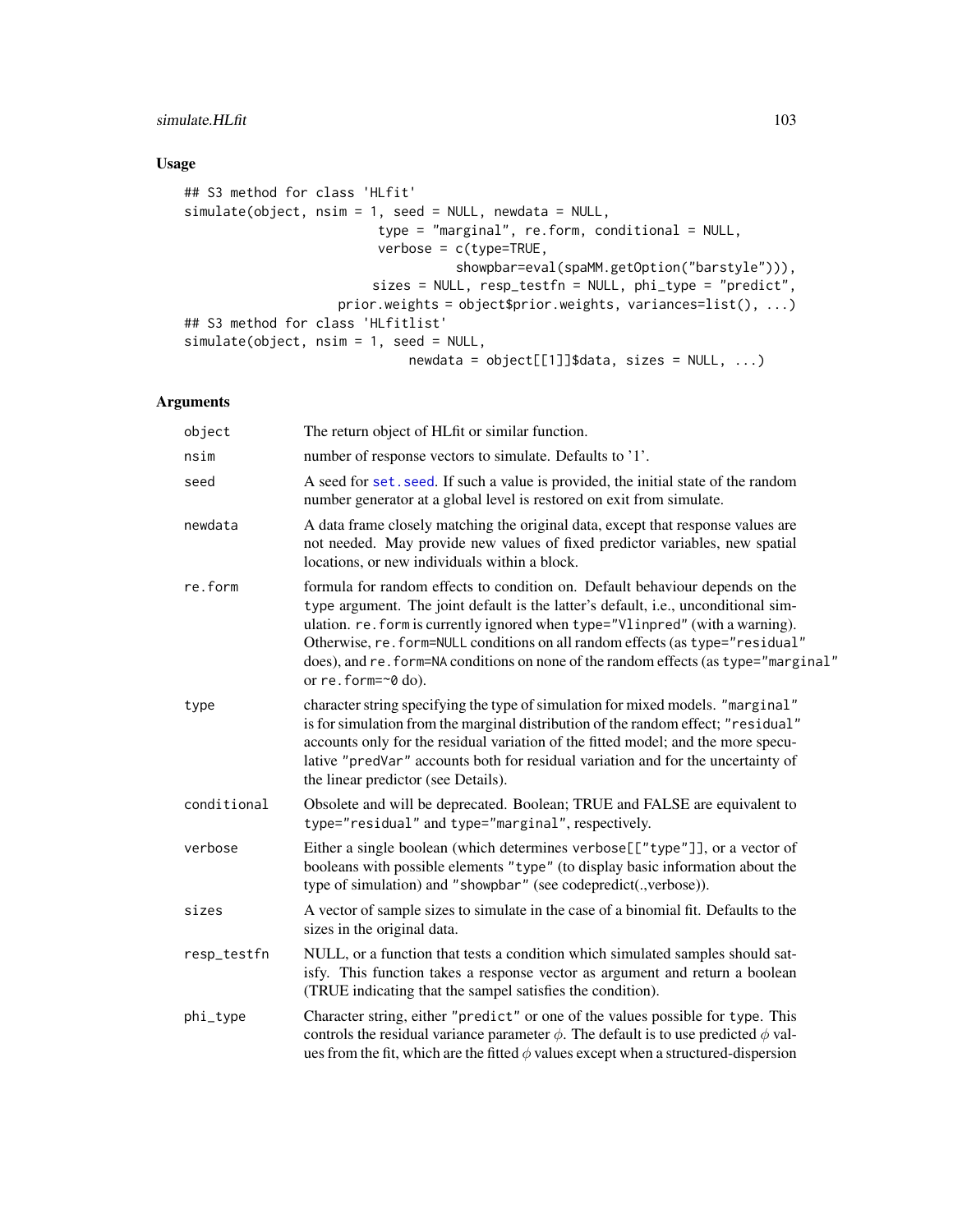|               | model is involved together with non-NULL newdata. However, when a structured-                                                      |
|---------------|------------------------------------------------------------------------------------------------------------------------------------|
|               | dispersion model is involved, it is also possible to simulate new $\phi$ values, and                                               |
|               | for a mixed-effects structured-dispersion model, the same types of simulation                                                      |
|               | controlled by type for the main response can be performed as controlled by                                                         |
|               | phi_type. For a fixed-effects structured-dispersion model, these types cannot                                                      |
|               | be distinguished, and any phi_type distinct from "predict" will imply simu-                                                        |
|               | lation under the fixed-effect model (see Examples).                                                                                |
| prior.weights | Prior weights that may be substituted to those of the original fit, with the same<br>effect on the residual variance.              |
| variances     | Used when type="predVar": see Details.                                                                                             |
| .             | further arguments passed to or from other methods; currently only passed to<br>predict in a speculative bit of code (see Details). |

#### Details

type="predVar" accounts for the uncertainty of the linear predictor, by drawing new values of the predictor in a multivariate gaussian distribution with mean and covariance matrix of prediction. In this case, the user has to provide a variances argument, passed to predict. The covariance matrix represent the joint uncertainty in the fixed-effect coefficients and of any random effects given the response and the point estimates of dispersion and correlation parameters. This distribution is known exactly in LMMs, and otherwise approximated as a Gaussian distribution with mean vector and covariance matrix given as per the Laplace approximation.

type="(ranef|response)" can be viewed as a special version of type="predVar" where variances=list(linPred=TRUE and only the uncertainty in the random effects is taken into account.

A full discussion of the merits of the different types is beyond the scope of this documentation, but these different types may not all be useful. type="marginal" is typically used for computation of confidence intervals by parametric boostrap methods. type="residual" is used by [get\\_cPredVar](#page-39-0) for its evaluation of a bias term. The other types may be used to simulate the uncertainty in the random effects, conditionally on the data, and may thereofre be more akin to the computation of prediction intervals conditionnally on an (unknown but inferred) realization of the random effects. But these should presumably not be used in a bootstrap computation of such intervals, as this would represent a double accounting of the uncertainty that the boostrap aims to quantify.

#### Value

For the HLfitlist method (i.e., the result of a multinomial fit), a list of simulated responses. Otherwise, a vector (if nsim=1) or a matrix with nsim columns, each containing a simulated response.

## Examples

```
data("Loaloa")
HLC <- HLCor(cbind(npos,ntot-npos)~Matern(1|longitude+latitude),
           data=Loaloa,family=binomial(),
           ranPars=list(lambda=1,nu=0.5,rho=1/0.7))
simulate(HLC,nsim=2)
## Structured dispersion model
data("wafers")
```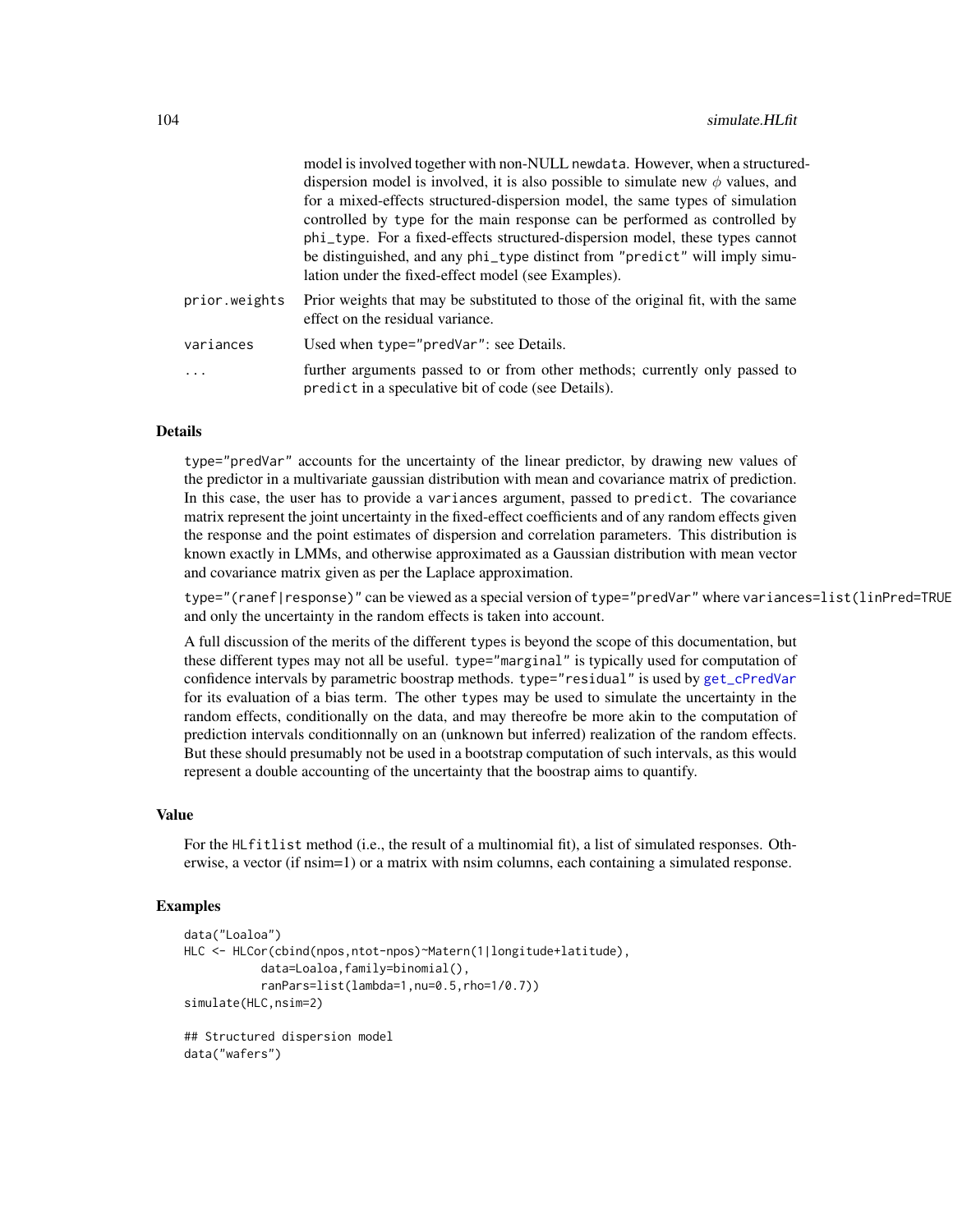#### $spaMM$  105

```
hl <- HLfit(y ~X1+X2+X1*X3+X2*X3+I(X2^2)+(1|batch),family=Gamma(log),
            resid.model = \sim X3+I(X3^2) ,data=wafers)
simulate(hl,type="marginal",phi_type="simulate",nsim=2)
```
<span id="page-104-0"></span>spaMM *Inference in mixed models, in particular spatial GLMMs*

## Description

Fits a range of mixed-effect models, including those with spatially correlated random effects. The random effects are either Gaussian (which defines GLMMs), or other distributions (which defines the wider class of hierarchical GLMs), or simply absent (which makes a LM or GLM). spaMM is designed to be used through the high-level fitting functions [fitme](#page-30-0) (the most general function), [HLfit](#page-50-0) (sometimes faster, for non-spatial models), [HLCor](#page-47-0) (sometimes faster, for conditional-autoregressive models and fixed-correlation models), [corrHLfit](#page-17-0) (now of lesser interest); and additional functions such as [fixedLRT](#page-34-0) for likelihood-ratio testing, [simulate](#page-101-0) and [predict](#page-90-0).

Both maximum likelihood (ML) and restricted likelihood (REML) can be used for linear mixed models, and extensions of these methods using Laplace approximations are used for non-Gaussian random response. Several variants of these methods discussed in the literature are included (see Details in [HLfit](#page-50-0)), the most notable of which may be "PQL/L" for binary-response GLMMs (see Example for [arabidopsis](#page-6-0) data). PQL methods implemented in spaMM are closer to (RE)ML methods than those implemented in MASS::glmmPQL.

## Details

The standard response families gaussian, binomial, poisson, and Gamma are handled, as well as negative binomial (see [negbin](#page-78-0)), zero-truncated poisson and negative binomial, and Conway-Maxwell-Poisson response (see [Tpoisson](#page-88-0), [Tnegbin](#page-78-1) and [COMPoisson](#page-11-0)). A multi family look-alike is also available for [multinomial](#page-75-0) response, with some constraints.

The variance parameter of residual error is denoted  $\phi$  (phi): this is the residual variance for gaussian response, but for Gamma-distributed response, the residual variance is  $\phi \mu^2$  where  $\mu$  is expected response. A fixed-effects linear predictor for  $\phi$ , modeling heteroscedasticity, can be considered (see Examples).

The package fits models including several nested or crossed random effects, including autocorrelated ones with the following correlation models: [Matern](#page-68-0), [Cauchy](#page-10-0), interpolated Markov Random Fields ([IMRF](#page-72-0)), first-order autoregressive ([AR1](#page-7-0)), conditional autoregressive as specified by an [adjacency](#page-7-0) matrix, or any fixed correlation matrix ([corrMatrix](#page-20-0)). GLMMs and HGLMs are fit via Laplace approximations for (1) the marginal likelihood with respect to random effects and (2) the restricted likelihood (as in REML), i.e. the likelihood of random effect parameters given the fixed effect estimates.

All handled models can be formulated in terms of a linear predictor of the traditional form offset+  $X\beta + Z$  b, where X is the design matrix of fixed effects,  $\beta$  (beta) is a vector of fixed-effect coefficients,  $Z$  is a "design matrix" for the random effects (which is instead denoted  $M=ZAL$  elsewhere in the package documentation), and **b** a vector of random effect values. The general structure of Mb is described in [random-effects](#page-95-0).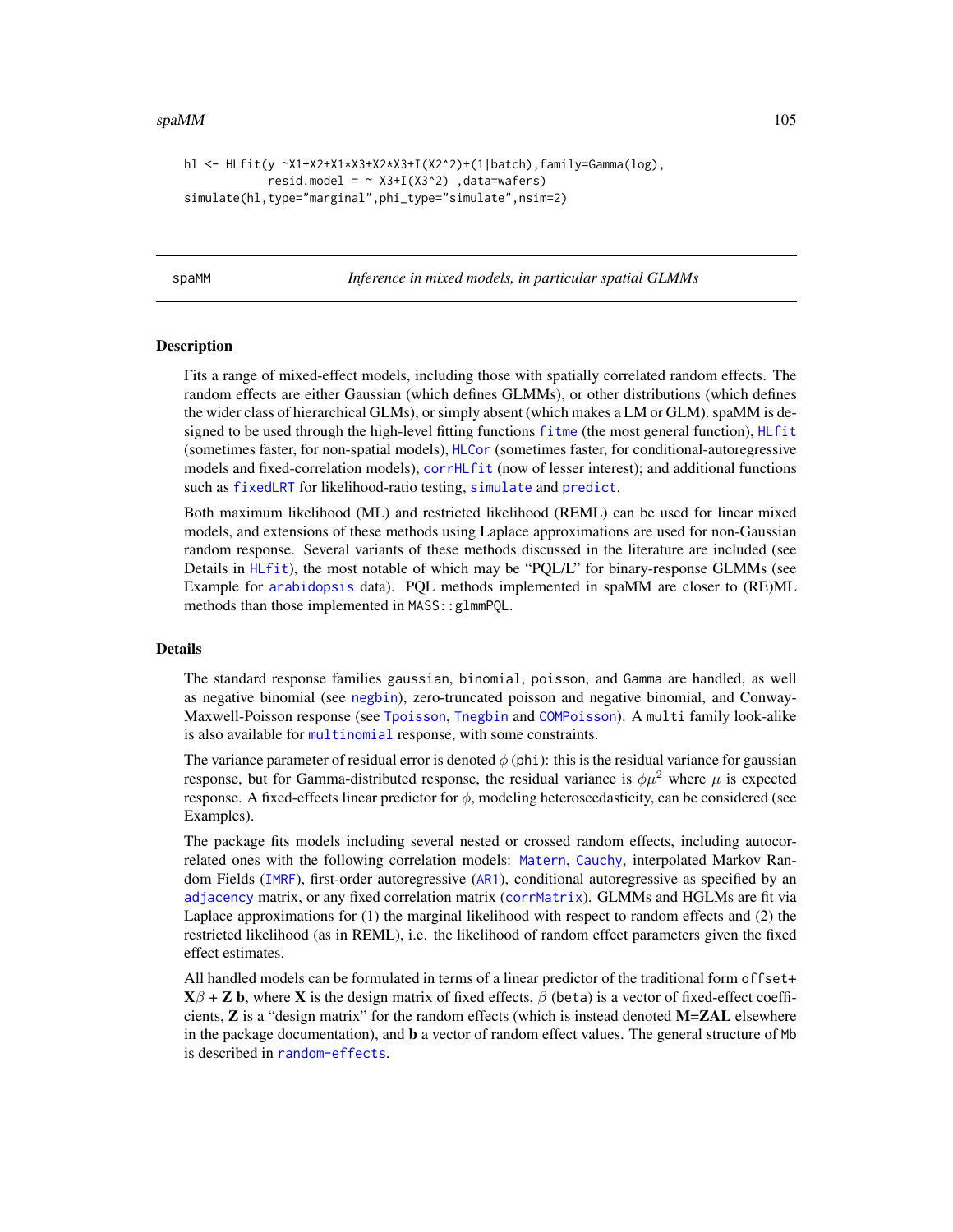The syntax for formulas extends that used in the 1me4 package. In particular, non-autocorrelated random effects are specified using the (1|<block>) syntax, and *Gaussian* random-coefficient terms by ( $\langle$ rhs> $|\langle$ block>).The double-vertical syntax, (rhs  $| \cdot |$  lhs ), is interpreted as in lme4. Any such term is immediately converted to  $( (1 | \text{lhs}) + (0 + \text{lhs} \text{lhs}) )$ , and should be counted as two random effects for all purposes (e.g., for fixing the variances of the random effects). Autocorrelated random effects are specified by adding some prefix to this syntax,  $\langle \text{prefix}(1 | .), \text{e.g.} \rangle$ Matern(1|long+lat).

Since version 2.6.0, it is possible to fit some "some autocorrelated random-coefficient" models by a syntax consistent with that of random-coefficient terms, <prefix>(<rhs>|.). For example, independent Matérn effects can be fitted for males and females by using the syntax Matern(male|.) + Matern(female|.), where male and female are TRUE/FALSE factors. A numeric variable z can also be considered, in which case the proper syntax is Matern $(0+z)$ ., which represents an autocorrelated random-slope (only) term (or, equivalently, a direct specification of heteroscedasticy of the Matérn random effect). All these effects are achieved by direct control of the elements of the incidence matrix  $Z$  through the  $\langle$ rhs $\rangle$  term: for numeric z, such elements are multiplied by z values, and thus provide a variance of order  $O(z \text{ squared})$ . By contrast, Matern(z|.) is not defined. It could mean that a correlation structure between random intercepts and random slopes is to be combined with a Matérn correlation structure, but no way of combining them is yet defined and implemented.

Since version 2.7.0, the syntax  $(z-1)$ .), for **numeric** z only, can also be used to fit **some het**eroscedastic non-Gaussian random effects. For example, a Gamma random-effect term (wei-1|block) specifies an heteroscedastic Gamma random effect u with constant mean 1 and variance wei<sup> $\lambda$ </sup>. where  $\lambda$  is still the estimated variance parameter. See Details of [negbin](#page-78-0) for a possible application. Here, this effect is not implemented through direct control of  $Z$  (multiplying the elements of an incidence matrix  $Z$  by wei), as this would have a different effect on the distribution of the random effect term. (z|.) is not defined for *non-Gaussian* random effects. It could mean that a correlation structure between random intercepts and random slopes for (say) Gamma-distributed random effects is considered, but such correlation structures are not well-specified by their correlation matrix.

# Author(s)

spaMM was initially published by François Rousset and Jean-Baptiste Ferdy, and is continually developed by F. Rousset and tested by Alexandre Courtiol.

## References

Lee, Y., Nelder, J. A. and Pawitan, Y. (2006). Generalized linear models with random effects: unified analysis via h-likelihood. Chapman & Hall: London.

Rousset F., Ferdy, J.-B. (2014) Testing environmental and genetic effects in the presence of spatial autocorrelation. Ecography, 37: 781-790. <http://dx.doi.org/10.1111/ecog.00566>

#### See Also

The test directory of the package provides many additional examples of spaMM usage beyond those from the formal documentation.

## Examples

data("wafers")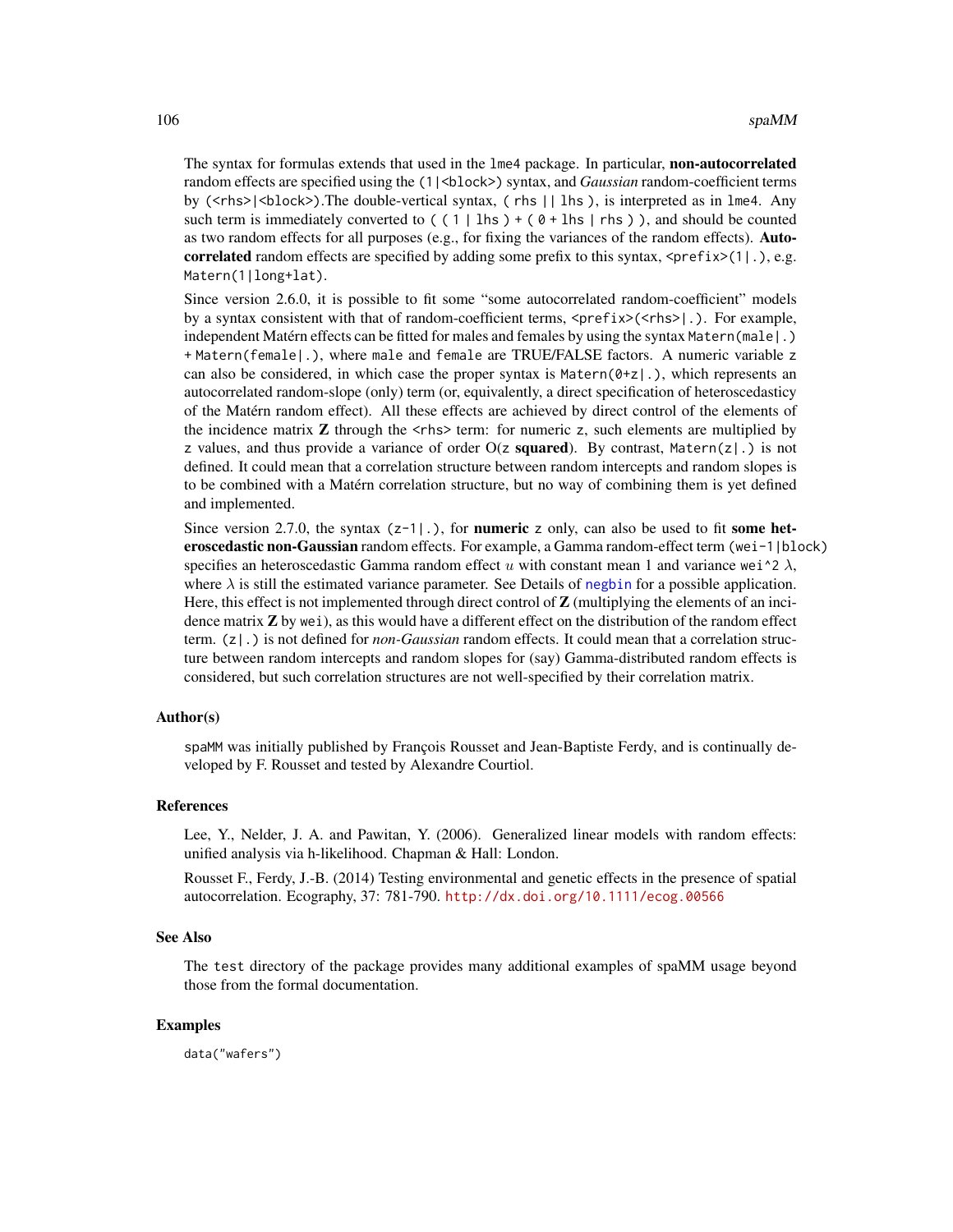```
data("scotlip") ## loads 'scotlip' data frame, but also 'Nmatrix'
## Linear model
fitme(y \sim X1, data=wafers)
## GLM
fitme(y ~ X1, family=Gamma(log), data=wafers)
fitme(cases ~ I(log(population)), data=scotlip, family=poisson)
## Non-spatial GLMMs
fitme(y \sim 1+(1|batch), family=Gamma(log), data=wafers)
fitme(cases ~ 1+(1|gridcode), data=scotlip, family=poisson)
#
# Random-slope model (mind the output!)
fitme(y~X1+(X2|batch),data=wafers, method="REML")
# Spatial, conditional-autoregressive GLMM
if (spaMM.getOption("example_maxtime")>2) {
 fitme(cases ~ I(log(population))+adjacency(1|gridcode), data=scotlip, family=poisson,
        adjMatrix=Nmatrix) # with adjacency matrix provided by data("scotlip")
}
# see ?adjacency for more details on these models
## Spatial, geostatistical GLMM:
#see e.g. examples in ?blackcap, ?Loaloa, or ?arabidopsis
## Hierachical GLMs with non-gaussian random effects
data("salamander")
if (spaMM.getOption("example_maxtime")>1) {
 # both gaussian and non-gaussian random effects
 fitme(cbind(Mate,1-Mate)~1+(1|Female)+(1|Male),family=binomial(),
        rand.family=list(gaussian(),Beta(logit)),data=salamander)
 # Random effect of Male nested in that of Female:
 fitme(cbind(Mate,1-Mate)~1+(1|Female/Male),
       family=binomial(),rand.family=Beta(logit),data=salamander)
# [ also allowed is cbind(Mate,1-Mate)~1+(1|Female)+(1|Male %in% Female) ]
}
## Modelling residual variance ( = structured-dispersion models)
# GLM response, fixed effects for residual variance
fitme( y \sim 1, family=Gamma(log),
      resid.model = \sim X3+I(X3^2) ,data=wafers)
#
# GLMM response, and mixed effects for residual variance
if (spaMM.getOption("example_maxtime")>1.5) {
 fitme(y \sim 1+(1|\text{batch}), family=Gamma(log),
       resid.model = \sim 1+(1|batch) ,data=wafers)
}
```
spaMM-conventions *spaMM conventions and differences from related fitting procedures*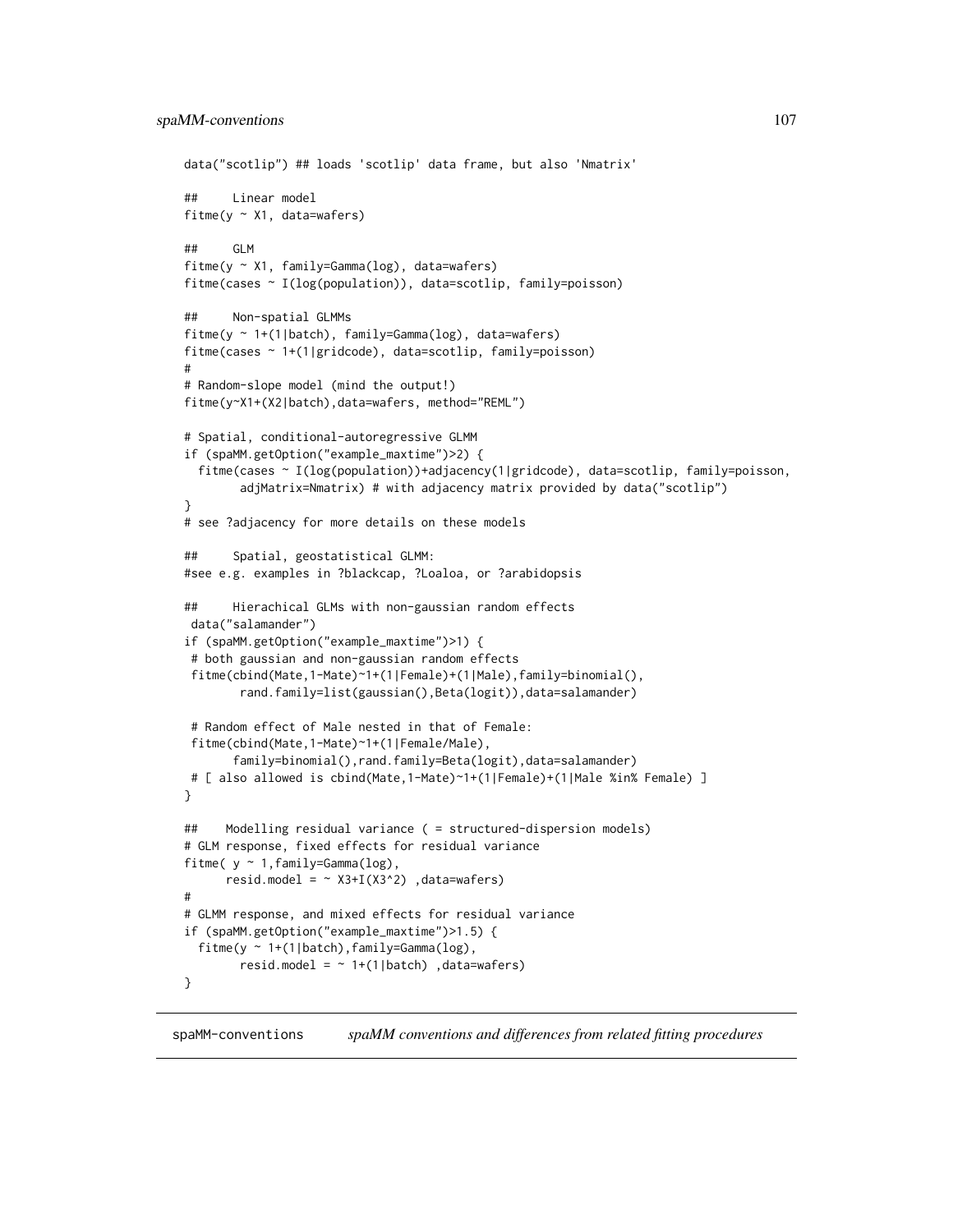input arguments are generally similar to those of glm and  $(g)$ lmer, in particular for the spaMM:: fitme function, with the exception of the prior.weights argument, which is simply weights in the other packages. The name prior.weights seems more consistent, since e.g. glm returns its input weights as output prior.weights, while its output weights are instead the weights in the final iteration of an iteratively weighted least-square fit.

The \bolddefault likelihood target for dispersion parameters is restricted likelihood (REML estimation) for corrHLfit and (marginal) likelihood (ML estimation) for fitme. Model fits may provide restricted likelihood values(ReL) even if restricted likelihood is is not used as an objective function at any step in the analysis.

See [good-practice](#page-45-0) for advice about the proper syntax of formula.

Computation times depend on control parameters given by spaMM.getOption("spaMM\_tol") parameters (for iterative algorithms), and spaMM.getOption("nloptr") parameters for the default optimizer. Do not use spaMM.options() to control them globally, unless you know what you are doing. Rather control them locally by the control.HLfit argument to control spaMM\_tol, and by the control arguments of corrHLfit and fitme to control nloptr. If nloptr\$Xtol\_rel is set above 5e-06, fitme will by default refit the fixed effects and dispersion parameters (but not other correlation parameters estimated by nloptr) by the iterative algorithm after nloptr convergence. Increasing nloptr\$Xtol\_rel value may therefore switches the bulk of computation time from the optimizer to the iterative algorithm, and may increase or decrease computation time depending on which algorithm is faster for a given input. Use control\$refit if you wish to inhibit this, but note that by default it provides a rescue to a poor nloptr result due to a too large Xtol\_rel.

## References

Chambers J.M. (2008) Software for data analysis: Programming with R. Springer-Verlag New York

spaMM.colors *A flashy color palette.*

#### Description

spaMM.colors is the default color palette for some color plots in spaMM.

#### Usage

```
spaMM.colors(n = 64, redshift = 1, adjustcolor_args=NULL)
```
#### Arguments

|          | Number of color levels returned by the function. A calling graphic function with<br>argument nevels will typically take the first (i.e., bluest) nevels color levels.<br>If n <nlevels, are="" color="" levels="" recycled<="" th="" the=""></nlevels,> |
|----------|---------------------------------------------------------------------------------------------------------------------------------------------------------------------------------------------------------------------------------------------------------|
| redshift | The higher it is, the more the palette blushes                                                                                                                                                                                                          |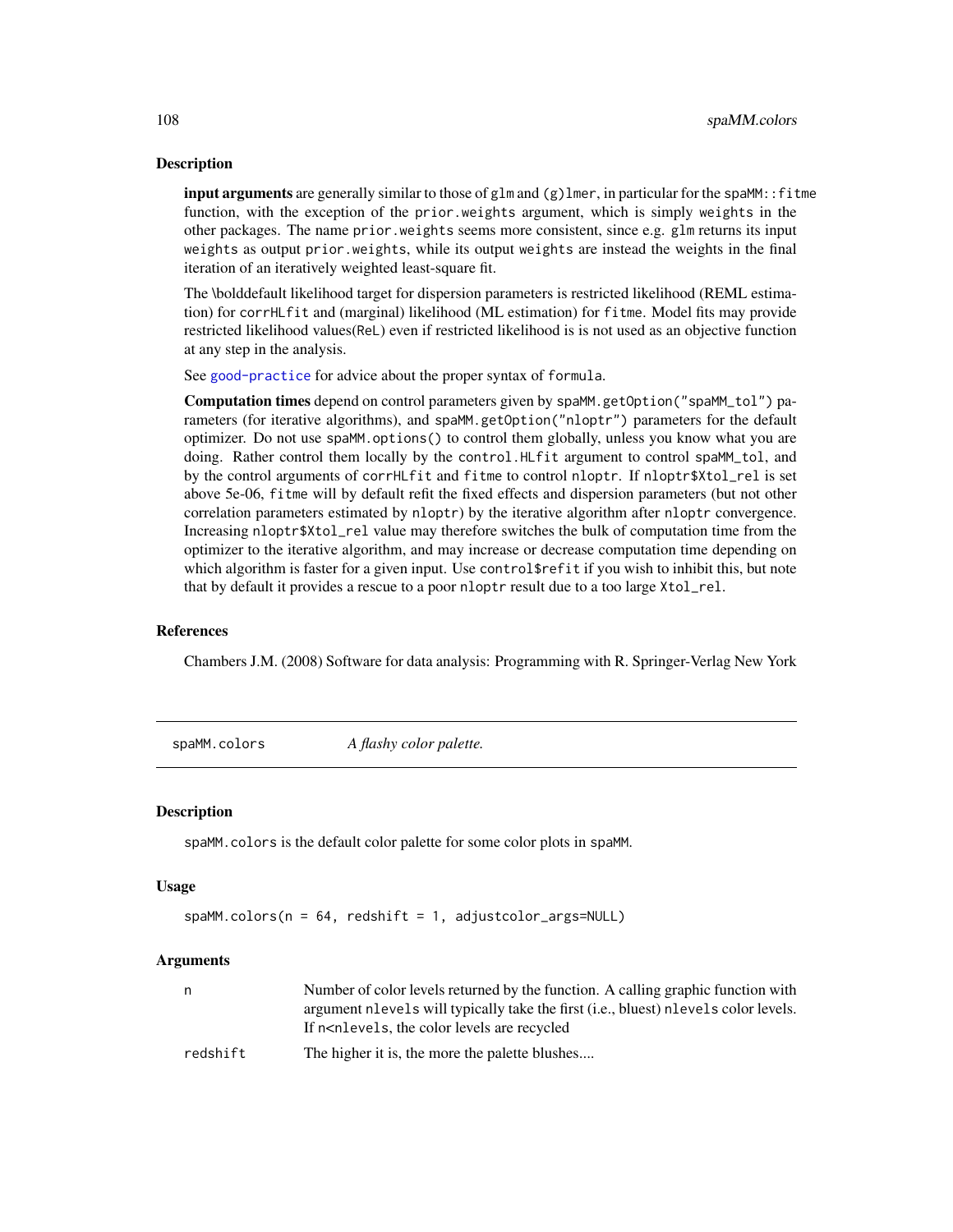<span id="page-108-0"></span>adjustcolor\_args

Either NULL or a list of arguments for [adjustcolor](#page-0-0), in which case adjustcolor is called to modify spaMM.colors's default vector of colors. See the documentation of the latter function for further information. All arguments except col are possible.

# Details

If you don't like this color palette, have a look at the various ones provided by the fields package.

#### Value

A vector giving the colors in a hexadecimal format.

#### Examples

## see mapMM examples

spaMM.filled.contour *Level (Contour) Plots with better aspect ratio control (for geographical maps, at least)*

#### Description

This function is derived from filled.contour in the graphics package, and this documentation is likewise heavily based on that of filled.contour.

This function likewise produces a contour plot with the areas between the contours filled in solid color, and a key showing how the colors map to z values is likewise shown to the right of the plot. The only difference is the way the aspect ratio is determined and can be controlled (using the map.asp parameter instead of asp), They thus easily provide nice-looking maps with meaningful latitude/longitude ratio (see Examples). However, this does not work well with rstudio.

#### Usage

```
spanM.filled.contour(x = seq(0, 1, length.out = nrow(z)),
               y = seq(0, 1, length.out = ncol(z)),z,
               xrange = range(x, \text{ finite} = \text{TRUE}),yrange = range(y, finite = TRUE),zrange = range(z, finite = TRUE),
               margin=1/20,
               levels = pretty(zrange, nlevels), nlevels = 20,
               color.palette = spaMM.colors,
               col = color.palette(length(levels) - 1),
               plot.title, plot.axes, key.title=NULL, key.axes=NULL,
               map.asp = NULL, xaxs = "i", yaxs = "i", las = 1,
               axes = TRUE, frame.plot = axes, ...)
```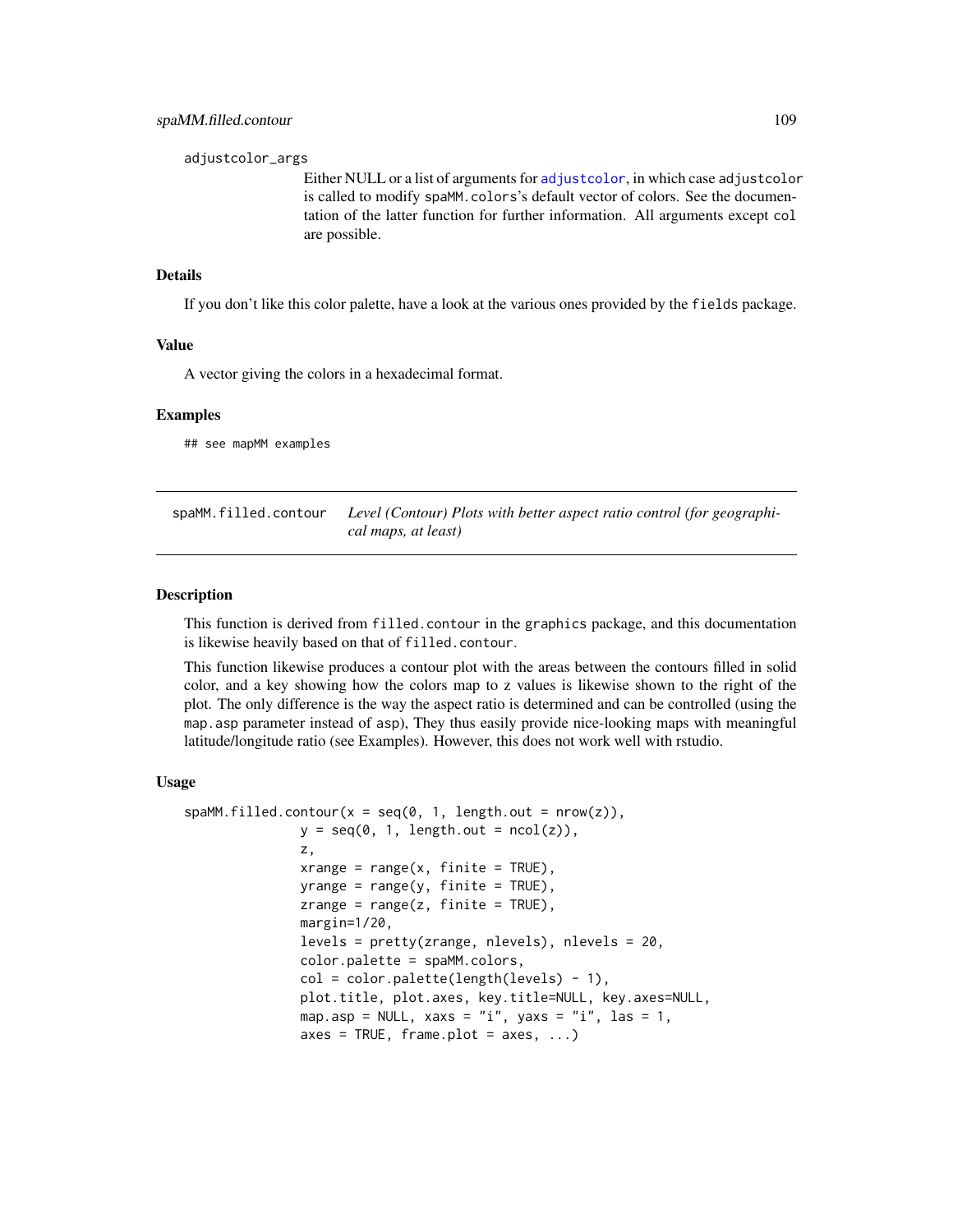# <span id="page-109-0"></span>Arguments

| x, y             | locations of grid lines at which the values in z are measured. These must be in<br>ascending order. (The rest of this description does not apply to . filled. contour.)<br>By default, equally spaced values from 0 to 1 are used. If x is a list, its com-<br>ponents x\$x and x\$y are used for x and y, respectively. If the list has component<br>z this is used for z. |
|------------------|-----------------------------------------------------------------------------------------------------------------------------------------------------------------------------------------------------------------------------------------------------------------------------------------------------------------------------------------------------------------------------|
| z                | a numeric matrix containing the values to be plotted Note that x can be used<br>instead of z for convenience.                                                                                                                                                                                                                                                               |
| xrange           | x range of the plot.                                                                                                                                                                                                                                                                                                                                                        |
| yrange           | y range of the plot.                                                                                                                                                                                                                                                                                                                                                        |
| zrange           | z range of the plot.                                                                                                                                                                                                                                                                                                                                                        |
| margin           | This controls how far (in relative terms) the plot extends beyond the x and y<br>ranges of the analyzed points, and is overriden by explicit xrange and yrange<br>arguments.                                                                                                                                                                                                |
| levels           | a set of levels which are used to partition the range of z. Must be strictly in-<br>creasing (and finite). Areas with z values between consecutive levels are painted<br>with the same color.                                                                                                                                                                               |
| nlevels          | if levels is not specified, the range of z, values is divided into approximately<br>this many levels.                                                                                                                                                                                                                                                                       |
| color.palette    | a color palette function to be used to assign colors in the plot.                                                                                                                                                                                                                                                                                                           |
| col              | an explicit set of colors to be used in the plot. This argument overrides any<br>palette function specification. There should be one less color than levels                                                                                                                                                                                                                 |
| plot.title       | statements which add titles to the main plot.                                                                                                                                                                                                                                                                                                                               |
| plot.axes        | statements which draw axes (and a box) on the main plot. This overrides the<br>default axes.                                                                                                                                                                                                                                                                                |
| key.title        | statements which add titles for the plot key.                                                                                                                                                                                                                                                                                                                               |
| key.axes         | statements which draw axes on the plot key. This overrides the default axis.                                                                                                                                                                                                                                                                                                |
| map.asp          | the y/x aspect ratio of the 2D plot area (not of the full figure including the scale).<br>Default is (plotted y range)/(plotted x range) (i.e., scales for x are identical).                                                                                                                                                                                                |
| xaxs             | the x axis style. The default is to use internal labeling.                                                                                                                                                                                                                                                                                                                  |
| yaxs             | the y axis style. The default is to use internal labeling.                                                                                                                                                                                                                                                                                                                  |
| las              | the style of labeling to be used. The default is to use horizontal labeling.                                                                                                                                                                                                                                                                                                |
| axes, frame.plot |                                                                                                                                                                                                                                                                                                                                                                             |
|                  | logicals indicating if axes and a box should be drawn, as in plot.default.                                                                                                                                                                                                                                                                                                  |
| $\ddotsc$        | additional graphical parameters, currently only passed to title().                                                                                                                                                                                                                                                                                                          |

# Details

The values to be plotted can contain NAs. Rectangles with two or more corner values are NA are omitted entirely: where there is a single NA value the triangle opposite the NA is omitted.

Values to be plotted can be infinite: the effect is similar to that described for NA values.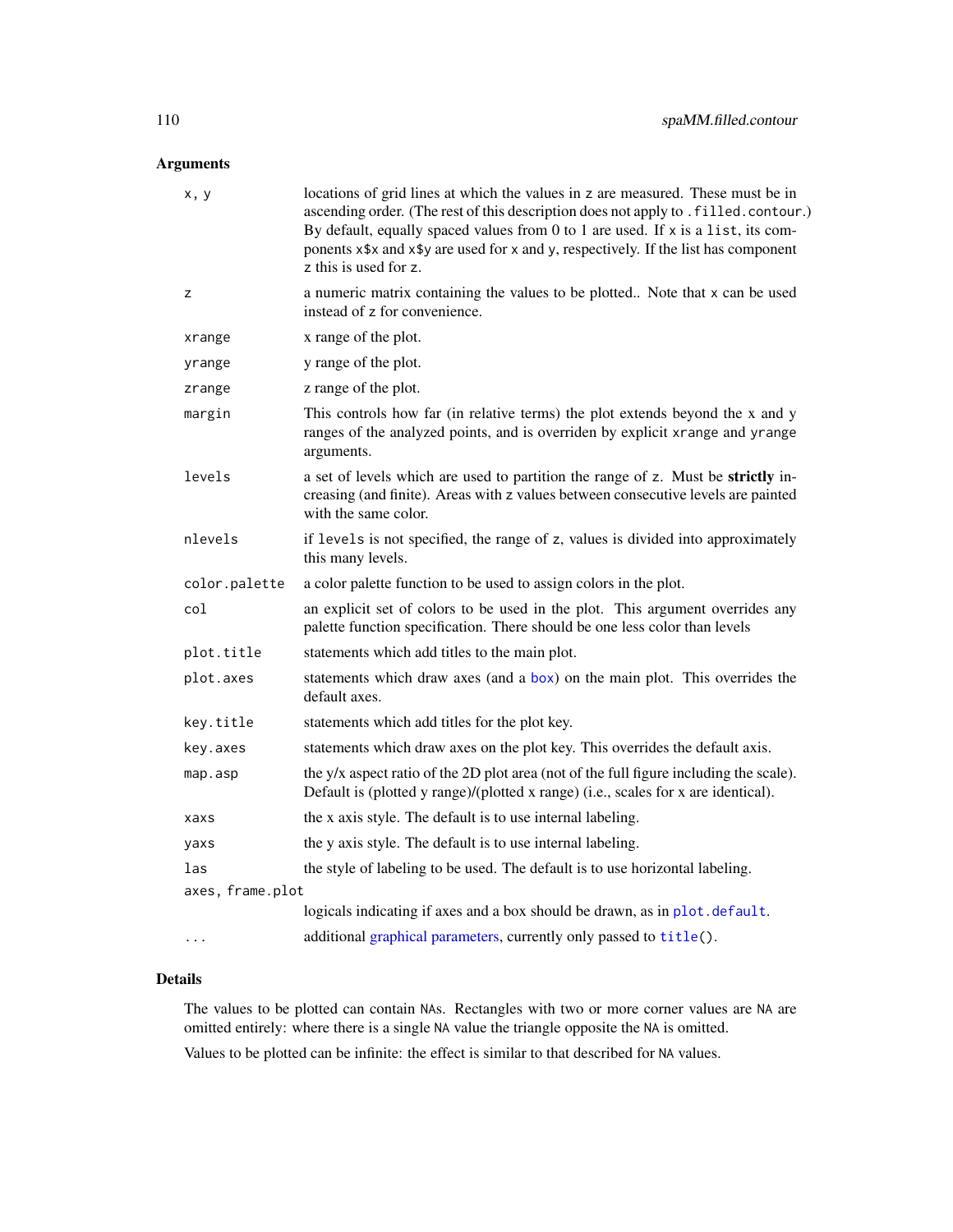#### <span id="page-110-0"></span>**Note**

Builds heavily on filled.contour by Ross Ihaka and R-core. spaMM.filled.contour uses the [layout](#page-0-0) function and so is restricted to a full page display.

The output produced by spaMM.filled.contour is actually a combination of two plots; one is the filled contour and one is the legend. Two separate coordinate systems are set up for these two plots, but they are only used internally – once the function has returned these coordinate systems are lost. If you want to annotate the main contour plot, for example to add points, you can specify graphics commands in the plot.axes argument. See the Examples.

#### References

Cleveland, W. S. (1993) *Visualizing Data*. Summit, New Jersey: Hobart.

spaMM.filled.contour(volcano, color = spaMM.colors) # simple

#### See Also

[contour](#page-0-0), [image](#page-0-0), [palette](#page-0-0); [contourplot](#page-0-0) and [levelplot](#page-0-0) from package lattice.

#### Examples

```
## Comparing the layout with that of filled.contour:
# (except that it does not always achieve the intended effect
# in RStudio Plots pane).
x <- 10*1:nrow(volcano)
y <- 10*1:ncol(volcano)
spaMM.filled.contour(x, y, volcano, color = terrain.colors,
    plot.title = title(main = "The Topography of Maunga Whau",
    xlab = "Meters North", ylab = "Meters West"),plot.axes = { axis(1, seq(100, 800, by = 100))
                  axis(2, seq(100, 600, by = 100)),
    key.title = title(main = "Height\n(meters)"),
    key.axes = axis(4, seq(90, 190, by = 10))) # maybe also asp = 1
mtext(paste("spaMM.filled.contour(.) from", R.version.string),
      side = 1, line = 4, adj = 1, cex = .66)
```
## compare with

```
filled.contour(x, y, volcano, color = terrain.colors,
   plot.title = title(main = "The Topography of Maunga Whau",
   xlab = "Meters North", ylab = "Meters West"),plot.axes = { axis(1, seq(100, 800, by = 100))axis(2, seq(100, 600, by = 100)),
   key.title = title(main = "Height\n(meters)"),
   key.axes = axis(4, seq(90, 190, by = 10))) # maybe also asp = 1
mtext(paste("filled.contour(.) from", R.version.string),
     side = 1, line = 4, adj = 1, cex = .66)
```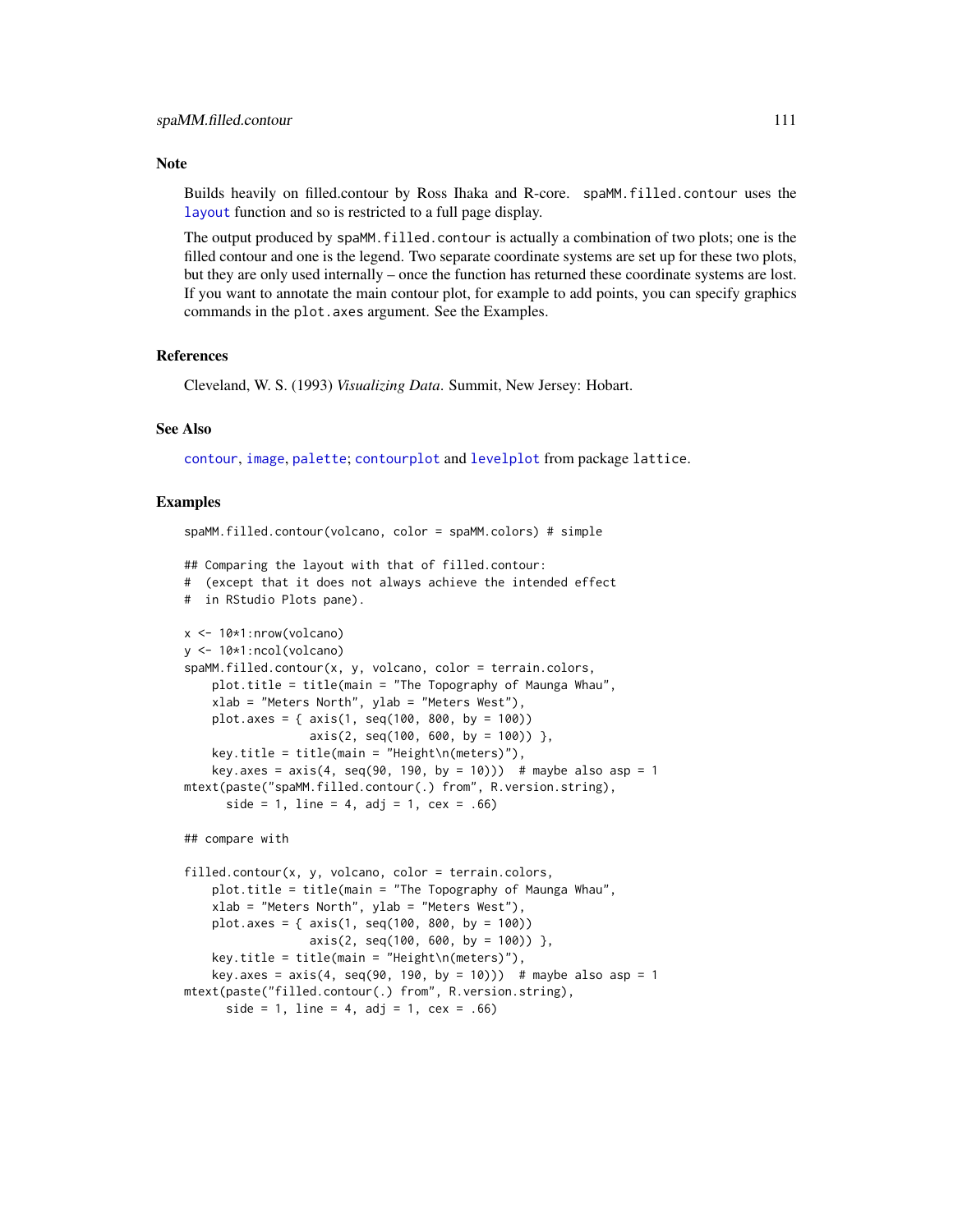<span id="page-111-0"></span>

# Description

This simulates samples from a fit object inheriting from class "HLfit", as produced by spaMM's fitting functions, and applies a given function to each simulated sample. Parallelization is supported (see Details). A typical usage of the parametric bootstrap is to fit by one model some samples simulated under another model (see Example).

### Usage

```
spaMM_boot(object, simuland, nsim, nb_cores=NULL, seed=NULL,
           resp_testfn=NULL, control.foreach=list(),
           debug. = FALSE, type, fit_env=NULL, cluster_args=NULL,
           showpbar= eval(spaMM.getOption("barstyle")),
           ...)
```
# Arguments

| object          | The fit object to simulate from.                                                                                                                                                                                                                                                                    |
|-----------------|-----------------------------------------------------------------------------------------------------------------------------------------------------------------------------------------------------------------------------------------------------------------------------------------------------|
| simuland        | The function to apply to each simulated sample. See Details for requirements of<br>this function.                                                                                                                                                                                                   |
| nsim            | Number of samples to simulate and analyze.                                                                                                                                                                                                                                                          |
| nb_cores        | Number of cores to use for parallel computation. The default is spaMM.getOption("nb_cores"),<br>and 1 if the latter is NULL. nb_cores=1 prevents the use of parallelisation pro-<br>cedures.                                                                                                        |
| seed            | Passed to simulate. HLfit                                                                                                                                                                                                                                                                           |
| resp_testfn     | Passed to simulate. HLfit; NULL, or a function that tests a condition which<br>simulated samples should satisfy. This function takes a response vector as argu-<br>ment and return a boolean (TRUE indicating that the sample satisfies the condi-<br>tion).                                        |
| control.foreach |                                                                                                                                                                                                                                                                                                     |
|                 | list of control arguments for foreach. These include in particular .combine<br>(with default value "rbind"), and .errorhandling (with default value "remove",<br>but "pass" is quite useful for debugging).                                                                                         |
| debug.          | Boolean (or integer, interpreted as boolean). For debugging purposes, particu-<br>larly from parallel computations. The effect of debug.=TRUE depends on what<br>simuland does of it. The default simuland for likelihood ratio testing functions,<br>eval_replicate, shows how debug. can be used. |
| type            | Character: passed to simulate.HLfit. Defaults, with a warning, to code-<br>type="marginal" in order to replicate the behaviour of previous versions. But<br>this is not necessarily the appropriate type for all possible uses. See Details of<br>simulate.HLfit for other implemented options.     |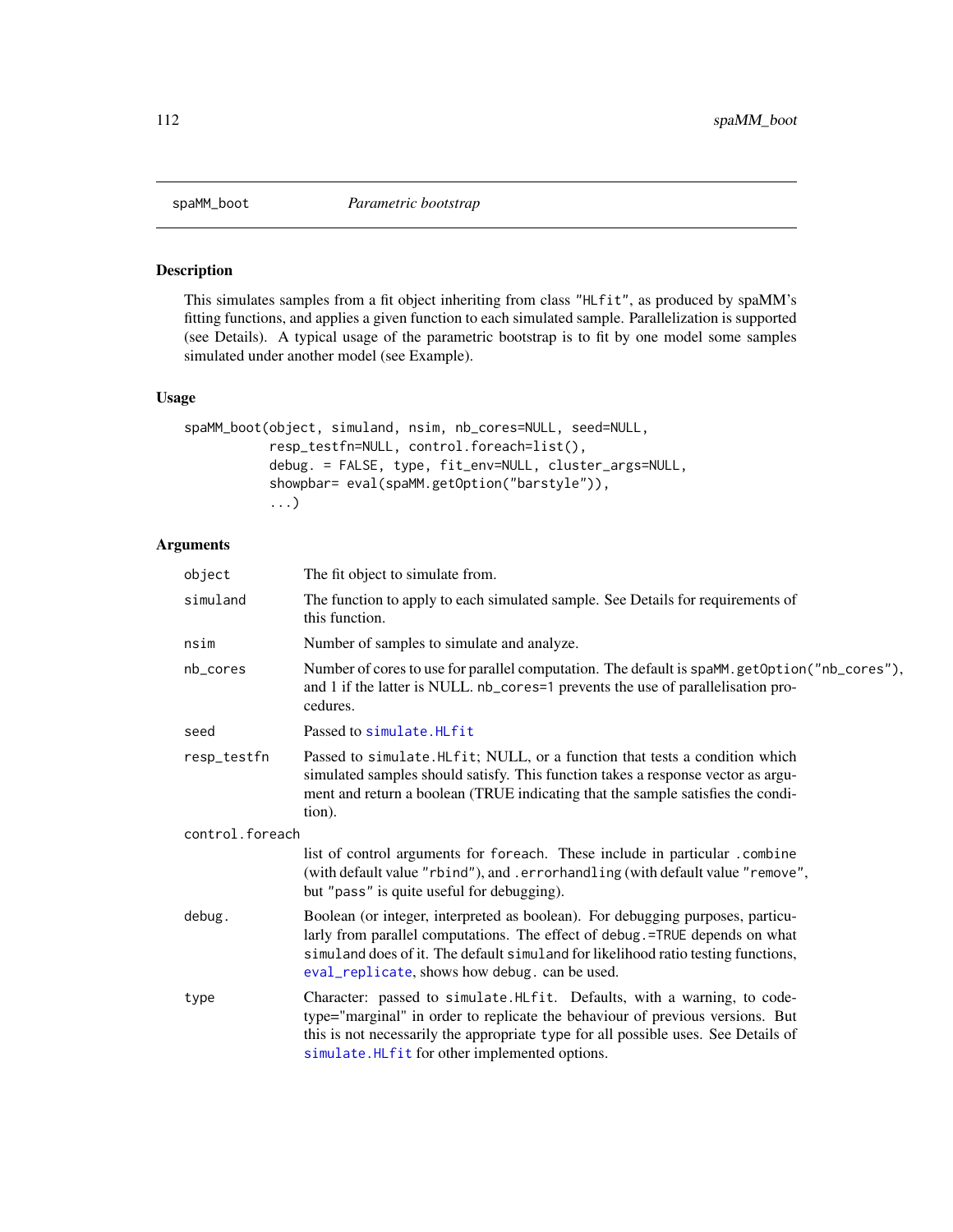#### <span id="page-112-0"></span>spaMM\_boot 113

| fit_env      | An environment or list containing variables necessary to evaluate simuland on            |
|--------------|------------------------------------------------------------------------------------------|
|              | each sample, and not included in the fit object. E.g., use fit_env=list(phi_fix=phi_fix) |
|              | if the fit assumed $fixed=list(phi=phi_fix)$                                             |
| cluster_args | NULL or a list of arguments, passed to make Cluster.                                     |
| showpbar     | Controls display of progress bar. See barstyle option for details.                       |
| $\cdots$     | Further arguments passed to the simuland function.                                       |

# Details

spaMM\_boot handles parallel backends with different features. pbapply::pbapply has a very simple interface (essentially equivalent to apply) and provides progress bars, but (in version 1.4.0, at least) does not have efficient load-balancing. doSNOW also provides a progress bar and allows more efficient load-balancing, but its requires foreach. foreach handles errors diferently from pbapply (which will simply stop if fitting a model to a bootstrap replicate fails): see the foreach documentation.

spaMM\_boot calls simulate.HLfit on the fit object and applies simuland on each column of the matrix returned by this call. simulate.HLfit uses the type argument, which must be explicitly provided.

The simuland function must take as first argument a vector of response values, and may have other arguments including '. . . '. When required, these additional arguments must be passed through the '. . . ' arguments of spaMM\_boot. Variables needed to evaluate them must be available from within the simuland function or otherwise provided as elements of fit\_env.

#### Value

A list, with two elements (unless debug. is TRUE):

bootreps nsim return values in the format returned either by apply or parallel::parApply or by foreach::`%dopar%` as controlled by control.foreach\$.combine (which is here "rbind" by default).

RNGstate the state of . Random. seed at the beginning of the sample simulation.

#### Examples

```
if (spaMM.getOption("example_maxtime")>7) {
data("blackcap")
# Generate fits of null and full models:
lrt <- fixedLRT(null.formula=migStatus ~ 1 + Matern(1|latitude+longitude),
                formula=migStatus ~ means + Matern(1|latitude+longitude),
                method='ML',data=blackcap)
# The 'simuland' argument:
myfun <- function(y, what=NULL, lrt, ...) {
   data <- lrt$fullfit$data
  data$migStatus <- y ## replaces original response (! more complicated for binomial fits)
   full_call <- getCall(lrt$fullfit) ## call for full fit
   full_call$data <- data
   res <- eval(full_call) ## fits the full model on the simulated response
```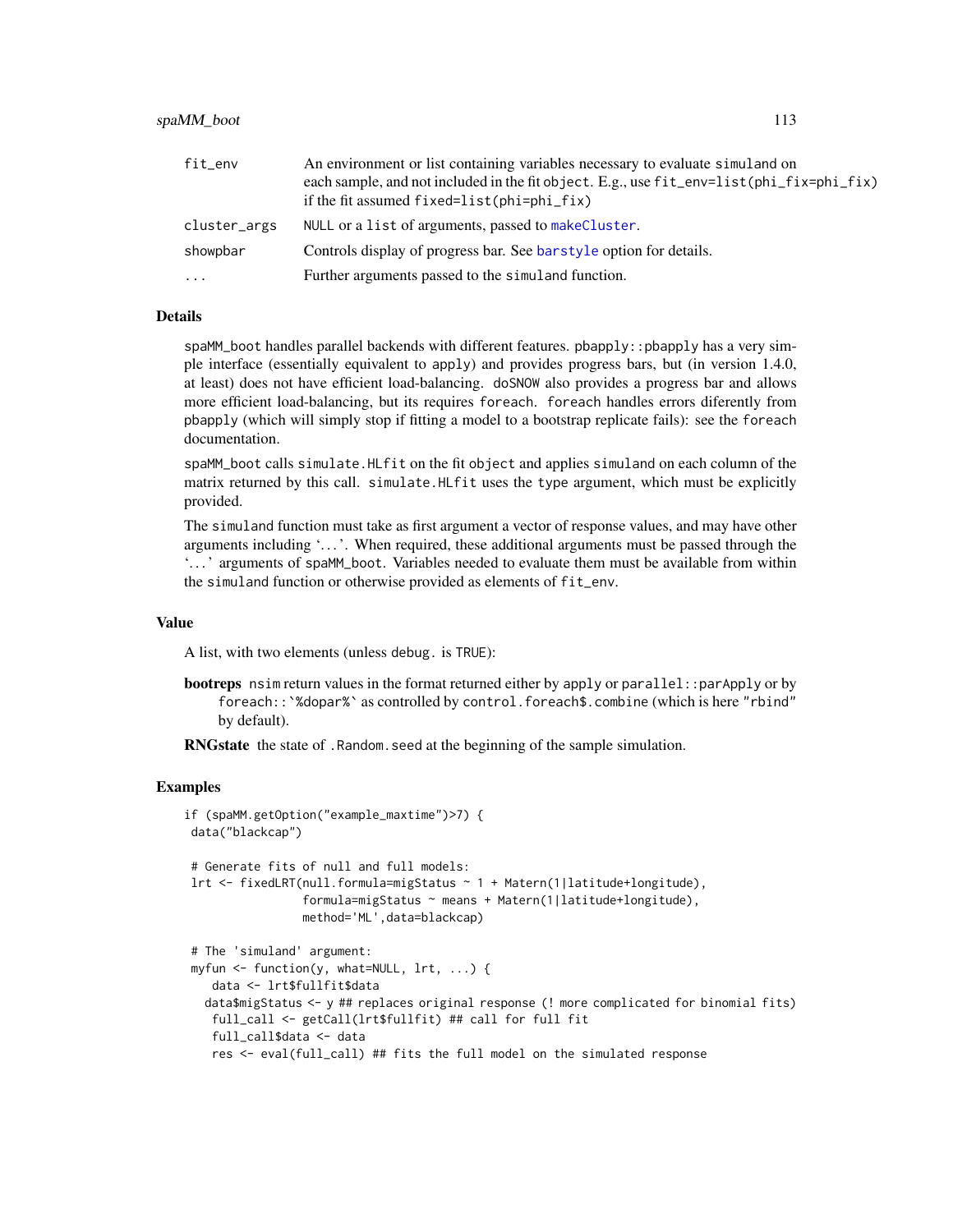```
if (!is.null(what)) res <- eval(what) ## post-process the fit
    return(res) ## the fit, or anything produced by evaluating 'what'
 }
 # where the 'what' argument (not required) of myfun() allows one to control
 # what the function returns without redefining the function.
 # Call myfun() with no 'what' argument: returns a list of fits
 spaMM_boot(lrt$nullfit, simuland = myfun, nsim=1, lrt=lrt, type ="marginal")[["bootreps"]]
 # Return only a model coefficient for each fit:
 spaMM_boot(lrt$nullfit, simuland = myfun, nsim=7,
               what=quote(fixef(res)[2L]), lrt=lrt, type ="marginal")[["bootreps"]]
}
```
spaMM\_glm.fit *Fitting generalized linear models without initial-value or divergence headaches*

#### Description

spaMM\_glm.fit is a stand-in replacement for glm.fit, which can be called through glm by using glm(<>,method="spaMM\_glm.fit"). Input and output structure are exactly as for glm.fit. It uses a Levenberg-Marquardt algorithm to prevent divergence of estimates. If the rcdd package is installed, the function can automatically find valid starting values or else indicate that no parameter value is feasible. spaMM\_glm is a convenient wrapper, calling glm with default method glm.fit, then calling method spaMM\_glm.fit, with possibly different initial values, if glm.fit failed.

#### Usage

```
spanM\_glm.fit(x, y, weights = rep(1, nobs), start = NULL, etastart = NULL,mustart = NULL, offset = rep(0, nobs), family = gaussian(),
              control = list(maxit=200), intercept = TRUE, singular.ok = TRUE)
spaMM_glm(formula, family = gaussian, data, weights, subset,
         na.action, start = NULL, etastart, mustart, offset,
       control = list(...), model = TRUE, method = c("glm.fit", "spaMM_glm.fit",x = FALSE, y = TRUE, singular.ok = TRUE, contrasts = NULL, strict=FALSE, ...)
```
#### Arguments

All arguments except strict are common to these functions and their stats package equivalents, glm and glm.fit. Most arguments operate as for the latter functions, whose documentation is repeated below. The control argument may operate differently.

an object of class ["formula"](#page-27-0) (or one that can be coerced to that class): a symbolic description of the model to be fitted. The details of model specification are given in the 'Details' section of [glm](#page-0-0).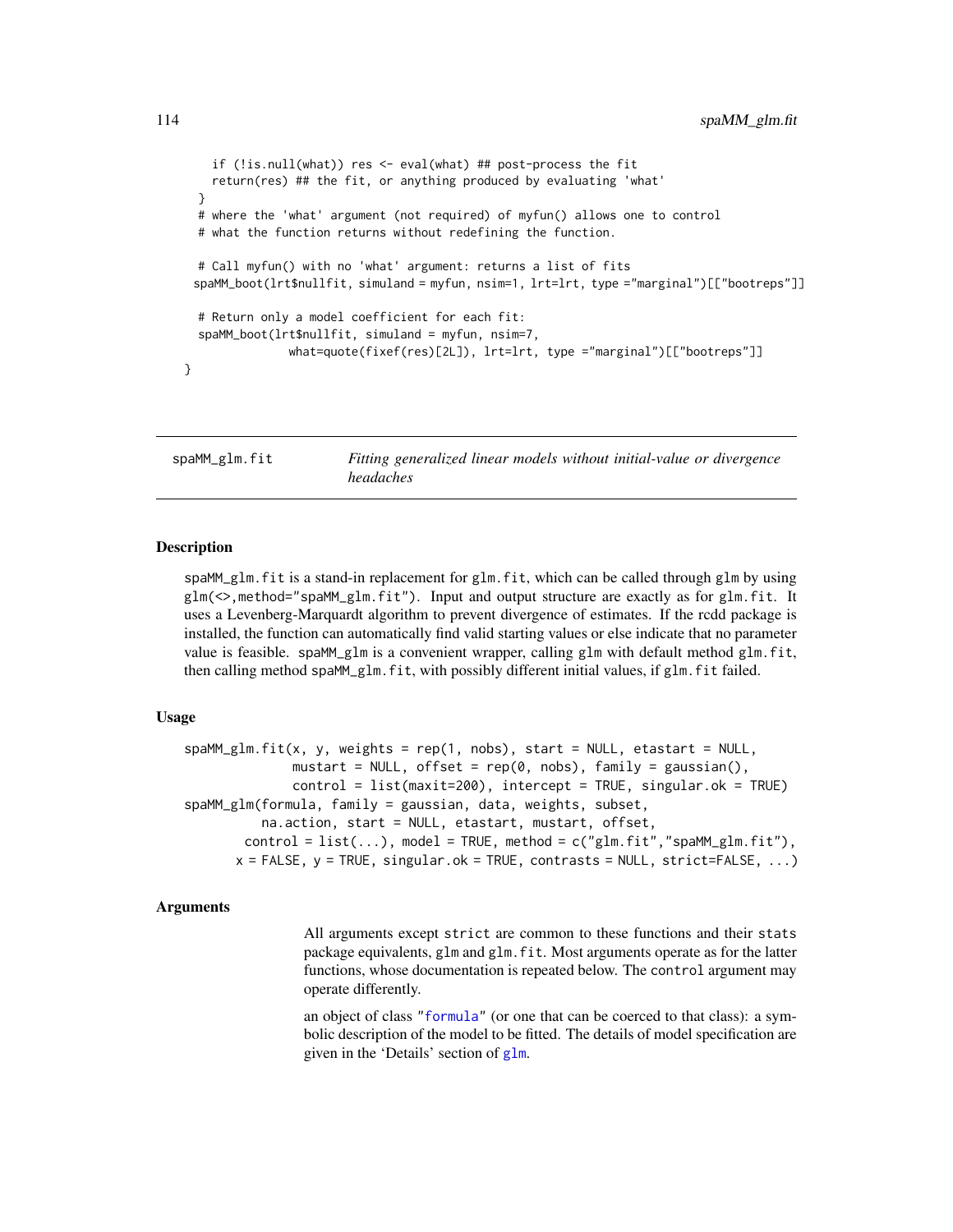<span id="page-114-0"></span>

| femmuya     | a description of the error distribution and link function to be used in the model.<br>For spaMM_g1m this can be a character string naming a family function, a family<br>function or the result of a call to a family function. For spaMM_glm. fit only the<br>third option is supported. (See family for details of family functions.)                                                                                                                                                                                        |
|-------------|--------------------------------------------------------------------------------------------------------------------------------------------------------------------------------------------------------------------------------------------------------------------------------------------------------------------------------------------------------------------------------------------------------------------------------------------------------------------------------------------------------------------------------|
| data        | an optional data frame, list or environment (or object coercible by as . data. frame<br>to a data frame) containing the variables in the model. If not found in data,<br>the variables are taken from environment (formula), typically the environment<br>from which glm is called.                                                                                                                                                                                                                                            |
| weights     | an optional vector of 'prior weights' to be used in the fitting process. Should be<br>NULL or a numeric vector.                                                                                                                                                                                                                                                                                                                                                                                                                |
| subset      | an optional vector specifying a subset of observations to be used in the fitting<br>process.                                                                                                                                                                                                                                                                                                                                                                                                                                   |
| na.action   | a function which indicates what should happen when the data contain NAs. The<br>default is set by the na. action setting of options, and is na. fail if that is<br>unset. The 'factory-fresh' default is na.omit. Another possible value is NULL,<br>no action. Value na. exclude can be useful.                                                                                                                                                                                                                               |
| start       | starting values for the parameters in the linear predictor.                                                                                                                                                                                                                                                                                                                                                                                                                                                                    |
| etastart    | starting values for the linear predictor.                                                                                                                                                                                                                                                                                                                                                                                                                                                                                      |
| mustart     | starting values for the vector of means.                                                                                                                                                                                                                                                                                                                                                                                                                                                                                       |
| offset      | this can be used to specify an <i>a priori</i> known component to be included in the<br>linear predictor during fitting. This should be NULL or a numeric vector of length<br>equal to the number of cases. One or more offset terms can be included in the<br>formula instead or as well, and if more than one is specified their sum is used.<br>See model.offset.                                                                                                                                                           |
| control     | a list of parameters for controlling the fitting process. This is passed to glm. control,<br>as for glm. fit. Because one can assume that spaMM_glm. fit will converge<br>in many cases where glm. fit does not, spaMM_glm. fit allows more itera-<br>tions (200) by default. However, if spaMM_glm.fit is called through glm(<br>., method="spaMM_glm.fit"), then the number of iterations is controlled by<br>the glm. control call within glm, so that it is 25 by default, overriding the<br>spaMM_glm.fit default.        |
| model       | a logical value indicating whether <i>model frame</i> should be included as a compo-<br>nent of the returned value.                                                                                                                                                                                                                                                                                                                                                                                                            |
| method      | A 2-elements vector specifying first the method to be used by spaMM_glm in<br>the firt attempt at fitting the model, second the method to be used in a second<br>attempt if the first failed. Possible methods include those shown in the default,<br>"model.frame", which returns the model frame and does no fitting, or user-<br>supplied fitting functions. These functions can be supplied either as a function<br>or a character string naming a function, with a function which takes the same<br>arguments as glm.fit. |
| x, y        | For spaMM_glm: x is a design matrix of dimension $n * p$ , and y is a vector of<br>observations of length n.<br>For spaMM_glm.fit: x is a design matrix of dimension $n * p$ , and y is a vector<br>of observations of length n.                                                                                                                                                                                                                                                                                               |
| singular.ok | logical; if FALSE a singular fit is an error.                                                                                                                                                                                                                                                                                                                                                                                                                                                                                  |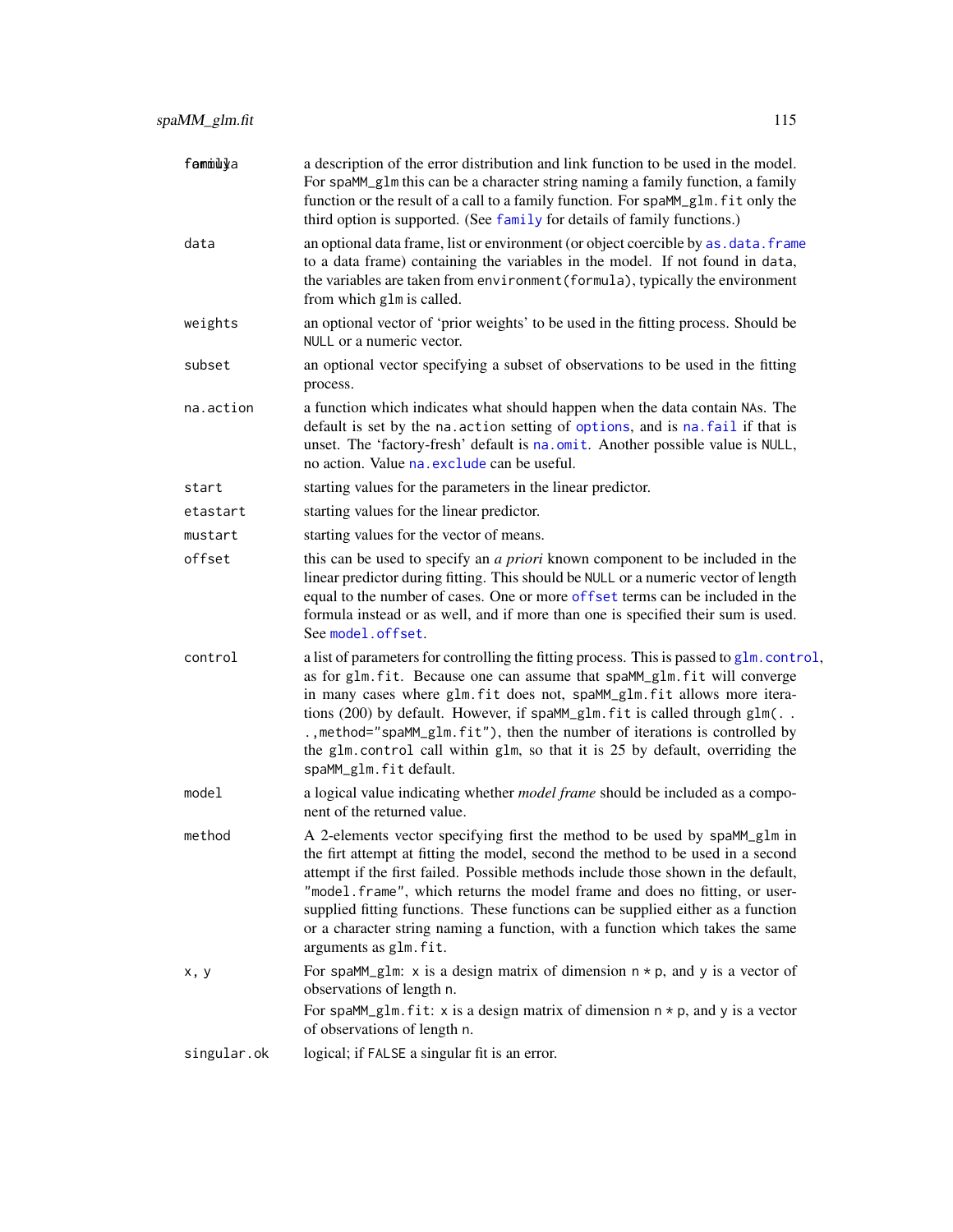<span id="page-115-0"></span>

| contrasts  | an optional list. See the contrasts arg of model matrix default.                                                               |
|------------|--------------------------------------------------------------------------------------------------------------------------------|
| intercept  | logical. Should an intercept be included in the <i>null</i> model?                                                             |
| strict     | logical. Whether to perform a fit by spaMM_glm. fit if glm. fit returned the<br>warning "glm.fit: algorithm did not converge". |
| $\ddots$ . | arguments to be used to form the default control argument if it is not supplied<br>directly.                                   |

#### Value

An object inheriting from class [glm](#page-0-0). See glm for details.

#### Note

The source and documentation is derived in large part from those of glm.fit.

#### Examples

```
x <- c(8.752,20.27,24.71,32.88,27.27,19.09)
y <- c(5254,35.92,84.14,641.8,1.21,47.2)
# glm(.) fails:
(check_error <- try(glm(y~ x,data=data.frame(x,y),family=Gamma(log)), silent=TRUE))
if ( ! inherits(check_error,"try-error")) stop("glm(.) call unexpectedly succeeded")
spaMM_glm(y~ x,data=data.frame(x,y),family=Gamma(log))
## Gamma(inverse) examples
x <- c(43.6,46.5,21.7,18.6,17.3,16.7)
y <- c(2420,708,39.6,16.7,46.7,10.8)
# glm(.) fails (can't find starting value)
(check_error <- suppressWarnings(try(glm(y~ x,data=data.frame(x,y),family=Gamma()) , silent=TRUE)))
if ( ! inherits(check_error,"try-error")) stop("glm(.) call unexpectedly succeeded.")
if (requireNamespace("rcdd",quietly=TRUE)) {
  spaMM_glm(y~ x,data=data.frame(x,y),family=Gamma())
}
```
sparse\_precision *Sparse\_precision algorithm*

#### Description

spaMM includes fitting algorithms formulated in terms of the correlation matrix of random effects, and algorithms formulated in terms of the precision matrix (i.e. inverse covariance matrix) for random effects. Formulation of random effects in terms of their precision or of their correlation matrices are meaningful for Gaussian random effects, but beyond this both classes of algorithms work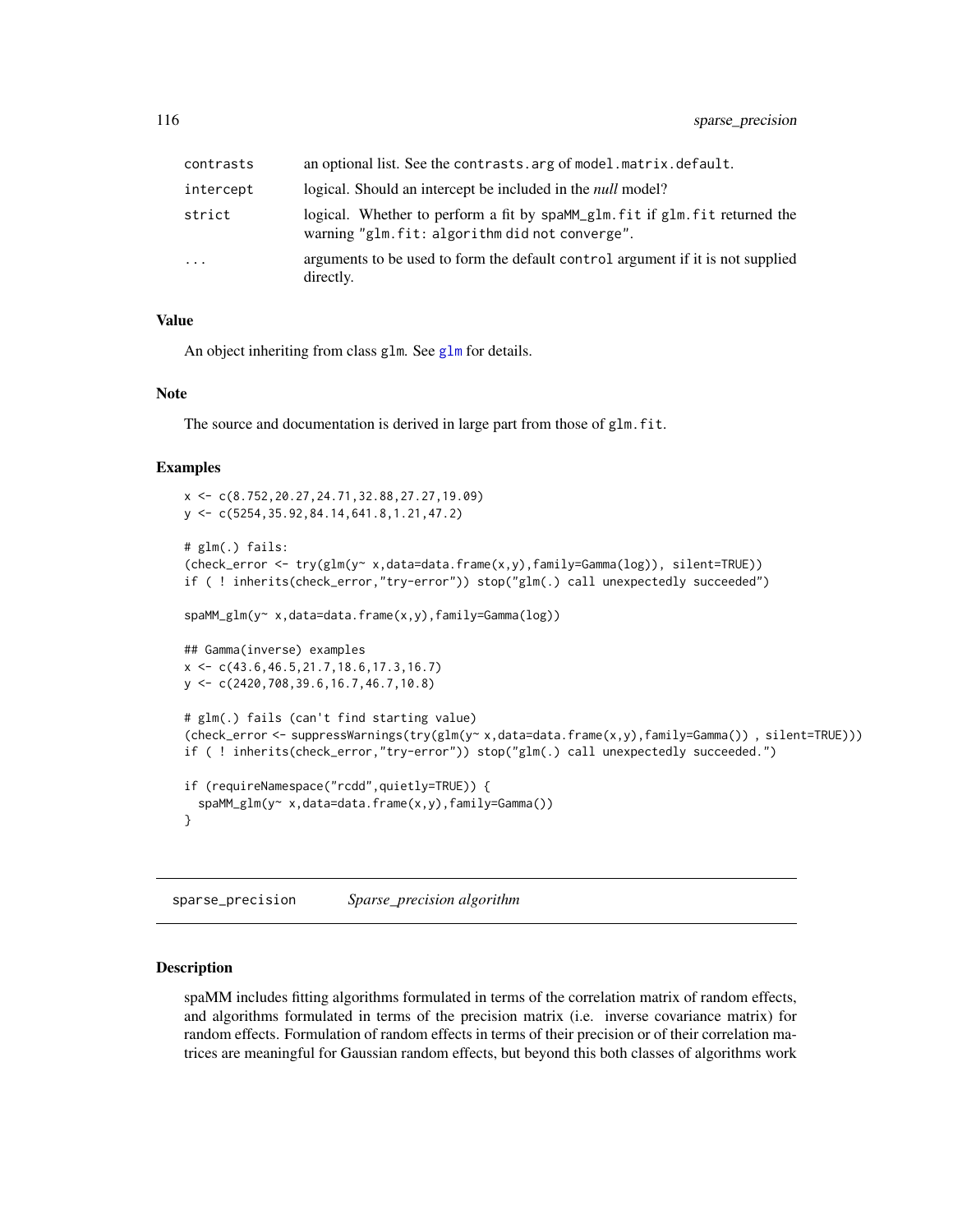#### <span id="page-116-0"></span>stripHLfit 117

when the model include random effects with non-Gaussian distribution and no intrinsic correlation structure, and therefore for the full class of HGLMs.

The algorithms based on precision matrices may be more efficient when the precision matrix is sparse but the correlation matrix is dense. However, spaMM does not yet select the fastest algorithm by default, and the default choice has changed over versions without being properly documented here. A non-default choice of fitting algorithm can be selected by using spaMM.options (sparse\_precision= <TRUE|FALSE>). Currently it is selected by default in two cases (with exceptions indicated by specific messages): (1) for [IMRF](#page-72-0) random effects, but not for other conditional autoregressive models (with a random effect of the form adjacency(1|<grouping factor>)); and (2) when the [covStruct](#page-21-0) syntax is used to provide a fixed precision matrix (see [pedigree](#page-82-0) for an example).

stripHLfit *Reduce the size of fitted objects*

### Description

Large matrices and other memory-expensive objects may be stored in a fit object. This function removes them in order to reduce the size of the object, particularly when stored on disk. In principle, the removed objects can be regenerated automatically when needed (e.g., for a predict()).

#### Usage

stripHLfit(object, ...)

#### Arguments

| object   | The result of a fit (an object of class HLfit). |
|----------|-------------------------------------------------|
| $\cdots$ | Further arguments, not currently used.          |

### Value

The input fit objects with some elements removed.

#### Note

The effect may change without notice between versions as the efficiency of the operation is highly sensitive to implementation details.

## Examples

```
## Not run:
## rather unconvincing example : quantitative effect is small.
# measure size of saved object:
saveSize <- function (object,...) {
    tf <- tempfile(fileext = ".RData")
   on.exit(unlink(tf))
    save(object, file = tf,...)
```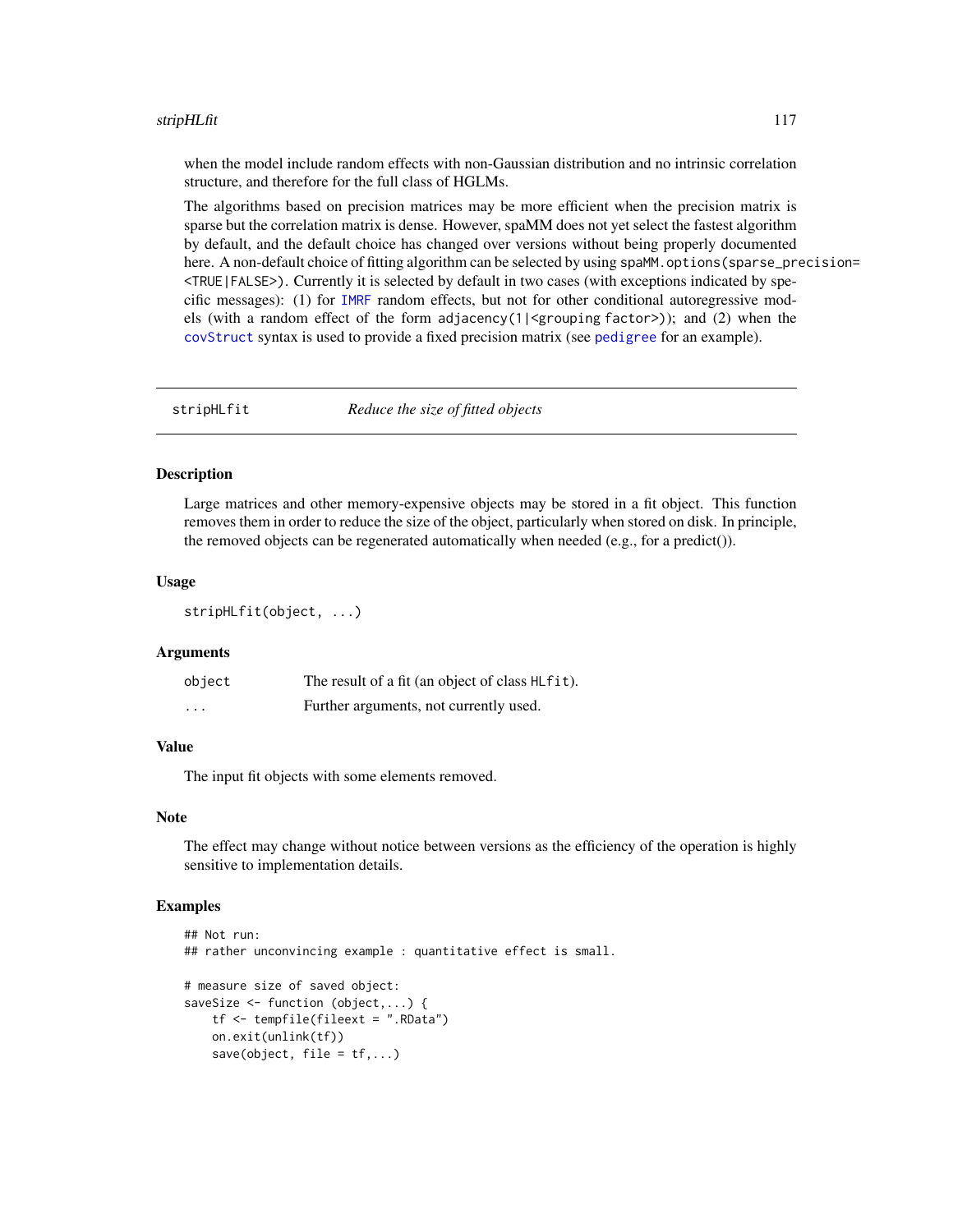```
file.size(tf)
  }
data("Loaloa")
lfit <- fitme(cbind(npos,ntot-npos)~elev1+elev2+elev3+elev4+maxNDVI1+seNDVI
                   +Matern(1|longitude+latitude), method="HL(0,1)",
              data=Loaloa, family=binomial(), fixed=list(nu=0.5,rho=1,lambda=0.5))
saveSize(lfit)
pfit <- predict(lfit,newdata=Loaloa,variances=list(cov=TRUE)) # increases size!
saveSize(lfit)
lfit <- stripHLfit(lfit)
saveSize(lfit)
## End(Not run)
```
summary.HLfit *Summary and print methods for fit and test results.*

#### Description

Summary and print methods for results from HLfit or related functions. summary may also be used as an extractor (see e.g. [beta\\_table](#page-120-0)).

#### Usage

```
## S3 method for class 'HLfit'
summary(object, details=FALSE, max.print=100L, verbose=TRUE, ...)
## S3 method for class 'HLfitlist'
summary(object, ...)
## S3 method for class 'fixedLRT'
summary(object, verbose=TRUE, ...)
## S3 method for class 'HLfit'
print(x, \ldots)## S3 method for class 'HLfitlist'
print(x, \ldots)## S3 method for class 'fixedLRT'
print(x, \ldots)
```
#### Arguments

| object    | An object of class HL fit, as returned by the fitting functions in spaMM.                                                                                                                                                                    |
|-----------|----------------------------------------------------------------------------------------------------------------------------------------------------------------------------------------------------------------------------------------------|
| x         | The return object of HLfit or related functions.                                                                                                                                                                                             |
| verbose   | For summary. HLfit, whether to print the screen output that is the primary pur-<br>pose of summary. verbose=FALSE may be convenient when summary is used as<br>an extractor. For summary, fixed LRT, whether to print the model fits or not. |
| max.print | Controls options ("max.print") locally.                                                                                                                                                                                                      |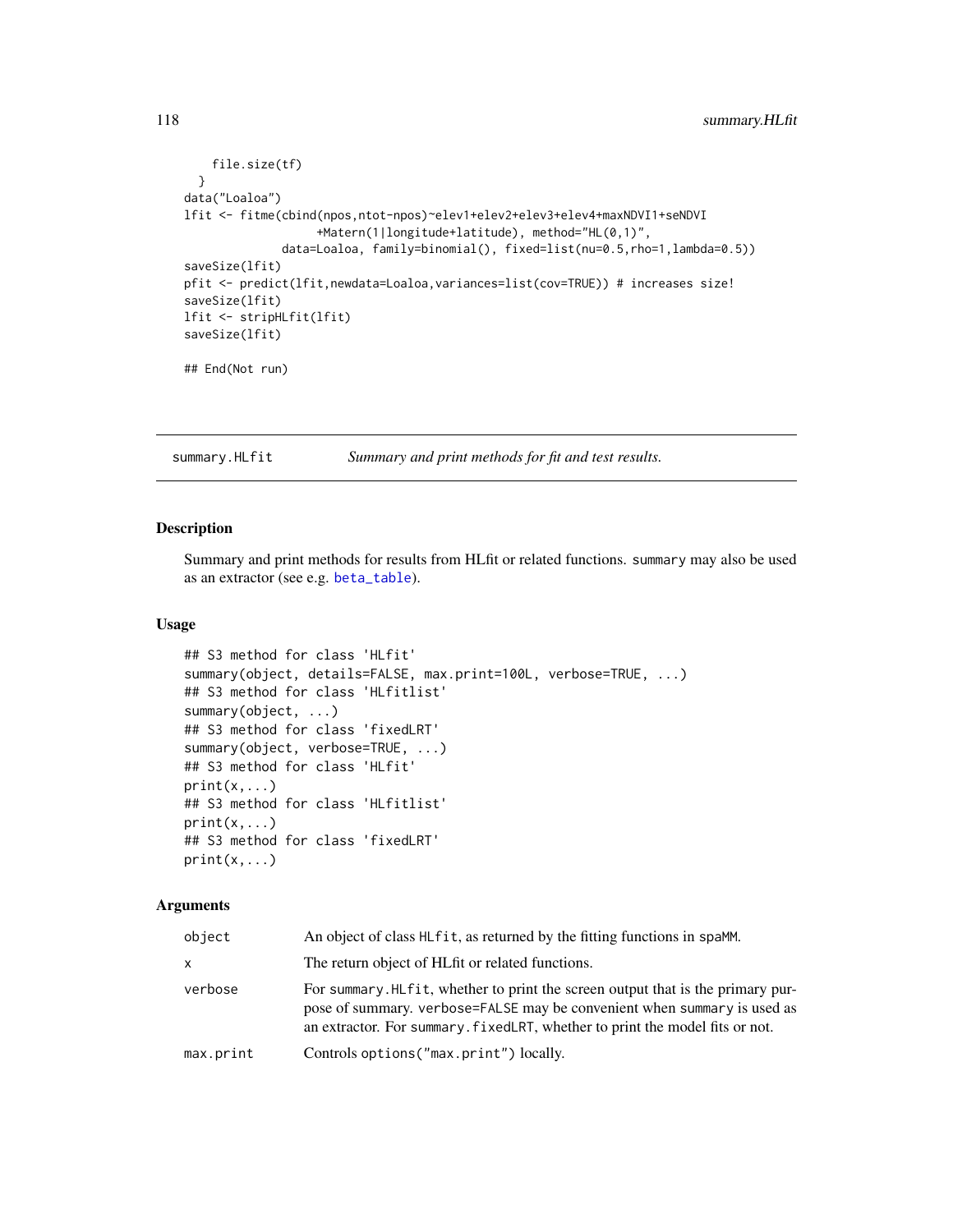# <span id="page-118-0"></span>update.HLfit 119

| details    | A vector with elements controlling whether to print some obscure details. El-       |
|------------|-------------------------------------------------------------------------------------|
|            | ement ranCoefs=TRUE will print details about random-coefficients terms (see         |
|            | Details); and element p_value="Wald" will print a p-value for the t-value of        |
|            | each fixed-effect coefficient, assuming a gaussian distribution of the test statis- |
|            | tic (but, beyond the generally questionable nature of p-value tables, see e.g. LRT  |
|            | and fixed LRT for alternative testing approaches).                                  |
| $\ddots$ . | further arguments passed to or from other methods.                                  |

#### Details

The random effect terms of the linear predictor are of the form **ZLv**. In particular, for **random**coefficients models (i.e., including random-effect terms such as (z|group) specifying a randomslope component), correlated random effects are represented as  $\mathbf{b} = \mathbf{L} \mathbf{v}$  for some matrix  $\mathbf{L}$ , and where the elements of  $\bf{v}$  are uncorrelated. In the output of the fit, the Var. column gives the variances of the correlated effects,  $\mathbf{b} = L\mathbf{v}$ . The Corr. column(s) give their correlation(s). If details is TRUE, estimates and SEs of the (log) variances of the elements of v are reported as for other random effects in the Estimate and cond.SE. columns of the table of lambda coefficients. However, this non-default output is potentially misleading as the elements of v cannot generally be assigned to specific terms (such as intercept and slope) of the random-effect formula, and the representation of b as Lv is not unique.

# Value

These methods return the object invisibly. They print details of the (lower level) HLfit results in a convenient form.

# Examples

## see examples of corrHLfit usage

update.HLfit *Updates a fit*

#### Description

update and update\_resp will update and (by default) re-fit a model. They do this mostly by extracting the call stored in the object, updating the call and evaluating that call. Using update is a risky programming style (see Note). update\_resp handles a new response vector as produced by simulate.

#### Usage

```
## S3 method for class 'HLfit'
update(object, formula., ..., evaluate = TRUE)
update_resp(object, newresp, ..., evaluate = TRUE)
```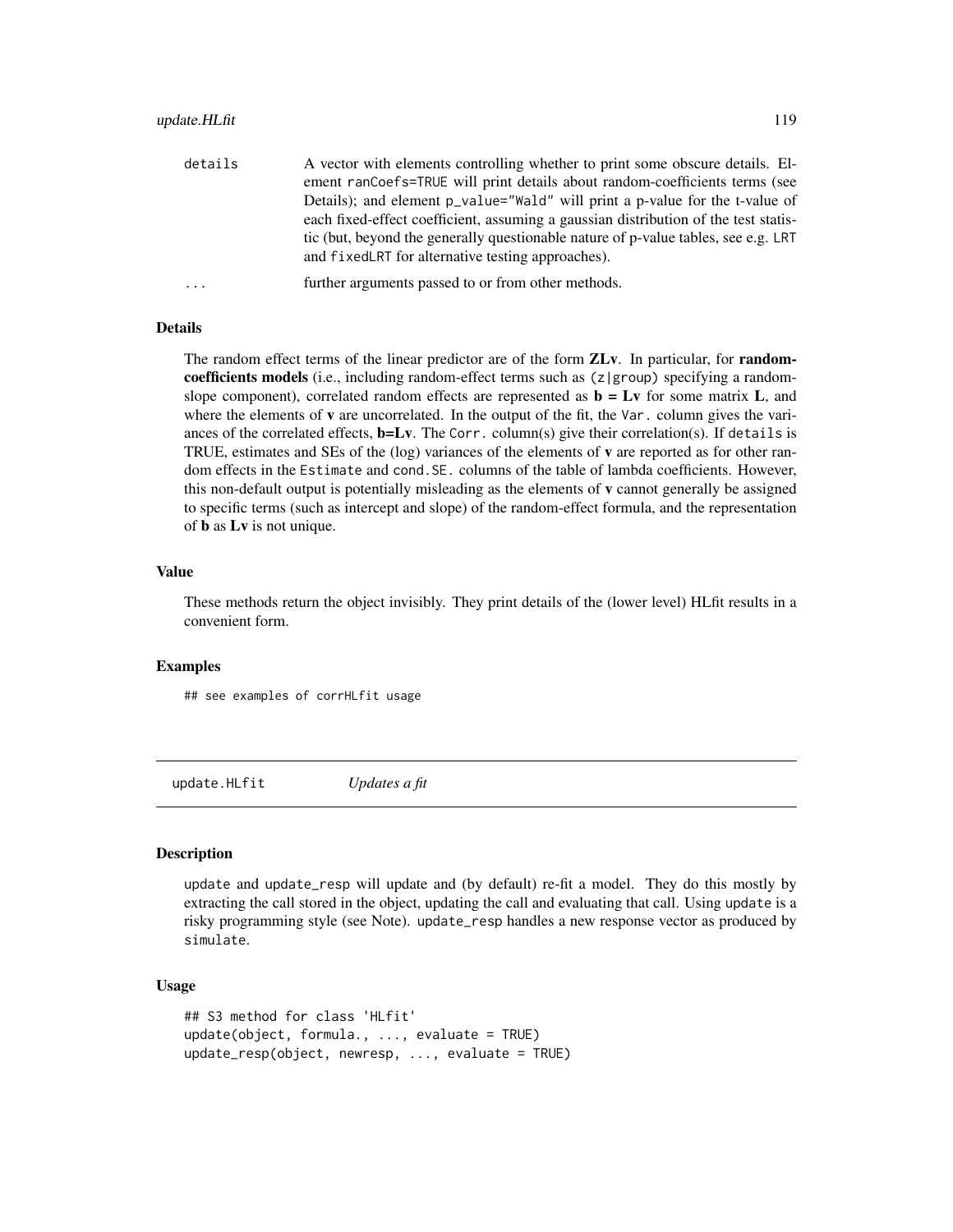#### <span id="page-119-0"></span>Arguments

| object                  | A return object from an HLfit call.                                                                                                             |
|-------------------------|-------------------------------------------------------------------------------------------------------------------------------------------------|
| formula.                | Changes to the formula. Beware of the syntax: see <i>update.formula</i> for details.                                                            |
| newresp                 | New response vector.                                                                                                                            |
| $\cdot$ $\cdot$ $\cdot$ | Additional arguments to the call, or arguments with changed values. Use <i>name</i><br>$=$ NULL to remove the argument with given <i>name</i> . |
| evaluate                | If TRUE, evaluate the new call else return the call.                                                                                            |

#### Value

An HLfit fit of the same type as the input object, or a call object, depending on the evaluate value.

#### Note

update, as a general rule, is tricky. update methods are easily affected in a non-transparent way by changes in variables used in the original call. For example foo <-rep(1,10) m <-lm(rnorm(10)~1,weights=foo) rm(foo) update(m, .~.) # Error To avoid such problems, spaMM tries to avoid references to variables in the global environment, by enforcing that the data are explicitly provided to the fitting functions by the data argument, and that any variable used in the prior.weights argument is in the data.

spaMM's update method was all the more tricky when spaMM called stats::update.formula whose results endorse stats's (sometimes annoying) convention that a formula without an explicit intercept term actually includes an intercept. spaMM: : update now avoids this problem. Formula updates should still be carefully checked, as getting them perfect has not been on the priority list.

# See Also

See also [HLCor](#page-47-0), [HLfit](#page-50-0).

# Examples

```
data("wafers")
## First the fit to be updated:
wFit <- HLfit(y ~X1*X3+X2*X3+I(X2^2)+(1|batch),family=Gamma(log),
         resid.model = \sim X3+I(X3^2) ,data=wafers)
newresp <- simulate(wFit)
update_resp(wFit,newresp=newresp)
# For estimates given by Lee et al., Appl. Stochastic Models Bus. Ind. (2011) 27: 315-328:
# Refit with given beta or/and phi values:
betavals <- c(5.55,0.08,-0.14,-0.21,-0.08,-0.09,-0.09)
# reconstruct fitted phi value from predictor for log(phi)
Xphi <- with(wafers,cbind(1,X3,X3^2)) ## design matrix
phifit <- exp(Xphi %*% c(-2.90,0.1,0.95))
upd_wafers <- wafers
upd_wafers$off_b <- wFit$`X.pv` %*% betavals
update(wFit,formula.= . ~ offset(off_b)+(1|batch), data=upd_wafers,
```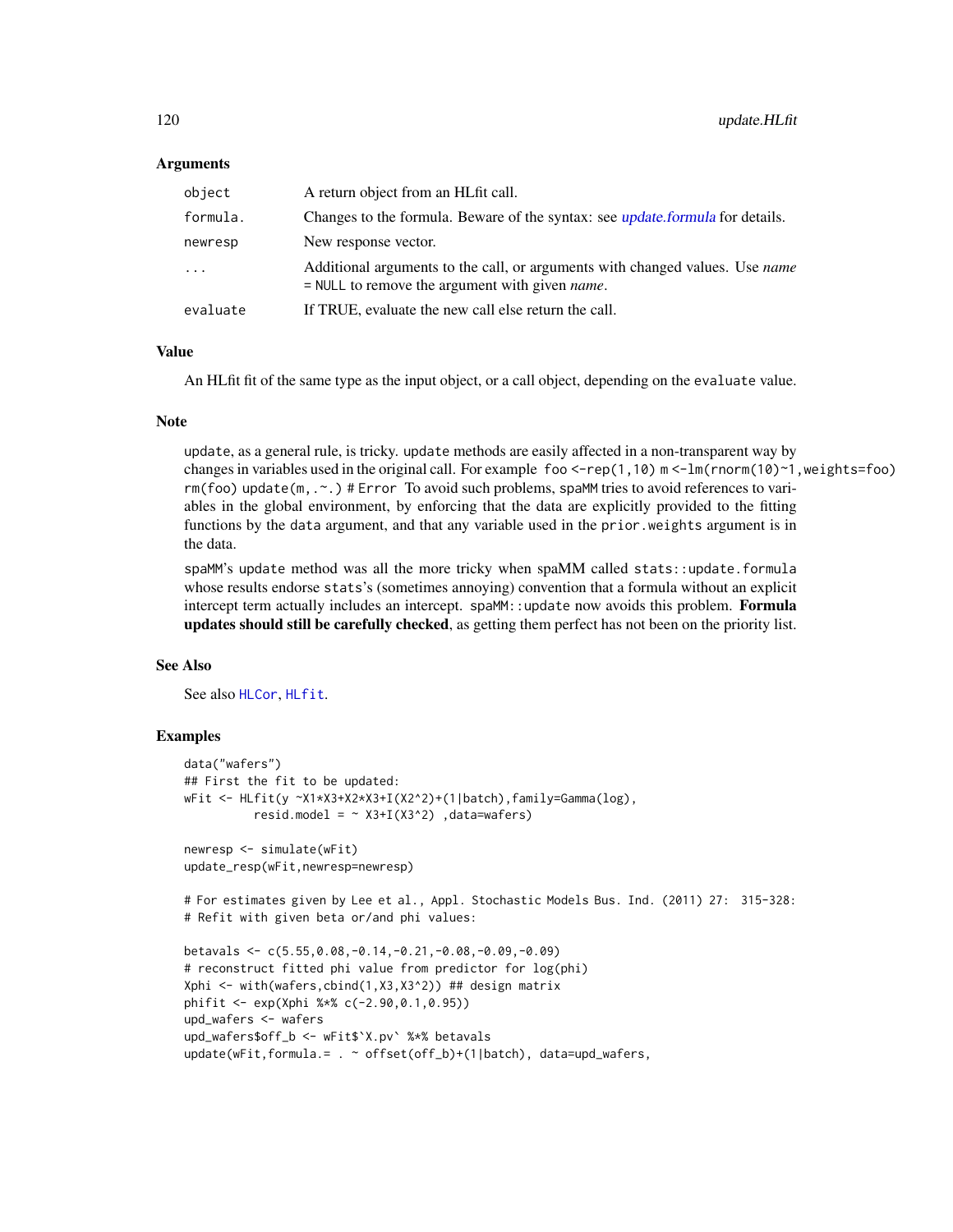```
ranFix=list(lambda=exp(-3.67),phi=phifit))
```
<span id="page-120-1"></span>## There are subtlety in performing REML fits of constrained models, ## illustrated by the fact that the following fit does not recover ## the original likelihood values, because dispersion parameters are ## estimated but the REML correction changes with the formula: upd\_wafers\$off\_f <- wFit\$`X.pv` %\*% fixef(wFit) ## = predict(wFit,re.form=NA,type="link") update(wFit,formula.= . ~ offset(off\_f)+(1|batch), data=upd\_wafers) ## To maintain the original REML correction, Consider instead update(wFit,formula.= . ~ offset(off\_f)+(1|batch), data=upd\_wafers, REMLformula=formula(wFit)) ## recover original p\_v and p\_bv ## Alternatively, show original wFit as differences from betavals:

update(wFit,formula.= . ~ . +offset(off\_f), data=upd\_wafers)

vcov *Extract covariance or correlation components from a fitted model object*

#### <span id="page-120-0"></span>Description

summary(<fit object>)\$beta\_table returns the table of fixed-effect coefficients as it is printed by summary, including standard errors and t-values. vcov returns the variance-covariance matrix of the fixed-effects coefficients. Corr returns a correlation matrix of random effects.

VarCorr returns (co)variance parameters of random effects, and residual variance, from a fit object, in a data frame format roughly consistent with the method of objects of class "lme", in particular including columns with consistent names for easier extraction. One may have to consult the summary of the object to check the meaning of the contents of this data frame (e.g., of 'variance' coefficients for non-gaussian random effects). Other extractors to consider are [get\\_ranPars](#page-43-0) and [get\\_inits\\_from\\_fit](#page-41-0), the latter providing parameters in a form suitable for initializing a fit.

# Usage

```
## S3 method for class 'HLfit'
vcov(object, ...)
## S3 method for class 'HLfit'
VarCorr(x, sigma = 1, ...)Corr(object, ...)
```
# Arguments

| object, x | A fitted model object, inheriting from class "HLfit", as returned by the fitting<br>functions in spaMM. |
|-----------|---------------------------------------------------------------------------------------------------------|
| sigma     | ignored argument, included for consistency with the generic function.                                   |
| $\ddotsc$ | Other arguments that may be needed by some method.                                                      |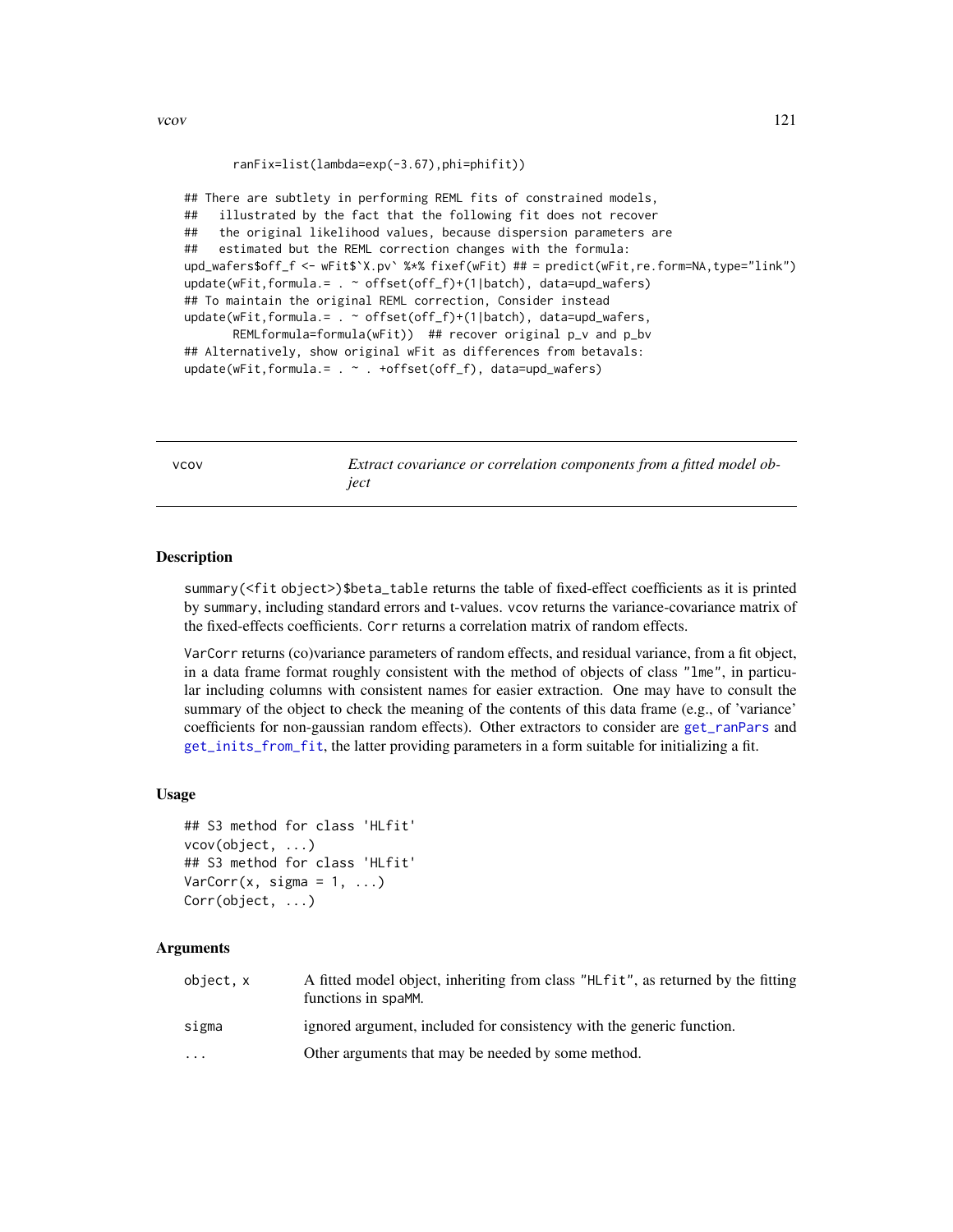vcov returns a matrix. Corr returns a list, for the different random effect terms. For each randomeffect term, the returned element is a non-trivial unconditional correlation matrix of the vector "v" of random effects (v as defined in see Details of [HLfit](#page-50-0)) for this term, if there is any such matrix. Otherwise the returned element is a information message.

VarCorr returns either NULL (if no variance to report, as for a poisson GLM) or a data frame with columns for the grouping factor, term, variance of random effect, standard deviation (the root of the variance), and optionally for correlation of random effect in random-coefficient terms. Information about the residual variance is included as the last row in the data frame, when relevant (gaussian- or Gamma-response models with single scalar parameter; beware the meaning of the residual variance parameter for Gamma-response models).

### See Also

[get\\_inits\\_from\\_fit](#page-41-0) and [get\\_ranPars](#page-43-0).

### Examples

```
data("wafers")
m1 <- HLfit(y ~ X1+X2+(1|batch), resid.model = \sim 1, data=wafers, method="ML")
vcov(m1)
# Example from VarCorr() documentation in 'nlme' package
data("Orthodont",package = "nlme")
sp1 <- fitme(distance ~ age+(age|Subject), data = Orthodont, method="REML")
```
VarCorr(sp1)

wafers *Data from a resistivity experiment for semiconductor materials.*

#### Description

This data set was reported and analyzed by Robinson et al. (2006) and reanalyzed by Lee et al. (2011). The data "deal with wafers in a single etching process in semiconductor manufacturing. Wafers vary through time since there are some variables that are not perfectly controllable in the etching process. For this reason, wafers produced on any given day (batch) may be different from those produced on another day (batch). To measure variation over batch, wafers are tested by choosing several days at random. In this data, resistivity is the response of interest. There are three variables, gas flow rate  $(x1)$ , temperature  $(x2)$ , and pressure  $(x3)$  and one random effect (batch or day)." (Lee et al 2011).

#### Usage

data("wafers")

# <span id="page-121-0"></span>Value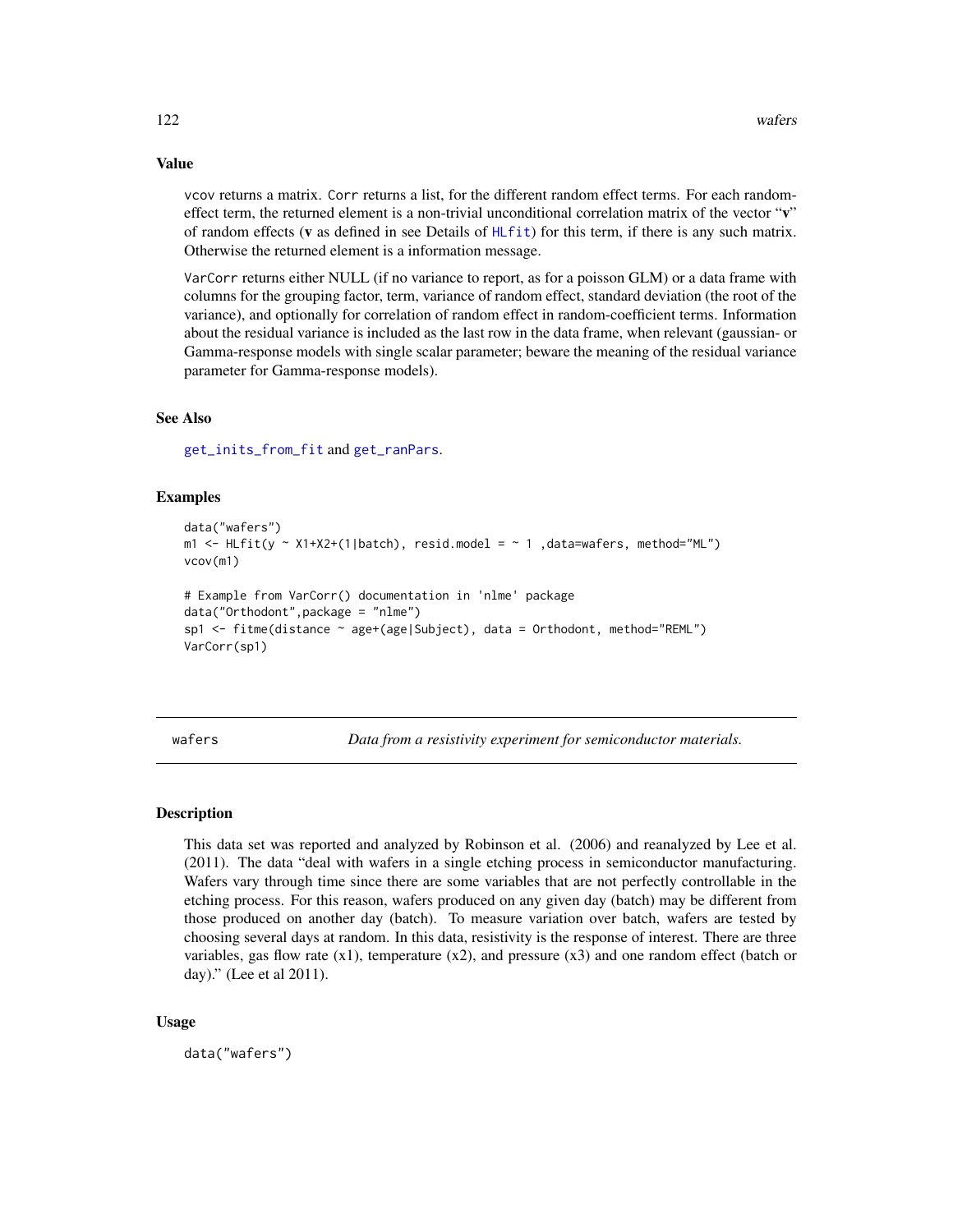#### <span id="page-122-0"></span>welding the contract of the contract of the contract of the contract of the contract of the contract of the contract of the contract of the contract of the contract of the contract of the contract of the contract of the co

# Format

The data frame includes 198 observations on the following variables:

y resistivity.

batch batch, indeed.

X1 gas flow rate.

X2 temperature.

X3 pressure.

# Source

This data set was manually pasted from Table 3 of Lee et al. (2011). Transcription errors may have occurred.

#### References

Robinson TJ, Wulff SS, Montgomery DC, Khuri AI. 2006. Robust parameter design using generalized linear mixed models. Journal of Quality Technology 38: 38–65.

Lee, Y., Nelder, J.A., and Park, H. 2011. HGLMs for quality improvement. Applied Stochastic Models in Business and Industry 27, 315-328.

#### Examples

## see examples in the main Documentation page for the package.

welding *Welding data set*

# Description

The data give the results of an unreplicated experiment for factors affecting welding quality conducted by the National Railway Corporation of Japan (Taguchi and Wu, 1980, cited in Smyth et al., 2001). It is a toy example for heterocedastic models and is also suitable for illustrating fit of overparameterized models.

#### Usage

data("welding")

# Format

The data frame includes 16 observations on 10 variables:

Strengh response variable;

... nine two-level factors.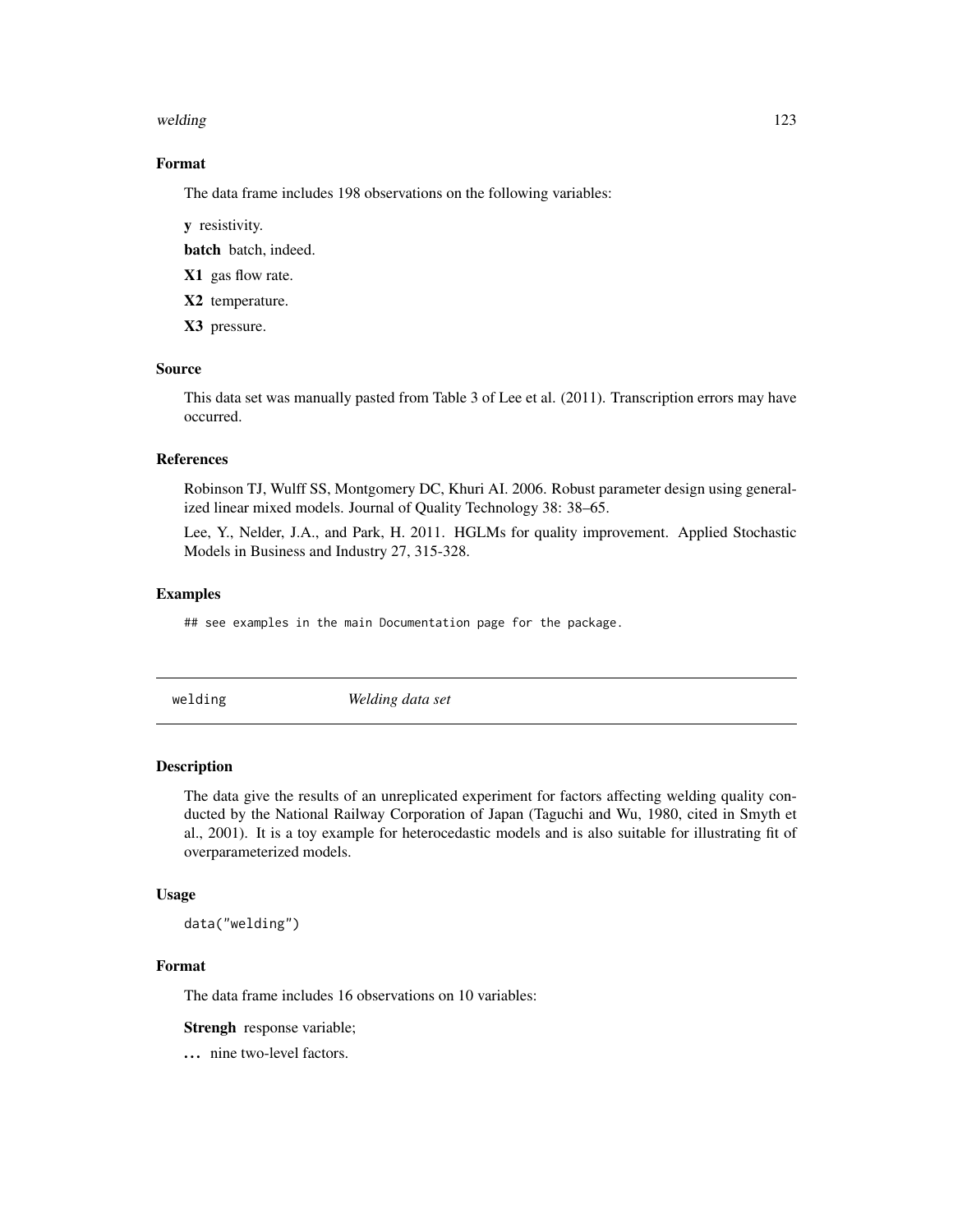#### <span id="page-123-0"></span>Source

The data were downloaded from http://www.statsci.org/data/general/welding.txt on 2014/08/19 and are consistent with those shown in table 5 of Bergman and Hynén (1997).

# References

Bergman B, Hynén A (1997) Dispersion effects from unreplicated designs in the  $2^{k-p}$  series. Technometrics, 39, 191–98.

Smyth GK, Huele AF, Verbyla AP (2001). Exact and approximate REML for heteroscedastic regression. Statistical Modelling 1, 161-175.

Taguchi G, Wu Y (1980) Introduction to off-line quality control. Nagoya, Japan: Central Japan Quality Control Association.

#### Examples

```
data("welding")
## toy example from Smyth et al.
HLfit(Strength ~ Drying + Material, resid.model = ~ Material+Preheating, data=welding)
## toy example of overparameterized model
HLfit(Strength ~ Rods+Thickness*Angle+(1|Rods), resid.model = ~ Rods+Thickness*Angle, data=welding)
```
ZAXlist *ZAXlist class and (cross) products for ZAL matrix*

#### Description

A ZAXlist object is a representation of the "ZAL" matrix as a list of descriptors of each ZAL block for each random effect.

This documentation is for development purposes and may be incomplete. The objects and methods are not part of the programming interface and are subject to modification without notice.

# Usage

```
# new("ZAXlist", LIST=.)
```
### **Slots**

LIST: A list whose each block is either a  $(M|m)$ atrix, or a list with two elements (and addtional class ZA\_QCHM): ZA, and the [Cholesky](#page-0-0) factor Q\_CHMfactor of the precision matrix (L=solve(Q\_CHMfactor, system="L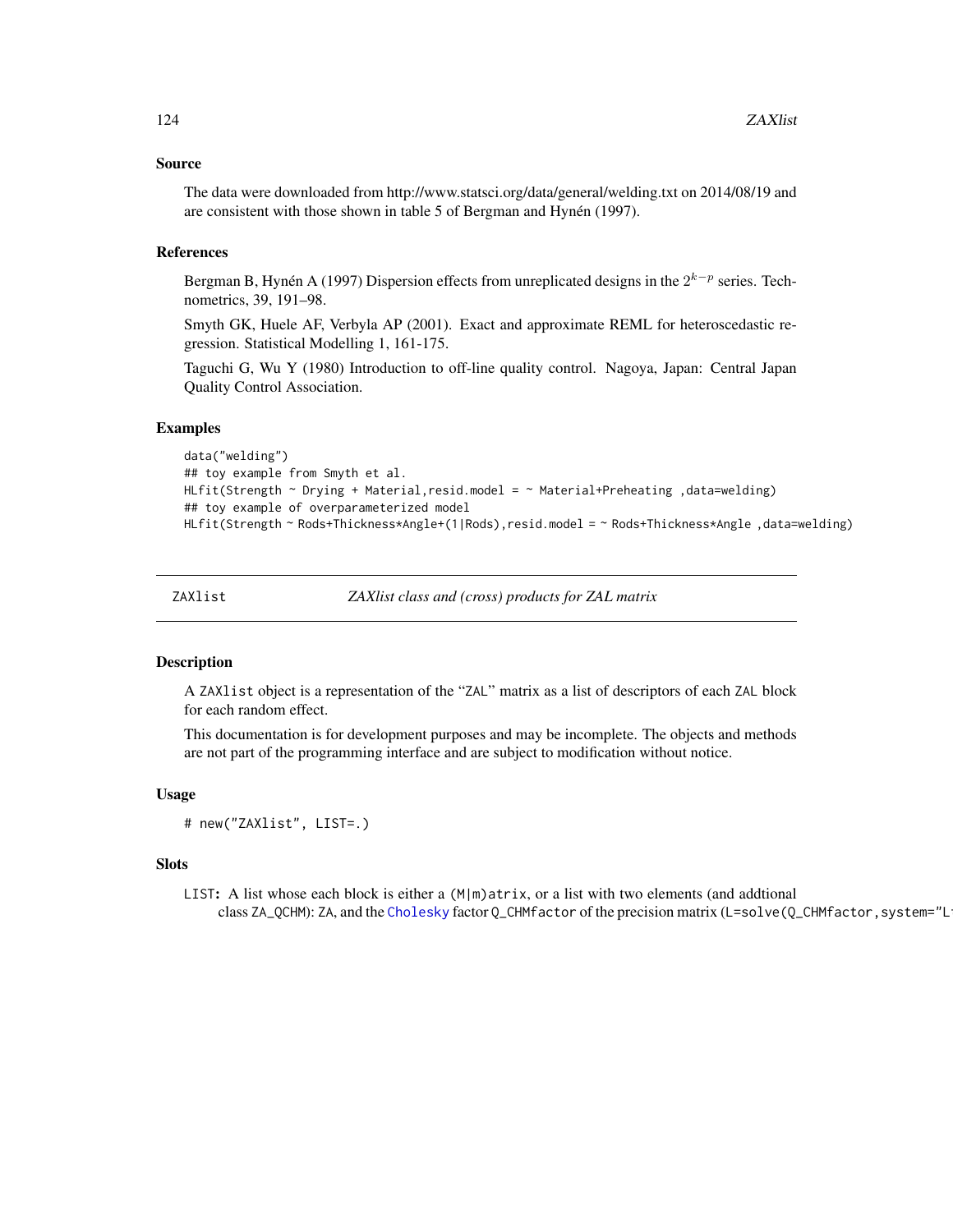# Index

∗ datagen simulate.HLfit, [102](#page-101-1) ∗ datasets adjlg , [4](#page-3-0) arabidopsis , [7](#page-6-0) blackcap , [10](#page-9-0) freight, [39](#page-38-0) Loaloa, [59](#page-58-0) salamander , [97](#page-96-0) scotlip , [99](#page-98-0) seaMask, [100](#page-99-0) seeds , [101](#page-100-0) wafers, [122](#page-121-0) welding , [123](#page-122-0) ∗ family multinomial , [76](#page-75-0) ∗ hplot mapMM, [65](#page-64-0) plot.HLfit, [85](#page-84-0) ∗ htest fixedLRT, [35](#page-34-0) LRT , [61](#page-60-0) spaMM\_boot , [112](#page-111-0) ∗ log-linear spaMM\_glm.fit , [114](#page-113-0) ∗ logistic spaMM\_glm.fit , [114](#page-113-0) ∗ loglinear spaMM\_glm.fit , [114](#page-113-0) ∗ manip multinomial , [76](#page-75-0) ∗ models AIC,  $5$ autoregressive , [8](#page-7-0) CauchyCorr , [11](#page-10-0) COMPoisson , [12](#page-11-0) corr\_family , [22](#page-21-1) MaternCorr, [69](#page-68-0) MSFDR , [72](#page-71-0)

negbin , [79](#page-78-0) Poisson, [89](#page-88-0) spaMM\_glm.fit , [114](#page-113-0) ∗ model corrHLfit , [18](#page-17-0) fitme, [31](#page-30-0) HLCor, [48](#page-47-1) HLfit , [51](#page-50-1) make\_scaled\_dist , [63](#page-62-0) multIMRF, [73](#page-72-1) multinomial , [76](#page-75-0) ∗ package spaMM , [105](#page-104-0) ∗ print summary.HLfit, [118](#page-117-0) ∗ regression COMPoisson , [12](#page-11-0) is\_separated , [57](#page-56-0) negbin , [79](#page-78-0) Poisson, [89](#page-88-0) spaMM\_glm.fit , [114](#page-113-0) ∗ spatial autoregressive , [8](#page-7-0) CauchyCorr, [11](#page-10-0) corr\_family , [22](#page-21-1) MaternCorr, <mark>[69](#page-68-0)</mark> multIMRF,[73](#page-72-1) spaMM , [105](#page-104-0) ∗ ts autoregressive , [8](#page-7-0) .eval\_replicate2 *(*eval\_replicate *)* , [26](#page-25-1) %\*%,ZAXlist,Matrix-method *(*ZAXlist *)* , [124](#page-123-0) %\*%,ZAXlist,matrix-method *(*ZAXlist *)* , [124](#page-123-0) %\*%,ZAXlist,numeric-method *(*ZAXlist *)* , [124](#page-123-0) %\*%,numeric,ZAXlist-method *(*ZAXlist *)* , [124](#page-123-0) %\*%-methods *(*ZAXlist *)* , [124](#page-123-0) adjacency , *[35](#page-34-0)* , *[49](#page-48-0) , [50](#page-49-0)* , *[74](#page-73-0)* , *[105](#page-104-0)*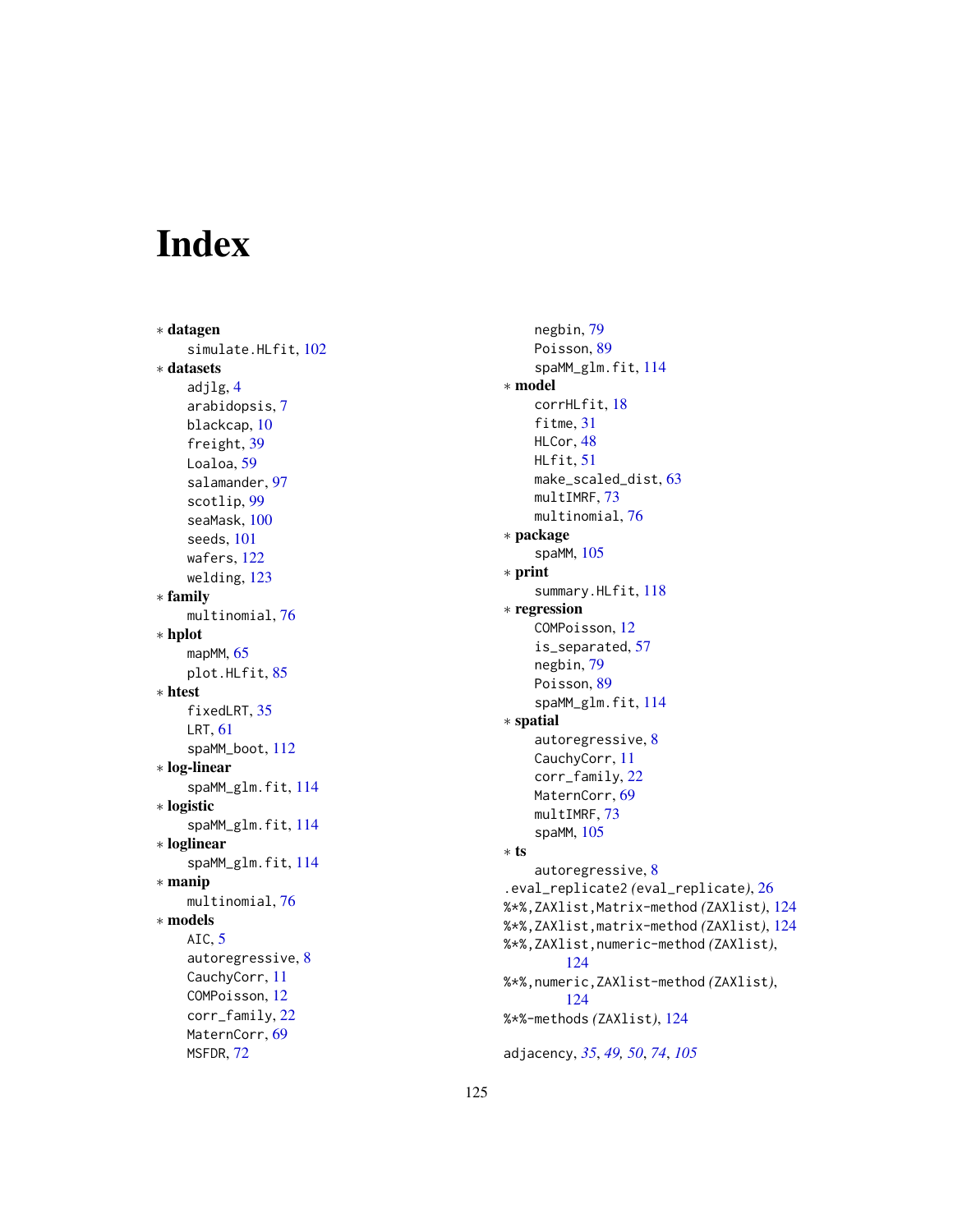adjacency *(*autoregressive*)*, [8](#page-7-0) adjlg, [4](#page-3-0) adjlgMat *(*adjlg*)*, [4](#page-3-0) adjustcolor, *[109](#page-108-0)* AIC, [5](#page-4-0) anova, *[57](#page-56-0)* anova *(*LRT*)*, [61](#page-60-0) AR1, *[35](#page-34-0)*, *[50](#page-49-0)*, *[74](#page-73-0)*, *[105](#page-104-0)* AR1 *(*autoregressive*)*, [8](#page-7-0) arabidopsis, [7,](#page-6-0) *[105](#page-104-0)* as.data.frame, *[115](#page-114-0)* as\_precision *(*covStruct*)*, [22](#page-21-1) autoregressive, [8,](#page-7-0) *[50](#page-49-0)*

barstyle, *[26](#page-25-1)*, *[113](#page-112-0)* barstyle *(*options*)*, [80](#page-79-2) besselK, *[69](#page-68-0)* Beta *(*HLfit*)*, [51](#page-50-1) Beta-distribution-random-effects *(*HLfit*)*, [51](#page-50-1) beta\_table, *[118](#page-117-0)* beta\_table *(*vcov*)*, [121](#page-120-1) binomialize *(*multinomial*)*, [76](#page-75-0) blackcap, [10](#page-9-0) bobyqa, *[81](#page-80-0)* boot.ci, *[14](#page-13-0)* box, *[110](#page-109-0)*

CAR *(*autoregressive*)*, [8](#page-7-0) Cauchy, *[35](#page-34-0)*, *[105](#page-104-0)* Cauchy *(*CauchyCorr*)*, [11](#page-10-0) CauchyCorr, [11,](#page-10-0) *[50](#page-49-0)* Cholesky, *[124](#page-123-0)* class:missingOrNULL *(*ZAXlist*)*, [124](#page-123-0) class:ZAXlist *(*ZAXlist*)*, [124](#page-123-0) clusterSetRNGStream, *[26](#page-25-1)* coef.corMatern *(*corMatern*)*, [16](#page-15-0) coef<-.corMatern *(*corMatern*)*, [16](#page-15-0) col2rgb, *[88](#page-87-0)* COMPoisson, [12,](#page-11-0) *[81](#page-80-0)*, *[105](#page-104-0)* confint *(*confint.HLfit*)*, [14](#page-13-0) confint.HLfit, [14](#page-13-0) contour, *[66](#page-65-0)*, *[111](#page-110-0)* contourplot, *[111](#page-110-0)* convergence, [15](#page-14-0) corFactor.corMatern *(*corMatern*)*, [16](#page-15-0) corMatern, [16,](#page-15-0) *[70](#page-69-0)* corMatrix.corMatern *(*corMatern*)*, [16](#page-15-0) Corr *(*vcov*)*, [121](#page-120-1)

corr\_family, [22](#page-21-1) corrHLfit, [18,](#page-17-0) *[37](#page-36-0)*, *[50,](#page-49-0) [51](#page-50-1)*, *[55](#page-54-0)*, *[78](#page-77-0)*, *[105](#page-104-0)* corrMatrix, [21,](#page-20-0) *[49,](#page-48-0) [50](#page-49-0)*, *[105](#page-104-0)* corrPars *(*fixed*)*, [33](#page-32-0) covStruct, [22,](#page-21-1) *[49](#page-48-0)*, *[83](#page-82-1)*, *[96](#page-95-0)*, *[117](#page-116-0)* crossprod,ZAXlist,Matrix-method *(*ZAXlist*)*, [124](#page-123-0) crossprod,ZAXlist,matrix-method *(*ZAXlist*)*, [124](#page-123-0) crossprod,ZAXlist,numeric-method *(*ZAXlist*)*, [124](#page-123-0) crossprod-methods *(*ZAXlist*)*, [124](#page-123-0)

dev\_resids *(*extractors*)*, [28](#page-27-1) deviance *(*extractors*)*, [28](#page-27-1) DHARMa *(*post-fit*)*, [90](#page-89-0) dist, *[64](#page-63-0)* div\_info, [24](#page-23-0) dopar, [25](#page-24-0)

Earth *(*make\_scaled\_dist*)*, [63](#page-62-0) EarthChord *(*make\_scaled\_dist*)*, [63](#page-62-0) eigen, *[70](#page-69-0)* etaFix, *[53](#page-52-0)* etaFix *(*fixed*)*, [33](#page-32-0) eval\_replicate, [26,](#page-25-1) *[61](#page-60-0)*, *[112](#page-111-0)* external-libraries, [28](#page-27-1) extractAIC *(*AIC*)*, [5](#page-4-0) extractors, [28,](#page-27-1) *[54](#page-53-0)*

family, *[12](#page-11-0)*, *[19](#page-18-0)*, *[31](#page-30-0)*, *[79](#page-78-0)*, *[89](#page-88-0)*, *[115](#page-114-0)* family *(*extractors*)*, [28](#page-27-1) filled.mapMM *(*mapMM*)*, [65](#page-64-0) fitme, *[18](#page-17-0)*, [31,](#page-30-0) *[51](#page-50-1)*, *[55](#page-54-0)*, *[84](#page-83-0)*, *[105](#page-104-0)* fitted *(*extractors*)*, [28](#page-27-1) fitted.HLfitlist *(*multinomial*)*, [76](#page-75-0) fitted.values, *[28](#page-27-1)* fix\_predVar, [37](#page-36-0) fixed, *[31](#page-30-0)*, [33](#page-32-0) fixedLRT, *[20](#page-19-0)*, *[27](#page-26-0)*, [35,](#page-34-0) *[62](#page-61-0)*, *[105](#page-104-0)* fixef *(*extractors*)*, [28](#page-27-1) formula, *[19](#page-18-0)*, *[31](#page-30-0)*, *[51](#page-50-1)*, *[114](#page-113-0)* formula *(*extractors*)*, [28](#page-27-1) formula\_env *(*good-practice*)*, [46](#page-45-0) freight, [39](#page-38-0)

Gamma, *[57](#page-56-0)*, *[96](#page-95-0)* Gamma *(*inverse.Gamma*)*, [56](#page-55-0) geometric *(*COMPoisson*)*, [12](#page-11-0)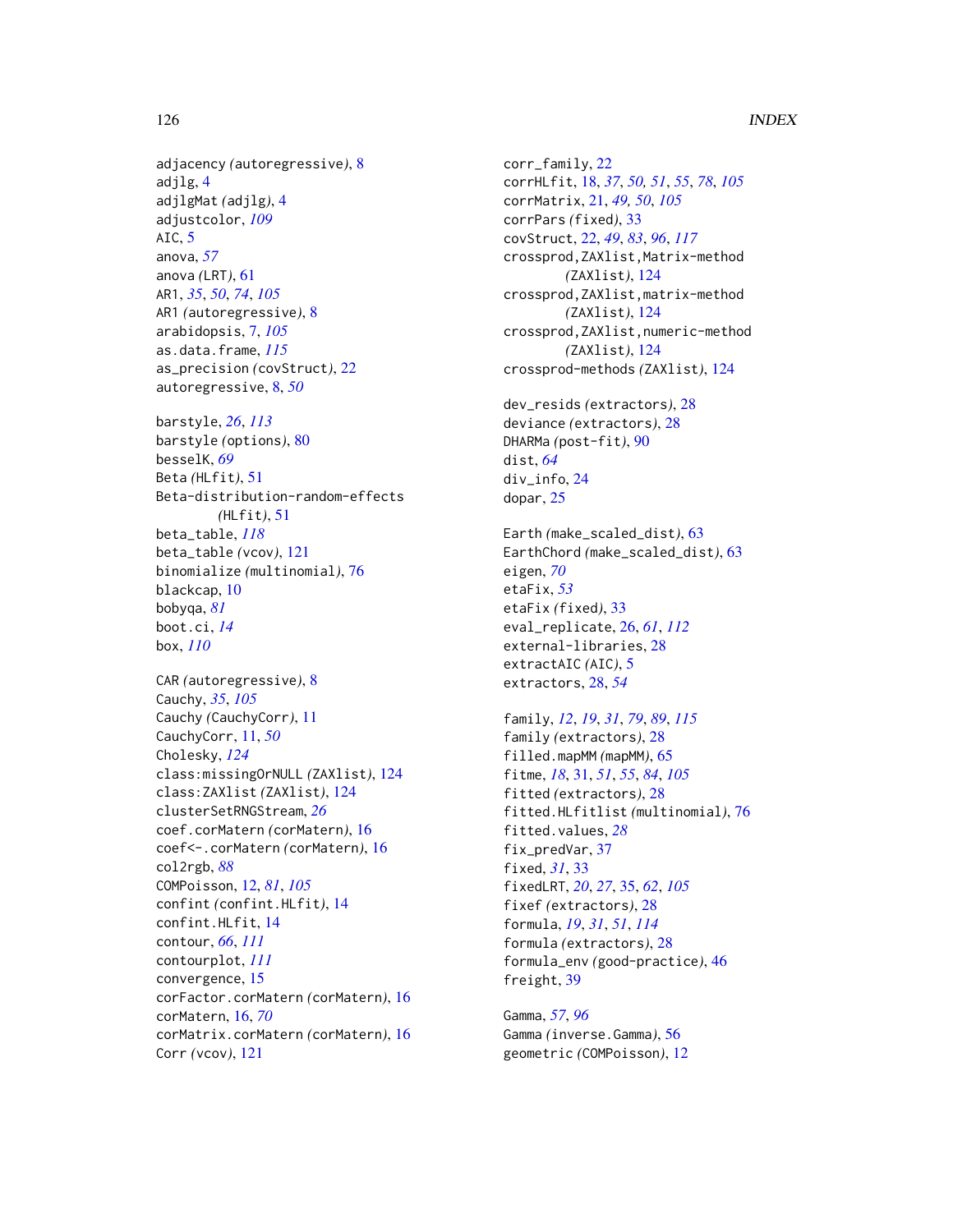#### INDEX 127

get\_any\_IC, *[54](#page-53-0)* get\_any\_IC *(*AIC*)*, [5](#page-4-0) get\_cPredVar, [40,](#page-39-0) *[94](#page-93-0)*, *[104](#page-103-0)* get\_fixefVar *(*predict*)*, [91](#page-90-0) get\_inits\_from\_fit, [42,](#page-41-1) *[44,](#page-43-1) [45](#page-44-0)*, *[121,](#page-120-1) [122](#page-121-0)* get\_intervals *(*predict*)*, [91](#page-90-0) get\_matrix, *[30](#page-29-0)*, [43](#page-42-0) get\_predCov\_var\_fix *(*predict*)*, [91](#page-90-0) get\_predVar, *[40](#page-39-0)* get\_predVar *(*predict*)*, [91](#page-90-0) get\_rankinfo *(*rankinfo*)*, [97](#page-96-0) get\_ranPars, *[42](#page-41-1)*, [44,](#page-43-1) *[121,](#page-120-1) [122](#page-121-0)* get\_residVar *(*predict*)*, [91](#page-90-0) get\_respVar *(*predict*)*, [91](#page-90-0) get\_RLRTSim\_args, *[90](#page-89-0)* get\_RLRTSim\_args *(*extractors*)*, [28](#page-27-1) get\_ZALMatrix, *[55](#page-54-0)* get\_ZALMatrix *(*get\_matrix*)*, [43](#page-42-0) getCovariate.corMatern *(*corMatern*)*, [16](#page-15-0) getDistMat *(*extractors*)*, [28](#page-27-1) glht *(*post-fit*)*, [90](#page-89-0) glm, *[12](#page-11-0)*, *[53](#page-52-0)*, *[72](#page-71-0)*, *[114](#page-113-0)*, *[116](#page-115-0)* glm.control, *[53](#page-52-0)*, *[115](#page-114-0)* glmmPQL, *[18](#page-17-0)* good-practice, [46](#page-45-0) graphical parameters, *[110](#page-109-0)* grep, *[38](#page-37-0)*

```
hatvalues, 30, 86
hatvalues (hatvalues.HLfit), 47
hatvalues.HLfit, 47
HLCor, 19, 32, 48, 55, 84, 105, 120
HLfit, 19, 28, 32, 48–50, 51, 84, 93, 105, 120,
         122
how, 56
```

```
image, 111
IMRF, 35, 96, 105, 117
IMRF (multIMRF), 73
Initialize.corMatern (corMatern), 16
inla.spde2.matern (multIMRF), 73
inla.spde2.pcmatern (multIMRF), 73
intervals (predict), 91
inverse.Gamma, 56, 96
is_separated, 57
```
landMask *(*seaMask*)*, [100](#page-99-0) layout, *[111](#page-110-0)* levelplot, *[111](#page-110-0)*

LevenbergM *(*options*)*, [80](#page-79-2) lme, *[18](#page-17-0)* Loaloa, *[20](#page-19-0)*, [59,](#page-58-0) *[69](#page-68-0)* logDet.corMatern *(*corMatern*)*, [16](#page-15-0) logLik, *[72](#page-71-0)* logLik *(*extractors*)*, [28](#page-27-1) logLik.HLfitlist *(*multinomial*)*, [76](#page-75-0) lower.tri, *[34](#page-33-0)* LRT, *[27](#page-26-0)*, *[36,](#page-35-0) [37](#page-36-0)*, [61](#page-60-0)

make.link, *[79](#page-78-0)*, *[89](#page-88-0)* make\_scaled\_dist, *[19](#page-18-0)*, *[31](#page-30-0)*, *[49](#page-48-0)*, [63,](#page-62-0) *[69](#page-68-0)* makeCluster, *[113](#page-112-0)* mapMM, [65](#page-64-0) mat\_sqrt, *[19](#page-18-0)*, *[32](#page-31-0)*, *[49](#page-48-0)*, [70](#page-69-0) Matern, *[16](#page-15-0)*, *[19](#page-18-0)*, *[31](#page-30-0)*, *[35](#page-34-0)*, *[105](#page-104-0)* Matern *(*MaternCorr*)*, [69](#page-68-0) MaternCorr, *[17](#page-16-0)*, *[50](#page-49-0)*, [69](#page-68-0) method, *[20](#page-19-0)*, *[32](#page-31-0)*, *[36](#page-35-0)*, *[50](#page-49-0)*, *[52,](#page-51-0) [53](#page-52-0)*, [71](#page-70-0) missingOrNULL *(*ZAXlist*)*, [124](#page-123-0) missingOrNULL-class *(*ZAXlist*)*, [124](#page-123-0) model.frame.HLfit *(*extractors*)*, [28](#page-27-1) model.matrix.HLfit *(*extractors*)*, [28](#page-27-1) model.offset, *[115](#page-114-0)* MSFDR, [72](#page-71-0) multcomp *(*post-fit*)*, [90](#page-89-0) multi, *[19](#page-18-0)*, *[31](#page-30-0)* multi *(*multinomial*)*, [76](#page-75-0) multIMRF, [73](#page-72-1) multinomial, [76,](#page-75-0) *[105](#page-104-0)*

na.exclude, *[115](#page-114-0)* na.fail, *[115](#page-114-0)* na.omit, *[115](#page-114-0)* negbin, [79,](#page-78-0) *[105,](#page-104-0) [106](#page-105-0)* nloptr, *[32](#page-31-0)*, *[81](#page-80-0)* Nmatrix *(*scotlip*)*, [99](#page-98-0) nobs *(*extractors*)*, [28](#page-27-1)

oceanmask *(*seaMask*)*, [100](#page-99-0) offset, *[115](#page-114-0)* optim, *[81](#page-80-0)* options, [80,](#page-79-2) *[115](#page-114-0)*

palette, *[111](#page-110-0)* pdep\_effects *(*plot\_effects*)*, [87](#page-86-0) pedigree, *[24](#page-23-0)*, [83,](#page-82-1) *[117](#page-116-0)* phiHGLM, *[52](#page-51-0)*, [84](#page-83-0) plot *(*plot.HLfit*)*, [85](#page-84-0)